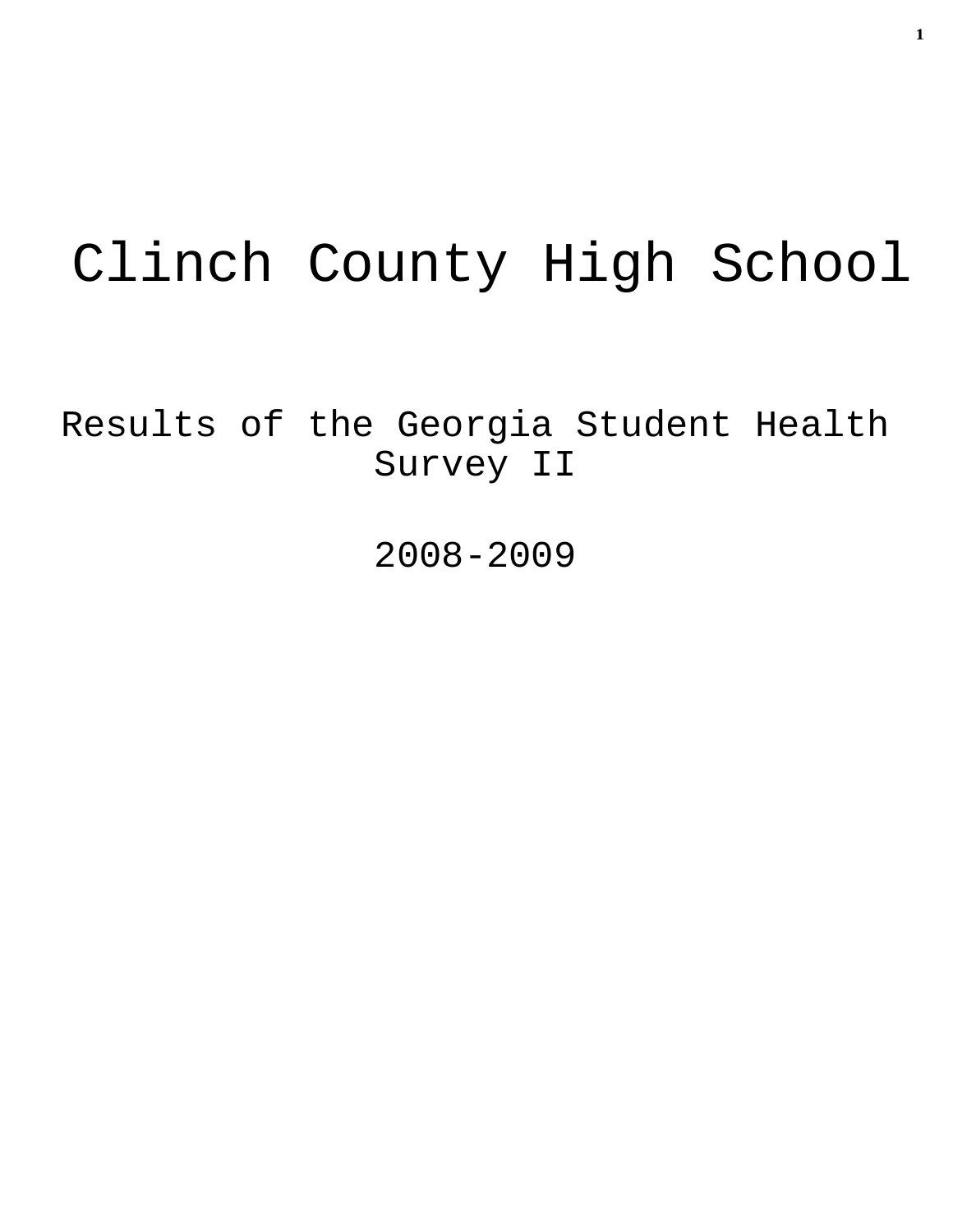# *Demographics* **2**

| Grade |                          |  |  |  |
|-------|--------------------------|--|--|--|
|       | <b>Grade   Frequency</b> |  |  |  |
| 8     | 29                       |  |  |  |
| 10    | 43                       |  |  |  |
| 12    | 27                       |  |  |  |

| Frequency      | <b>Table of Gender by Grade</b> |              |             |             |              |  |  |
|----------------|---------------------------------|--------------|-------------|-------------|--------------|--|--|
| <b>Col Pct</b> |                                 | Grade(Grade) |             |             |              |  |  |
|                | Gender(Gender)                  | 8            | <b>10</b>   | 12          | <b>Total</b> |  |  |
|                | <b>Female</b>                   | 17<br>58.62  | 23<br>53.49 | 17<br>62.96 | 57           |  |  |
|                | <b>Male</b>                     | 12<br>41.38  | 20<br>46.51 | 10<br>37.04 | 42           |  |  |
|                | <b>Total</b>                    | 29           | 43          | 27          | 99           |  |  |

| <b>Frequency</b> |                              | <b>Table of Ethnicity by Grade</b> |                  |             |              |
|------------------|------------------------------|------------------------------------|------------------|-------------|--------------|
| <b>Col Pct</b>   |                              | Grade(Grade)                       |                  |             |              |
|                  | <b>Ethnicity</b> (Ethnicity) | 8                                  | 10               | 12          | <b>Total</b> |
|                  | <b>Black</b>                 | 12<br>41.38                        | 15<br>34.88      | 4<br>14.81  | 31           |
|                  | <b>Hispanic</b>              | $\Omega$<br>0.00                   | $\Omega$<br>0.00 | 3.70        |              |
|                  | <b>White</b>                 | 17<br>58.62                        | 28<br>65.12      | 21<br>77.78 | 66           |
|                  | <b>Other</b>                 | $\theta$<br>0.00                   | 0<br>0.00        | 3.70        |              |
|                  | <b>Total</b>                 | 29                                 | 43               | 27          | 99           |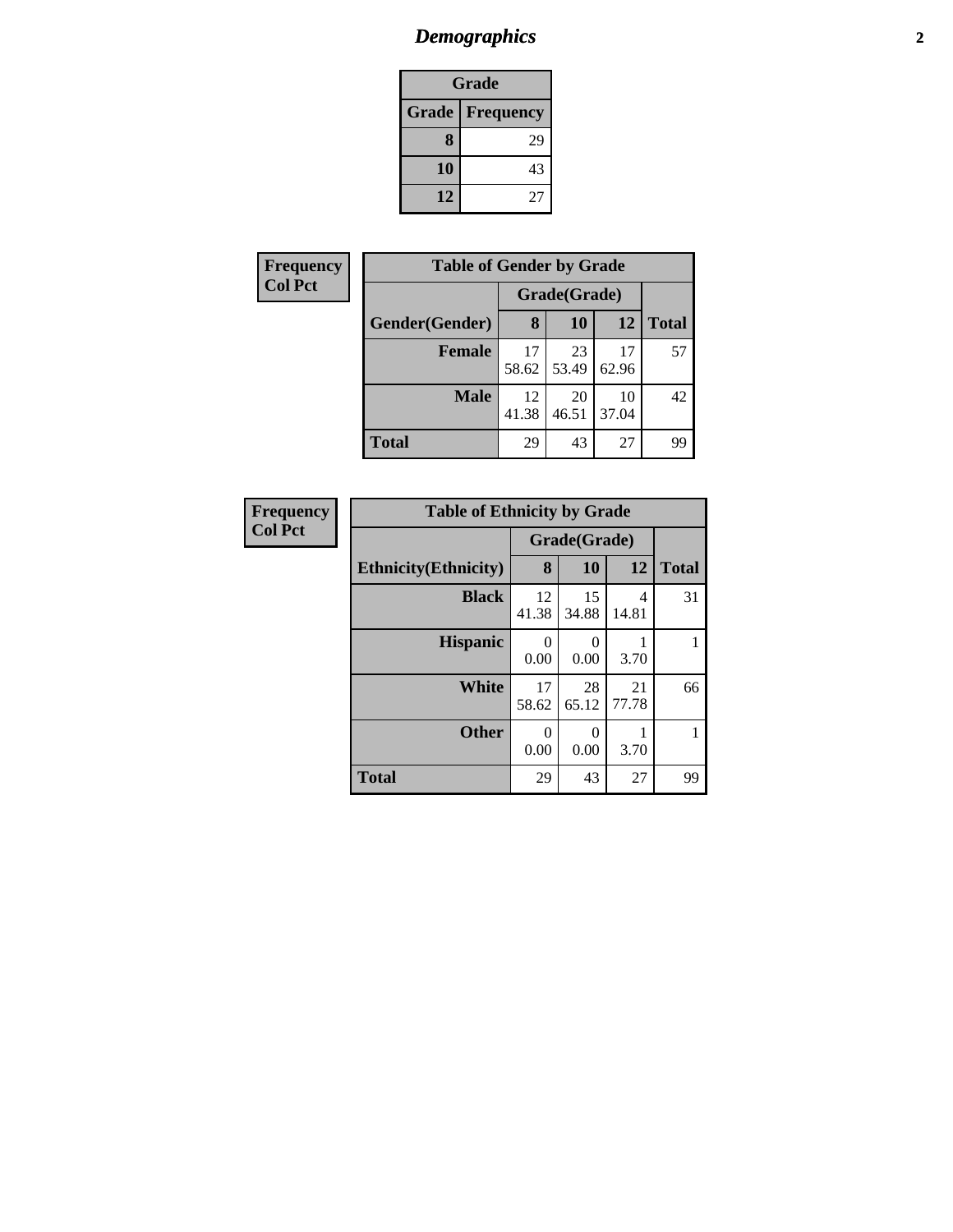### *Title IV, Part A, Schedule A* **3** *Goal 1: Ensure that all schools are drug-free Baseline Data: Year 2008-2009 Prevalence of Drug Use*

| Frequency<br><b>Col Pct</b> | <b>Table of AlcoholAlt by Grade</b> |              |             |             |              |  |
|-----------------------------|-------------------------------------|--------------|-------------|-------------|--------------|--|
|                             | AlcoholAlt(Alcohol                  | Grade(Grade) |             |             |              |  |
|                             | use, past 30 days)                  | 8            | 10          | 12          | <b>Total</b> |  |
|                             | Yes                                 | 3<br>10.34   | 10<br>23.26 | 10<br>37.04 | 23           |  |
|                             | N <sub>0</sub>                      | 26<br>89.66  | 33<br>76.74 | 17<br>62.96 | 76           |  |
|                             | Total                               | 29           | 43          | 27          | 99           |  |

| Frequency      | <b>Table of TobaccoAny by Grade</b> |             |              |             |              |
|----------------|-------------------------------------|-------------|--------------|-------------|--------------|
| <b>Col Pct</b> | TobaccoAny(Tobacco                  |             | Grade(Grade) |             |              |
|                | use, past 30 days)                  | 8           | 10           | 12          | <b>Total</b> |
|                | <b>Yes</b>                          | 3.45        | 4<br>9.30    | 25.93       | 12           |
|                | N <sub>0</sub>                      | 28<br>96.55 | 39<br>90.70  | 20<br>74.07 | 87           |
|                | <b>Total</b>                        | 29          | 43           | 27          | 99           |

| Frequency      | <b>Table of MarijuanaAlt by Grade</b> |              |             |             |              |
|----------------|---------------------------------------|--------------|-------------|-------------|--------------|
| <b>Col Pct</b> | MarijuanaAlt(Marijuana                | Grade(Grade) |             |             |              |
|                | use, past 30 days)                    | 8            | 10          | <b>12</b>   | <b>Total</b> |
|                | Yes                                   | 0.00         | 4<br>9.30   | 3<br>11.11  |              |
|                | N <sub>0</sub>                        | 29<br>100.00 | 39<br>90.70 | 24<br>88.89 | 92           |
|                | Total                                 | 29           | 43          | 27          | 99           |

| Frequency<br><b>Col Pct</b> | <b>Table of OtherDrugAny by Grade</b>  |              |              |             |              |
|-----------------------------|----------------------------------------|--------------|--------------|-------------|--------------|
|                             | <b>OtherDrugAny(Other</b><br>drug use, |              | Grade(Grade) |             |              |
|                             | past 30 days)                          | 8            | 10           | 12          | <b>Total</b> |
|                             | <b>Yes</b>                             | 0.00         | 3<br>6.98    | 3<br>11 11  | 6            |
|                             | N <sub>0</sub>                         | 29<br>100.00 | 40<br>93.02  | 24<br>88.89 | 93           |
|                             | <b>Total</b>                           | 29           | 43           | 27          | 99           |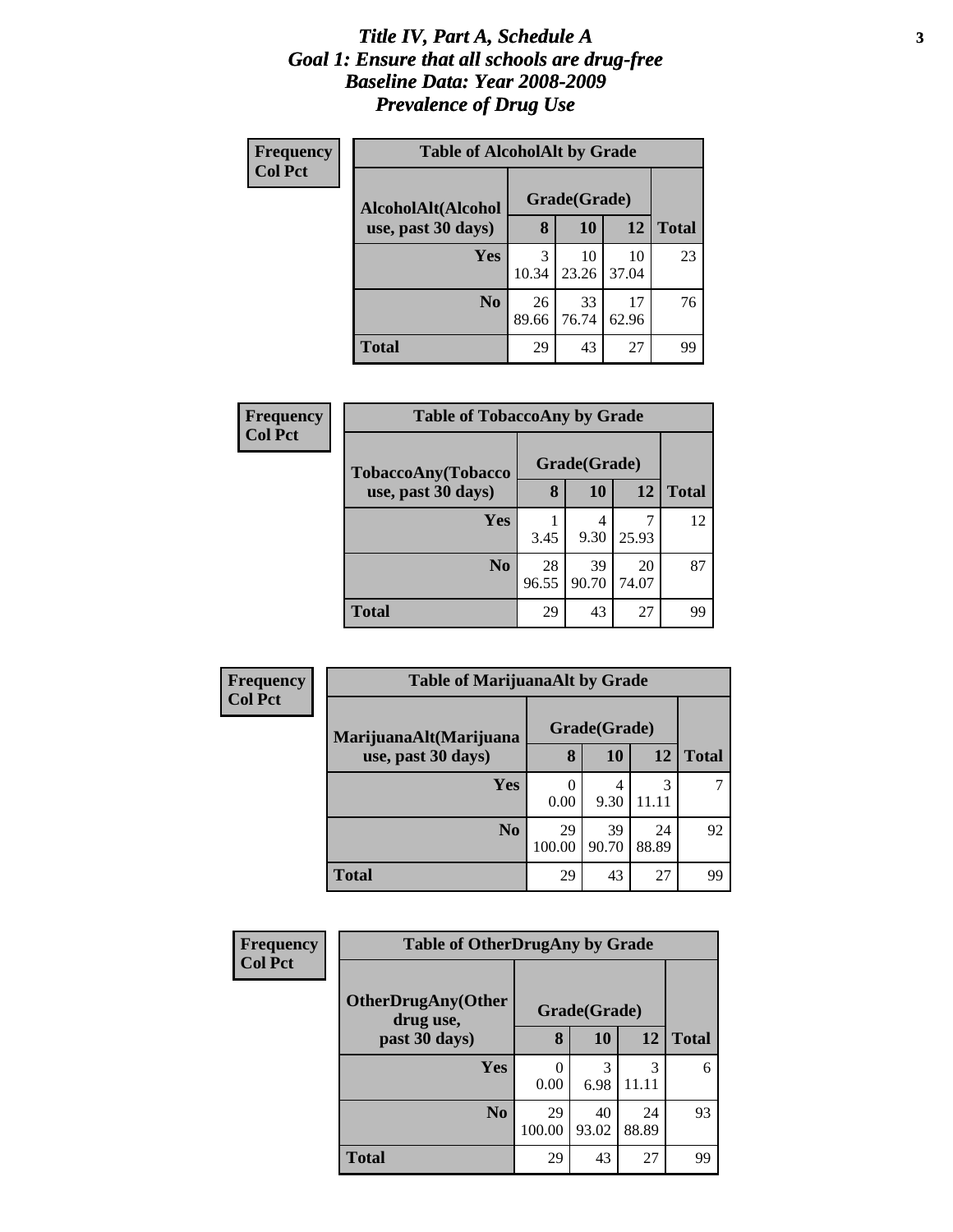### *Average Age of Onset of Use* **4** *Results for "Average Age of Onset of Use" questions exclude students who said they did not use that substance*

| <b>Variable</b>    | Label                                                              | <b>Mean</b> |
|--------------------|--------------------------------------------------------------------|-------------|
| Alcoholinit2       | I started using alcohol when I was                                 | 13.76       |
| Cigarettesinit2    | I started smoking tobacco when I was                               | 14.00       |
| Smokelessinit2     | I started chewing tobacco when I was                               | 11.30       |
| Marijuanainit2     | I started using marijuana when I was                               | 12.58       |
| Cocaineinit2       | I started using cocaine when I was                                 | 11.33       |
| Inhalantsinit2     | I started using inhalants when I was                               | 9.00        |
| Steroidsinit2      | I started using steroids when I was                                | 10.00       |
| Ecstasyinit2       | I started using ecstasy when I was                                 | 14.00       |
| Methinit2          | I started using methamphetamines when I was                        | 12.00       |
| Hallucinogensinit2 | I started using hallucinogens when I was                           | 11.00       |
| Prescriptioninit2  | I started using prescription drugs not prescribed to me when I was | 13.14       |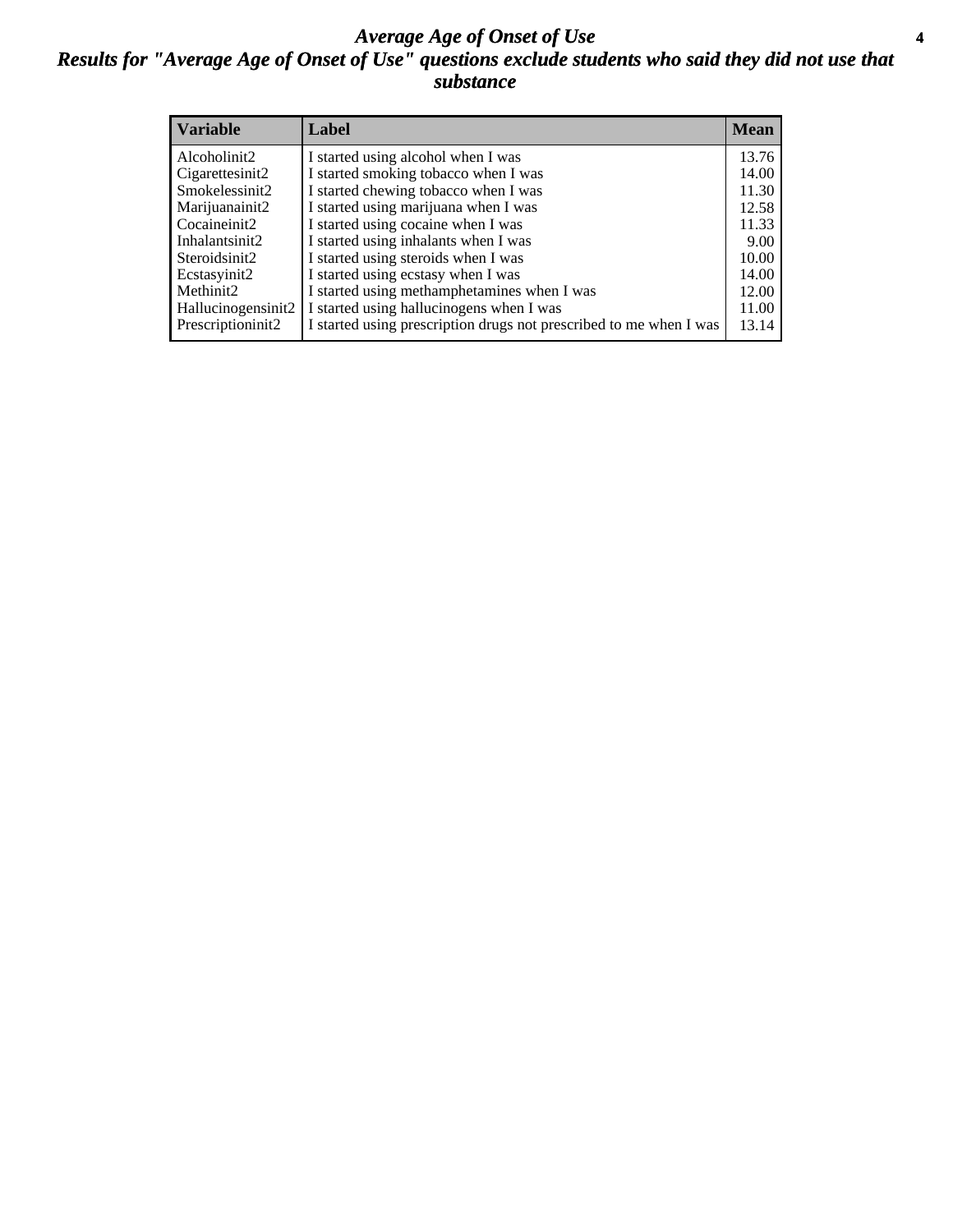# *Perception of Health Risk* **5**

| <b>Frequency</b> | <b>Table of Alcoholharmdich by Grade</b> |              |             |             |              |
|------------------|------------------------------------------|--------------|-------------|-------------|--------------|
| <b>Col Pct</b>   | Alcoholharmdich(I<br>think alcohol is    | Grade(Grade) |             |             |              |
|                  | harmful)                                 | 8            | 10          | 12          | <b>Total</b> |
|                  | <b>Yes</b>                               | 25<br>86.21  | 36<br>83.72 | 19<br>70.37 | 80           |
|                  | N <sub>o</sub>                           | 4<br>13.79   | 16.28       | 8<br>29.63  | 19           |
|                  | <b>Total</b>                             | 29           | 43          | 27          | 99           |

| <b>Frequency</b> | <b>Table of Tobaccoharmdich by Grade</b> |             |              |             |              |
|------------------|------------------------------------------|-------------|--------------|-------------|--------------|
| <b>Col Pct</b>   | Tobaccoharmdich(I<br>think tobacco is    |             | Grade(Grade) |             |              |
|                  | harmful)                                 | 8           | 10           | 12          | <b>Total</b> |
|                  | <b>Yes</b>                               | 27<br>93.10 | 41<br>95.35  | 26<br>96.30 | 94           |
|                  | N <sub>0</sub>                           | 6.90        | 4.65         | 3.70        |              |
|                  | <b>Total</b>                             | 29          | 43           | 27          | 99           |

| Frequency      | <b>Table of Marijuanaharmdich by Grade</b> |              |             |             |              |
|----------------|--------------------------------------------|--------------|-------------|-------------|--------------|
| <b>Col Pct</b> | Marijuanaharmdich(I<br>think marijuana is  | Grade(Grade) |             |             |              |
|                | harmful)                                   | 8            | 10          | 12          | <b>Total</b> |
|                | <b>Yes</b>                                 | 27<br>93.10  | 37<br>86.05 | 20<br>74.07 | 84           |
|                | N <sub>0</sub>                             | 6.90         | 6<br>13.95  | 25.93       | 15           |
|                | <b>Total</b>                               | 29           | 43          | 27          | 99           |

| <b>Frequency</b> | <b>Table of Otherdrugharmdich by Grade</b>                    |             |             |             |              |
|------------------|---------------------------------------------------------------|-------------|-------------|-------------|--------------|
| <b>Col Pct</b>   | Otherdrugharmdich(I)<br>Grade(Grade)<br>think other drugs are |             |             |             |              |
|                  | harmful)                                                      | 8           | 10          | 12          | <b>Total</b> |
|                  | <b>Yes</b>                                                    | 27<br>93.10 | 42<br>97.67 | 26<br>96.30 | 95           |
|                  | N <sub>0</sub>                                                | 6.90        | 2.33        | 3.70        | 4            |
|                  | Total                                                         | 29          | 43          | 27          | 99           |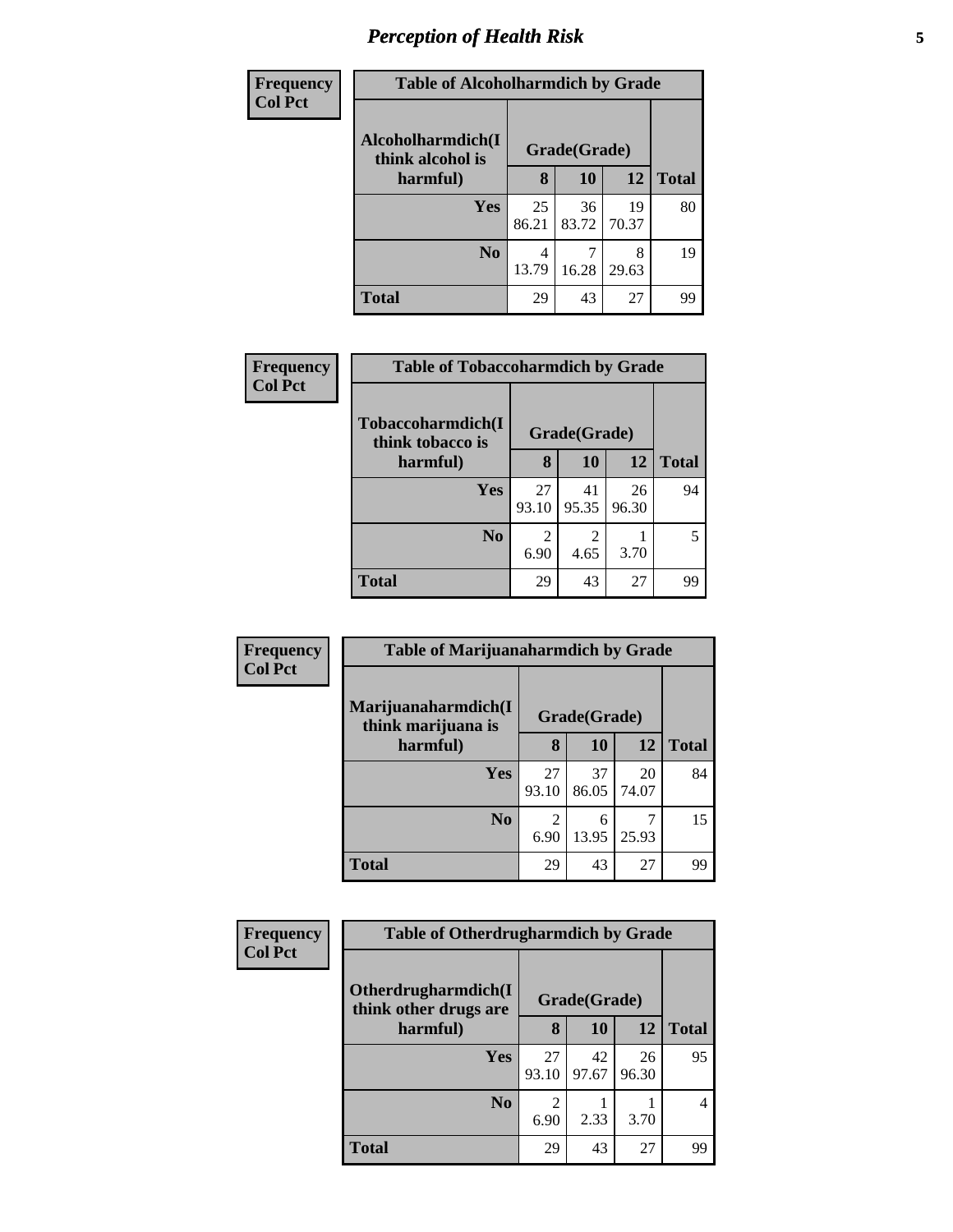# *Social Disapproval* **6**

| Frequency      | <b>Table of Alcoholpeerdich by Grade</b>                    |              |             |             |              |
|----------------|-------------------------------------------------------------|--------------|-------------|-------------|--------------|
| <b>Col Pct</b> | Alcoholpeerdich(My<br>friends would<br>disapprove if I used | Grade(Grade) |             |             |              |
|                | alcohol)                                                    | 8            | 10          | 12          | <b>Total</b> |
|                | Yes                                                         | 17<br>58.62  | 20<br>46.51 | 3           | 40           |
|                | N <sub>0</sub>                                              | 12<br>41.38  | 23<br>53.49 | 24<br>88.89 | 59           |
|                | <b>Total</b>                                                | 29           | 43          | 27          | 99           |

| <b>Frequency</b> | <b>Table of Tobaccopeerdich by Grade</b>                    |              |             |             |              |
|------------------|-------------------------------------------------------------|--------------|-------------|-------------|--------------|
| <b>Col Pct</b>   | Tobaccopeerdich(My<br>friends would<br>disapprove if I used | Grade(Grade) |             |             |              |
|                  | tobacco)                                                    | 8            | 10          | 12          | <b>Total</b> |
|                  | <b>Yes</b>                                                  | 18<br>62.07  | 25<br>58.14 | 25.93       | 50           |
|                  | N <sub>0</sub>                                              | 11<br>37.93  | 18<br>41.86 | 20<br>74.07 | 49           |
|                  | <b>Total</b>                                                | 29           | 43          | 27          | 99           |

| Frequency      | <b>Table of Marijuanapeerdich by Grade</b>                    |              |             |             |              |
|----------------|---------------------------------------------------------------|--------------|-------------|-------------|--------------|
| <b>Col Pct</b> | Marijuanapeerdich(My<br>friends would<br>disapprove if I used | Grade(Grade) |             |             |              |
|                | marijuana)                                                    | 8            | 10          | 12          | <b>Total</b> |
|                | <b>Yes</b>                                                    | 21<br>72.41  | 27<br>62.79 | 17<br>62.96 | 65           |
|                | N <sub>0</sub>                                                | 8<br>27.59   | 16<br>37.21 | 10<br>37.04 | 34           |
|                | <b>Total</b>                                                  | 29           | 43          | 27          | 99           |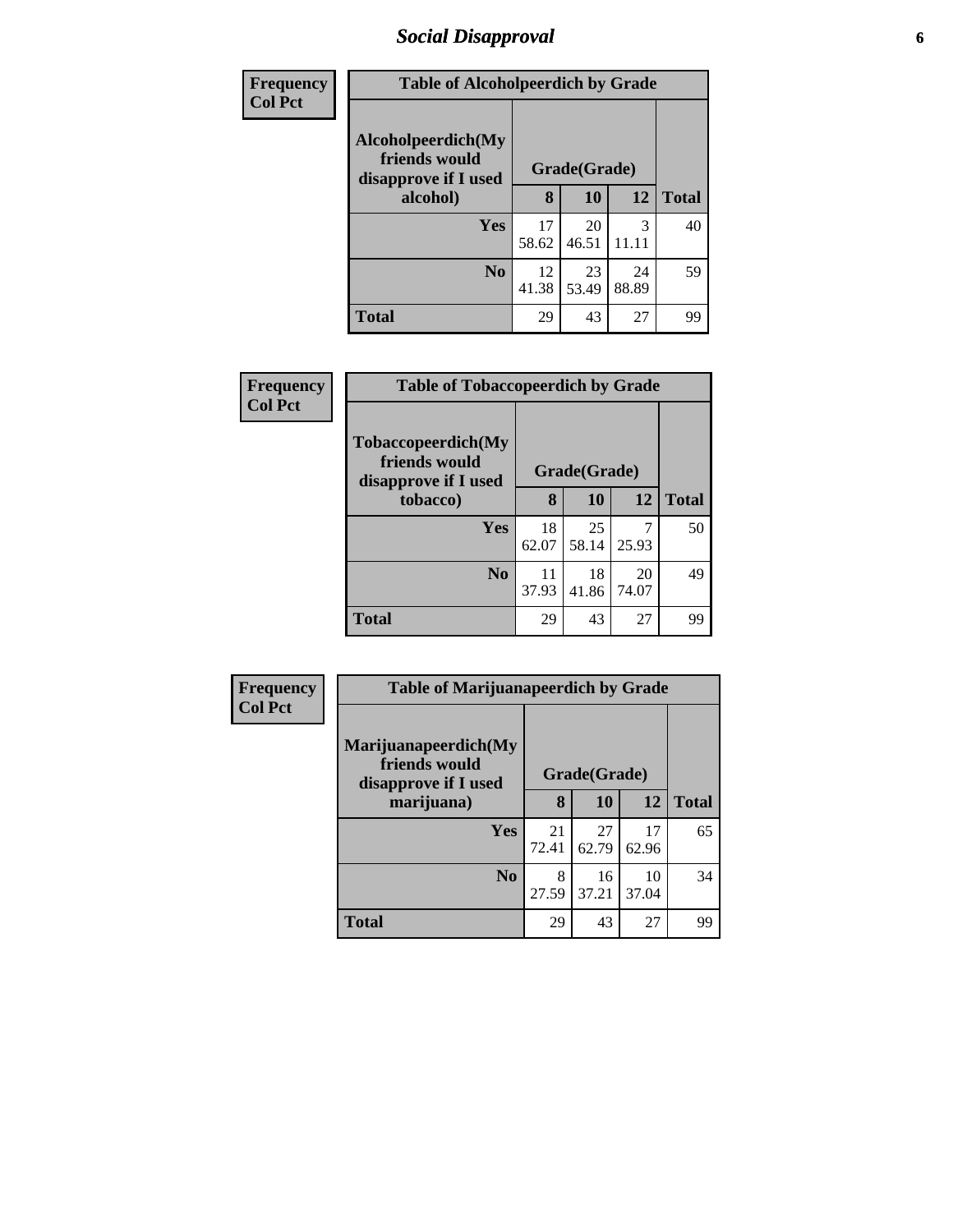# *Social Disapproval* **7**

| <b>Frequency</b> | <b>Table of Otherdrugpeerdich by Grade</b>                    |              |             |             |              |
|------------------|---------------------------------------------------------------|--------------|-------------|-------------|--------------|
| <b>Col Pct</b>   | Otherdrugpeerdich(My<br>friends would<br>disapprove if I used | Grade(Grade) |             |             |              |
|                  | other drugs)                                                  | 8            | 10          | 12          | <b>Total</b> |
|                  | Yes                                                           | 22<br>75.86  | 34<br>79.07 | 20<br>74.07 | 76           |
|                  | N <sub>0</sub>                                                | 24.14        | 9<br>20.93  | 25.93       | 23           |
|                  | <b>Total</b>                                                  | 29           | 43          | 27          | 99           |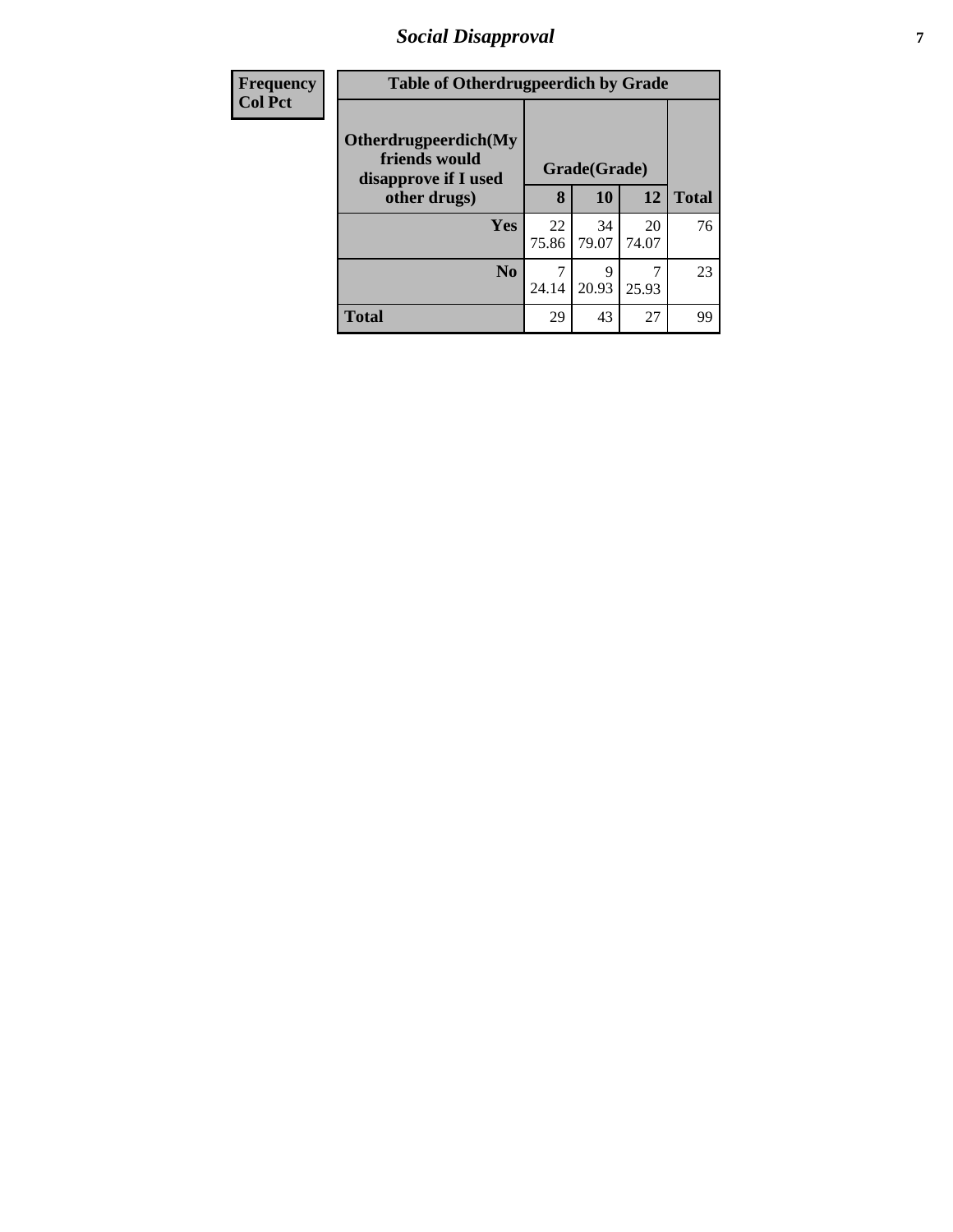### Title IV, Part A, Schedule A **8** *Goal 2: To help ensure that all schools are safe and disciplined Baseline Data: Year 2008-2009 Student Involvement in Gang Activity*

| Frequency      | <b>Table of Gangself by Grade</b>                                                                 |             |                    |             |              |
|----------------|---------------------------------------------------------------------------------------------------|-------------|--------------------|-------------|--------------|
| <b>Col Pct</b> | Gangself(I<br>have<br>participated<br>in illegal<br>gang<br>activities in<br>the past 30<br>days) | 8           | Grade(Grade)<br>10 | 12          | <b>Total</b> |
|                | Yes                                                                                               | 2<br>6.90   | 3<br>6.98          | 1<br>3.70   | 6            |
|                | N <sub>0</sub>                                                                                    | 27<br>93.10 | 40<br>93.02        | 26<br>96.30 | 93           |
|                | <b>Total</b>                                                                                      | 29          | 43                 | 27          | 99           |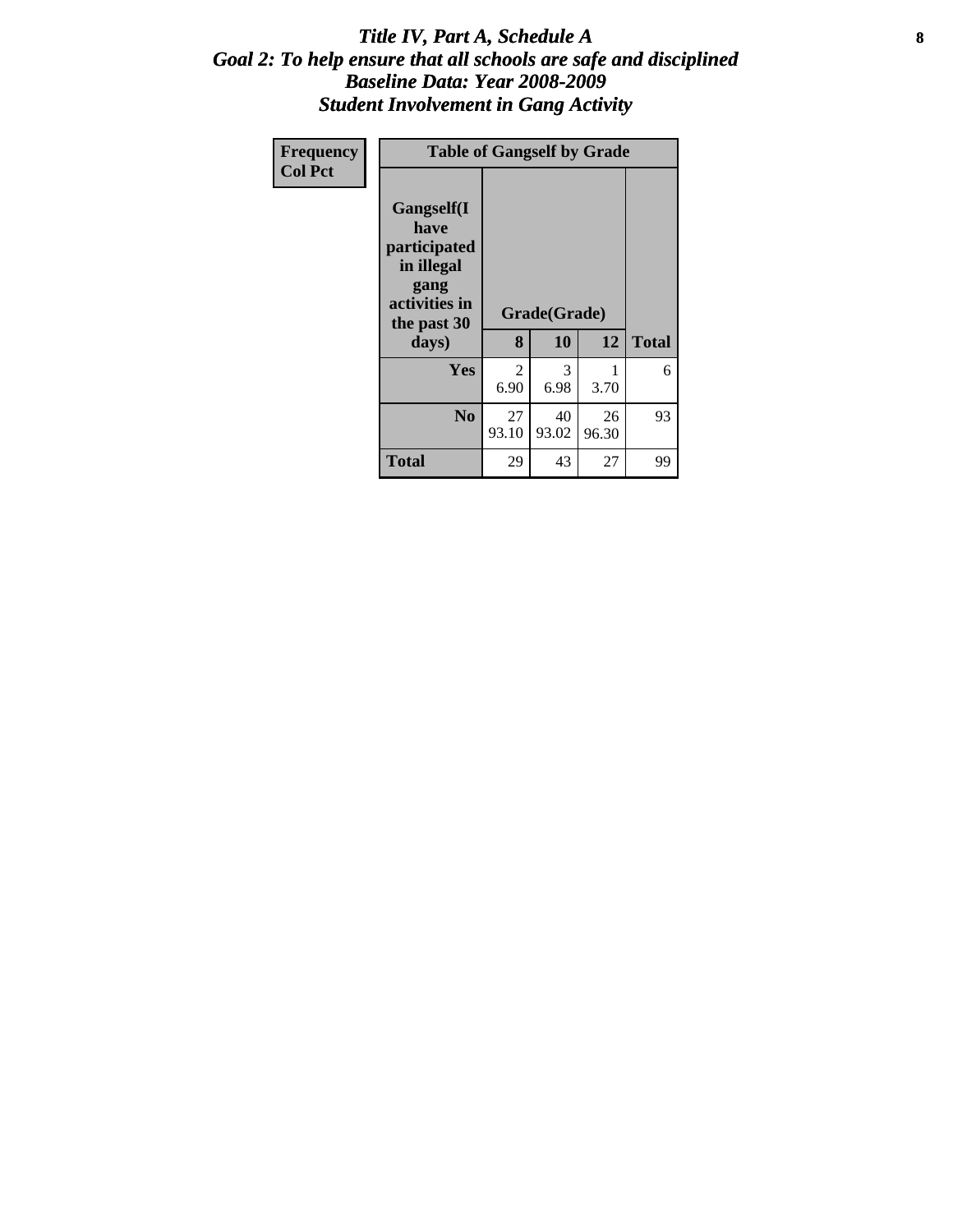# *Student Perception of School Safety* **9**

| <b>Frequency</b> |
|------------------|
| <b>Row Pct</b>   |

| <b>Table of Grade by Safeschool</b> |                                                                                                                                  |                                                        |                        |            |    |  |  |
|-------------------------------------|----------------------------------------------------------------------------------------------------------------------------------|--------------------------------------------------------|------------------------|------------|----|--|--|
|                                     |                                                                                                                                  | Safeschool (School is a place at which I feel<br>safe) |                        |            |    |  |  |
| Grade(Grade)                        | <b>Somewhat</b><br><b>Somewhat</b><br><b>Strongly</b><br><b>Strongly</b><br><b>Disagree</b><br>Agree<br><b>Disagree</b><br>Agree |                                                        |                        |            |    |  |  |
| 8                                   | 11<br>37.93                                                                                                                      | 15<br>51.72                                            | $\overline{c}$<br>6.90 | 3.45       | 29 |  |  |
| 10                                  | 11<br>25.58                                                                                                                      | 22<br>51.16                                            | 6<br>13.95             | 4<br>9.30  | 43 |  |  |
| 12                                  | 8<br>29.63                                                                                                                       | 16<br>59.26                                            | 0<br>0.00              | 3<br>11.11 | 27 |  |  |
| <b>Total</b>                        | 30                                                                                                                               | 53                                                     | 8                      | 8          | 99 |  |  |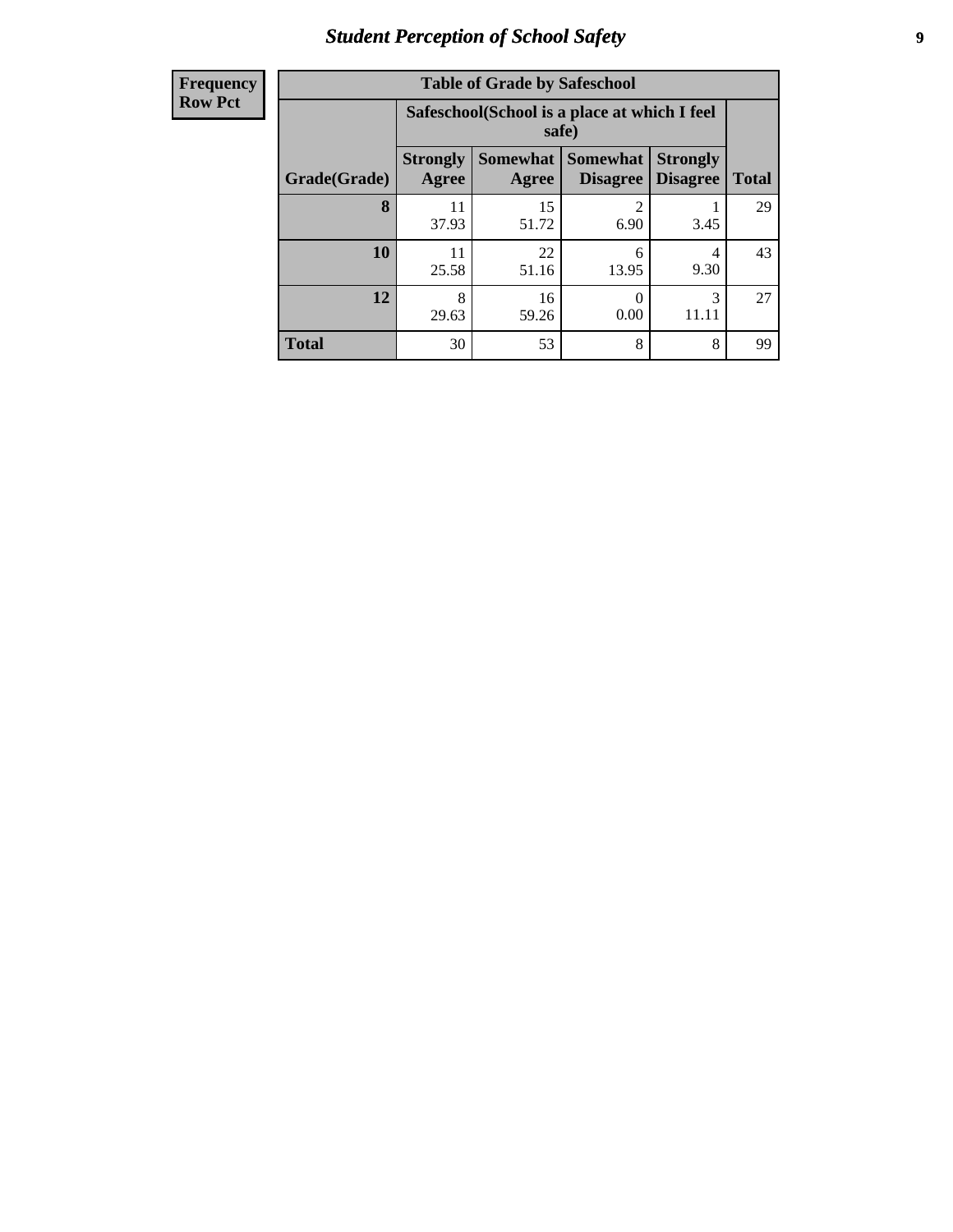### *Students Who Have Been Bullied* **10**

| <b>Frequency</b> |  |
|------------------|--|
| <b>Row Pct</b>   |  |

# **Table of Grade by Bullied**

| Table of Graue by Dunieu  |              |                                                                                  |                        |                        |                        |              |
|---------------------------|--------------|----------------------------------------------------------------------------------|------------------------|------------------------|------------------------|--------------|
|                           |              | <b>Bullied</b> (I have been bullied by<br>other students in the past 30<br>days) |                        |                        |                        |              |
| <b>Grade</b> (Grade) Days | $\mathbf{0}$ | 1 or<br>2<br>days                                                                | 3 to<br>5<br>days      | 10<br>to<br>19<br>days | 20<br>to<br>29<br>days | <b>Total</b> |
| 8                         | 27<br>93.10  | 3.45                                                                             | 3.45                   | 0<br>0.00              | 0<br>0.00              | 29           |
| 10                        | 40<br>93.02  | 2<br>4.65                                                                        | $\theta$<br>0.00       | 2.33                   | $\Omega$<br>0.00       | 43           |
| 12                        | 26<br>96.30  | $\Omega$<br>0.00                                                                 | $\overline{0}$<br>0.00 | $\Omega$<br>0.00       | 3.70                   | 27           |
| <b>Total</b>              | 93           | 3                                                                                | 1                      |                        | 1                      | 99           |

٦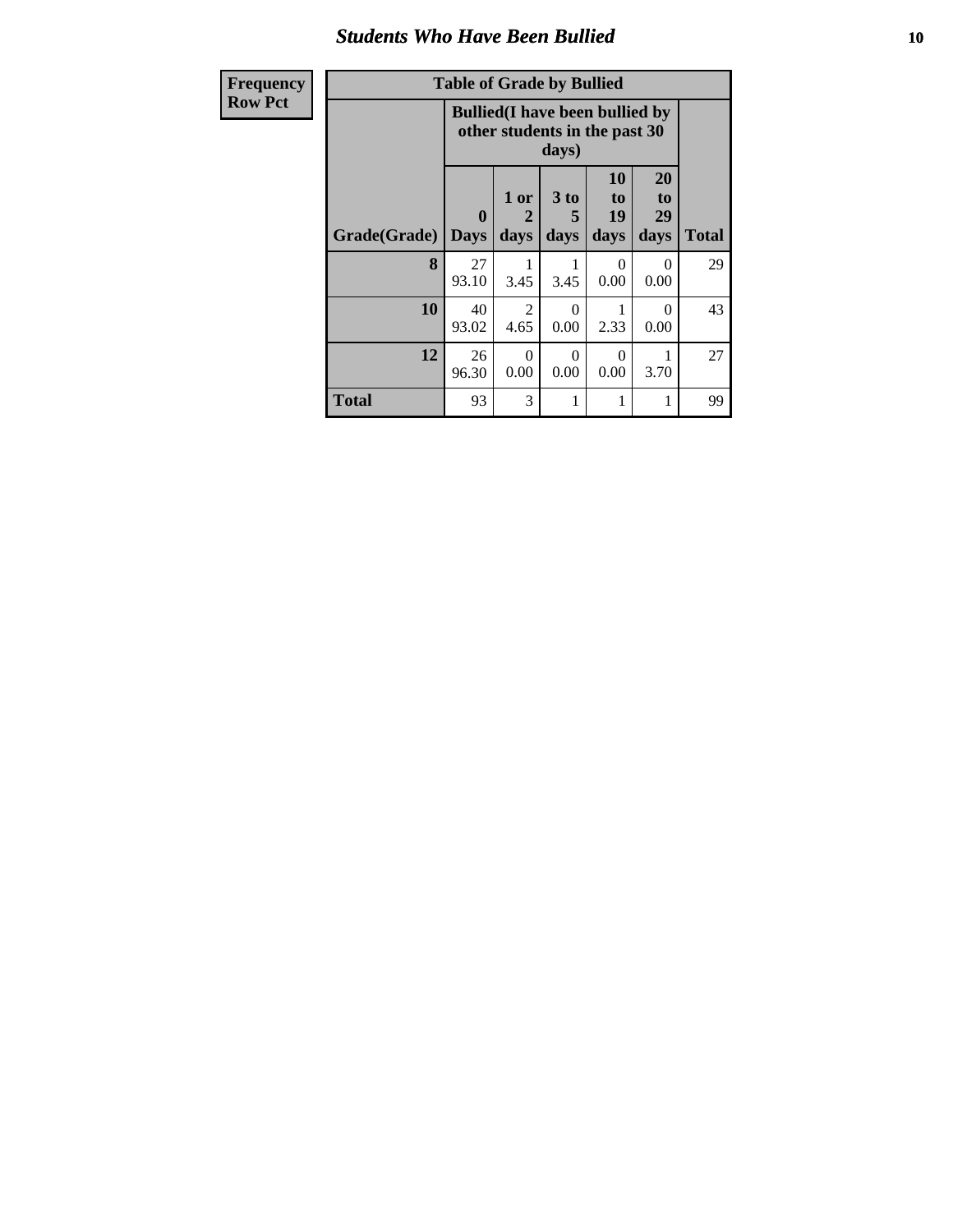### *School Climate* **11**

| Frequency      | <b>Table of SchoolClimate1 by Grade</b> |                      |                    |             |              |  |
|----------------|-----------------------------------------|----------------------|--------------------|-------------|--------------|--|
| <b>Col Pct</b> | SchoolClimate1(I<br>like school)        | 8                    | Grade(Grade)<br>10 | 12          | <b>Total</b> |  |
|                | <b>Strongly Agree</b>                   | 8<br>27.59           | 9<br>20.93         | 2<br>7.41   | 19           |  |
|                | <b>Somewhat Agree</b>                   | 19<br>65.52          | 28<br>65.12        | 16<br>59.26 | 63           |  |
|                | <b>Somewhat Disagree</b>                | $\mathbf{0}$<br>0.00 | 3<br>6.98          | 8<br>29.63  | 11           |  |
|                | <b>Strongly Disagree</b>                | 2<br>6.90            | 3<br>6.98          | 3.70        | 6            |  |
|                | <b>Total</b>                            | 29                   | 43                 | 27          | 99           |  |

| Frequency      | <b>Table of SchoolClimate2 by Grade</b> |                  |             |             |              |
|----------------|-----------------------------------------|------------------|-------------|-------------|--------------|
| <b>Col Pct</b> | SchoolClimate2(I<br>feel successful at  | Grade(Grade)     |             |             |              |
|                | school)                                 | 8                | 10          | 12          | <b>Total</b> |
|                | <b>Strongly Agree</b>                   | 11<br>37.93      | 18<br>41.86 | 10<br>37.04 | 39           |
|                | <b>Somewhat Agree</b>                   | 18<br>62.07      | 20<br>46.51 | 12<br>44.44 | 50           |
|                | <b>Somewhat Disagree</b>                | 0<br>0.00        | 4<br>9.30   | 5<br>18.52  | 9            |
|                | <b>Strongly Disagree</b>                | $\Omega$<br>0.00 | 2.33        | 0<br>0.00   |              |
|                | Total                                   | 29               | 43          | 27          | 99           |

| Frequency      | <b>Table of SchoolClimate3 by Grade</b>               |                  |             |                         |              |  |  |
|----------------|-------------------------------------------------------|------------------|-------------|-------------------------|--------------|--|--|
| <b>Col Pct</b> | SchoolClimate3(My<br>school has high<br>standards for | Grade(Grade)     |             |                         |              |  |  |
|                | achievement)                                          | 8                | 10          | 12                      | <b>Total</b> |  |  |
|                | <b>Strongly Agree</b>                                 | 15<br>51.72      | 16<br>37.21 | 5<br>18.52              | 36           |  |  |
|                | <b>Somewhat Agree</b>                                 | 14<br>48.28      | 24<br>55.81 | 18<br>66.67             | 56           |  |  |
|                | <b>Somewhat Disagree</b>                              | $\Omega$<br>0.00 | 3<br>6.98   | $\overline{4}$<br>14.81 |              |  |  |
|                | Total                                                 | 29               | 43          | 27                      | 99           |  |  |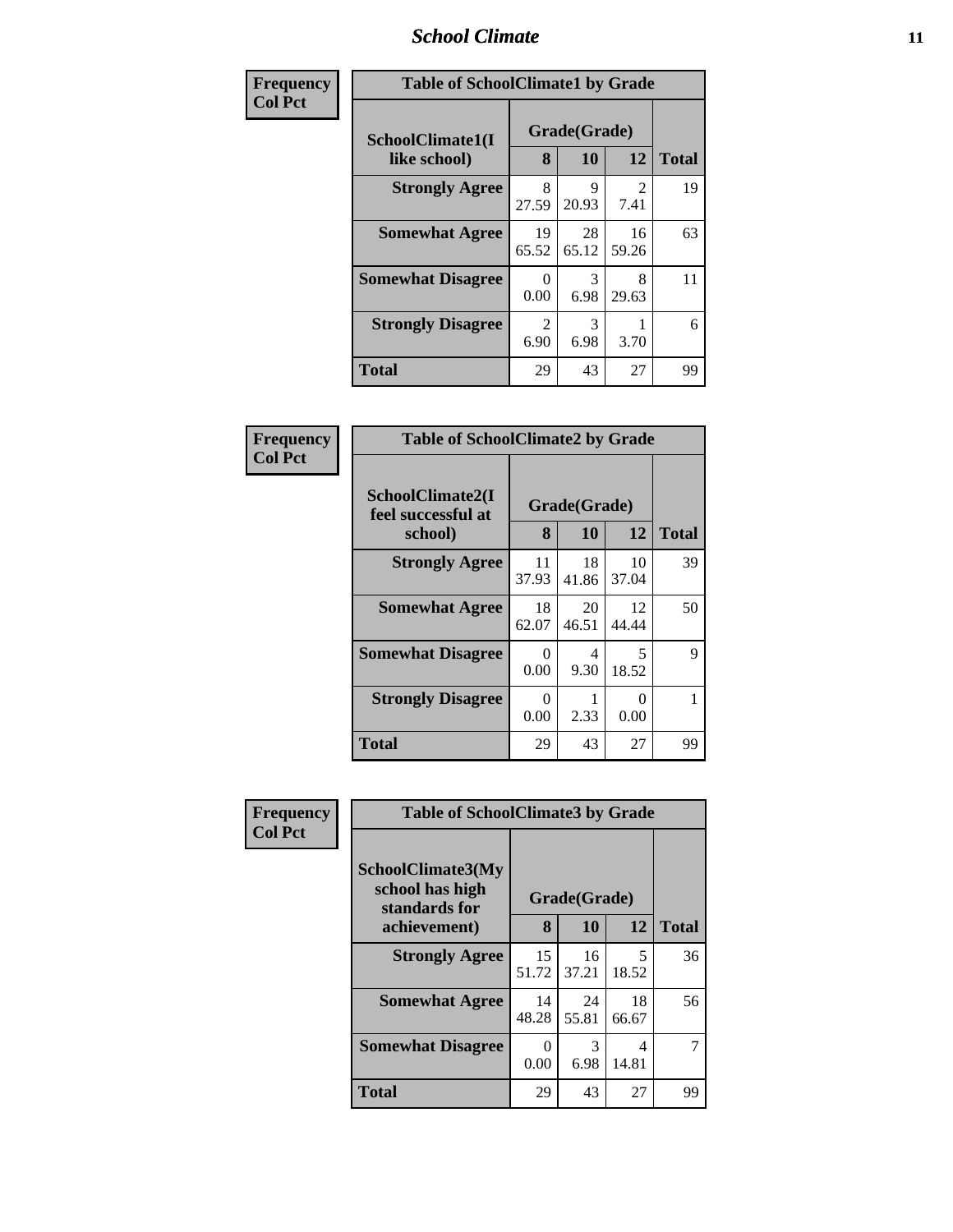### *School Climate* **12**

| Frequency      |                                                                      | <b>Table of SchoolClimate4 by Grade</b> |                       |             |              |  |  |
|----------------|----------------------------------------------------------------------|-----------------------------------------|-----------------------|-------------|--------------|--|--|
| <b>Col Pct</b> | <b>SchoolClimate4(My</b><br>school sets clear<br>rules for behavior) | 8                                       | Grade(Grade)<br>10    | 12          | <b>Total</b> |  |  |
|                | <b>Strongly Agree</b>                                                | 16<br>55.17                             | 21<br>48.84           | 10<br>37.04 | 47           |  |  |
|                | <b>Somewhat Agree</b>                                                | 11<br>37.93                             | 18<br>41.86           | 9<br>33.33  | 38           |  |  |
|                | <b>Somewhat Disagree</b>                                             | 3.45                                    | $\mathcal{L}$<br>4.65 | 25.93       | 10           |  |  |
|                | <b>Strongly Disagree</b>                                             | 3.45                                    | 2<br>4.65             | 3.70        | 4            |  |  |
|                | <b>Total</b>                                                         | 29                                      | 43                    | 27          | 99           |  |  |

| <b>Table of SchoolClimate5 by Grade</b>                   |              |             |             |               |  |  |  |
|-----------------------------------------------------------|--------------|-------------|-------------|---------------|--|--|--|
| SchoolClimate5(I<br>know what to do in<br>an emergency at | Grade(Grade) |             |             |               |  |  |  |
| school)                                                   | 8            | 10          | 12          | <b>Total</b>  |  |  |  |
| <b>Strongly Agree</b>                                     | 17<br>58.62  | 20<br>46.51 | 13<br>48.15 | 50            |  |  |  |
| <b>Somewhat Agree</b>                                     | 10<br>34.48  | 18<br>41.86 | 12<br>44.44 | 40            |  |  |  |
| <b>Somewhat Disagree</b>                                  | 2<br>6.90    | 4<br>9.30   | 3.70        |               |  |  |  |
| <b>Strongly Disagree</b>                                  | 0<br>0.00    | 2.33        | 3.70        | $\mathcal{L}$ |  |  |  |
| Total                                                     | 29           | 43          | 27          | 99            |  |  |  |

| Frequency      | <b>Table of SchoolClimate6 by Grade</b>                  |                  |                    |             |                |
|----------------|----------------------------------------------------------|------------------|--------------------|-------------|----------------|
| <b>Col Pct</b> | <b>SchoolClimate6(Teachers</b><br>treat me with respect) | 8                | Grade(Grade)<br>10 | 12          | <b>Total</b>   |
|                | <b>Strongly Agree</b>                                    | 13<br>44.83      | 22<br>51.16        | 15<br>55.56 | 50             |
|                | <b>Somewhat Agree</b>                                    | 13<br>44.83      | 16<br>37.21        | 25.93       | 36             |
|                | <b>Somewhat Disagree</b>                                 | 3<br>10.34       | 4<br>9.30          | 4<br>14.81  | 11             |
|                | <b>Strongly Disagree</b>                                 | $\Omega$<br>0.00 | 2.33               | 3.70        | $\mathfrak{D}$ |
|                | <b>Total</b>                                             | 29               | 43                 | 27          | 99             |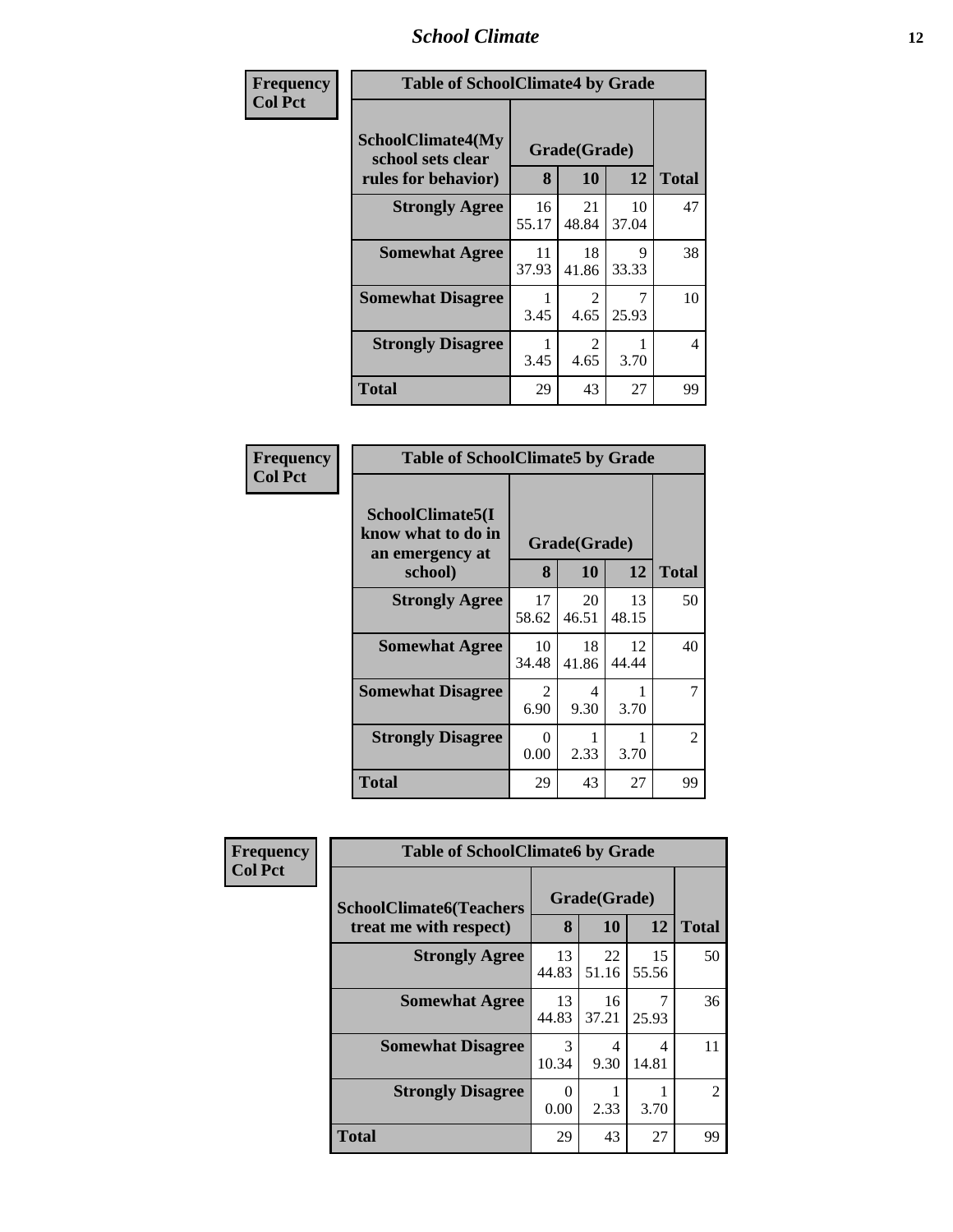### *School Climate* **13**

| <b>Frequency</b> | <b>Table of SchoolClimate7 by Grade</b>                                       |                         |                    |                        |              |
|------------------|-------------------------------------------------------------------------------|-------------------------|--------------------|------------------------|--------------|
| <b>Col Pct</b>   | <b>SchoolClimate7(Behaviors</b><br>in my class allow the<br>teacher to teach) |                         | Grade(Grade)<br>10 | 12                     | <b>Total</b> |
|                  | <b>Strongly Agree</b>                                                         | $\overline{4}$<br>13.79 | 11<br>25.58        | 8<br>29.63             | 23           |
|                  | <b>Somewhat Agree</b>                                                         | 17<br>58.62             | 20<br>46.51        | 8<br>29.63             | 45           |
|                  | <b>Somewhat Disagree</b>                                                      | 6<br>20.69              | 11<br>25.58        | 9<br>33.33             | 26           |
|                  | <b>Strongly Disagree</b>                                                      | 2<br>6.90               | 2.33               | $\mathfrak{D}$<br>7.41 | 5            |
|                  | <b>Total</b>                                                                  | 29                      | 43                 | 27                     | 99           |

| Frequency      | <b>Table of SchoolClimate8 by Grade</b>                                 |                         |              |             |              |
|----------------|-------------------------------------------------------------------------|-------------------------|--------------|-------------|--------------|
| <b>Col Pct</b> | <b>SchoolClimate8(Students</b><br>are frequently<br>recognized for good |                         | Grade(Grade) |             |              |
|                | behavior)                                                               | 8                       | 10           | 12          | <b>Total</b> |
|                | <b>Strongly Agree</b>                                                   | $\overline{7}$<br>24.14 | 6<br>13.95   | 25.93       | 20           |
|                | <b>Somewhat Agree</b>                                                   | 19<br>65.52             | 23<br>53.49  | 11<br>40.74 | 53           |
|                | <b>Somewhat Disagree</b>                                                | $\mathcal{R}$<br>10.34  | 8<br>18.60   | 5<br>18.52  | 16           |
|                | <b>Strongly Disagree</b>                                                | $\theta$<br>0.00        | 6<br>13.95   | 4<br>14.81  | 10           |
|                | <b>Total</b>                                                            | 29                      | 43           | 27          | 99           |

| Frequency      | <b>Table of SchoolClimate9 by Grade</b>                                           |                         |                        |                        |              |
|----------------|-----------------------------------------------------------------------------------|-------------------------|------------------------|------------------------|--------------|
| <b>Col Pct</b> | SchoolClimate9(School<br>counselor would be<br>helpful if I needed<br>assistance) | 8                       | Grade(Grade)           | 12                     |              |
|                |                                                                                   |                         | 10                     |                        | <b>Total</b> |
|                | <b>Strongly Agree</b>                                                             | 22<br>75.86             | 26<br>60.47            | 15<br>55.56            | 63           |
|                | <b>Somewhat Agree</b>                                                             | $\overline{4}$<br>13.79 | 14<br>32.56            | $\mathbf Q$<br>33.33   | 27           |
|                | <b>Somewhat Disagree</b>                                                          | 3.45                    | $\mathfrak{D}$<br>4.65 | $\mathfrak{D}$<br>7.41 | 5            |
|                | <b>Strongly Disagree</b>                                                          | 2<br>6.90               | 2.33                   | 3.70                   | 4            |
|                | <b>Total</b>                                                                      | 29                      | 43                     | 27                     | 99           |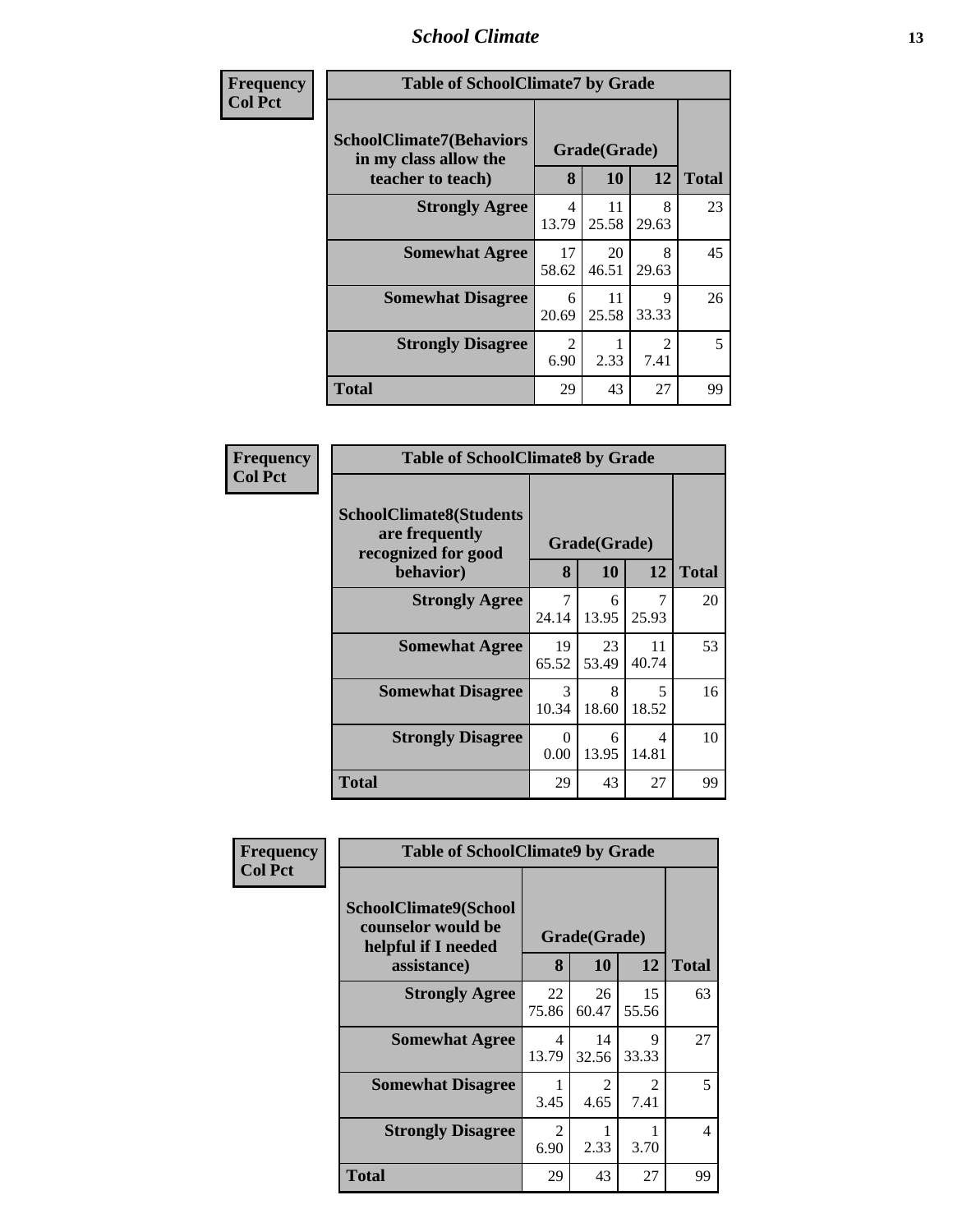### *Reasons for Dropping Out* **14**

| Frequency      |                                                                          | <b>Table of Dropoutreason by Grade</b> |                    |                        |              |
|----------------|--------------------------------------------------------------------------|----------------------------------------|--------------------|------------------------|--------------|
| <b>Col Pct</b> | Dropoutreason(If<br>I dropped out the<br>reason would<br>most likely be) | 8                                      | Grade(Grade)<br>10 | 12                     | <b>Total</b> |
|                | <b>Won't Drop out</b>                                                    | 17<br>58.62                            | 28<br>65.12        | 17<br>62.96            | 62           |
|                | <b>Bored</b>                                                             | 4<br>13.79                             | 8<br>18.60         | 4<br>14.81             | 16           |
|                | <b>Family Reasons</b>                                                    | 3<br>10.34                             | 0<br>0.00          | $\mathcal{F}$<br>11.11 | 6            |
|                | <b>Being Bullied</b>                                                     | 3.45                                   | 2.33               | ∩<br>0.00              | 2            |
|                | <b>Other</b>                                                             | 4<br>13.79                             | 6<br>13.95         | 3<br>11.11             | 13           |
|                | Total                                                                    | 29                                     | 43                 | 27                     | 99           |

| Frequency<br><b>Col Pct</b> | <b>Table of Dropout by Grade</b>                                       |             |                    |             |              |  |  |  |
|-----------------------------|------------------------------------------------------------------------|-------------|--------------------|-------------|--------------|--|--|--|
|                             | Dropout(I<br>have<br>thought<br>about<br>dropping<br>out of<br>school) | 8           | Grade(Grade)<br>10 | 12          | <b>Total</b> |  |  |  |
|                             | Yes                                                                    | 10          | 11                 | 3           | 24           |  |  |  |
|                             |                                                                        | 34.48       | 25.58              | 11.11       |              |  |  |  |
|                             | N <sub>0</sub>                                                         | 19<br>65.52 | 32<br>74.42        | 24<br>88.89 | 75           |  |  |  |
|                             | <b>Total</b>                                                           | 29          | 43                 | 27          | 99           |  |  |  |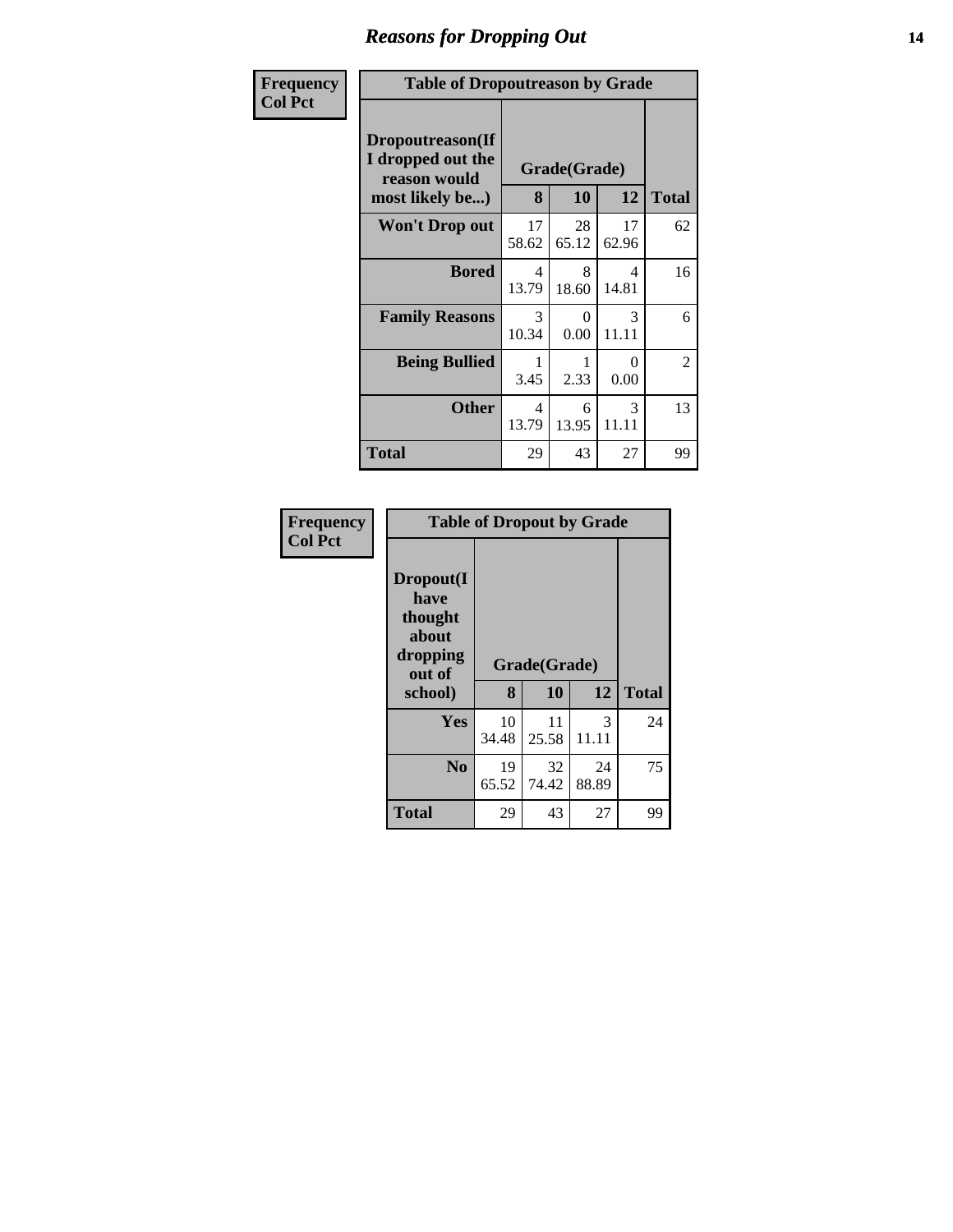*School Safety* **15**

| Frequency      | <b>Table of Gangself by Grade</b>                                                                 |             |                    |             |              |
|----------------|---------------------------------------------------------------------------------------------------|-------------|--------------------|-------------|--------------|
| <b>Col Pct</b> | Gangself(I<br>have<br>participated<br>in illegal<br>gang<br>activities in<br>the past 30<br>days) | 8           | Grade(Grade)<br>10 | 12          | <b>Total</b> |
|                | Yes                                                                                               | 2<br>6.90   | 3<br>6.98          | 3.70        | 6            |
|                | N <sub>0</sub>                                                                                    | 27<br>93.10 | 40<br>93.02        | 26<br>96.30 | 93           |
|                | <b>Total</b>                                                                                      | 29          | 43                 | 27          | 99           |

| Frequency<br><b>Col Pct</b> | <b>Table of Gangpeers by Grade</b>                                                                                    |             |              |             |              |  |  |
|-----------------------------|-----------------------------------------------------------------------------------------------------------------------|-------------|--------------|-------------|--------------|--|--|
|                             | <b>Gangpeers</b> (I<br>have friends<br>who have<br>participated<br>in illegal<br>gang<br>activities in<br>the past 30 |             | Grade(Grade) |             |              |  |  |
|                             | days)                                                                                                                 | 8           | 10           | 12          | <b>Total</b> |  |  |
|                             | Yes                                                                                                                   | 2<br>6.90   | 12<br>27.91  | 5<br>18.52  | 19           |  |  |
|                             | N <sub>0</sub>                                                                                                        | 27<br>93.10 | 31<br>72.09  | 22<br>81.48 | 80           |  |  |
|                             | Total                                                                                                                 | 29          | 43           | 27          | 99           |  |  |

| Frequency      |                                                                     | <b>Table of Pickedon by Grade</b> |             |                        |              |  |
|----------------|---------------------------------------------------------------------|-----------------------------------|-------------|------------------------|--------------|--|
| <b>Col Pct</b> | <b>Pickedon</b> (I have<br>been picked on or<br>teased at school in | Grade(Grade)                      |             |                        |              |  |
|                | the past 30 days)                                                   | 8                                 | 10          | 12                     | <b>Total</b> |  |
|                | <b>Strongly Agree</b>                                               | 5<br>17.24                        | 4<br>9.30   | 0.00                   | 9            |  |
|                | <b>Somewhat Agree</b>                                               | 6<br>20.69                        | 11<br>25.58 | Q<br>33.33             | 26           |  |
|                | <b>Somewhat Disagree</b>                                            | 3<br>10.34                        | 6<br>13.95  | $\mathfrak{D}$<br>7.41 | 11           |  |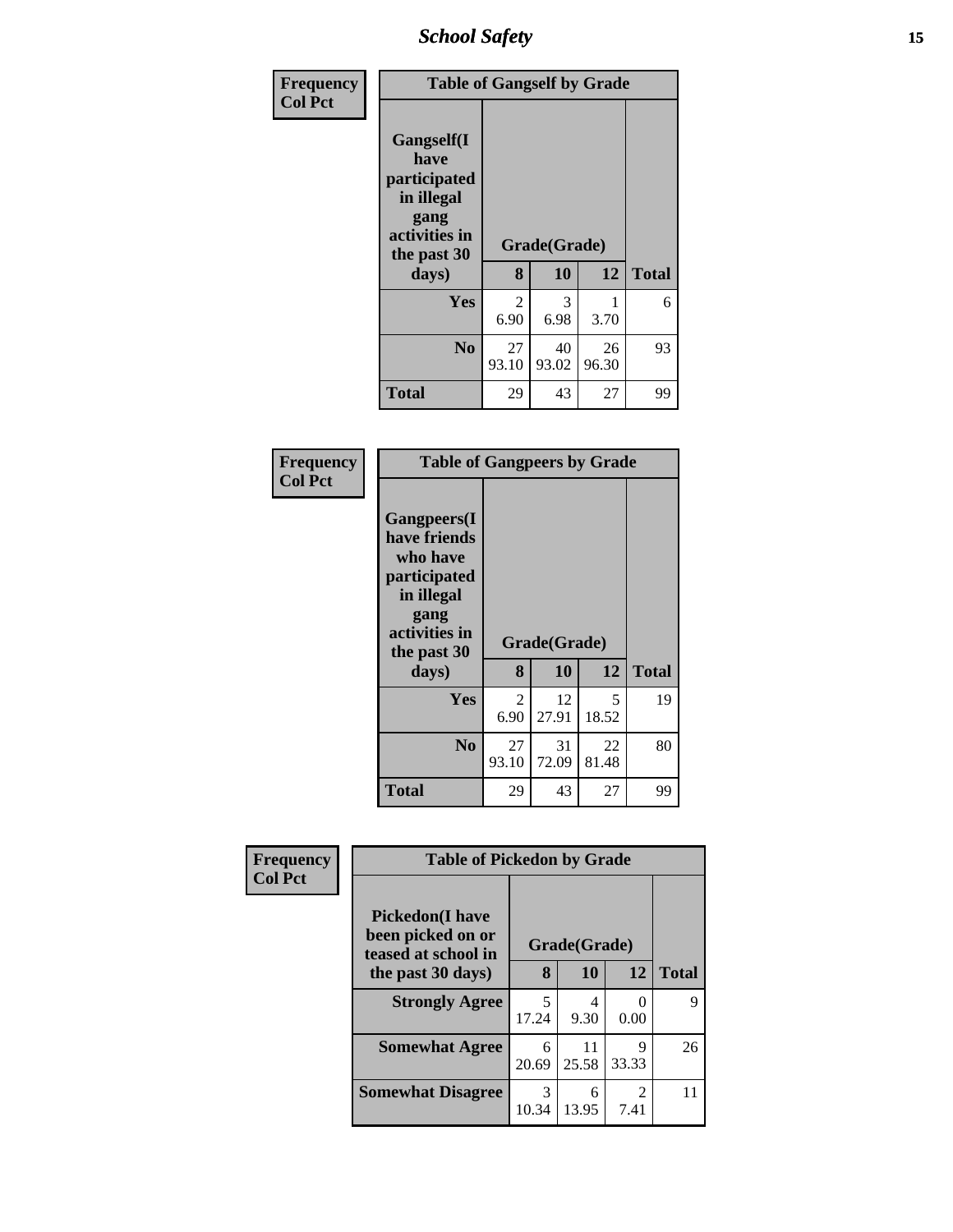# *School Safety* **16**

| <b>Frequency</b> | <b>Table of Pickedon by Grade</b>                                                        |             |                    |             |              |
|------------------|------------------------------------------------------------------------------------------|-------------|--------------------|-------------|--------------|
| <b>Col Pct</b>   | <b>Pickedon</b> (I have<br>been picked on or<br>teased at school in<br>the past 30 days) | 8           | Grade(Grade)<br>10 | <b>12</b>   | <b>Total</b> |
|                  | <b>Strongly Disagree</b>                                                                 | 15<br>51.72 | 22<br>51.16        | 16<br>59.26 | 53           |
|                  | Total                                                                                    | 29          | 43                 | 27          | 99           |

| <b>Frequency</b> | <b>Table of Safeschool by Grade</b>        |              |             |                        |              |
|------------------|--------------------------------------------|--------------|-------------|------------------------|--------------|
| <b>Col Pct</b>   | Safeschool(School<br>is a place at which I | Grade(Grade) |             |                        |              |
|                  | feel safe)                                 | 8            | 10          | 12                     | <b>Total</b> |
|                  | <b>Strongly Agree</b>                      | 11<br>37.93  | 11<br>25.58 | 8<br>29.63             | 30           |
|                  | <b>Somewhat Agree</b>                      | 15<br>51.72  | 22<br>51.16 | 16<br>59.26            | 53           |
|                  | <b>Somewhat Disagree</b>                   | 2<br>6.90    | 6<br>13.95  | 0<br>0.00              | 8            |
|                  | <b>Strongly Disagree</b>                   | 3.45         | 4<br>9.30   | $\mathcal{R}$<br>11.11 | 8            |
|                  | <b>Total</b>                               | 29           | 43          | 27                     | 99           |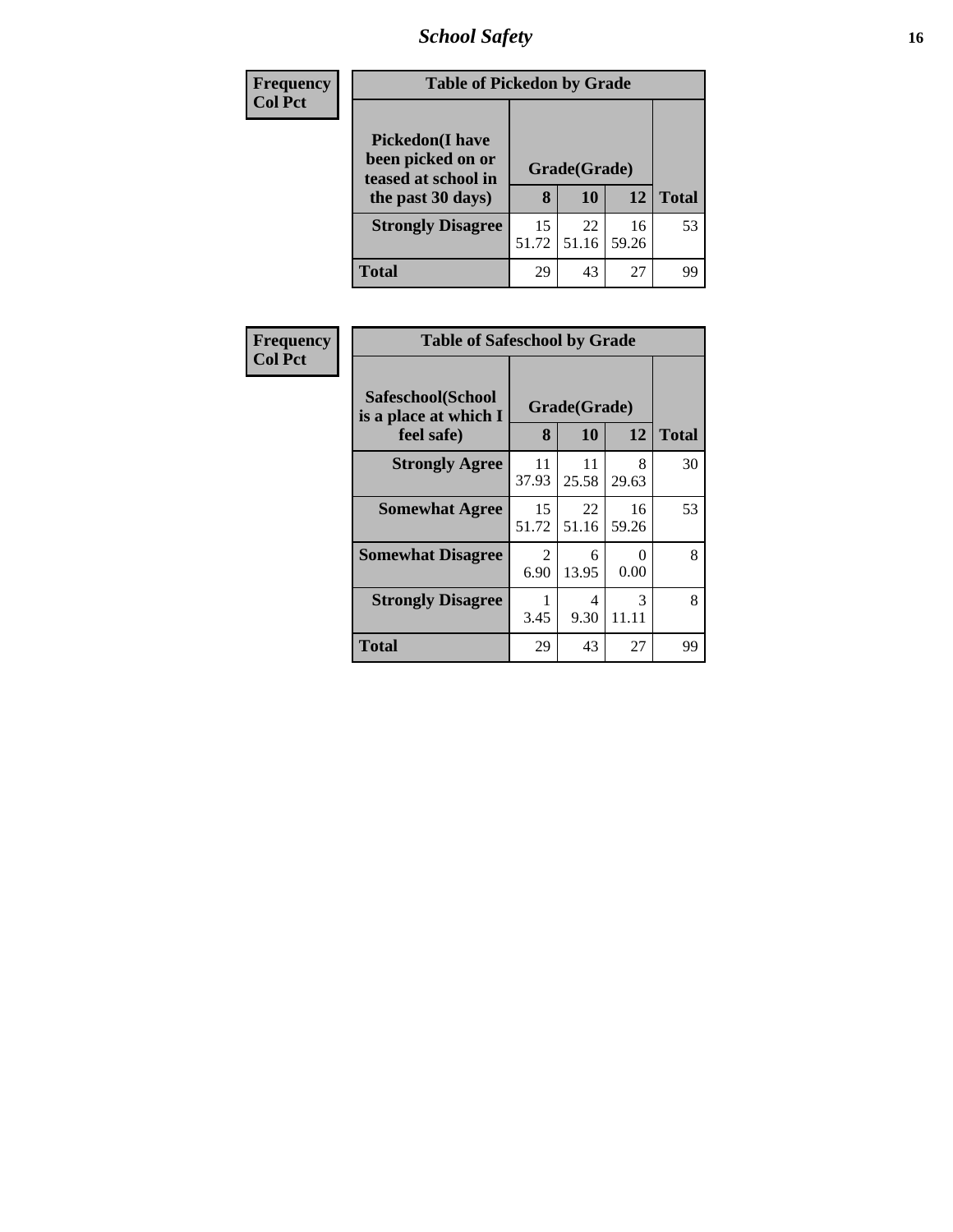*School Safety* **17**

| Frequency      | <b>Table of Grade by Bullied</b> |                                                                                  |                        |                   |                        |                        |              |  |
|----------------|----------------------------------|----------------------------------------------------------------------------------|------------------------|-------------------|------------------------|------------------------|--------------|--|
| <b>Row Pct</b> |                                  | <b>Bullied</b> (I have been bullied by<br>other students in the past 30<br>days) |                        |                   |                        |                        |              |  |
|                | Grade(Grade)                     | $\bf{0}$<br><b>Days</b>                                                          | 1 or<br>2<br>days      | 3 to<br>5<br>days | 10<br>to<br>19<br>days | 20<br>to<br>29<br>days | <b>Total</b> |  |
|                | 8                                | 27<br>93.10                                                                      | 1<br>3.45              | 3.45              | 0<br>0.00              | 0<br>0.00              | 29           |  |
|                | 10                               | 40<br>93.02                                                                      | $\overline{2}$<br>4.65 | $\Omega$<br>0.00  | 1<br>2.33              | $\Omega$<br>0.00       | 43           |  |
|                | 12                               | 26<br>96.30                                                                      | $\Omega$<br>0.00       | $\Omega$<br>0.00  | $\Omega$<br>0.00       | 3.70                   | 27           |  |
|                | <b>Total</b>                     | 93                                                                               | 3                      |                   | 1                      |                        | 99           |  |

| Frequency      | <b>Table of Grade by Bulliedothers</b> |                                                                   |                   |                        |                   |              |  |
|----------------|----------------------------------------|-------------------------------------------------------------------|-------------------|------------------------|-------------------|--------------|--|
| <b>Row Pct</b> |                                        | <b>Bulliedothers</b> (I bullied<br>others in the past 30<br>days) |                   |                        |                   |              |  |
|                | Grade(Grade)                           | $\mathbf{0}$<br><b>Days</b>                                       | 1 or<br>2<br>days | 10<br>to<br>19<br>days | All<br>30<br>days | <b>Total</b> |  |
|                | 8                                      | 26<br>89.66                                                       | 3<br>10.34        | 0<br>0.00              | 0<br>0.00         | 29           |  |
|                | 10                                     | 39<br>90.70                                                       | 2<br>4.65         | 2.33                   | 2.33              | 43           |  |
|                | 12                                     | 25<br>92.59                                                       | 2<br>7.41         | $\Omega$<br>0.00       | $\Omega$<br>0.00  | 27           |  |
|                | <b>Total</b>                           | 90                                                                | 7                 |                        | 1                 | 99           |  |

| Frequency      |              | <b>Table of Grade by Weaponschool</b> |                                                                   |                      |                       |                       |           |              |  |
|----------------|--------------|---------------------------------------|-------------------------------------------------------------------|----------------------|-----------------------|-----------------------|-----------|--------------|--|
| <b>Row Pct</b> |              |                                       | Weaponschool(I brought a weapon<br>to school in the past 30 days) |                      |                       |                       |           |              |  |
|                |              | $\mathbf{0}$                          | 1 or<br>$\overline{2}$                                            | 3 <sub>to</sub><br>5 | <b>10</b><br>to<br>19 | <b>20</b><br>to<br>29 | All<br>30 |              |  |
|                | Grade(Grade) | <b>Days</b>                           | days                                                              | days                 | days                  | days                  | days      | <b>Total</b> |  |
|                | 8            | 27<br>93.10                           | $\Omega$<br>0.00                                                  | 3.45                 | 0<br>0.00             | $\Omega$<br>0.00      | 3.45      | 29           |  |
|                | 10           | 40<br>93.02                           | 2.33                                                              | $\Omega$<br>0.00     | 0<br>0.00             | 2.33                  | 2.33      | 43           |  |
|                | 12           | 25<br>92.59                           | $\Omega$<br>0.00                                                  | $\Omega$<br>0.00     | 3.70                  | $\Omega$<br>0.00      | 3.70      | 27           |  |
|                | <b>Total</b> | 92                                    | 1                                                                 |                      |                       |                       | 3         | 99           |  |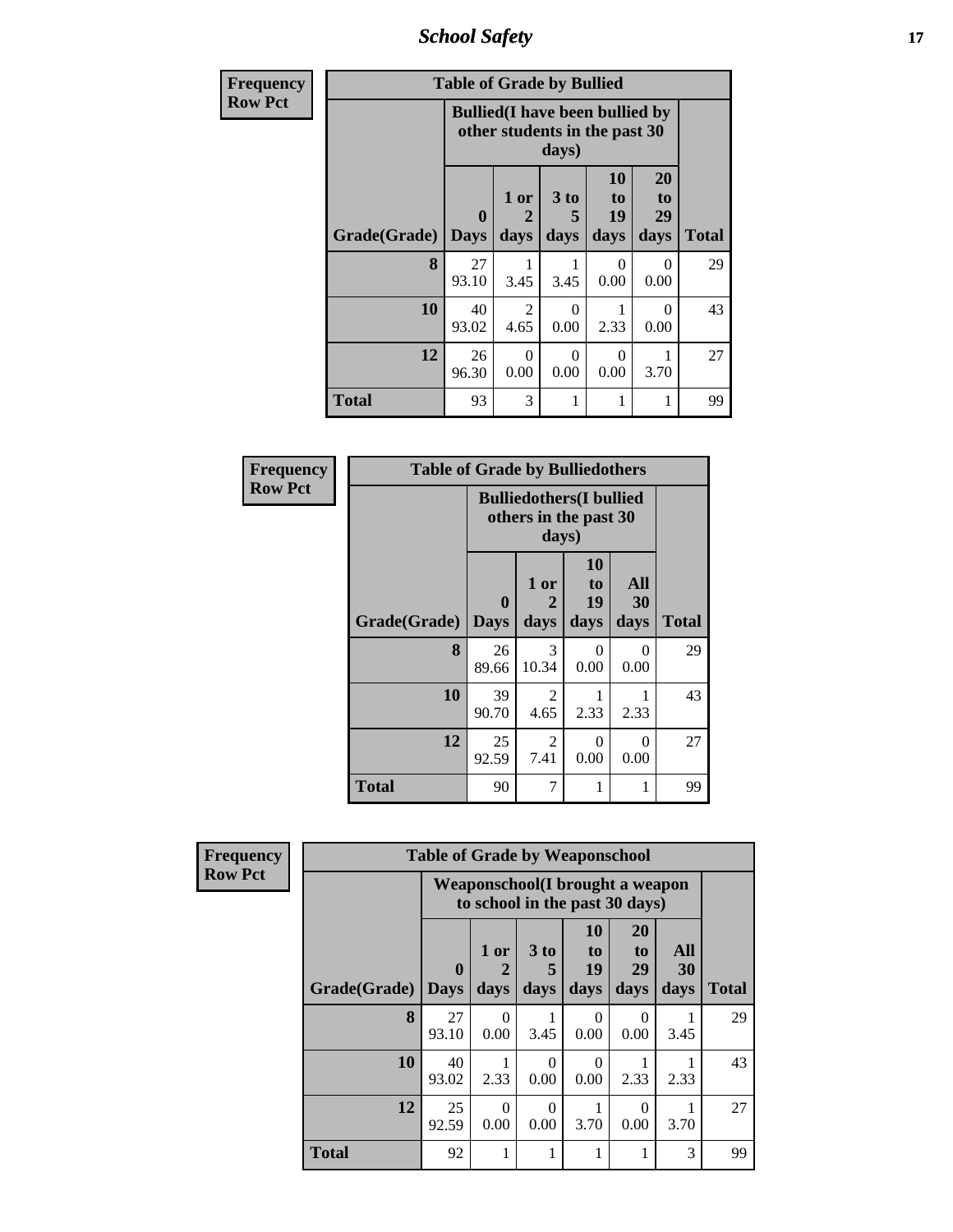*School Safety* **18**

| <b>Frequency</b> |              | <b>Table of Grade by Absentunsafe</b>                                                     |                |              |  |  |  |  |
|------------------|--------------|-------------------------------------------------------------------------------------------|----------------|--------------|--|--|--|--|
| <b>Row Pct</b>   |              | Absentunsafe(I)<br>have missed<br>school because I<br>felt unsafe in the<br>past 30 days) |                |              |  |  |  |  |
|                  | Grade(Grade) | 0 Days                                                                                    | 1 or 2<br>days | <b>Total</b> |  |  |  |  |
|                  | 8            | 28<br>96.55                                                                               | 3.45           | 29           |  |  |  |  |
|                  | 10           | 43<br>100.00                                                                              | 0<br>0.00      | 43           |  |  |  |  |
|                  | 12           | 27<br>100.00                                                                              | 0<br>0.00      | 27           |  |  |  |  |
|                  | Total        | 98                                                                                        | 1              | 99           |  |  |  |  |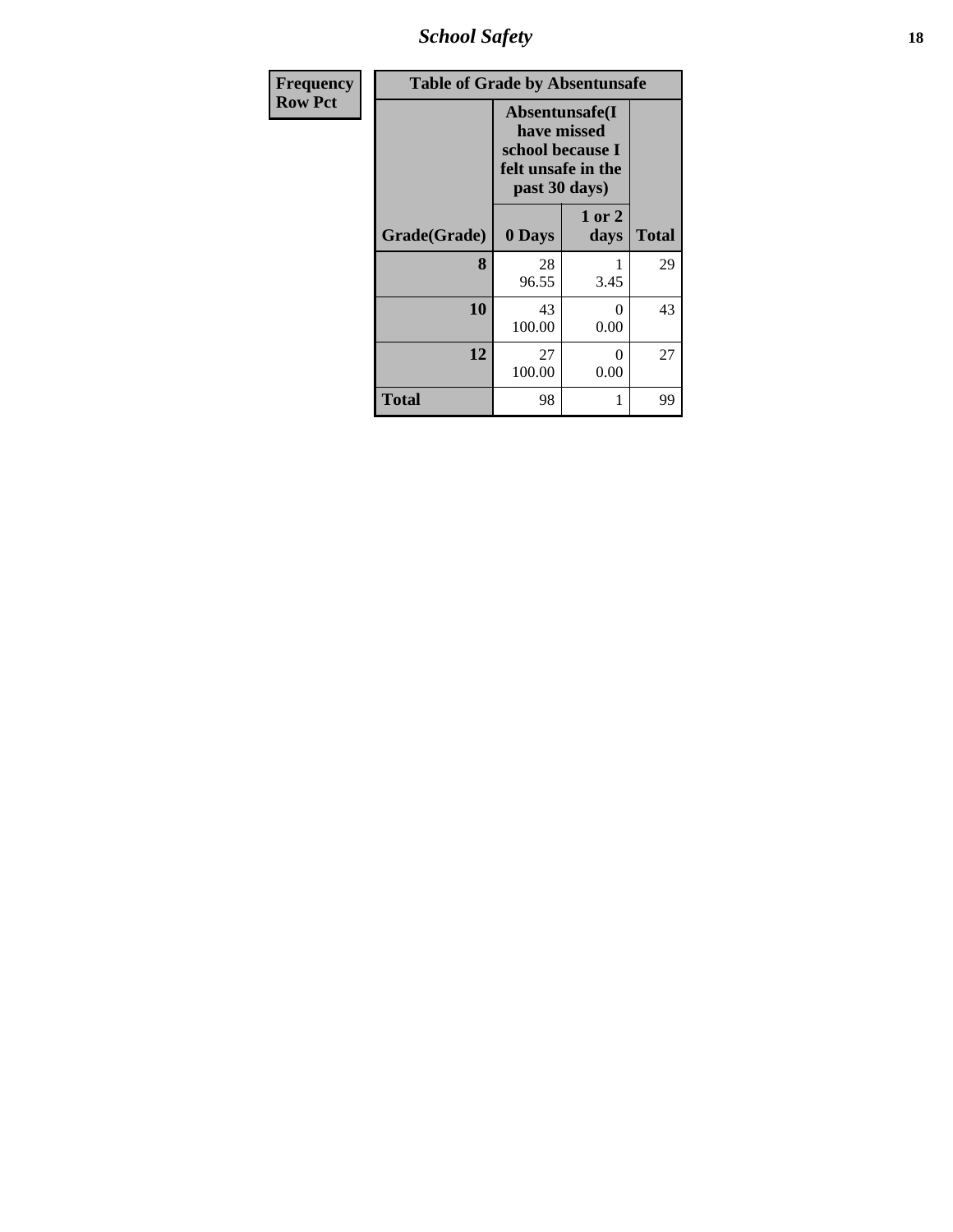# *Drug Use During Last 30 Days* **19**

#### **Frequency Row Pct**

| <b>Table of Grade by Alcohol</b> |                                 |                                    |                 |                  |                 |                   |                     |              |  |
|----------------------------------|---------------------------------|------------------------------------|-----------------|------------------|-----------------|-------------------|---------------------|--------------|--|
|                                  |                                 | Alcohol(Alcohol use, past 30 days) |                 |                  |                 |                   |                     |              |  |
| Grade(Grade)                     | <b>Did</b><br>not<br><b>use</b> | $1-2$<br>days                      | $3 - 5$<br>days | $6-9$<br>days    | $10-19$<br>days | $20 - 29$<br>days | <b>Every</b><br>day | <b>Total</b> |  |
| 8                                | 26<br>89.66                     | 3.45                               | 0<br>0.00       | $\Omega$<br>0.00 | 3.45            | 3.45              | 0<br>0.00           | 29           |  |
| 10                               | 33<br>76.74                     | $\overline{4}$<br>9.30             | 3<br>6.98       | 2.33             | 2.33            | 0<br>0.00         | 2.33                | 43           |  |
| 12                               | 17<br>62.96                     | $\overline{4}$<br>14.81            | 3<br>11.11      | 3.70             | 3.70            | 3.70              | $\Omega$<br>0.00    | 27           |  |
| <b>Total</b>                     | 76                              | 9                                  | 6               | $\overline{2}$   | 3               | $\overline{2}$    | 1                   | 99           |  |

| Frequency      | <b>Table of Grade by Cigarettes</b> |                                 |                                                             |                        |              |  |  |  |
|----------------|-------------------------------------|---------------------------------|-------------------------------------------------------------|------------------------|--------------|--|--|--|
| <b>Row Pct</b> |                                     |                                 | <b>Cigarettes</b> (Smoking<br>tobacco use,<br>past 30 days) |                        |              |  |  |  |
|                | Grade(Grade)                        | <b>Did</b><br>not<br><b>use</b> | $1-2$<br>days                                               | <b>Every</b><br>day    | <b>Total</b> |  |  |  |
|                | 8                                   | 29<br>100.00                    | 0<br>0.00                                                   | 0<br>0.00              | 29           |  |  |  |
|                | 10                                  | 39<br>90.70                     | 4<br>9.30                                                   | $\Omega$<br>0.00       | 43           |  |  |  |
|                | 12                                  | 21<br>77.78                     | $\overline{4}$<br>14.81                                     | $\overline{2}$<br>7.41 | 27           |  |  |  |
|                | <b>Total</b>                        | 89                              | 8                                                           | $\overline{2}$         | 99           |  |  |  |

| <b>Frequency</b> | <b>Table of Grade by Smokeless</b> |                                 |                        |                  |               |                                        |                     |              |  |
|------------------|------------------------------------|---------------------------------|------------------------|------------------|---------------|----------------------------------------|---------------------|--------------|--|
| <b>Row Pct</b>   |                                    |                                 |                        |                  | past 30 days) | <b>Smokeless</b> (Chewing tobacco use, |                     |              |  |
|                  | Grade(Grade)                       | <b>Did</b><br>not<br><b>use</b> | $1-2$<br>days          | $3 - 5$<br>days  | $6-9$<br>days | $20 - 29$<br>days                      | <b>Every</b><br>day | <b>Total</b> |  |
|                  | 8                                  | 28<br>96.55                     | $\Omega$<br>0.00       | $\Omega$<br>0.00 | 0<br>0.00     | 0<br>0.00                              | 3.45                | 29           |  |
|                  | 10                                 | 42<br>97.67                     | 2.33                   | $\Omega$<br>0.00 | 0<br>0.00     | 0<br>0.00                              | $\Omega$<br>0.00    | 43           |  |
|                  | 12                                 | 21<br>77.78                     | $\overline{2}$<br>7.41 | 1<br>3.70        | 3.70          | 3.70                                   | 3.70                | 27           |  |
|                  | <b>Total</b>                       | 91                              | 3                      | 1                |               |                                        | $\overline{2}$      | 99           |  |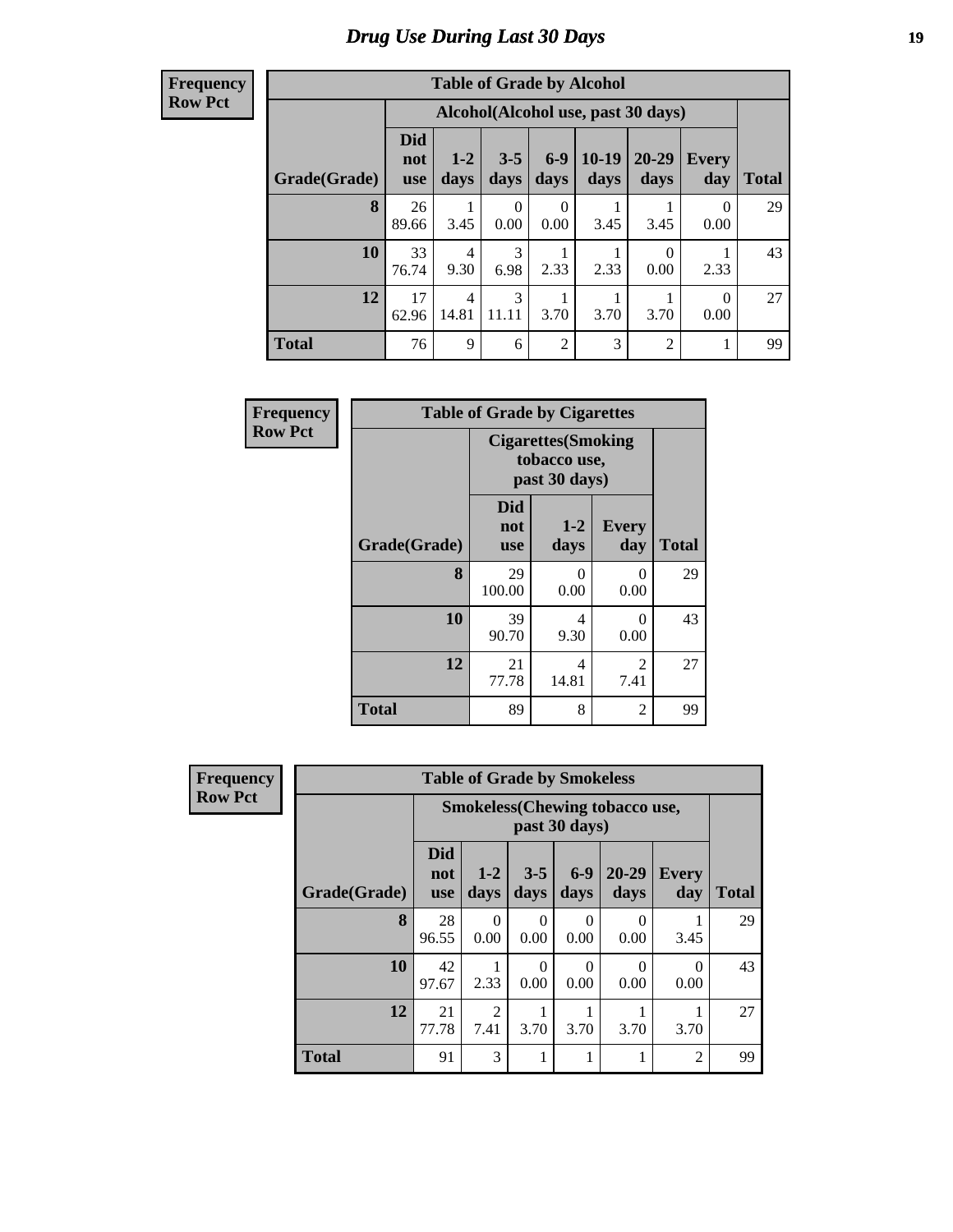#### **Frequency Row Pct**

# **Table of Grade by Marijuana**

| ıcy |              | Table of Grade by Marijuana     |                                            |                  |                        |                        |              |  |  |
|-----|--------------|---------------------------------|--------------------------------------------|------------------|------------------------|------------------------|--------------|--|--|
|     |              |                                 | Marijuana (Marijuana use,<br>past 30 days) |                  |                        |                        |              |  |  |
|     | Grade(Grade) | <b>Did</b><br>not<br><b>use</b> | $1 - 2$<br>days                            | $3 - 5$<br>days  | 20-29<br>days          | <b>Every</b><br>day    | <b>Total</b> |  |  |
|     | 8            | 29<br>100.00                    | 0<br>0.00                                  | 0<br>0.00        | 0<br>0.00              | 0<br>0.00              | 29           |  |  |
|     | 10           | 39<br>90.70                     | 2.33                                       | 2.33             | $\mathfrak{D}$<br>4.65 | 0<br>0.00              | 43           |  |  |
|     | 12           | 24<br>88.89                     | $\Omega$<br>0.00                           | $\Omega$<br>0.00 | 3.70                   | $\overline{2}$<br>7.41 | 27           |  |  |
|     | <b>Total</b> | 92                              | 1                                          |                  | 3                      | $\overline{2}$         | 99           |  |  |

| <b>Frequency</b> | <b>Table of Grade by Cocaine</b> |                                               |                     |              |  |  |
|------------------|----------------------------------|-----------------------------------------------|---------------------|--------------|--|--|
| <b>Row Pct</b>   |                                  | <b>Cocaine</b> (Cocaine<br>use, past 30 days) |                     |              |  |  |
|                  | Grade(Grade)                     | Did not<br><b>use</b>                         | <b>Every</b><br>day | <b>Total</b> |  |  |
|                  | 8                                | 29<br>100.00                                  | 0.00                | 29           |  |  |
|                  | 10                               | 43<br>100.00                                  | 0.00                | 43           |  |  |
|                  | 12                               | 26<br>96.30                                   | 3.70                | 27           |  |  |
|                  | <b>Total</b>                     | 98                                            |                     | 99           |  |  |

| Frequency      | <b>Table of Grade by Inhalants</b> |                                 |                                                  |                 |                     |              |  |  |
|----------------|------------------------------------|---------------------------------|--------------------------------------------------|-----------------|---------------------|--------------|--|--|
| <b>Row Pct</b> |                                    |                                 | <b>Inhalants</b> (Inhalant use,<br>past 30 days) |                 |                     |              |  |  |
|                | Grade(Grade)                       | <b>Did</b><br>not<br><b>use</b> | $1-2$<br>days                                    | $3 - 5$<br>days | <b>Every</b><br>day | <b>Total</b> |  |  |
|                | 8                                  | 29<br>100.00                    | $\Omega$<br>0.00                                 | 0<br>0.00       | $\Omega$<br>0.00    | 29           |  |  |
|                | 10                                 | 41<br>95.35                     | 2.33                                             | 2.33            | 0<br>0.00           | 43           |  |  |
|                | 12                                 | 26<br>96.30                     | $\Omega$<br>0.00                                 | 0<br>0.00       | 3.70                | 27           |  |  |
|                | <b>Total</b>                       | 96                              | 1                                                |                 |                     | 99           |  |  |

┓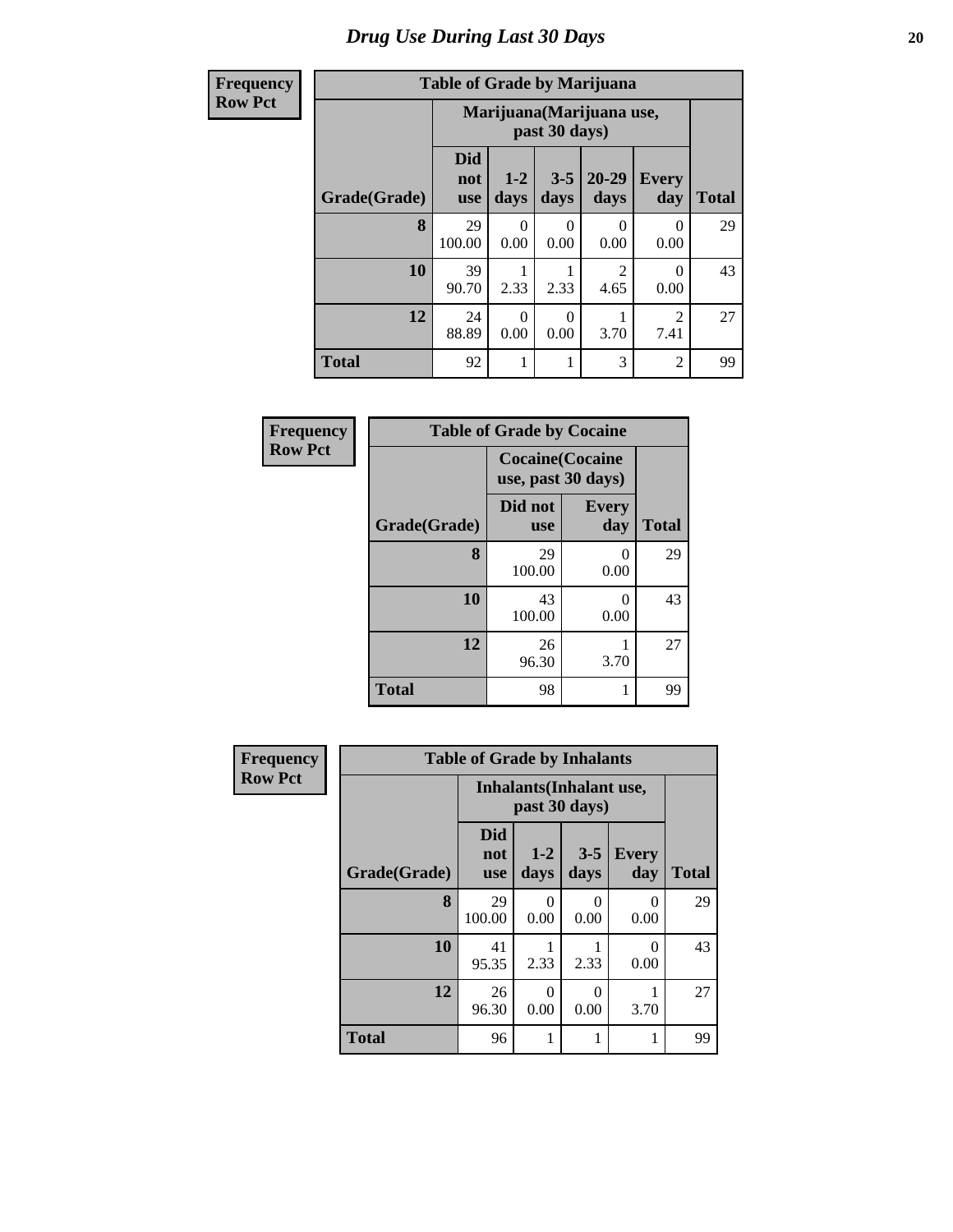| Frequency      | <b>Table of Grade by Steroids</b> |                                                |                     |              |  |  |  |  |  |
|----------------|-----------------------------------|------------------------------------------------|---------------------|--------------|--|--|--|--|--|
| <b>Row Pct</b> |                                   | <b>Steroids</b> (Steroid<br>use, past 30 days) |                     |              |  |  |  |  |  |
|                | Grade(Grade)                      | Did not<br><b>use</b>                          | <b>Every</b><br>day | <b>Total</b> |  |  |  |  |  |
|                | 8                                 | 29<br>100.00                                   | 0<br>0.00           | 29           |  |  |  |  |  |
|                | 10                                | 43<br>100.00                                   | 0<br>0.00           | 43           |  |  |  |  |  |
|                | 12                                | 26<br>96.30                                    | 3.70                | 27           |  |  |  |  |  |
|                | <b>Total</b>                      | 98                                             | 1                   | 99           |  |  |  |  |  |

| Frequency      | <b>Table of Grade by Ecstasy</b> |                                               |                     |              |  |  |
|----------------|----------------------------------|-----------------------------------------------|---------------------|--------------|--|--|
| <b>Row Pct</b> |                                  | <b>Ecstasy</b> (Ecstasy<br>use, past 30 days) |                     |              |  |  |
|                | Grade(Grade)                     | Did not<br><b>use</b>                         | <b>Every</b><br>day | <b>Total</b> |  |  |
|                | 8                                | 29<br>100.00                                  | 0<br>0.00           | 29           |  |  |
|                | 10                               | 43<br>100.00                                  | 0<br>0.00           | 43           |  |  |
|                | 12                               | 26<br>96.30                                   | 3.70                | 27           |  |  |
|                | <b>Total</b>                     | 98                                            |                     | 99           |  |  |

| Frequency      | <b>Table of Grade by Meth</b> |                                                    |                  |              |  |  |  |
|----------------|-------------------------------|----------------------------------------------------|------------------|--------------|--|--|--|
| <b>Row Pct</b> |                               | <b>Meth</b> (Methamphetamine<br>use, past 30 days) |                  |              |  |  |  |
|                | Grade(Grade)                  | Did not use                                        | <b>Every day</b> | <b>Total</b> |  |  |  |
|                | 8                             | 29<br>100.00                                       | 0<br>0.00        | 29           |  |  |  |
|                | 10                            | 43<br>100.00                                       | $\theta$<br>0.00 | 43           |  |  |  |
|                | 12                            | 26<br>96.30                                        | 3.70             | 27           |  |  |  |
|                | <b>Total</b>                  | 98                                                 |                  | 99           |  |  |  |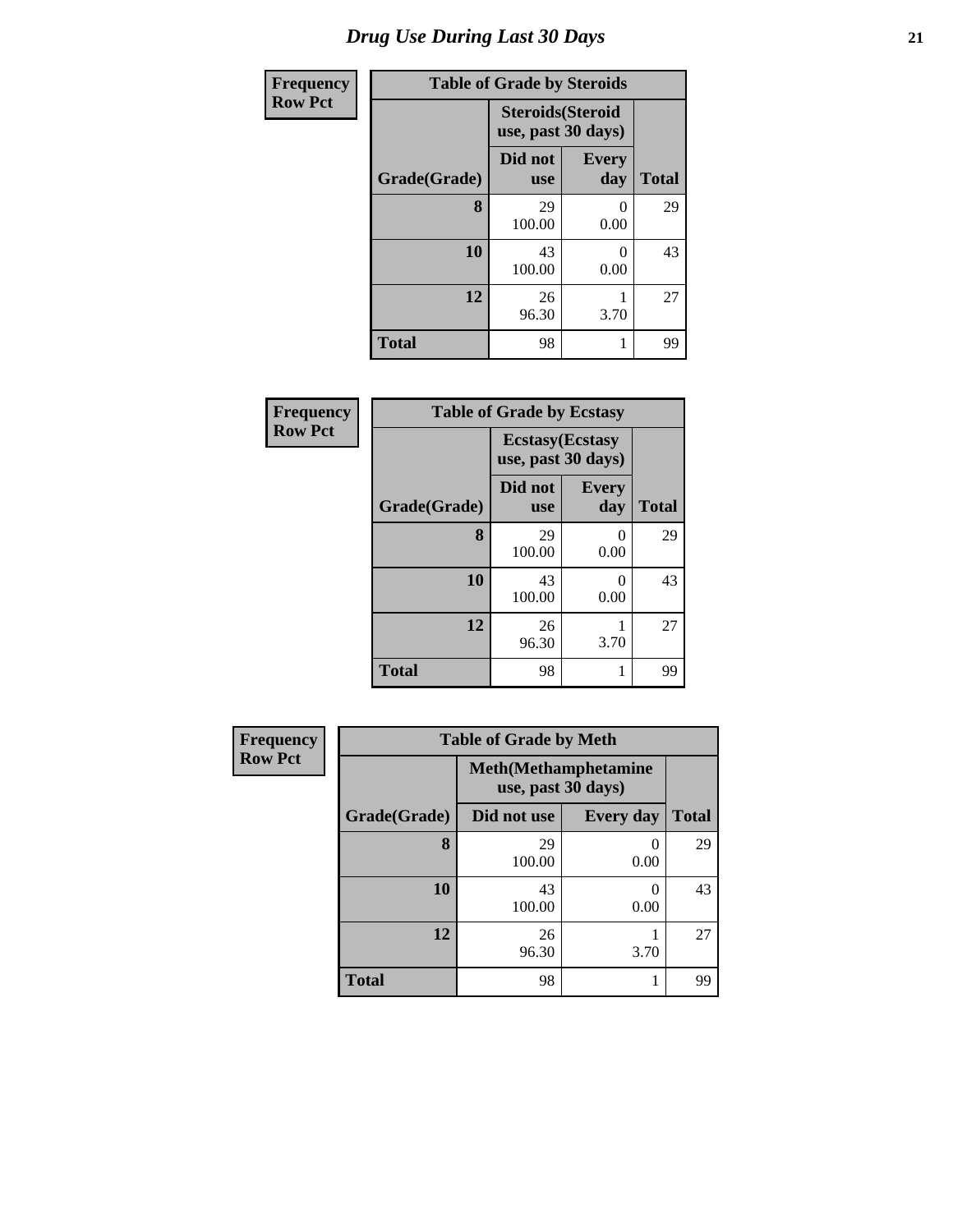| <b>Frequency</b> | <b>Table of Grade by Hallucinogens</b> |                       |                                                   |                       |              |  |  |  |
|------------------|----------------------------------------|-----------------------|---------------------------------------------------|-----------------------|--------------|--|--|--|
| <b>Row Pct</b>   |                                        |                       | Hallucinogens (Hallucinogen<br>use, past 30 days) |                       |              |  |  |  |
|                  | Grade(Grade)                           | Did not<br><b>use</b> | $20 - 29$<br>days                                 | <b>Every</b><br>day   | <b>Total</b> |  |  |  |
|                  | 8                                      | 29<br>100.00          | $\Omega$<br>0.00                                  | $\mathcal{O}$<br>0.00 | 29           |  |  |  |
|                  | 10                                     | 42<br>97.67           | 2.33                                              | 0.00                  | 43           |  |  |  |
|                  | 12                                     | 26<br>96.30           | 0<br>0.00                                         | 3.70                  | 27           |  |  |  |
|                  | <b>Total</b>                           | 97                    |                                                   |                       | 99           |  |  |  |

| Frequency      | <b>Table of Grade by Prescription</b> |                                                                  |               |                 |                  |              |
|----------------|---------------------------------------|------------------------------------------------------------------|---------------|-----------------|------------------|--------------|
| <b>Row Pct</b> |                                       | <b>Prescription</b> (Prescription<br>drugs not prescribed to me, |               |                 |                  |              |
|                | Grade(Grade)                          | <b>Did</b><br>not<br><b>use</b>                                  | $1-2$<br>days | $3 - 5$<br>days | 10-19<br>days    | <b>Total</b> |
|                | 8                                     | 29<br>100.00                                                     | 0<br>0.00     | 0<br>0.00       | $\Omega$<br>0.00 | 29           |
|                | 10                                    | 41<br>95.35                                                      | 2.33          | 2.33            | 0<br>0.00        | 43           |
|                | 12                                    | 25<br>92.59                                                      | 3.70          | 0<br>0.00       | 3.70             | 27           |
|                | <b>Total</b>                          | 95                                                               | 2             |                 |                  | 99           |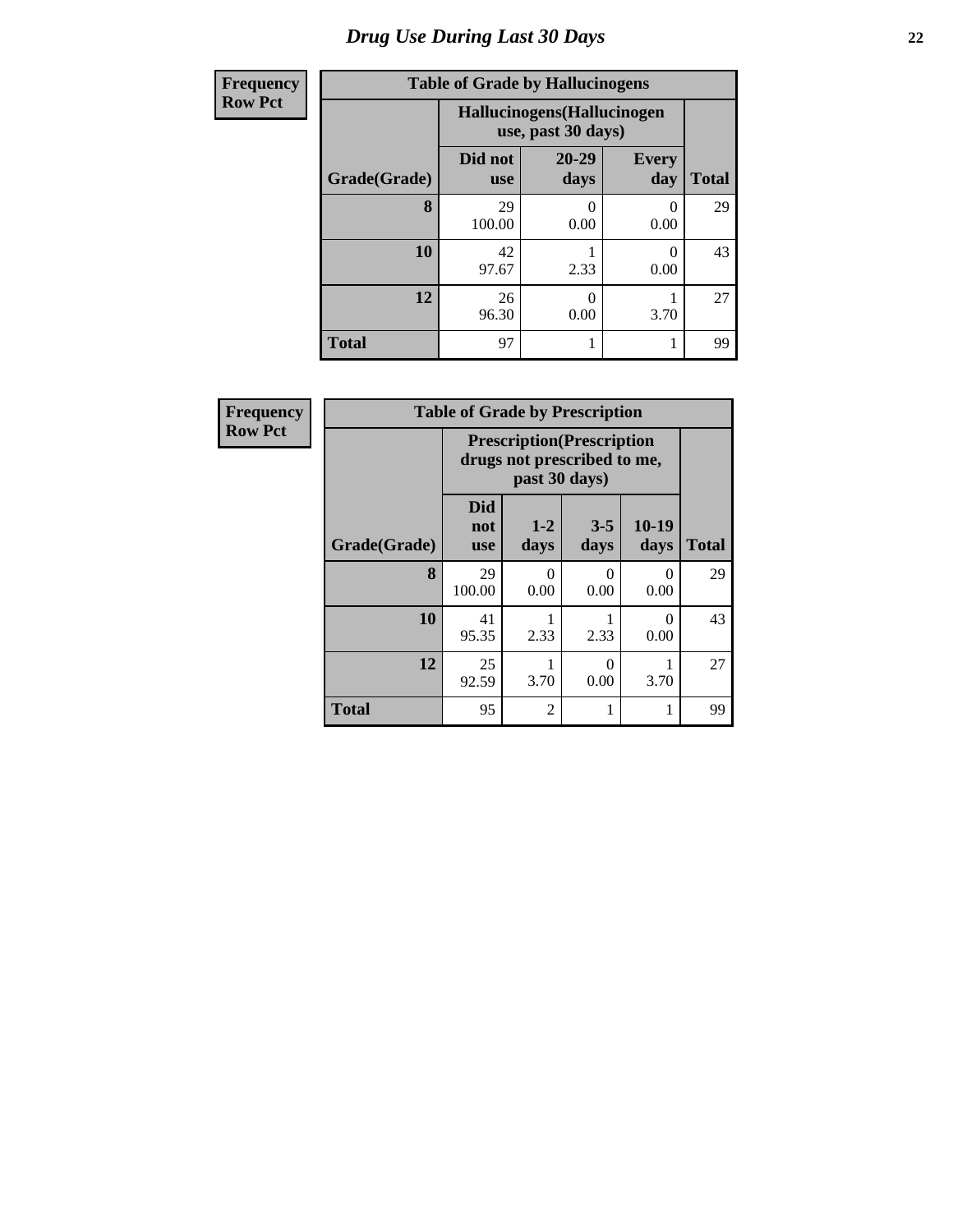| <b>Table of Alcoholease by Grade</b> |                        |             |             |              |  |  |
|--------------------------------------|------------------------|-------------|-------------|--------------|--|--|
| Alcoholease(It is                    | Grade(Grade)           |             |             |              |  |  |
| easy to get alcohol)                 | 8                      | 10          | 12          | <b>Total</b> |  |  |
| <b>Strongly Agree</b>                | $\mathcal{R}$<br>10.34 | 19<br>44.19 | 16<br>59.26 | 38           |  |  |
| <b>Somewhat Agree</b>                | 10<br>34.48            | 14<br>32.56 | 9<br>33.33  | 33           |  |  |
| <b>Somewhat Disagree</b>             | 5<br>17.24             | 2<br>4.65   | 3.70        | 8            |  |  |
| <b>Strongly Disagree</b>             | 11<br>37.93            | 8<br>18.60  | 3.70        | 20           |  |  |
| <b>Total</b>                         | 29                     | 43          | 27          | 99           |  |  |

| Frequency      |                                                         | <b>Table of Cigarettesease by Grade</b> |                    |                  |              |  |
|----------------|---------------------------------------------------------|-----------------------------------------|--------------------|------------------|--------------|--|
| <b>Col Pct</b> | Cigarettesease(It is<br>easy to get smoking<br>tobacco) | 8                                       | Grade(Grade)<br>10 | 12               | <b>Total</b> |  |
|                | <b>Strongly Agree</b>                                   | 6<br>20.69                              | 18<br>41.86        | 21<br>77.78      | 45           |  |
|                | <b>Somewhat Agree</b>                                   | 6<br>20.69                              | 14<br>32.56        | 5<br>18.52       | 25           |  |
|                | <b>Somewhat Disagree</b>                                | 6<br>20.69                              | 2.33               | $\Omega$<br>0.00 |              |  |
|                | <b>Strongly Disagree</b>                                | 11<br>37.93                             | 10<br>23.26        | 3.70             | 22           |  |
|                | <b>Total</b>                                            | 29                                      | 43                 | 27               | 99           |  |

| Frequency      | <b>Table of Smokelessease by Grade</b>                         |             |                    |             |                |  |  |
|----------------|----------------------------------------------------------------|-------------|--------------------|-------------|----------------|--|--|
| <b>Col Pct</b> | <b>Smokelessease</b> (It is<br>easy to get chewing<br>tobacco) | 8           | Grade(Grade)<br>10 | 12          | <b>Total</b>   |  |  |
|                | <b>Strongly Agree</b>                                          | 8<br>27.59  | 19<br>44.19        | 21<br>77.78 | 48             |  |  |
|                | <b>Somewhat Agree</b>                                          | 8<br>27.59  | 14<br>32.56        | 5<br>18.52  | 27             |  |  |
|                | <b>Somewhat Disagree</b>                                       | 2<br>6.90   | 0<br>0.00          | 0<br>0.00   | $\mathfrak{D}$ |  |  |
|                | <b>Strongly Disagree</b>                                       | 11<br>37.93 | 10<br>23.26        | 3.70        | 22             |  |  |
|                | <b>Total</b>                                                   | 29          | 43                 | 27          | 99             |  |  |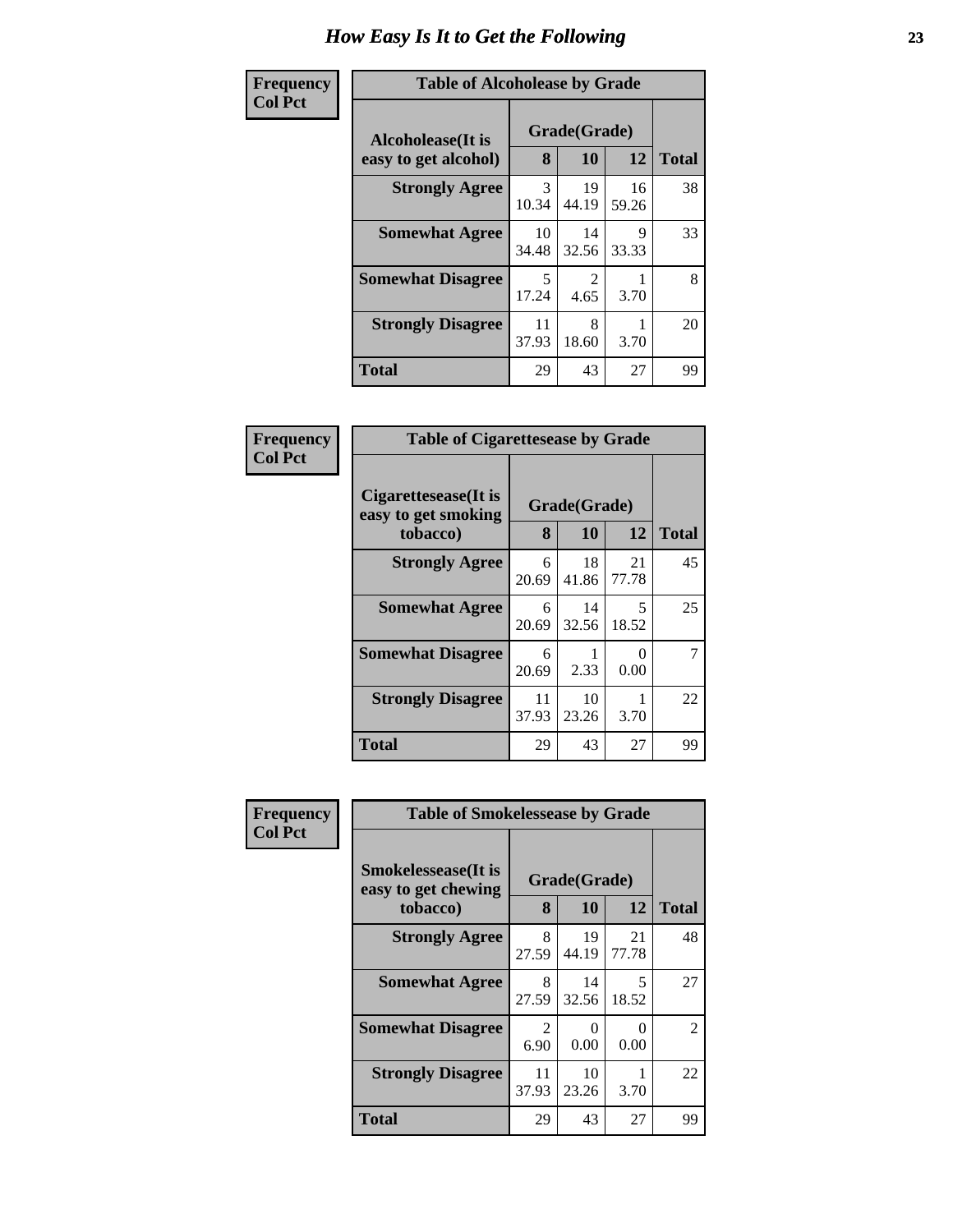#### **Frequency Col Pct**

| <b>Table of Marijuanaease by Grade</b> |                       |             |             |              |  |  |  |
|----------------------------------------|-----------------------|-------------|-------------|--------------|--|--|--|
| Marijuanaease(It is<br>easy to get     | Grade(Grade)          |             |             |              |  |  |  |
| marijuana)                             | 8                     | 10          | 12          | <b>Total</b> |  |  |  |
| <b>Strongly Agree</b>                  | $\mathcal{L}$<br>6.90 | 15<br>34.88 | 11<br>40.74 | 28           |  |  |  |
| <b>Somewhat Agree</b>                  | 7<br>24.14            | 15<br>34.88 | 10<br>37.04 | 32           |  |  |  |
| <b>Somewhat Disagree</b>               | 3<br>10.34            | 4<br>9.30   | 3<br>11.11  | 10           |  |  |  |
| <b>Strongly Disagree</b>               | 17<br>58.62           | 9<br>20.93  | 3<br>11.11  | 29           |  |  |  |
| <b>Total</b>                           | 29                    | 43          | 27          | 99           |  |  |  |

| <b>Table of Cocaineease by Grade</b> |              |             |            |              |  |  |  |
|--------------------------------------|--------------|-------------|------------|--------------|--|--|--|
| Cocaineease(It is                    | Grade(Grade) |             |            |              |  |  |  |
| easy to get cocaine)                 | 8            | 10          | 12         | <b>Total</b> |  |  |  |
| <b>Strongly Agree</b>                | 3.45         | 7<br>16.28  | 9<br>33.33 | 17           |  |  |  |
| <b>Somewhat Agree</b>                | 3<br>10.34   | 9<br>20.93  | 8<br>29.63 | 20           |  |  |  |
| <b>Somewhat Disagree</b>             | 4<br>13.79   | 15<br>34.88 | 25.93      | 26           |  |  |  |
| <b>Strongly Disagree</b>             | 21<br>72.41  | 12<br>27.91 | 3<br>11.11 | 36           |  |  |  |
| Total                                | 29           | 43          | 27         | 99           |  |  |  |

| Frequency      | <b>Table of Inhalantsease by Grade</b>           |                        |                    |             |              |
|----------------|--------------------------------------------------|------------------------|--------------------|-------------|--------------|
| <b>Col Pct</b> | Inhalantsease(It is<br>easy to get<br>inhalants) | 8                      | Grade(Grade)<br>10 | 12          | <b>Total</b> |
|                | <b>Strongly Agree</b>                            | $\overline{2}$<br>6.90 | 16<br>37.21        | 11<br>40.74 | 29           |
|                | <b>Somewhat Agree</b>                            | 6<br>20.69             | 8<br>18.60         | 6<br>22.22  | 20           |
|                | <b>Somewhat Disagree</b>                         | 3<br>10.34             | 8<br>18.60         | 3.70        | 12           |
|                | <b>Strongly Disagree</b>                         | 18<br>62.07            | 11<br>25.58        | 9<br>33.33  | 38           |
|                | <b>Total</b>                                     | 29                     | 43                 | 27          | 99           |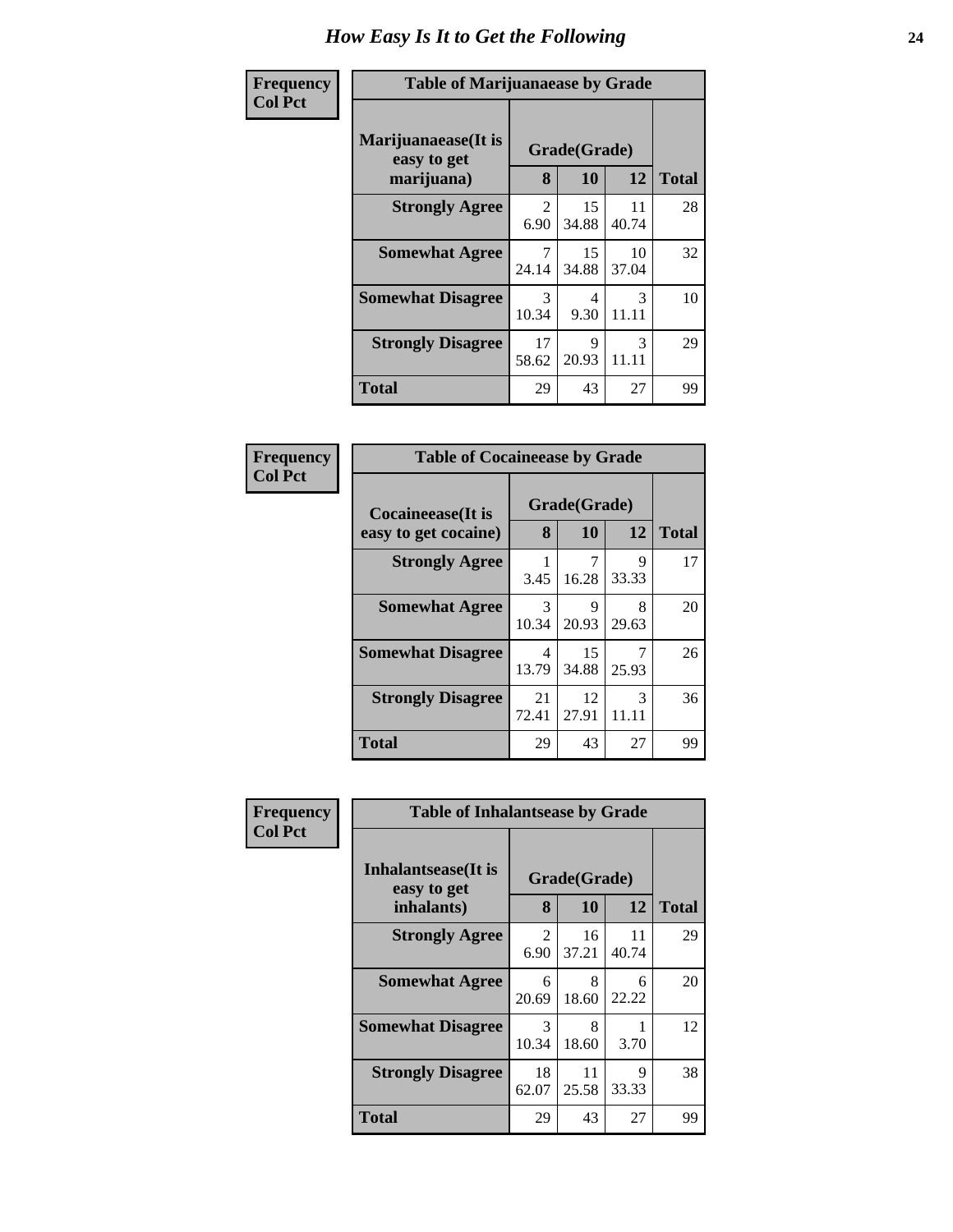| <b>Table of Steroidsease by Grade</b> |              |             |             |              |  |  |
|---------------------------------------|--------------|-------------|-------------|--------------|--|--|
| Steroidsease(It is                    | Grade(Grade) |             |             |              |  |  |
| easy to get steroids)                 | 8            | 10          | 12          | <b>Total</b> |  |  |
| <b>Strongly Agree</b>                 | 3.45         | 4<br>9.30   | 10<br>37.04 | 15           |  |  |
| <b>Somewhat Agree</b>                 | 8<br>27.59   | 12<br>27.91 | 4<br>14.81  | 24           |  |  |
| <b>Somewhat Disagree</b>              | 4<br>13.79   | 12<br>27.91 | 6<br>22.22  | 22           |  |  |
| <b>Strongly Disagree</b>              | 16<br>55.17  | 15<br>34.88 | 25.93       | 38           |  |  |
| <b>Total</b>                          | 29           | 43          | 27          | 99           |  |  |

| Frequency      | <b>Table of Ecstasyease by Grade</b>              |                               |             |            |              |  |
|----------------|---------------------------------------------------|-------------------------------|-------------|------------|--------------|--|
| <b>Col Pct</b> | <b>Ecstasyease</b> (It is<br>easy to get ecstasy) | Grade(Grade)<br>8<br>10<br>12 |             |            | <b>Total</b> |  |
|                | <b>Strongly Agree</b>                             | 3.45                          | 3<br>6.98   | 4<br>14.81 | 8            |  |
|                | <b>Somewhat Agree</b>                             | 3<br>10.34                    | 9<br>20.93  | 7<br>25.93 | 19           |  |
|                | <b>Somewhat Disagree</b>                          | 4<br>13.79                    | 14<br>32.56 | 9<br>33.33 | 27           |  |
|                | <b>Strongly Disagree</b>                          | 21<br>72.41                   | 17<br>39.53 | 7<br>25.93 | 45           |  |
|                | <b>Total</b>                                      | 29                            | 43          | 27         | 99           |  |

| Frequency      |                                                            | <b>Table of Methease by Grade</b> |                        |            |              |  |  |  |
|----------------|------------------------------------------------------------|-----------------------------------|------------------------|------------|--------------|--|--|--|
| <b>Col Pct</b> | <b>Methease</b> (It is easy<br>to get<br>methamphetamines) | 8                                 | Grade(Grade)<br>10     | 12         | <b>Total</b> |  |  |  |
|                | <b>Strongly Agree</b>                                      | 3.45                              | $\overline{4}$<br>9.30 | 4<br>14.81 | 9            |  |  |  |
|                | <b>Somewhat Agree</b>                                      | 2<br>6.90                         | 8<br>18.60             | 6<br>22.22 | 16           |  |  |  |
|                | <b>Somewhat Disagree</b>                                   | 4<br>13.79                        | 15<br>34.88            | 8<br>29.63 | 27           |  |  |  |
|                | <b>Strongly Disagree</b>                                   | 22<br>75.86                       | 16<br>37.21            | 9<br>33.33 | 47           |  |  |  |
|                | <b>Total</b>                                               | 29                                | 43                     | 27         | 99           |  |  |  |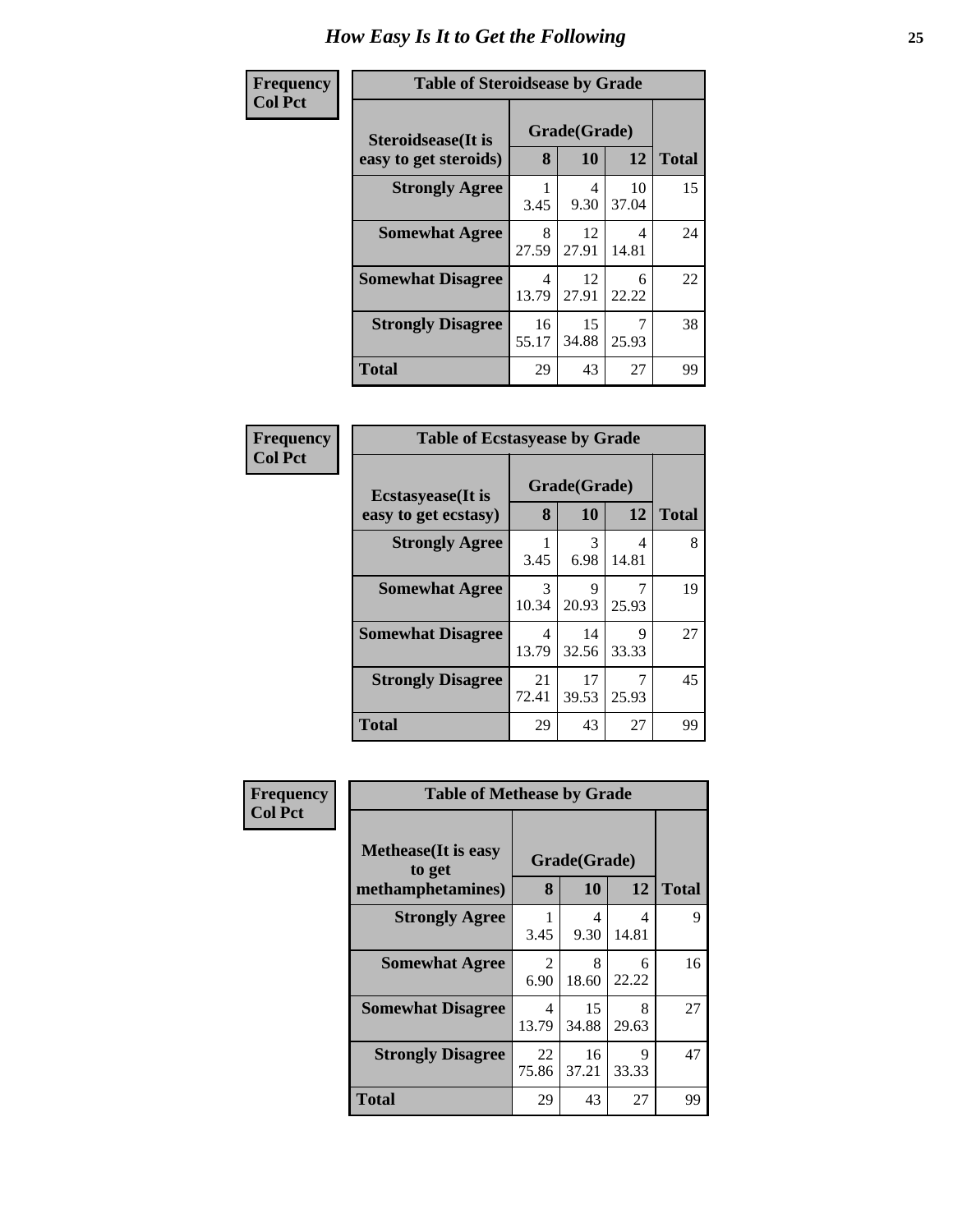| Frequency      | <b>Table of Hallucinogensease by Grade</b>               |                        |                    |             |              |  |  |
|----------------|----------------------------------------------------------|------------------------|--------------------|-------------|--------------|--|--|
| <b>Col Pct</b> | Hallucinogensease(It<br>is easy to get<br>hallucinogens) | 8                      | Grade(Grade)<br>10 | 12          | <b>Total</b> |  |  |
|                | <b>Strongly Agree</b>                                    | $\mathfrak{D}$<br>6.90 | 5<br>11.63         | 4<br>14.81  | 11           |  |  |
|                | <b>Somewhat Agree</b>                                    | $\mathfrak{D}$<br>6.90 | 7<br>16.28         | 4<br>14.81  | 13           |  |  |
|                | <b>Somewhat Disagree</b>                                 | 5<br>17.24             | 15<br>34.88        | 8<br>29.63  | 28           |  |  |
|                | <b>Strongly Disagree</b>                                 | 20<br>68.97            | 16<br>37.21        | 11<br>40.74 | 47           |  |  |
|                | <b>Total</b>                                             | 29                     | 43                 | 27          | 99           |  |  |

|                                                                                          | <b>Table of Prescriptionease by Grade</b> |              |             |              |  |  |  |
|------------------------------------------------------------------------------------------|-------------------------------------------|--------------|-------------|--------------|--|--|--|
| <b>Prescriptionease</b> (It<br>is easy to get<br>prescription drugs<br>not prescribed to |                                           | Grade(Grade) |             |              |  |  |  |
| me)                                                                                      | 8                                         | 10           | 12          | <b>Total</b> |  |  |  |
| <b>Strongly Agree</b>                                                                    | 4<br>13.79                                | 18<br>41.86  | 16<br>59.26 | 38           |  |  |  |
| <b>Somewhat Agree</b>                                                                    | $\mathcal{R}$<br>10.34                    | 11<br>25.58  | 6<br>22.22  | 20           |  |  |  |
| <b>Somewhat Disagree</b>                                                                 | 5<br>17.24                                | 2.33         | 4<br>14.81  | 10           |  |  |  |
| <b>Strongly Disagree</b>                                                                 | 17<br>58.62                               | 13<br>30.23  | 3.70        | 31           |  |  |  |
| <b>Total</b>                                                                             | 29                                        | 43           | 27          | 99           |  |  |  |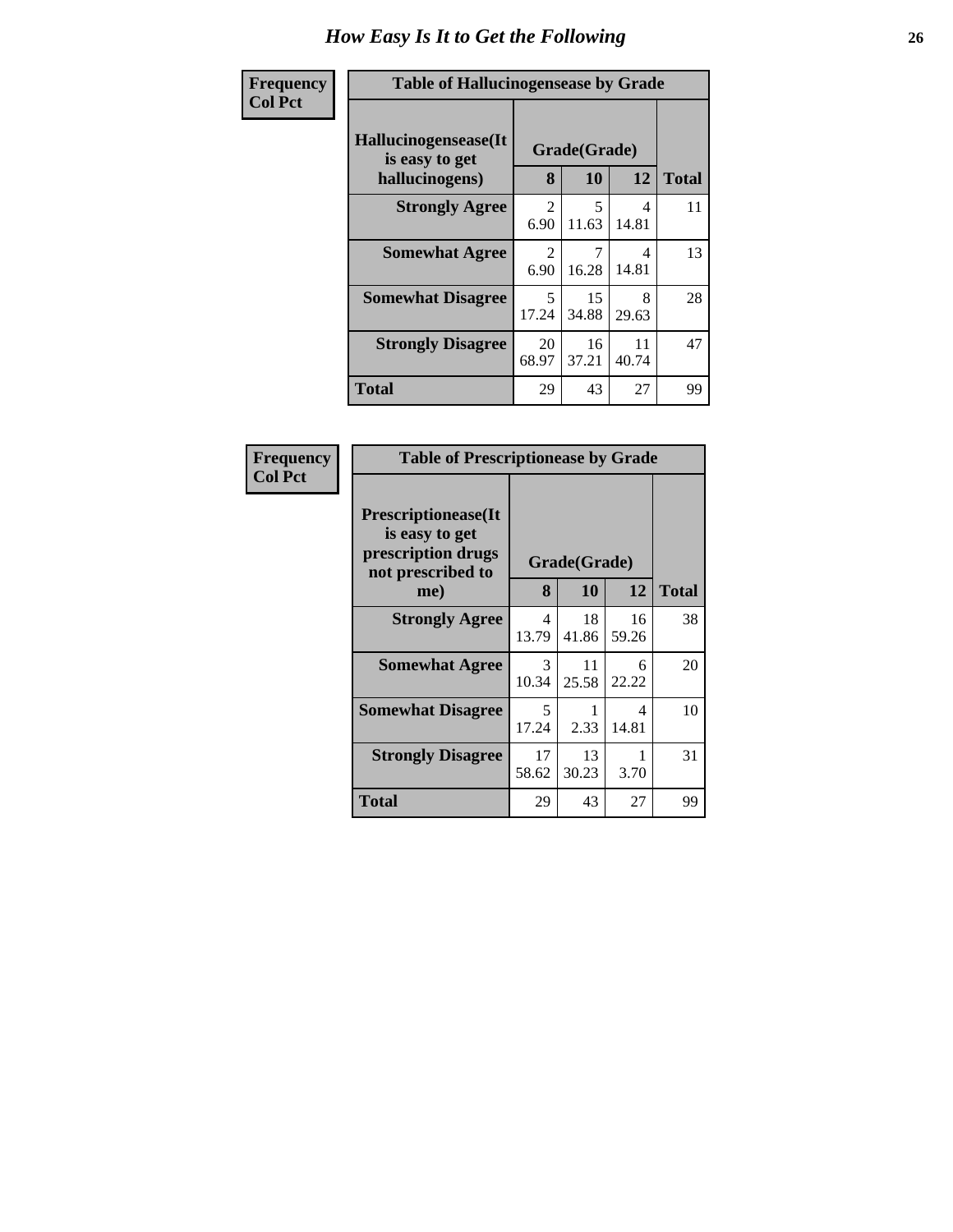### *Age at Onset of Use* **27** *Results for "Age at Onset of Use" questions exclude students who said they did not use that substance*

| <b>Frequency</b> | <b>Table of Grade by Alcoholinit</b> |                  |                  |                      |                      |                               |                                                  |                        |                      |                  |              |
|------------------|--------------------------------------|------------------|------------------|----------------------|----------------------|-------------------------------|--------------------------------------------------|------------------------|----------------------|------------------|--------------|
| <b>Row Pct</b>   |                                      |                  |                  |                      |                      |                               | Alcoholinit (I started using alcohol when I was) |                        |                      |                  |              |
|                  | Grade(Grade)                         | 8 or<br>younger  | 9                | 10                   | <b>12</b>            | 13                            | 14                                               | 15                     | <b>16</b>            | 17               | <b>Total</b> |
|                  | 8                                    | $\theta$<br>0.00 | $\theta$<br>0.00 | $\mathbf{0}$<br>0.00 | $\mathbf{0}$<br>0.00 | 3<br>42.86                    | $\overline{4}$<br>57.14                          | $\theta$<br>0.00       | $\left($<br>$0.00\,$ | $\Omega$<br>0.00 | 7            |
|                  | 10                                   | $\Omega$<br>0.00 | 6.25             | 6.25                 | 3<br>18.75           | $\overline{2}$                | $12.50 \mid 31.25$                               | 2<br>12.50             | 6.25                 | 6.25             | 16           |
|                  | 12                                   | 7.14             | $\Omega$<br>0.00 | $\Omega$<br>0.00     | $\Omega$<br>0.00     | 7.14                          | 5<br>35.71                                       | $\mathcal{E}$<br>21.43 | 4<br>28.57           | $\Omega$<br>0.00 | 14           |
|                  | <b>Total</b>                         |                  | 1                |                      | 3                    | 6                             | 14                                               | 5                      | 5                    | 1                | 37           |
|                  |                                      |                  |                  |                      |                      | <b>Frequency Missing = 62</b> |                                                  |                        |                      |                  |              |

| <b>Frequency</b> | <b>Table of Grade by Cigarettesinit</b> |                                                       |                  |                  |                               |                        |                  |                         |                         |              |
|------------------|-----------------------------------------|-------------------------------------------------------|------------------|------------------|-------------------------------|------------------------|------------------|-------------------------|-------------------------|--------------|
| <b>Row Pct</b>   |                                         | Cigarettesinit (I started smoking tobacco when I was) |                  |                  |                               |                        |                  |                         |                         |              |
|                  | Grade(Grade)                            | 8 or<br>younger                                       | <b>11</b>        | 12               | 13                            | 14                     | 15               | <b>16</b>               | 17                      | <b>Total</b> |
|                  | 8                                       | 0<br>0.00                                             | $\Omega$<br>0.00 | $\Omega$<br>0.00 | 2<br>100.00                   | $\overline{0}$<br>0.00 | $\Omega$<br>0.00 | $\Omega$<br>0.00        | $\theta$<br>0.00        | 2            |
|                  | 10                                      | 12.50                                                 | 12.50            | 12.50            | 12.50                         | 3<br>37.50             | 12.50            | $\theta$<br>0.00        | $\theta$<br>0.00        | 8            |
|                  | 12                                      | $\theta$<br>0.00                                      | $\Omega$<br>0.00 | $\Omega$<br>0.00 | $\overline{2}$<br>18.18       | $\Omega$<br>0.00       | 45.45            | $\mathfrak{D}$<br>18.18 | $\mathfrak{D}$<br>18.18 | 11           |
|                  | <b>Total</b>                            |                                                       |                  |                  | 5                             | 3                      | 6                | $\overline{c}$          | $\overline{2}$          | 21           |
|                  |                                         |                                                       |                  |                  | <b>Frequency Missing = 78</b> |                        |                  |                         |                         |              |

| <b>Frequency</b> |                        | <b>Table of Grade by Smokelessinit</b> |                  |                                                               |                  |                  |              |  |
|------------------|------------------------|----------------------------------------|------------------|---------------------------------------------------------------|------------------|------------------|--------------|--|
| <b>Row Pct</b>   |                        |                                        |                  | <b>Smokelessinit(I started chewing</b><br>tobacco when I was) |                  |                  |              |  |
|                  | Grade(Grade)   younger | 8 or                                   | <b>10</b>        | 12                                                            | 13               | <b>16</b>        | <b>Total</b> |  |
|                  | 8                      | 0<br>0.00                              | $\Omega$<br>0.00 | 100.00                                                        | $\Omega$<br>0.00 | $\Omega$<br>0.00 | 1            |  |
|                  | 10                     | 33.33                                  | 0.00             | 33.33                                                         | 33.33            | ∩<br>0.00        | 3            |  |
|                  | 12                     | $\Omega$<br>0.00                       | 4<br>66.67       | 16.67                                                         | $\Omega$<br>0.00 | 16.67            | 6            |  |
|                  | <b>Total</b>           |                                        | 4                | 3                                                             | 1                | 1                | 10           |  |
|                  |                        | <b>Frequency Missing = 89</b>          |                  |                                                               |                  |                  |              |  |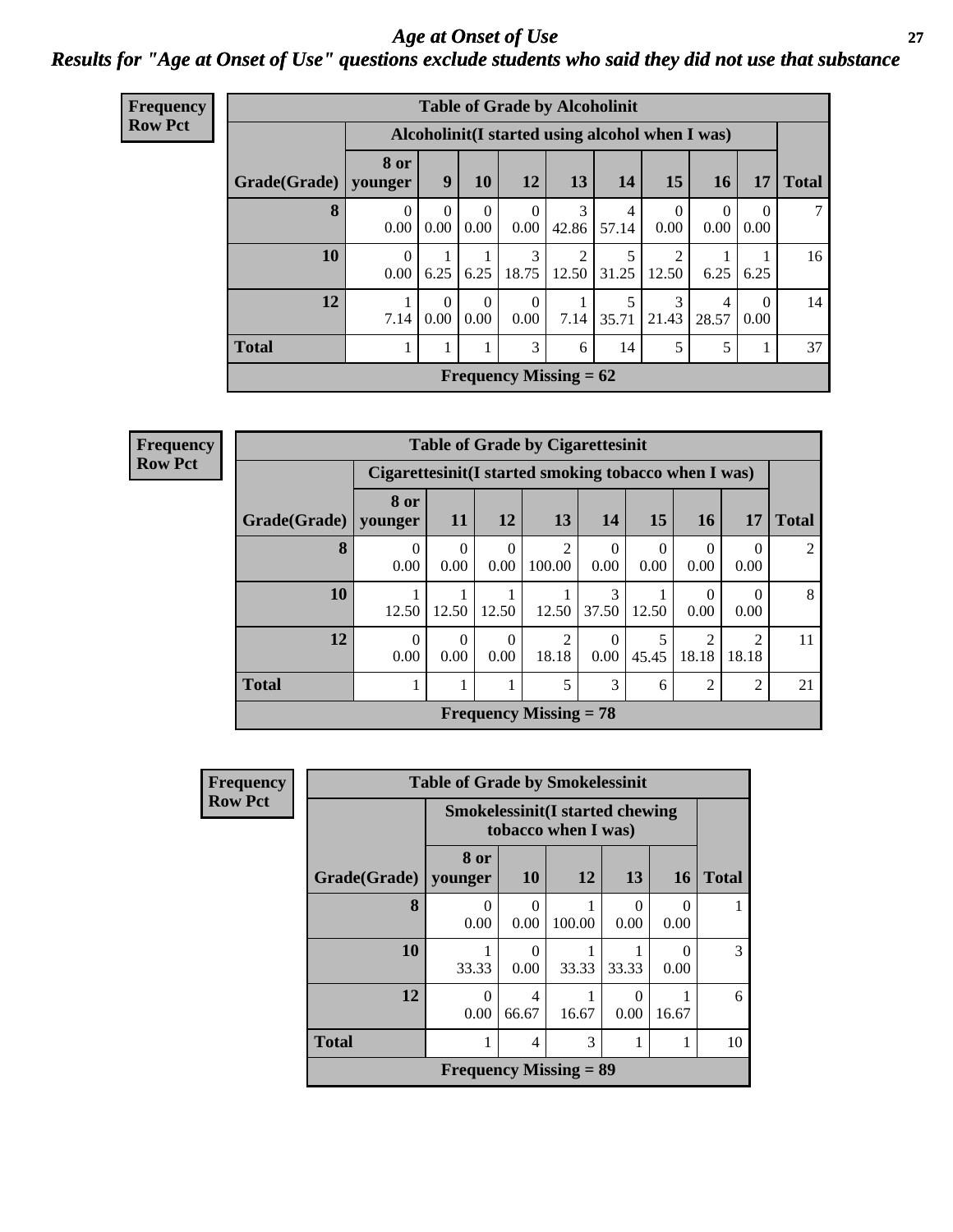#### *Age at Onset of Use* **28**

### *Results for "Age at Onset of Use" questions exclude students who said they did not use that substance*

| Frequency      |              | <b>Table of Grade by Marijuanainit</b>   |                               |                  |                  |                  |                        |              |
|----------------|--------------|------------------------------------------|-------------------------------|------------------|------------------|------------------|------------------------|--------------|
| <b>Row Pct</b> |              | Marijuanainit (I started using marijuana |                               | when I was)      |                  |                  |                        |              |
|                | Grade(Grade) | 8 or<br>younger                          | 11                            | 13               | 14               | <b>15</b>        | <b>16</b>              | <b>Total</b> |
|                | 8            | 0<br>٠                                   | $\theta$<br>٠                 | $\Omega$         | 0                | $\Omega$         | $\Omega$               | $\mathbf{0}$ |
|                | 10           | 16.67                                    | 1<br>16.67                    | 16.67            | 3<br>50.00       | $\Omega$<br>0.00 | $\Omega$<br>0.00       | 6            |
|                | 12           | 16.67                                    | $\mathfrak{D}$<br>33.33       | $\Omega$<br>0.00 | $\theta$<br>0.00 | 16.67            | $\mathcal{L}$<br>33.33 | 6            |
|                | <b>Total</b> | $\overline{2}$                           | 3                             |                  | 3                |                  | $\overline{2}$         | 12           |
|                |              |                                          | <b>Frequency Missing = 87</b> |                  |                  |                  |                        |              |

| Frequency      |                        | <b>Table of Grade by Cocaineinit</b>          |                  |           |                |  |  |
|----------------|------------------------|-----------------------------------------------|------------------|-----------|----------------|--|--|
| <b>Row Pct</b> |                        | Cocaineinit(I started<br>using cocaine when I | was)             |           |                |  |  |
|                | Grade(Grade)   younger | <b>8 or</b>                                   | $\boldsymbol{9}$ | 17        | <b>Total</b>   |  |  |
|                | 8                      | $\theta$                                      | $\Omega$         | $\Omega$  | 0              |  |  |
|                | 10                     | $\theta$<br>0.00                              | 100.00           | 0<br>0.00 |                |  |  |
|                | 12                     | 50.00                                         | $\Omega$<br>0.00 | 50.00     | $\overline{2}$ |  |  |
|                | <b>Total</b>           | 1                                             |                  | 1         | 3              |  |  |
|                |                        | <b>Frequency Missing = 96</b>                 |                  |           |                |  |  |

| Frequency      |              | <b>Table of Grade by Inhalantsinit</b>                       |              |  |  |  |  |
|----------------|--------------|--------------------------------------------------------------|--------------|--|--|--|--|
| <b>Row Pct</b> |              | Inhalantsinit(I<br>started using<br>inhalants<br>when I was) |              |  |  |  |  |
|                | Grade(Grade) | 9                                                            | <b>Total</b> |  |  |  |  |
|                | 8            | 0                                                            | 0            |  |  |  |  |
|                | 10           | 0                                                            | $\theta$     |  |  |  |  |
|                | 12           | 100.00                                                       |              |  |  |  |  |
|                | <b>Total</b> |                                                              | 1            |  |  |  |  |
|                |              | <b>Frequency Missing = 98</b>                                |              |  |  |  |  |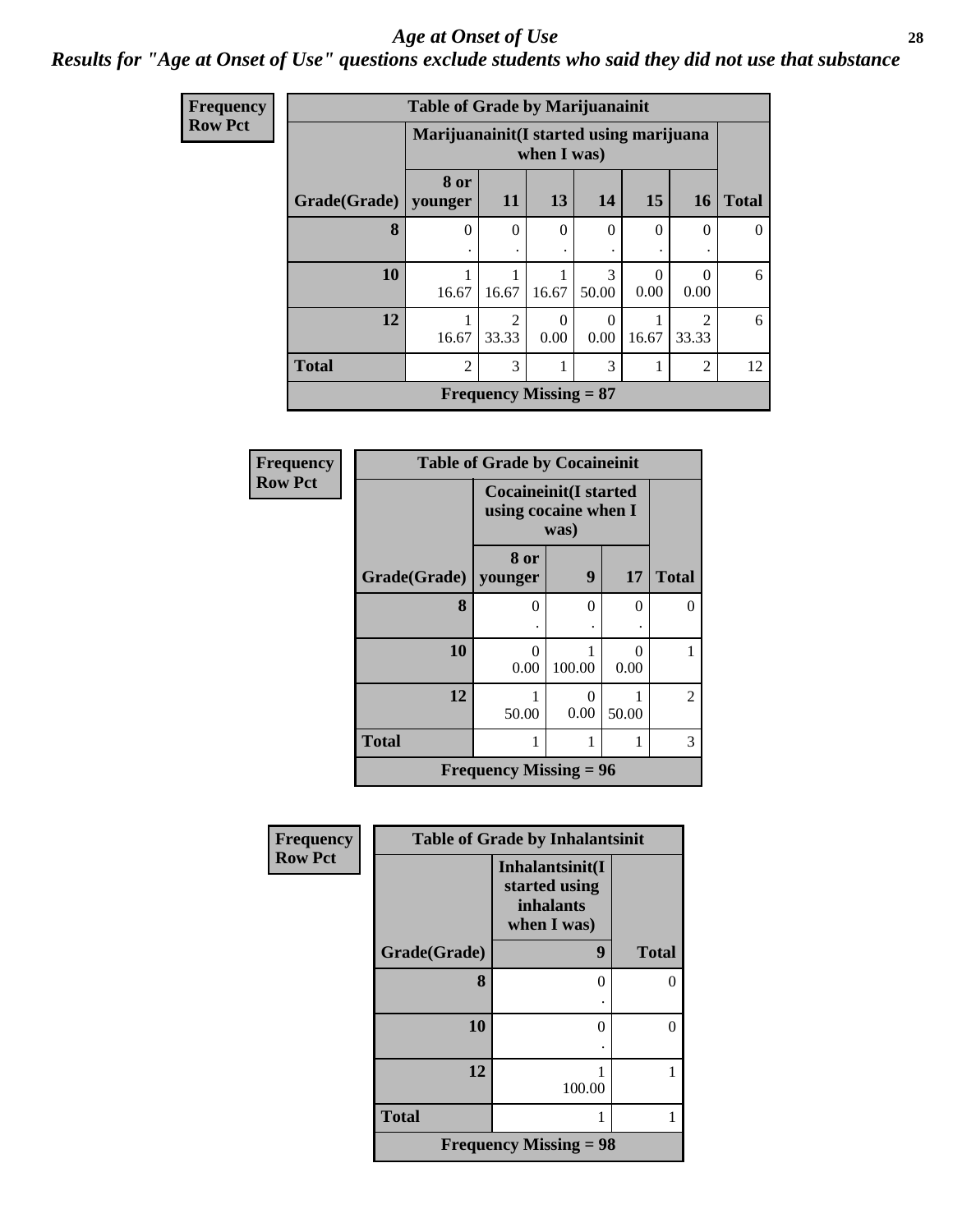#### *Age at Onset of Use* **29**

*Results for "Age at Onset of Use" questions exclude students who said they did not use that substance*

| <b>Frequency</b> |              | <b>Table of Grade by Steroidsinit</b>                      |              |
|------------------|--------------|------------------------------------------------------------|--------------|
| <b>Row Pct</b>   |              | Steroidsinit(I<br>started using<br>steroids<br>when I was) |              |
|                  | Grade(Grade) | 10                                                         | <b>Total</b> |
|                  | 8            | $\theta$                                                   | 0            |
|                  | 10           | 0                                                          | 0            |
|                  | 12           | 100.00                                                     |              |
|                  | <b>Total</b> |                                                            | 1            |
|                  |              | <b>Frequency Missing = 98</b>                              |              |

| Frequency      | <b>Table of Grade by Ecstasyinit</b> |                                                          |       |              |  |  |  |
|----------------|--------------------------------------|----------------------------------------------------------|-------|--------------|--|--|--|
| <b>Row Pct</b> |                                      | Ecstasyinit(I<br>started using<br>ecstasy when<br>I was) |       |              |  |  |  |
|                | Grade(Grade)                         | 11                                                       | 17    | <b>Total</b> |  |  |  |
|                | 8                                    | 0                                                        | 0     | 0            |  |  |  |
|                |                                      |                                                          |       |              |  |  |  |
|                | 10                                   | 0                                                        | 0     | 0            |  |  |  |
|                |                                      |                                                          |       |              |  |  |  |
|                | 12                                   | 50.00                                                    | 50.00 | 2            |  |  |  |
|                | <b>Total</b>                         | 1                                                        | 1     | 2            |  |  |  |
|                | <b>Frequency Missing = 97</b>        |                                                          |       |              |  |  |  |

| <b>Frequency</b> |              | <b>Table of Grade by Methinit</b>                                     |              |
|------------------|--------------|-----------------------------------------------------------------------|--------------|
| <b>Row Pct</b>   |              | <b>Methinit(I started</b><br>using<br>methamphetamines<br>when I was) |              |
|                  | Grade(Grade) | 12                                                                    | <b>Total</b> |
|                  | 8            | 0                                                                     | 0            |
|                  | 10           | 0                                                                     | 0            |
|                  | 12           | 100.00                                                                |              |
|                  | <b>Total</b> |                                                                       |              |
|                  |              | <b>Frequency Missing = 98</b>                                         |              |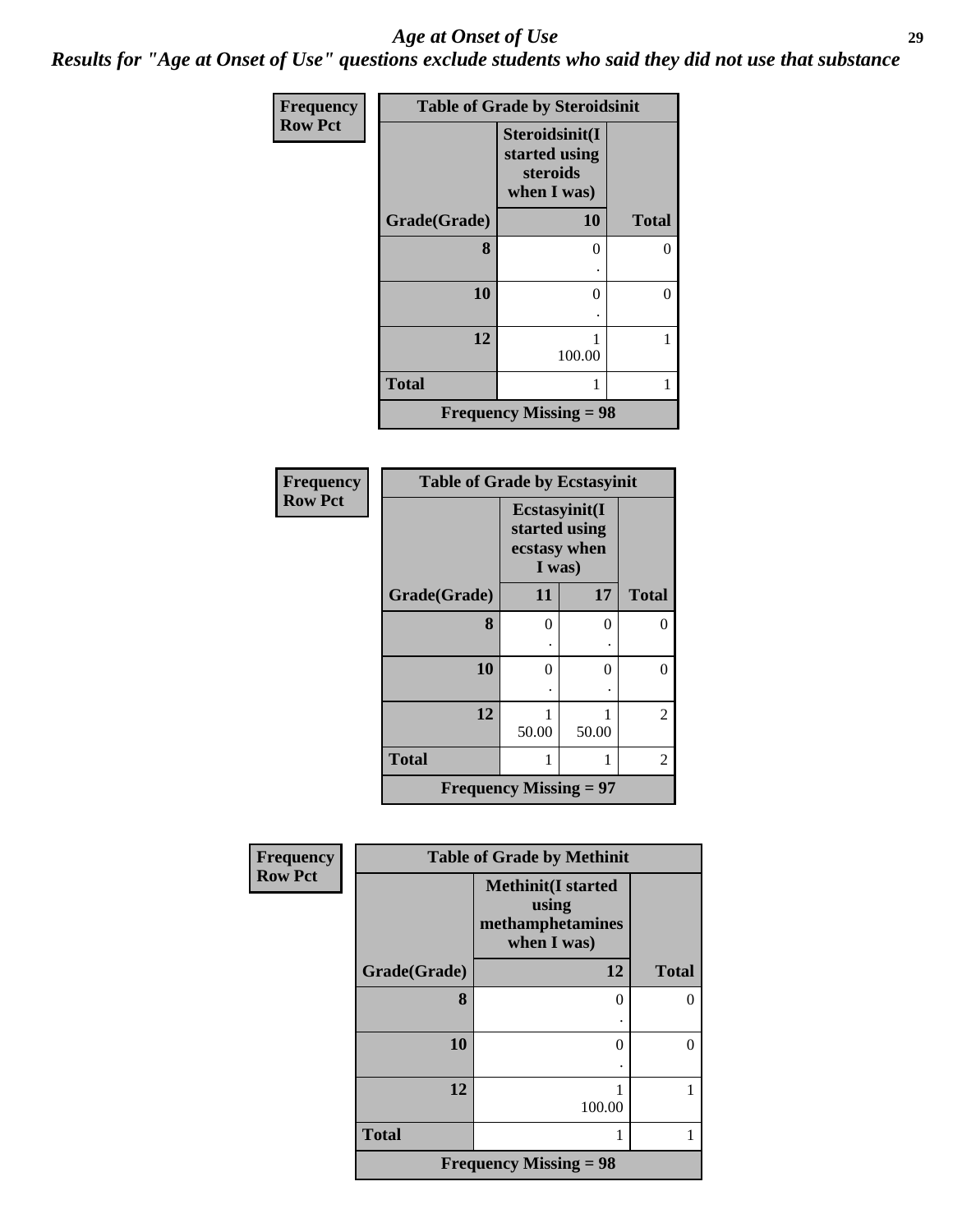#### Age at Onset of Use **30**

*Results for "Age at Onset of Use" questions exclude students who said they did not use that substance*

| Frequency      | <b>Table of Grade by Hallucinogensinit</b> |                                                                      |                           |                |  |  |  |
|----------------|--------------------------------------------|----------------------------------------------------------------------|---------------------------|----------------|--|--|--|
| <b>Row Pct</b> |                                            | Hallucinogensinit(I<br>started using<br>hallucinogens when<br>I was) |                           |                |  |  |  |
|                | Grade(Grade)                               | 9                                                                    | 13                        | <b>Total</b>   |  |  |  |
|                | 8                                          | 0                                                                    | $\Omega$                  | 0              |  |  |  |
|                | 10                                         | 100.00                                                               | $\mathbf{\Omega}$<br>0.00 |                |  |  |  |
|                | 12                                         | $\mathbf{\Omega}$<br>0.00                                            | 100.00                    |                |  |  |  |
|                | <b>Total</b>                               |                                                                      |                           | $\overline{c}$ |  |  |  |
|                |                                            | <b>Frequency Missing = 97</b>                                        |                           |                |  |  |  |

| Frequency      | <b>Table of Grade by Prescriptioninit</b> |                  |                                                                                                   |                  |                         |       |           |              |  |  |
|----------------|-------------------------------------------|------------------|---------------------------------------------------------------------------------------------------|------------------|-------------------------|-------|-----------|--------------|--|--|
| <b>Row Pct</b> |                                           |                  | <b>Prescriptioninit(I started using</b><br>prescription drugs not prescribed to<br>me when I was) |                  |                         |       |           |              |  |  |
|                | Grade(Grade)                              | 10               | 11                                                                                                | 12               | 14                      | 15    | <b>16</b> | <b>Total</b> |  |  |
|                | 8                                         | $\Omega$         | $\Omega$<br>٠                                                                                     | $\Omega$         | $\Omega$                | 0     | 0         | ∩            |  |  |
|                | 10                                        | 33.33            | 33.33                                                                                             | 33.33            | $\Omega$<br>0.00        | 0.00  | 0.00      | 3            |  |  |
|                | 12                                        | $\Omega$<br>0.00 | 0<br>0.00                                                                                         | $\Omega$<br>0.00 | $\mathfrak{D}$<br>50.00 | 25.00 | 25.00     | 4            |  |  |
|                | <b>Total</b>                              |                  | 1                                                                                                 |                  | $\overline{2}$          |       |           | 7            |  |  |
|                |                                           |                  | <b>Frequency Missing = 92</b>                                                                     |                  |                         |       |           |              |  |  |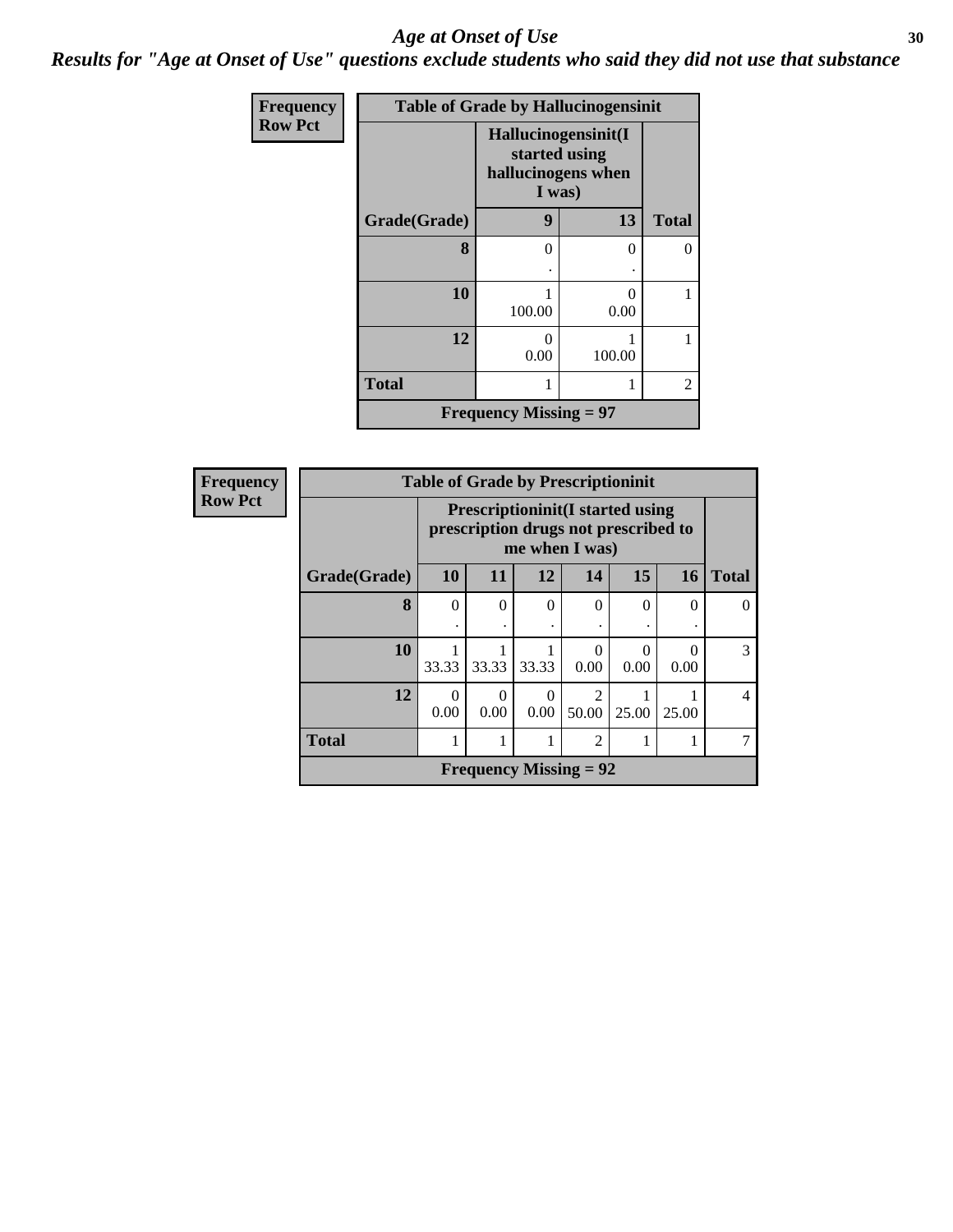| Frequency      |                                               | <b>Table of Alcoholharm by Grade</b> |                    |                        |              |  |  |
|----------------|-----------------------------------------------|--------------------------------------|--------------------|------------------------|--------------|--|--|
| <b>Col Pct</b> | Alcoholharm(I<br>think alcohol is<br>harmful) | 8                                    | Grade(Grade)<br>10 | 12                     | <b>Total</b> |  |  |
|                | <b>Strongly Agree</b>                         | 22<br>75.86                          | 25<br>58.14        | 12<br>44.44            | 59           |  |  |
|                | <b>Somewhat Agree</b>                         | 3<br>10.34                           | 11<br>25.58        | 7<br>25.93             | 21           |  |  |
|                | <b>Somewhat Disagree</b>                      | 2<br>6.90                            | 4<br>9.30          | $\mathfrak{D}$<br>7.41 | 8            |  |  |
|                | <b>Strongly Disagree</b>                      | 2<br>6.90                            | 3<br>6.98          | 6<br>22.22             | 11           |  |  |
|                | <b>Total</b>                                  | 29                                   | 43                 | 27                     | 99           |  |  |

#### **Frequency Col Pct**

| <b>Table of Cigarettesharm by Grade</b>                  |                   |             |              |    |  |  |
|----------------------------------------------------------|-------------------|-------------|--------------|----|--|--|
| Cigarettesharm(I<br>think smoking<br>tobacco is harmful) | Grade(Grade)<br>8 | 12          | <b>Total</b> |    |  |  |
| <b>Strongly Agree</b>                                    | 27<br>93.10       | 36<br>83.72 | 21<br>77.78  | 84 |  |  |
| <b>Somewhat Agree</b>                                    | 0<br>0.00         | 5<br>11.63  | 4<br>14.81   | 9  |  |  |
| <b>Somewhat Disagree</b>                                 | $\Omega$<br>0.00  | 0<br>0.00   | 3.70         | 1  |  |  |
| <b>Strongly Disagree</b>                                 | 2<br>6.90         | 2<br>4.65   | 3.70         | 5  |  |  |
| <b>Total</b>                                             | 29                | 43          | 27           | 99 |  |  |

| Frequency      |                                                         | <b>Table of Smokelessharm by Grade</b> |                           |             |              |  |  |
|----------------|---------------------------------------------------------|----------------------------------------|---------------------------|-------------|--------------|--|--|
| <b>Col Pct</b> | Smokelessharm(I<br>think chewing<br>tobacco is harmful) | 8                                      | Grade(Grade)<br>10        | 12          | <b>Total</b> |  |  |
|                | <b>Strongly Agree</b>                                   | 25<br>86.21                            | 36<br>83.72               | 22<br>81.48 | 83           |  |  |
|                | <b>Somewhat Agree</b>                                   | 3.45                                   | 5<br>11.63                | 3.70        |              |  |  |
|                | <b>Somewhat Disagree</b>                                | 0<br>0.00                              | $\mathbf{\Omega}$<br>0.00 | 3.70        |              |  |  |
|                | <b>Strongly Disagree</b>                                | 3<br>10.34                             | 2<br>4.65                 | 3<br>11.11  | 8            |  |  |
|                | <b>Total</b>                                            | 29                                     | 43                        | 27          | 99           |  |  |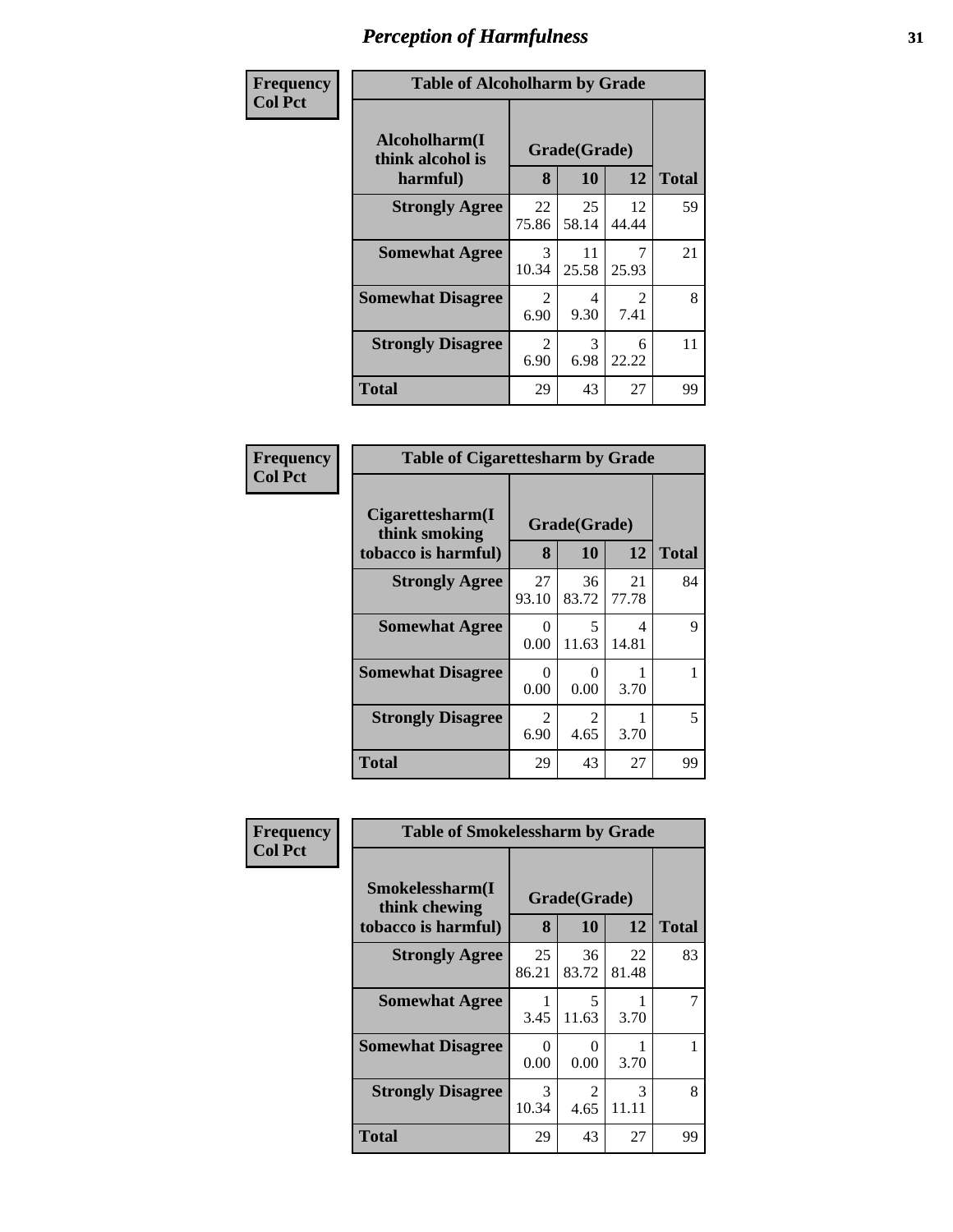| Frequency<br>Col Pct |
|----------------------|
|                      |

Е

# **Table of Marijuanaharm by Grade**

| I able of Marifuananarin by Graue     |              |             |             |              |  |  |
|---------------------------------------|--------------|-------------|-------------|--------------|--|--|
| Marijuanaharm(I<br>think marijuana is | Grade(Grade) |             |             |              |  |  |
| harmful)                              | 8            | 10          | 12          | <b>Total</b> |  |  |
| <b>Strongly Agree</b>                 | 26<br>89.66  | 36<br>83.72 | 20<br>74.07 | 82           |  |  |
| <b>Somewhat Agree</b>                 | 3.45         | 2.33        | 0.00        | 2            |  |  |
| <b>Somewhat Disagree</b>              | 0<br>0.00    | 3<br>6.98   | 0.00        | 3            |  |  |
| <b>Strongly Disagree</b>              | 2<br>6.90    | 3<br>6.98   | 25.93       | 12           |  |  |
| <b>Total</b>                          | 29           | 43          | 27          | 99           |  |  |

| <b>Table of Cocaineharm by Grade</b>          |                   |              |             |                |  |  |
|-----------------------------------------------|-------------------|--------------|-------------|----------------|--|--|
| Cocaineharm(I<br>think cocaine is<br>harmful) | Grade(Grade)<br>8 | <b>Total</b> |             |                |  |  |
| <b>Strongly Agree</b>                         | 27<br>93.10       | 41<br>95.35  | 24<br>88.89 | 92             |  |  |
| <b>Somewhat Agree</b>                         | 0<br>0.00         | 2.33         | 0<br>0.00   | 1              |  |  |
| <b>Somewhat Disagree</b>                      | 0<br>0.00         | 0<br>0.00    | 2<br>7.41   | $\mathfrak{D}$ |  |  |
| <b>Strongly Disagree</b>                      | 2<br>6.90         | 2.33         | 3.70        | 4              |  |  |
| <b>Total</b>                                  | 29                | 43           | 27          | 99             |  |  |

| Frequency      | <b>Table of Inhalantsharm by Grade</b>              |             |                    |             |              |  |
|----------------|-----------------------------------------------------|-------------|--------------------|-------------|--------------|--|
| <b>Col Pct</b> | Inhalantsharm(I)<br>think inhalants are<br>harmful) | 8           | Grade(Grade)<br>10 | 12          | <b>Total</b> |  |
|                | <b>Strongly Agree</b>                               | 25<br>86.21 | 39<br>90.70        | 26<br>96.30 | 90           |  |
|                | <b>Somewhat Agree</b>                               | 3.45        | 2<br>4.65          | 0<br>0.00   | 3            |  |
|                | <b>Somewhat Disagree</b>                            | 0<br>0.00   | 2.33               | 0<br>0.00   |              |  |
|                | <b>Strongly Disagree</b>                            | 3<br>10.34  | 2.33               | 3.70        | 5            |  |
|                | <b>Total</b>                                        | 29          | 43                 | 27          | 99           |  |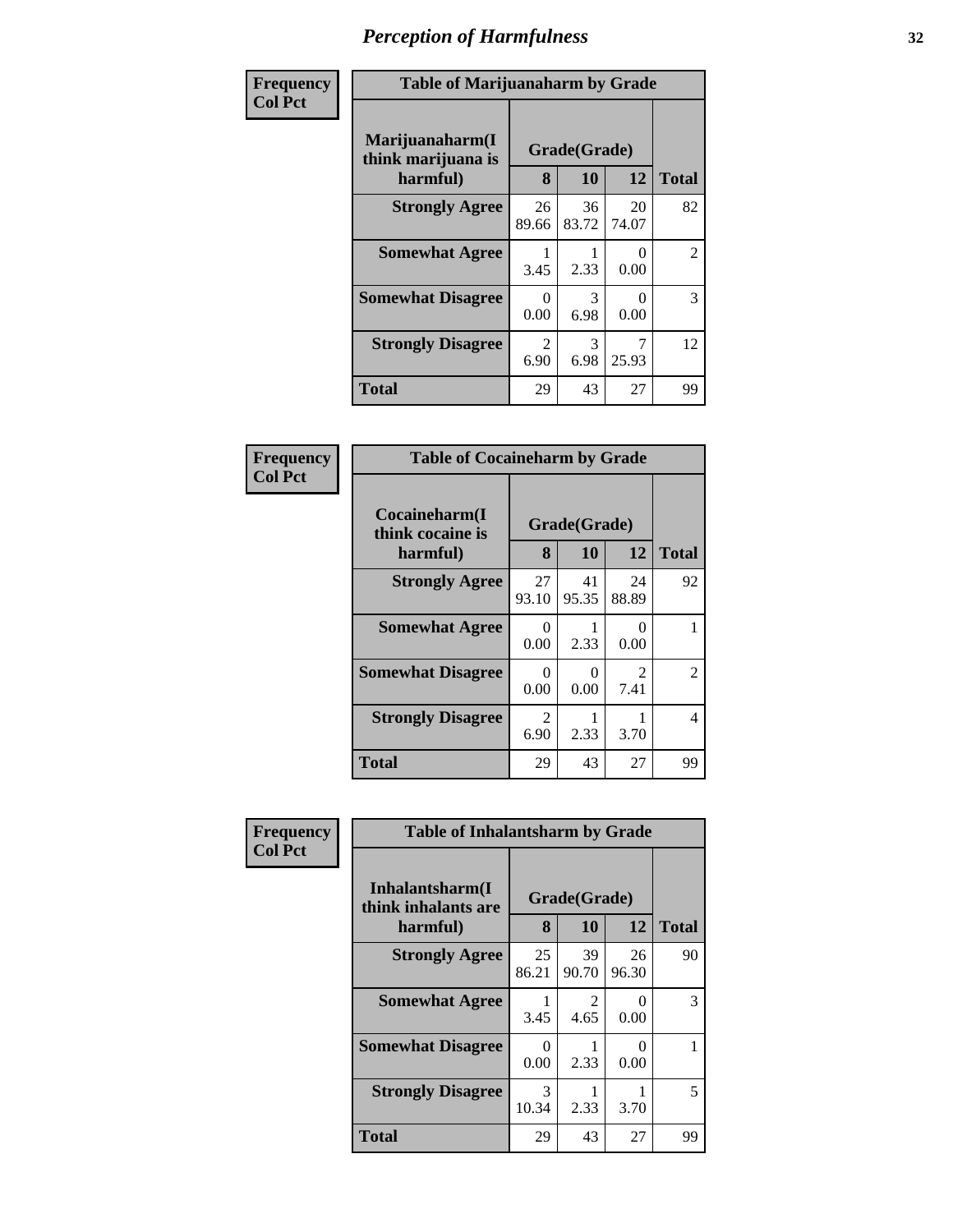| <b>Frequency</b><br>Col Pct |
|-----------------------------|
|                             |

I

### **Table of Steroidsharm by Grade**

٦

|                                                  | Table of biel oldshaftli by Grade |              |             |    |  |  |  |
|--------------------------------------------------|-----------------------------------|--------------|-------------|----|--|--|--|
| Steroidsharm(I<br>think steroids are<br>harmful) | Grade(Grade)<br>8                 | <b>Total</b> |             |    |  |  |  |
| <b>Strongly Agree</b>                            | 26<br>89.66                       | 38<br>88.37  | 22<br>81.48 | 86 |  |  |  |
| <b>Somewhat Agree</b>                            | 0<br>0.00                         | 3<br>6.98    | 3.70        | 4  |  |  |  |
| <b>Somewhat Disagree</b>                         | 0<br>0.00                         | 2.33         | 3<br>11.11  | 4  |  |  |  |
| <b>Strongly Disagree</b>                         | 3<br>10.34                        | 2.33         | 3.70        | 5  |  |  |  |
| <b>Total</b>                                     | 29                                | 43           | 27          | 99 |  |  |  |

| <b>Table of Ecstasyharm by Grade</b>                |                   |              |             |    |  |  |
|-----------------------------------------------------|-------------------|--------------|-------------|----|--|--|
| $E$ cstasyharm $(I$<br>think ecstasy is<br>harmful) | Grade(Grade)<br>8 | <b>Total</b> |             |    |  |  |
| <b>Strongly Agree</b>                               | 27<br>93.10       | 39<br>90.70  | 25<br>92.59 | 91 |  |  |
| <b>Somewhat Agree</b>                               | $\Omega$<br>0.00  | 3<br>6.98    | 0<br>0.00   | 3  |  |  |
| <b>Somewhat Disagree</b>                            | 0<br>0.00         | 0<br>0.00    | 3.70        |    |  |  |
| <b>Strongly Disagree</b>                            | 2<br>6.90         | 2.33         | 3.70        | 4  |  |  |
| <b>Total</b>                                        | 29                | 43           | 27          | 99 |  |  |

| Frequency      | <b>Table of Methharm by Grade</b>            |                        |              |             |              |
|----------------|----------------------------------------------|------------------------|--------------|-------------|--------------|
| <b>Col Pct</b> | <b>Methharm</b> (I think<br>methamphetamines |                        | Grade(Grade) |             |              |
|                | are harmful)                                 | 8                      | 10           | 12          | <b>Total</b> |
|                | <b>Strongly Agree</b>                        | 27<br>93.10            | 41<br>95.35  | 26<br>96.30 | 94           |
|                | <b>Somewhat Agree</b>                        | 0<br>0.00              | 2.33         | 0<br>0.00   |              |
|                | <b>Strongly Disagree</b>                     | $\overline{c}$<br>6.90 | 2.33         | 3.70        | 4            |
|                | <b>Total</b>                                 | 29                     | 43           | 27          | 99           |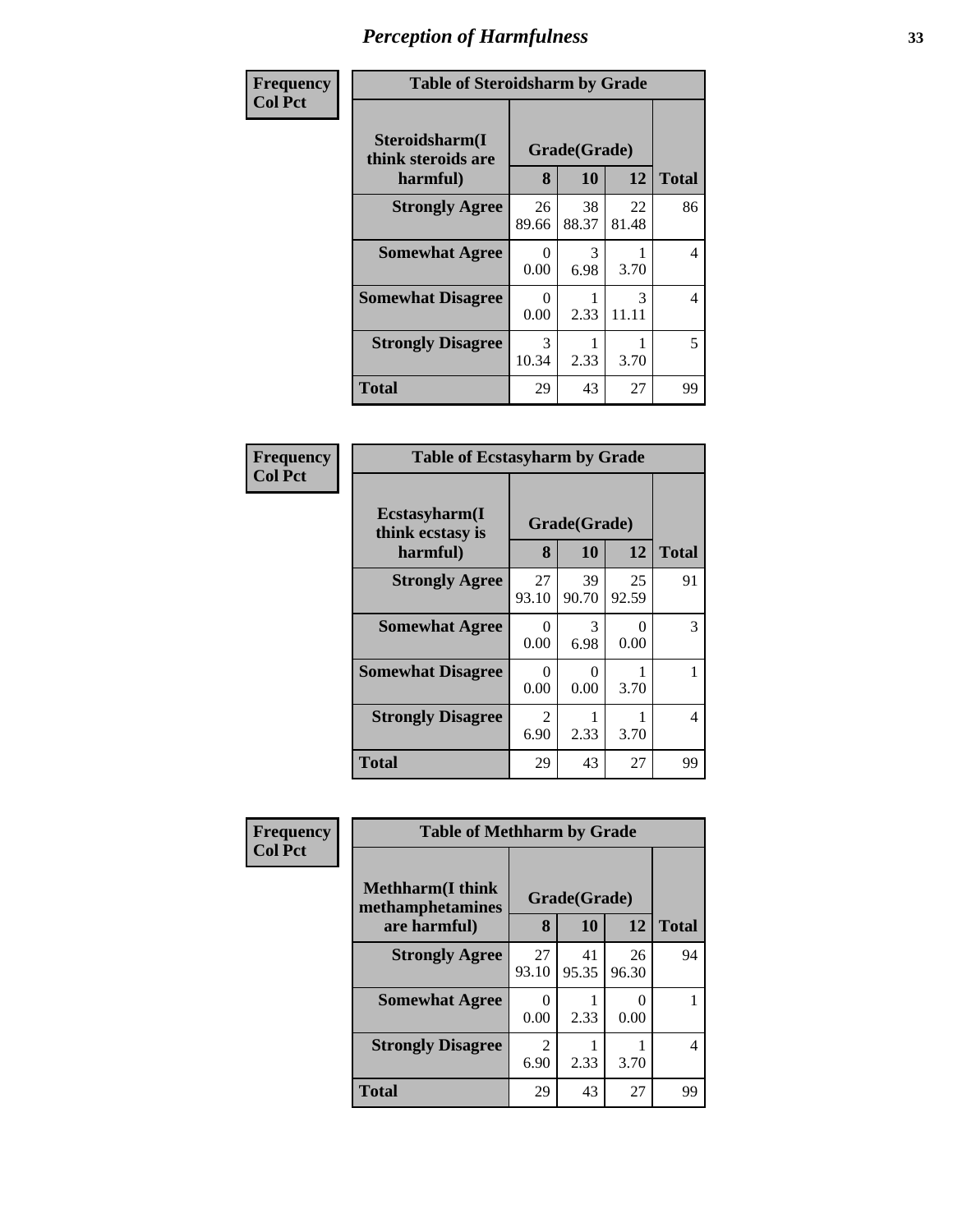| Frequency      | <b>Table of Hallucinogensharm by Grade</b>                 |                               |                           |             |                |
|----------------|------------------------------------------------------------|-------------------------------|---------------------------|-------------|----------------|
| <b>Col Pct</b> | Hallucinogensharm(I<br>think hallucinogens<br>are harmful) | Grade(Grade)<br>12<br>8<br>10 |                           |             | <b>Total</b>   |
|                | <b>Strongly Agree</b>                                      | 26<br>89.66                   | 40<br>93.02               | 25<br>92.59 | 91             |
|                | <b>Somewhat Agree</b>                                      | $\Omega$<br>0.00              | 2<br>4.65                 | 0<br>0.00   | $\overline{2}$ |
|                | <b>Somewhat Disagree</b>                                   | $\Omega$<br>0.00              | $\mathbf{\Omega}$<br>0.00 | 3.70        |                |
|                | <b>Strongly Disagree</b>                                   | $\mathcal{F}$<br>10.34        | 2.33                      | 3.70        | 5              |
|                | <b>Total</b>                                               | 29                            | 43                        | 27          | 99             |

| <b>Frequency<br/>Col Pct</b> |
|------------------------------|

| <b>Table of Prescriptionharm by Grade</b>                                         |             |              |                        |       |
|-----------------------------------------------------------------------------------|-------------|--------------|------------------------|-------|
| <b>Prescriptionharm(I)</b><br>think prescription<br>drugs not<br>prescribed to me |             | Grade(Grade) |                        |       |
| are harmful)                                                                      | 8           | 10           | 12                     | Total |
| <b>Strongly Agree</b>                                                             | 23<br>79.31 | 35<br>81.40  | 22<br>81.48            | 80    |
| <b>Somewhat Agree</b>                                                             | 2<br>6.90   | 3<br>6.98    | $\mathfrak{D}$<br>7.41 |       |
| <b>Somewhat Disagree</b>                                                          | 1<br>3.45   | 4<br>9.30    | 0<br>0.00              | 5     |
| <b>Strongly Disagree</b>                                                          | 3<br>10.34  | 2.33         | 3<br>11.11             |       |
| Total                                                                             | 29          | 43           | 27                     | 99    |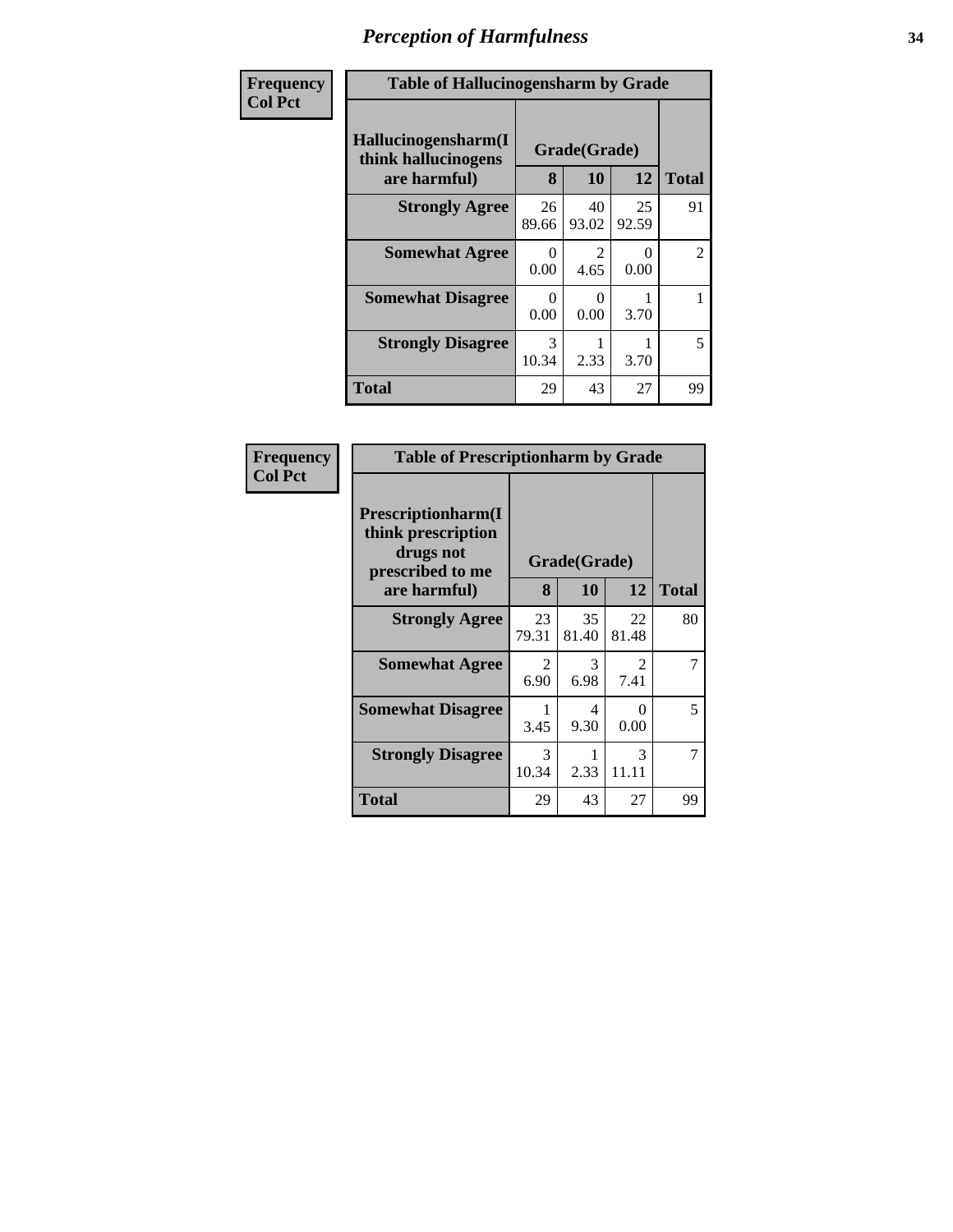# *Disapproval by Adults* **35**

| Frequency      | <b>Table of Alcoholadult by Grade</b>                                 |             |                    |                                     |                |  |
|----------------|-----------------------------------------------------------------------|-------------|--------------------|-------------------------------------|----------------|--|
| <b>Col Pct</b> | <b>Alcoholadult</b> (Adults<br>would disapprove if<br>I used alcohol) | 8           | Grade(Grade)<br>10 | <b>Total</b>                        |                |  |
|                | <b>Strongly Agree</b>                                                 | 17<br>58.62 | 27<br>62.79        | 20<br>74.07                         | 64             |  |
|                | <b>Somewhat Agree</b>                                                 | 6<br>20.69  | 11<br>25.58        | 3<br>11.11                          | 20             |  |
|                | <b>Somewhat Disagree</b>                                              | 2<br>6.90   | 4<br>9.30          | $\mathcal{D}_{\mathcal{L}}$<br>7.41 | 8              |  |
|                | <b>Strongly Disagree</b>                                              | 4<br>13.79  | 2.33               | $\mathcal{L}$<br>7.41               | $\overline{7}$ |  |
|                | Total                                                                 | 29          | 43                 | 27                                  | 99             |  |

| Frequency<br>Col Pct |
|----------------------|
|                      |

| <b>Table of Tobaccoadult by Grade</b>                                 |             |                          |             |    |  |  |
|-----------------------------------------------------------------------|-------------|--------------------------|-------------|----|--|--|
| <b>Tobaccoadult</b> (Adults<br>would disapprove if<br>I used tobacco) | 8           | Grade(Grade)<br>10<br>12 |             |    |  |  |
| <b>Strongly Agree</b>                                                 | 20<br>68.97 | 36<br>83.72              | 19<br>70.37 | 75 |  |  |
| <b>Somewhat Agree</b>                                                 | 3<br>10.34  | 4<br>9.30                | 4<br>14.81  | 11 |  |  |
| <b>Somewhat Disagree</b>                                              | 3.45        | 2.33                     | 3.70        | 3  |  |  |
| <b>Strongly Disagree</b>                                              | 5<br>17.24  | 2<br>4.65                | 3<br>11.11  | 10 |  |  |
| <b>Total</b>                                                          | 29          | 43                       | 27          | 99 |  |  |

| Frequency      |                                                | <b>Table of Marijuanaadult by Grade</b> |             |                        |              |
|----------------|------------------------------------------------|-----------------------------------------|-------------|------------------------|--------------|
| <b>Col Pct</b> | Marijuanaadult(Adults<br>would disapprove if I | Grade(Grade)                            |             |                        |              |
|                | used marijuana)                                | 8                                       | 10          | 12                     | <b>Total</b> |
|                | <b>Strongly Agree</b>                          | 24<br>82.76                             | 40<br>93.02 | 25<br>92.59            | 89           |
|                | <b>Somewhat Disagree</b>                       | $\theta$<br>0.00                        | 4.65        | $\Omega$<br>0.00       | 2            |
|                | <b>Strongly Disagree</b>                       | 5<br>17.24                              | 2.33        | $\overline{2}$<br>7.41 | 8            |
|                | <b>Total</b>                                   | 29                                      | 43          | 27                     | 99           |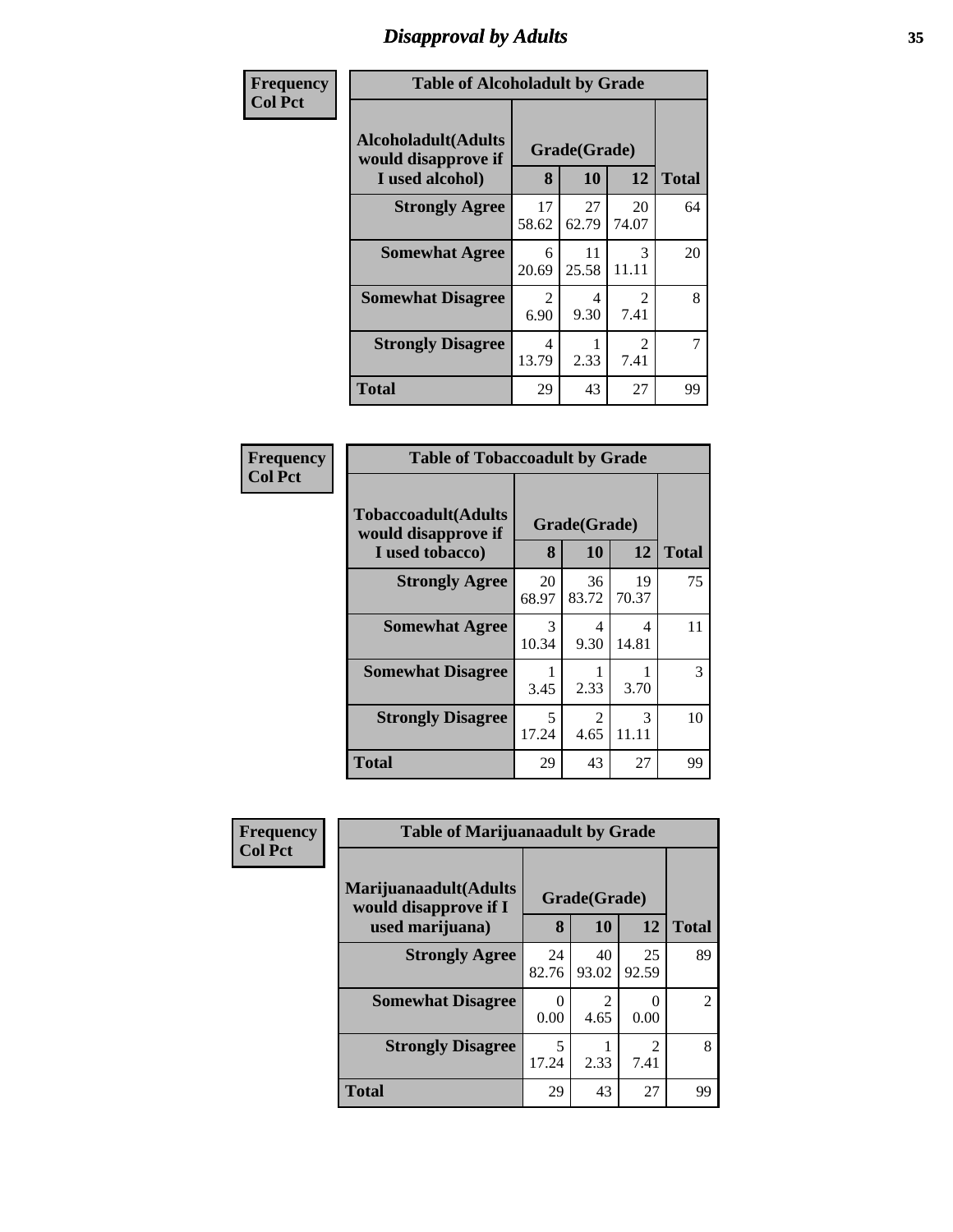# *Disapproval by Adults* **36**

| <b>Frequency</b>  | <b>Table of Otherdrugadult by Grade</b>                |                           |             |              |    |
|-------------------|--------------------------------------------------------|---------------------------|-------------|--------------|----|
| <b>Col Pct</b>    | <b>Otherdrugadult</b> (Adults<br>would disapprove if I | Grade(Grade)              |             |              |    |
| used other drugs) | 8                                                      | 10                        | 12          | <b>Total</b> |    |
|                   | <b>Strongly Agree</b>                                  | 24<br>82.76               | 41<br>95.35 | 26<br>96.30  | 91 |
|                   | <b>Somewhat Disagree</b>                               | $\mathbf{\Omega}$<br>0.00 | 2.33        | 0.00         |    |
|                   | <b>Strongly Disagree</b>                               | 5<br>17.24                | 2.33        | 3.70         | 7  |
|                   | Total                                                  | 29                        | 43          | 27           | 99 |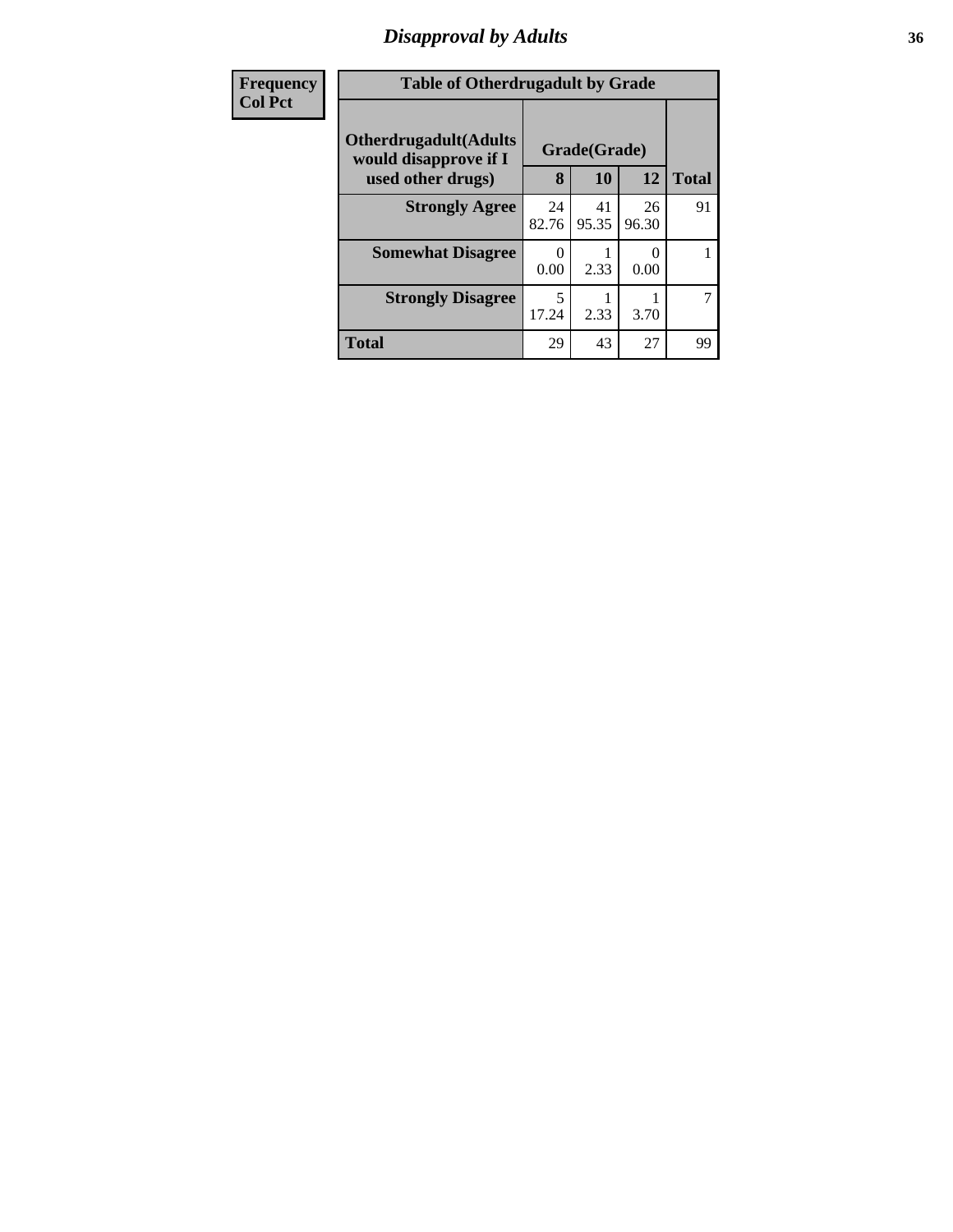## *Disapproval by Peers* **37**

| Frequency      | <b>Table of Alcoholpeer by Grade</b>                    |             |              |                        |              |  |  |
|----------------|---------------------------------------------------------|-------------|--------------|------------------------|--------------|--|--|
| <b>Col Pct</b> | Alcoholpeer(My<br>friends would<br>disapprove if I used |             | Grade(Grade) |                        |              |  |  |
|                | alcohol)                                                | 8           | 10           | 12                     | <b>Total</b> |  |  |
|                | <b>Strongly Agree</b>                                   | 7<br>24.14  | 11<br>25.58  | 3.70                   | 19           |  |  |
|                | <b>Somewhat Agree</b>                                   | 10<br>34.48 | 9<br>20.93   | $\mathfrak{D}$<br>7.41 | 21           |  |  |
|                | <b>Somewhat Disagree</b>                                | 8<br>27.59  | 10<br>23.26  | 3.70                   | 19           |  |  |
|                | <b>Strongly Disagree</b>                                | 4<br>13.79  | 13<br>30.23  | 23<br>85.19            | 40           |  |  |
|                | Total                                                   | 29          | 43           | 27                     | 99           |  |  |

| Frequency      | <b>Table of Tobaccopeer by Grade</b>                                |            |                    |                        |              |  |  |
|----------------|---------------------------------------------------------------------|------------|--------------------|------------------------|--------------|--|--|
| <b>Col Pct</b> | Tobaccopeer(My<br>friends would<br>disapprove if I used<br>tobacco) | 8          | Grade(Grade)<br>10 | 12                     | <b>Total</b> |  |  |
|                | <b>Strongly Agree</b>                                               | 10         | 16                 | 3                      | 29           |  |  |
|                |                                                                     | 34.48      | 37.21              | 11.11                  |              |  |  |
|                | <b>Somewhat Agree</b>                                               | 8<br>27.59 | 9<br>20.93         | 4<br>14.81             | 21           |  |  |
|                | <b>Somewhat Disagree</b>                                            | 8<br>27.59 | 9<br>20.93         | $\overline{2}$<br>7.41 | 19           |  |  |
|                | <b>Strongly Disagree</b>                                            | 3<br>10.34 | 9<br>20.93         | 18<br>66.67            | 30           |  |  |
|                | Total                                                               | 29         | 43                 | 27                     | 99           |  |  |

| <b>Frequency</b> |                                                                         | <b>Table of Marijuanapeer by Grade</b> |             |             |              |  |  |
|------------------|-------------------------------------------------------------------------|----------------------------------------|-------------|-------------|--------------|--|--|
| <b>Col Pct</b>   | Marijuanapeer(My<br>friends would<br>disapprove if I used<br>marijuana) | Grade(Grade)<br>12<br>8<br>10          |             |             | <b>Total</b> |  |  |
|                  | <b>Strongly Agree</b>                                                   | 18<br>62.07                            | 22<br>51.16 | 11<br>40.74 | 51           |  |  |
|                  | <b>Somewhat Agree</b>                                                   | 3<br>10.34                             | 5<br>11.63  | 6<br>22.22  | 14           |  |  |
|                  | <b>Somewhat Disagree</b>                                                | 6<br>20.69                             | 9<br>20.93  | 6<br>22.22  | 21           |  |  |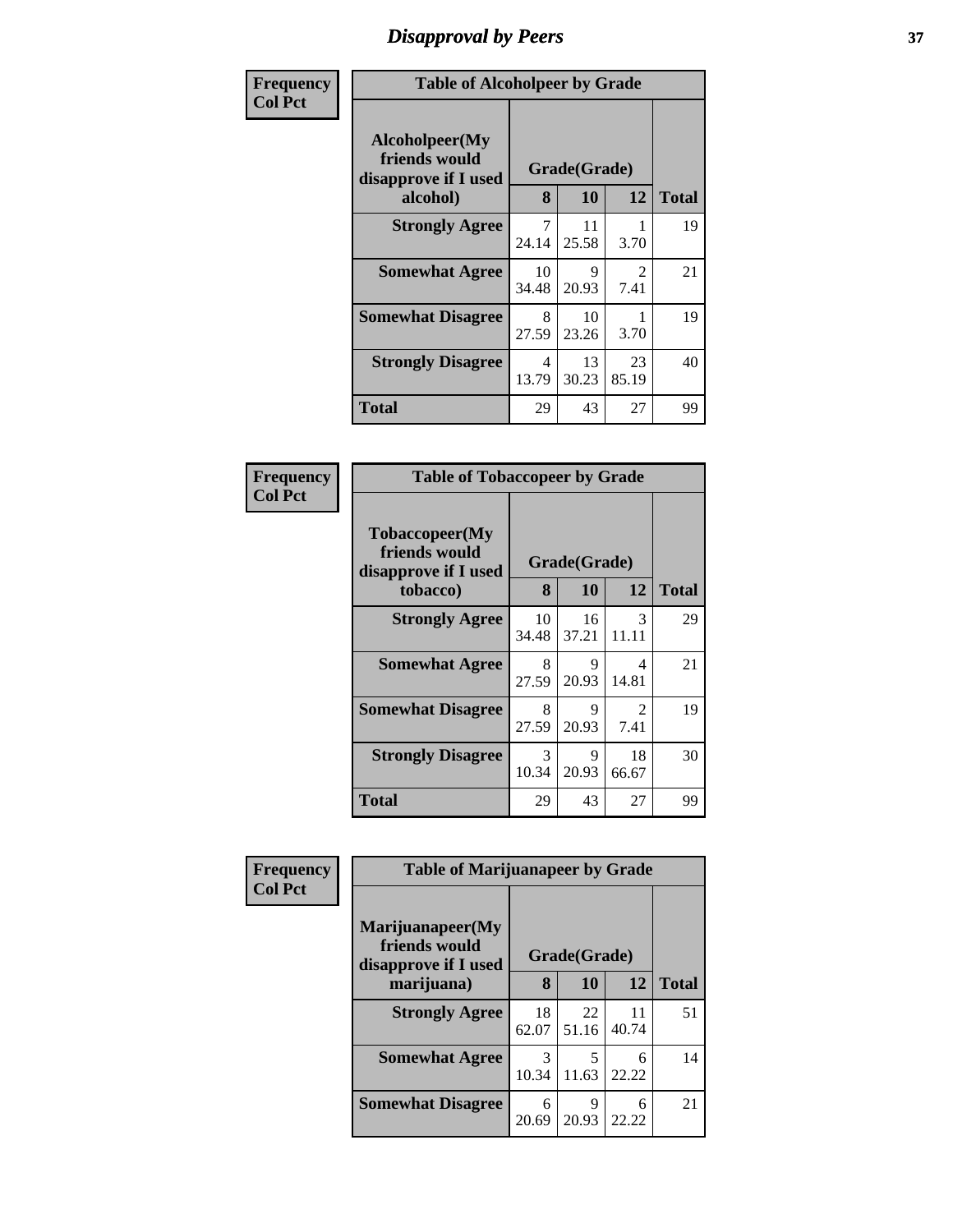# *Disapproval by Peers* **38**

| <b>Frequency</b> | <b>Table of Marijuanapeer by Grade</b>                                  |           |                    |       |              |
|------------------|-------------------------------------------------------------------------|-----------|--------------------|-------|--------------|
| <b>Col Pct</b>   | Marijuanapeer(My<br>friends would<br>disapprove if I used<br>marijuana) | 8         | Grade(Grade)<br>10 | 12    | <b>Total</b> |
|                  | <b>Strongly Disagree</b>                                                | 2<br>6.90 | 16.28              | 14.81 | 13           |
|                  | Total                                                                   | 29        | 43                 | 27    | 99           |

| Frequency      | <b>Table of Otherdrugpeer by Grade</b>                                    |                               |             |                                     |    |  |  |  |  |
|----------------|---------------------------------------------------------------------------|-------------------------------|-------------|-------------------------------------|----|--|--|--|--|
| <b>Col Pct</b> | Otherdrugpeer(My<br>friends would<br>disapprove if I used<br>other drugs) | Grade(Grade)<br>8<br>12<br>10 |             | <b>Total</b>                        |    |  |  |  |  |
|                |                                                                           |                               |             |                                     |    |  |  |  |  |
|                | <b>Strongly Agree</b>                                                     | 18<br>62.07                   | 26<br>60.47 | 18<br>66.67                         | 62 |  |  |  |  |
|                | <b>Somewhat Agree</b>                                                     | 4<br>13.79                    | 8<br>18.60  | $\mathcal{D}_{\mathcal{L}}$<br>7.41 | 14 |  |  |  |  |
|                | <b>Somewhat Disagree</b>                                                  | 5<br>17.24                    | 2<br>4.65   | 3<br>11.11                          | 10 |  |  |  |  |
|                | <b>Strongly Disagree</b>                                                  | 2<br>6.90                     | 7<br>16.28  | 4<br>14.81                          | 13 |  |  |  |  |
|                | Total                                                                     | 29                            | 43          | 27                                  | 99 |  |  |  |  |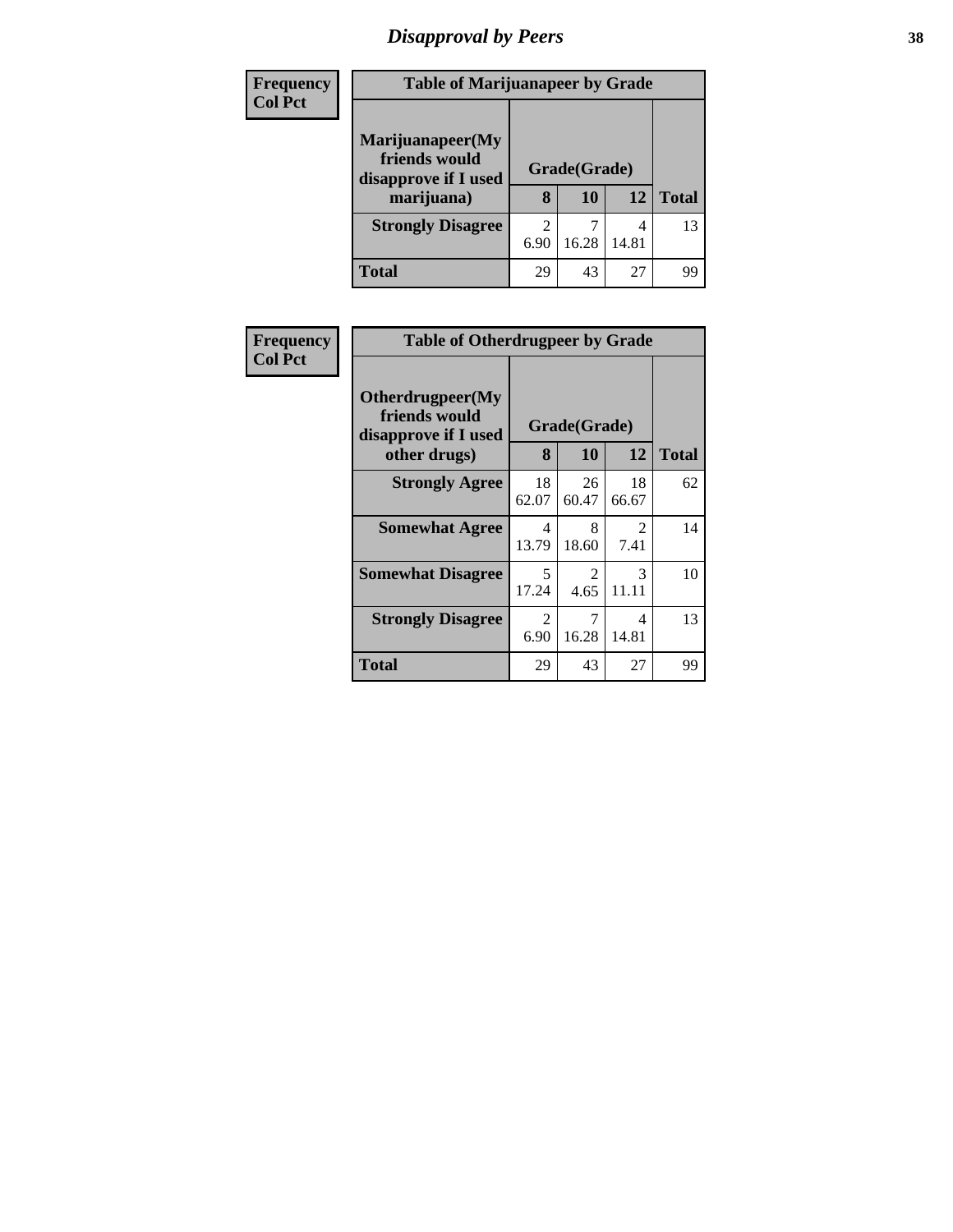| <b>Frequency</b> | <b>Table of Alcohollocation1 by Grade</b> |             |              |             |              |
|------------------|-------------------------------------------|-------------|--------------|-------------|--------------|
| <b>Col Pct</b>   | <b>Alcohollocation1(Places</b>            |             | Grade(Grade) |             |              |
|                  | <b>Friends Use Alcohol)</b>               | 8           | 10           | 12          | <b>Total</b> |
|                  |                                           | 11<br>37.93 | 25<br>58.14  | 23<br>85.19 | 59           |
|                  | Do Not Use                                | 18<br>62.07 | 18<br>41.86  | 4<br>14.81  | 40           |
|                  | Total                                     | 29          | 43           | 27          | 99           |

| Frequency      | <b>Table of Alcohollocation2 by Grade</b> |             |              |             |              |  |
|----------------|-------------------------------------------|-------------|--------------|-------------|--------------|--|
| <b>Col Pct</b> | <b>Alcohollocation2(Places</b>            |             | Grade(Grade) |             |              |  |
|                | <b>Friends Use Alcohol)</b>               | 8           | <b>10</b>    | 12          | <b>Total</b> |  |
|                |                                           | 25<br>86.21 | 32<br>74.42  | 17<br>62.96 | 74           |  |
|                | Home                                      | 4<br>13.79  | 11<br>25.58  | 10<br>37.04 | 25           |  |
|                | <b>Total</b>                              | 29          | 43           | 27          | 99           |  |

| Frequency      | <b>Table of Alcohollocation3 by Grade</b> |       |              |                |              |
|----------------|-------------------------------------------|-------|--------------|----------------|--------------|
| <b>Col Pct</b> | <b>Alcohollocation3(Places</b>            |       | Grade(Grade) |                |              |
|                | <b>Friends Use Alcohol)</b>               | 8     | 10           | <b>12</b>      | <b>Total</b> |
|                |                                           | 27    | 40           | 25             | 92           |
|                |                                           | 93.10 | 93.02        | 92.59          |              |
|                | <b>School</b>                             | 2     | 3            | $\overline{2}$ |              |
|                |                                           | 6.90  | 6.98         | 7.41           |              |
|                | <b>Total</b>                              | 29    | 43           | 27             | 99           |

| <b>Frequency</b> | <b>Table of Alcohollocation4 by Grade</b> |             |              |             |              |  |
|------------------|-------------------------------------------|-------------|--------------|-------------|--------------|--|
| <b>Col Pct</b>   | <b>Alcohollocation4(Places</b>            |             | Grade(Grade) |             |              |  |
|                  | <b>Friends Use Alcohol)</b>               | 8           | <b>10</b>    | 12          | <b>Total</b> |  |
|                  |                                           | 24<br>82.76 | 34<br>79.07  | 16<br>59.26 | 74           |  |
|                  | Car                                       | 5<br>17.24  | 9<br>20.93   | 11<br>40.74 | 25           |  |
|                  | <b>Total</b>                              | 29          | 43           | 27          | 99           |  |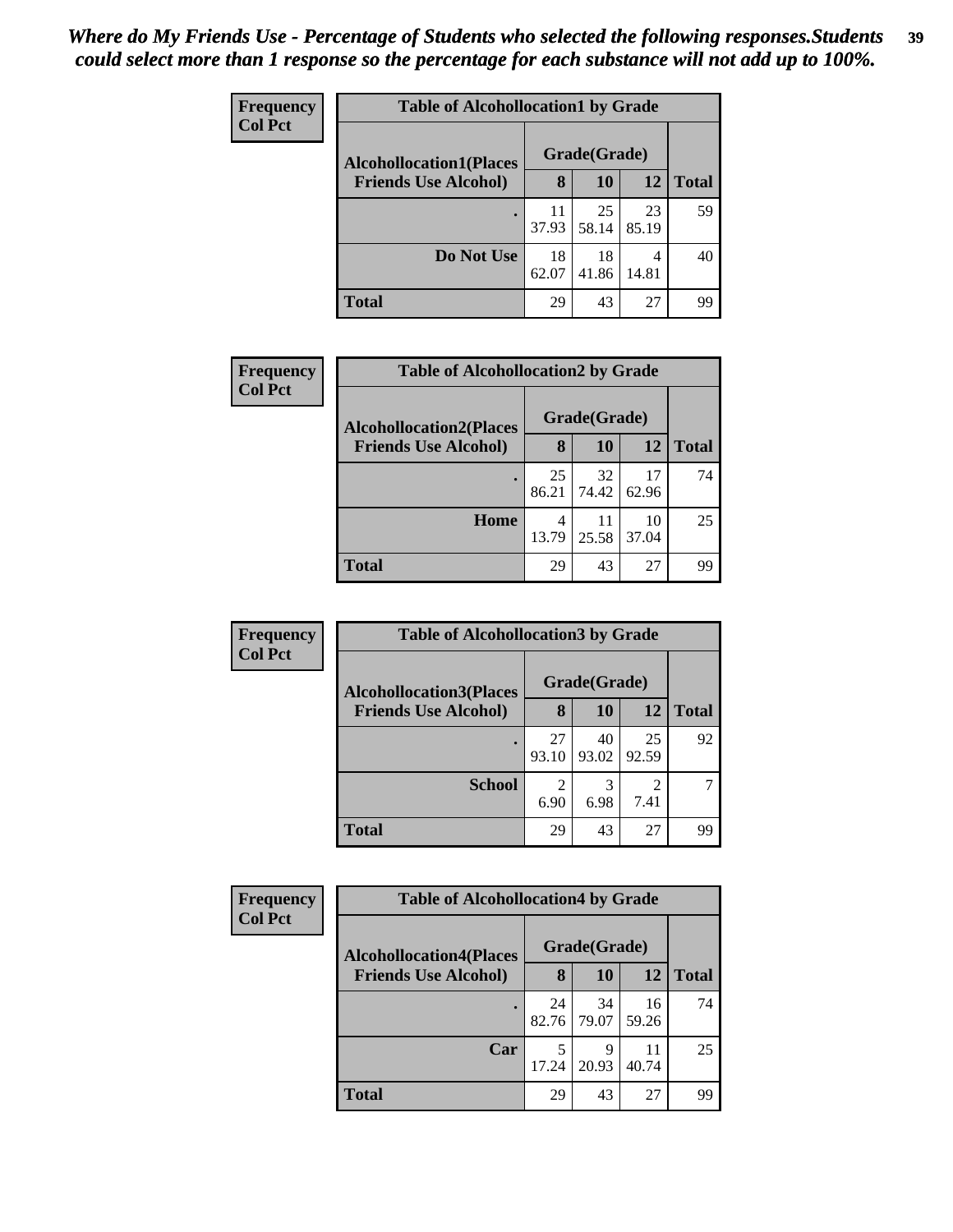| <b>Frequency</b> | <b>Table of Alcohollocation5 by Grade</b>                      |              |             |             |              |  |  |
|------------------|----------------------------------------------------------------|--------------|-------------|-------------|--------------|--|--|
| <b>Col Pct</b>   | <b>Alcohollocation5</b> (Places<br><b>Friends Use Alcohol)</b> | Grade(Grade) |             |             |              |  |  |
|                  |                                                                | 8            | 10          | 12          | <b>Total</b> |  |  |
|                  |                                                                | 20<br>68.97  | 26<br>60.47 | 14<br>51.85 | 60           |  |  |
|                  | <b>Friend's House</b>                                          | 9<br>31.03   | 17<br>39.53 | 13<br>48.15 | 39           |  |  |
|                  | <b>Total</b>                                                   | 29           | 43          | 27          | 99           |  |  |

| <b>Frequency</b> | <b>Table of Alcohollocation6 by Grade</b> |             |              |             |              |  |  |  |
|------------------|-------------------------------------------|-------------|--------------|-------------|--------------|--|--|--|
| <b>Col Pct</b>   | <b>Alcohollocation6(Places</b>            |             | Grade(Grade) |             |              |  |  |  |
|                  | <b>Friends Use Alcohol)</b>               | 8           | 10           | 12          | <b>Total</b> |  |  |  |
|                  |                                           | 26<br>89.66 | 27<br>62.79  | 4<br>14.81  | 57           |  |  |  |
|                  | <b>Other</b>                              | 3<br>10.34  | 16<br>37.21  | 23<br>85.19 | 42           |  |  |  |
|                  | Total                                     | 29          | 43           | 27          | 99           |  |  |  |

| Frequency<br><b>Col Pct</b> | <b>Table of Tobaccolocation1 by Grade</b> |             |              |             |              |  |
|-----------------------------|-------------------------------------------|-------------|--------------|-------------|--------------|--|
|                             | <b>Tobaccolocation1(Places</b>            |             | Grade(Grade) |             |              |  |
|                             | <b>Friends Use Tobacco)</b>               | 8           | 10           | 12          | <b>Total</b> |  |
|                             |                                           | 12<br>41.38 | 22<br>51.16  | 22<br>81.48 | 56           |  |
|                             | Do Not Use                                | 17<br>58.62 | 21<br>48.84  | 18.52       | 43           |  |
|                             | <b>Total</b>                              | 29          | 43           | 27          | 99           |  |

| Frequency      | <b>Table of Tobaccolocation2 by Grade</b> |              |             |             |              |  |  |
|----------------|-------------------------------------------|--------------|-------------|-------------|--------------|--|--|
| <b>Col Pct</b> | <b>Tobaccolocation2(Places</b>            | Grade(Grade) |             |             |              |  |  |
|                | <b>Friends Use Tobacco)</b>               | 8            | <b>10</b>   | 12          | <b>Total</b> |  |  |
|                |                                           | 22<br>75.86  | 25<br>58.14 | 13<br>48.15 | 60           |  |  |
|                | Home                                      | 7<br>24.14   | 18<br>41.86 | 14<br>51.85 | 39           |  |  |
|                | <b>Total</b>                              | 29           | 43          | 27          | 99           |  |  |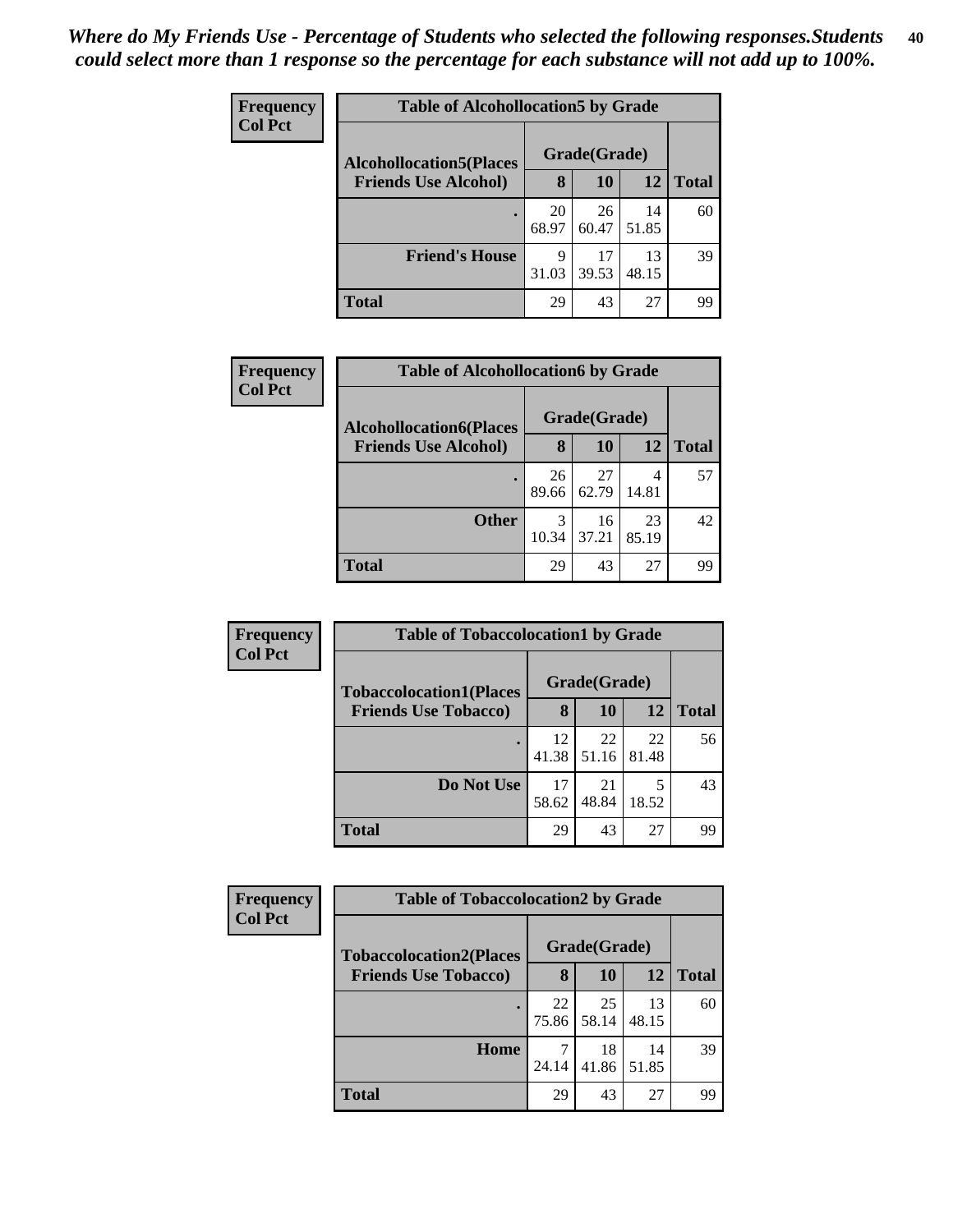| Frequency      | <b>Table of Tobaccolocation3 by Grade</b> |              |             |             |              |  |  |  |  |
|----------------|-------------------------------------------|--------------|-------------|-------------|--------------|--|--|--|--|
| <b>Col Pct</b> | <b>Tobaccolocation3(Places</b>            | Grade(Grade) |             |             |              |  |  |  |  |
|                | <b>Friends Use Tobacco)</b>               | 8            | 10          | 12          | <b>Total</b> |  |  |  |  |
|                |                                           | 22<br>75.86  | 29<br>67.44 | 16<br>59.26 | 67           |  |  |  |  |
|                | <b>School</b>                             | 7<br>24.14   | 14<br>32.56 | 11<br>40.74 | 32           |  |  |  |  |
|                | <b>Total</b>                              | 29           | 43          | 27          | 99           |  |  |  |  |

| <b>Frequency</b> | <b>Table of Tobaccolocation4 by Grade</b> |             |              |             |              |  |  |  |
|------------------|-------------------------------------------|-------------|--------------|-------------|--------------|--|--|--|
| <b>Col Pct</b>   | <b>Tobaccolocation4(Places</b>            |             | Grade(Grade) |             |              |  |  |  |
|                  | <b>Friends Use Tobacco)</b>               | 8           | 10           | 12          | <b>Total</b> |  |  |  |
|                  |                                           | 25<br>86.21 | 27<br>62.79  | 25.93       | 59           |  |  |  |
|                  | Car                                       | 4<br>13.79  | 16<br>37.21  | 20<br>74.07 | 40           |  |  |  |
|                  | <b>Total</b>                              | 29          | 43           | 27          | 99           |  |  |  |

| <b>Frequency</b> | <b>Table of Tobaccolocation5 by Grade</b>                     |             |              |             |              |  |
|------------------|---------------------------------------------------------------|-------------|--------------|-------------|--------------|--|
| <b>Col Pct</b>   | <b>Tobaccolocation5(Places</b><br><b>Friends Use Tobacco)</b> |             | Grade(Grade) |             |              |  |
|                  |                                                               | 8           | 10           | 12          | <b>Total</b> |  |
|                  |                                                               | 20<br>68.97 | 26<br>60.47  | 11<br>40.74 | 57           |  |
|                  | <b>Friend's House</b>                                         | 9<br>31.03  | 17<br>39.53  | 16<br>59.26 | 42           |  |
|                  | <b>Total</b>                                                  | 29          | 43           | 27          | 99           |  |

| Frequency<br><b>Col Pct</b> | <b>Table of Tobaccolocation6 by Grade</b> |             |              |             |              |  |  |
|-----------------------------|-------------------------------------------|-------------|--------------|-------------|--------------|--|--|
|                             | <b>Tobaccolocation6(Places</b>            |             | Grade(Grade) |             |              |  |  |
|                             | <b>Friends Use Tobacco)</b>               | 8           | 10           | 12          | <b>Total</b> |  |  |
|                             |                                           | 23<br>79.31 | 28<br>65.12  | 6<br>22.22  | 57           |  |  |
|                             | <b>Other</b>                              | 6<br>20.69  | 15<br>34.88  | 21<br>77.78 | 42           |  |  |
|                             | <b>Total</b>                              | 29          | 43           | 27          | 99           |  |  |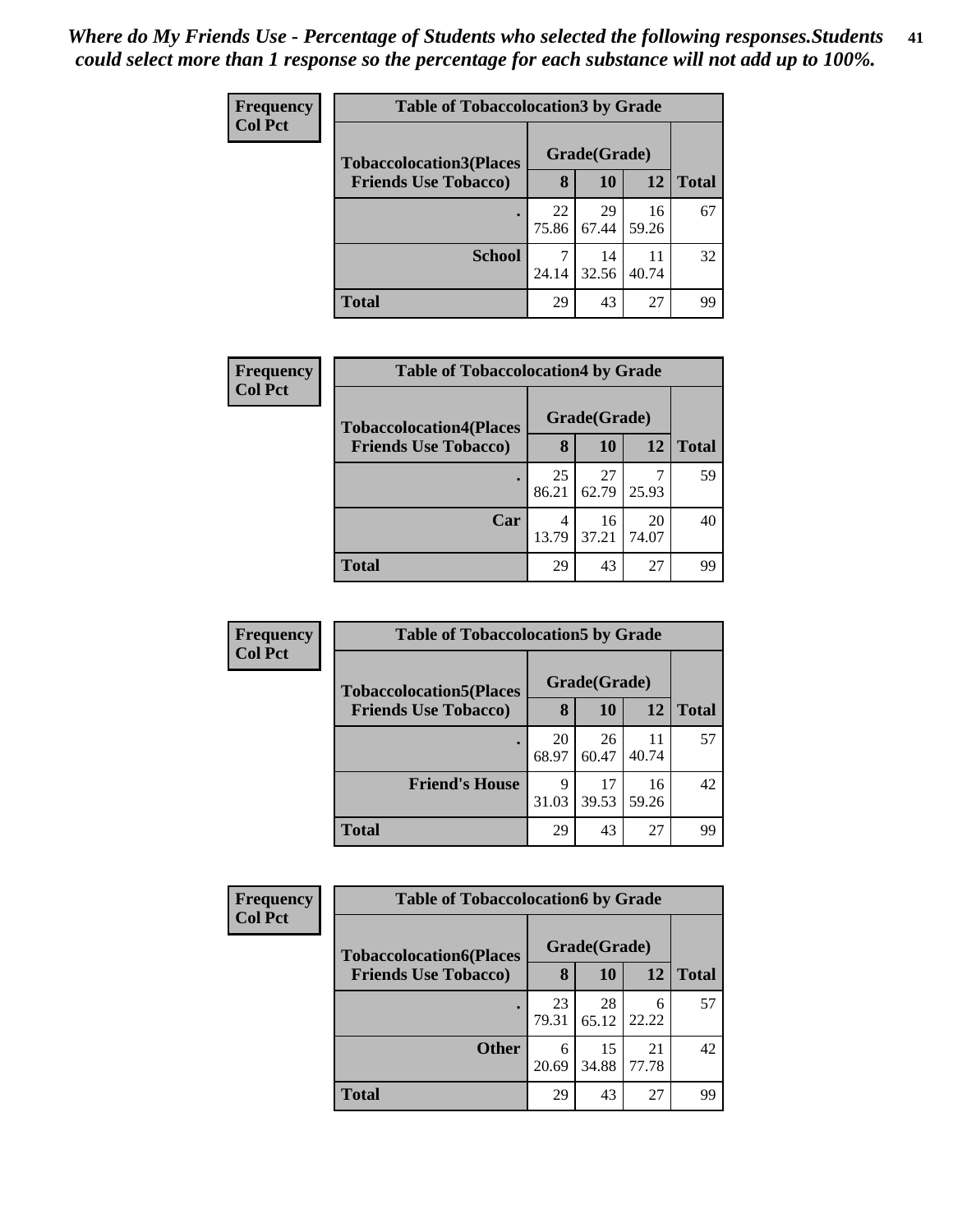| <b>Frequency</b> | <b>Table of Marijuanalocation1 by Grade</b>                        |              |             |             |              |  |
|------------------|--------------------------------------------------------------------|--------------|-------------|-------------|--------------|--|
| <b>Col Pct</b>   | <b>Marijuanalocation1(Places</b><br><b>Friends Use Marijuana</b> ) | Grade(Grade) |             |             |              |  |
|                  |                                                                    | 8            | 10          | 12          | <b>Total</b> |  |
|                  |                                                                    | 3<br>10.34   | 14<br>32.56 | 14<br>51.85 | 31           |  |
|                  | Do Not Use                                                         | 26<br>89.66  | 29<br>67.44 | 13<br>48.15 | 68           |  |
|                  | <b>Total</b>                                                       | 29           | 43          | 27          | 99           |  |

| <b>Frequency</b> |                                   | <b>Table of Marijuanalocation2 by Grade</b> |              |             |              |  |  |  |
|------------------|-----------------------------------|---------------------------------------------|--------------|-------------|--------------|--|--|--|
| <b>Col Pct</b>   | <b>Marijuanalocation2(Places)</b> |                                             | Grade(Grade) |             |              |  |  |  |
|                  | <b>Friends Use Marijuana</b> )    | 8                                           | 10           | 12          | <b>Total</b> |  |  |  |
|                  |                                   | 28<br>96.55                                 | 36<br>83.72  | 22<br>81.48 | 86           |  |  |  |
|                  | Home                              | 3.45                                        | 16.28        | 18.52       | 13           |  |  |  |
|                  | Total                             | 29                                          | 43           | 27          | 99           |  |  |  |

| Frequency                      | <b>Table of Marijuanalocation3 by Grade</b> |              |              |              |    |  |  |
|--------------------------------|---------------------------------------------|--------------|--------------|--------------|----|--|--|
| <b>Col Pct</b>                 | <b>Marijuanalocation3</b> (Places           |              | Grade(Grade) |              |    |  |  |
| <b>Friends Use Marijuana</b> ) | 8                                           | 10           | 12           | <b>Total</b> |    |  |  |
|                                |                                             | 29<br>100.00 | 39<br>90.70  | 24<br>88.89  | 92 |  |  |
|                                | <b>School</b>                               | 0<br>0.00    | 4<br>9.30    | 3            |    |  |  |
|                                | <b>Total</b>                                | 29           | 43           | 27           | 99 |  |  |

| <b>Frequency</b> | <b>Table of Marijuanalocation4 by Grade</b> |             |              |             |              |  |  |  |
|------------------|---------------------------------------------|-------------|--------------|-------------|--------------|--|--|--|
| <b>Col Pct</b>   | <b>Marijuanalocation4(Places</b>            |             | Grade(Grade) |             |              |  |  |  |
|                  | <b>Friends Use Marijuana</b> )              | 8           | <b>10</b>    | 12          | <b>Total</b> |  |  |  |
|                  |                                             | 27<br>93.10 | 35<br>81.40  | 18<br>66.67 | 80           |  |  |  |
|                  | Car                                         | ↑<br>6.90   | 8<br>18.60   | Q<br>33.33  | 19           |  |  |  |
|                  | Total                                       | 29          | 43           | 27          | 99           |  |  |  |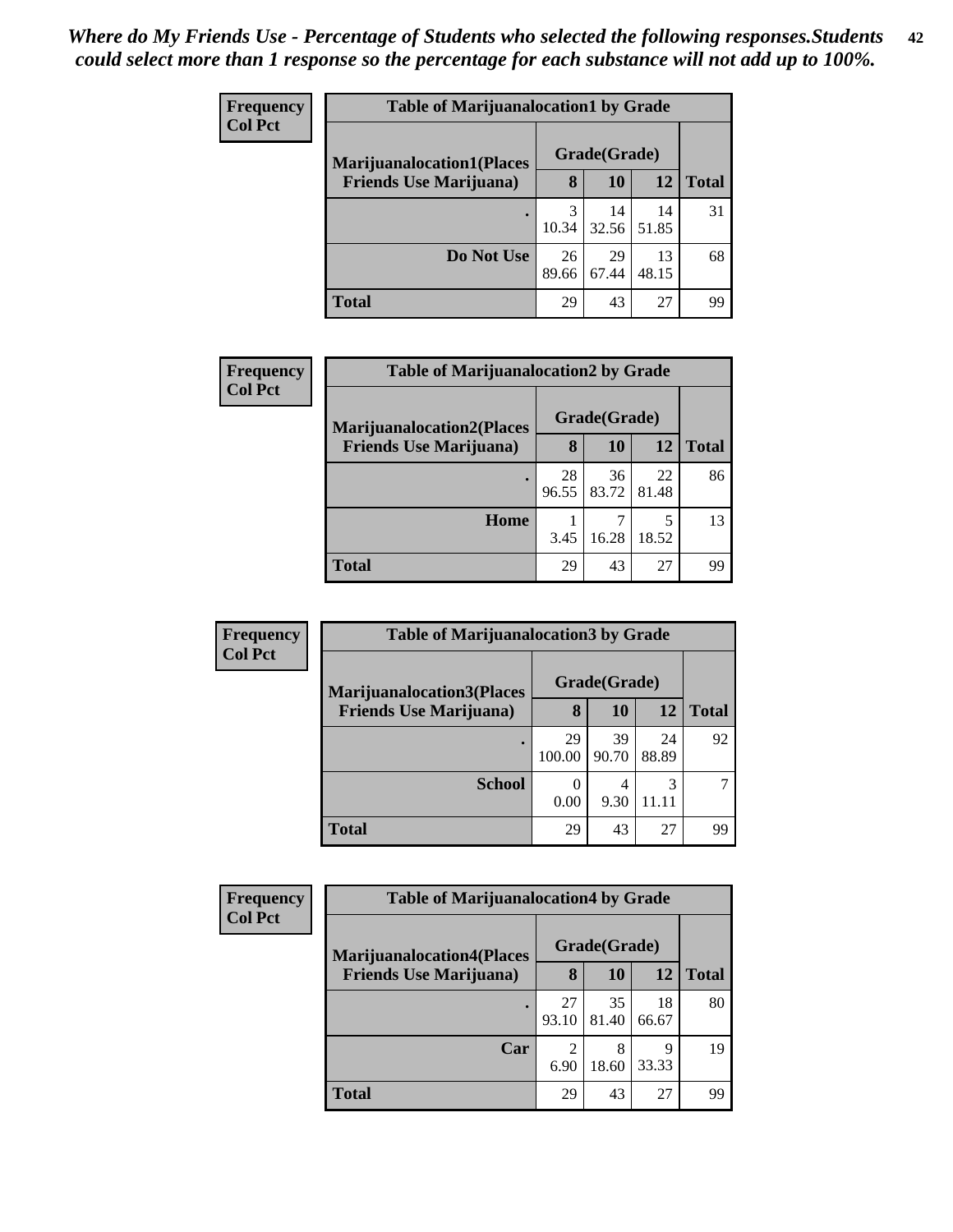| <b>Frequency</b> | <b>Table of Marijuanalocation5 by Grade</b> |             |              |             |              |  |
|------------------|---------------------------------------------|-------------|--------------|-------------|--------------|--|
| <b>Col Pct</b>   | <b>Marijuanalocation5</b> (Places           |             | Grade(Grade) |             |              |  |
|                  | <b>Friends Use Marijuana</b> )              | 8           | 10           | 12          | <b>Total</b> |  |
|                  | $\bullet$                                   | 26<br>89.66 | 34<br>79.07  | 18<br>66.67 | 78           |  |
|                  | <b>Friend's House</b>                       | 3<br>10.34  | q<br>20.93   | Q<br>33.33  | 21           |  |
|                  | <b>Total</b>                                | 29          | 43           | 27          | 99           |  |

| <b>Frequency</b> | <b>Table of Marijuanalocation6 by Grade</b> |             |              |             |              |
|------------------|---------------------------------------------|-------------|--------------|-------------|--------------|
| <b>Col Pct</b>   | <b>Marijuanalocation6(Places</b>            |             | Grade(Grade) |             |              |
|                  | <b>Friends Use Marijuana</b> )              | 8           | 10           | 12          | <b>Total</b> |
|                  |                                             | 28<br>96.55 | 35<br>81.40  | 14<br>51.85 | 77           |
|                  | <b>Other</b>                                | 3.45        | 8<br>18.60   | 13<br>48.15 | 22           |
|                  | <b>Total</b>                                | 29          | 43           | 27          | 99           |

| <b>Frequency</b> | <b>Table of Otherdruglocation1 by Grade</b>                          |             |              |             |              |  |
|------------------|----------------------------------------------------------------------|-------------|--------------|-------------|--------------|--|
| <b>Col Pct</b>   | <b>Otherdruglocation1(Places</b><br><b>Friends Use Other Illegal</b> |             | Grade(Grade) |             |              |  |
|                  | Drugs)                                                               | 8           | <b>10</b>    | 12          | <b>Total</b> |  |
|                  | $\bullet$                                                            | 5<br>17.24  | 7<br>16.28   | 18.52       | 17           |  |
|                  | Do Not Use                                                           | 24<br>82.76 | 36<br>83.72  | 22<br>81.48 | 82           |  |
|                  | <b>Total</b>                                                         | 29          | 43           | 27          | 99           |  |

| Frequency      | <b>Table of Otherdruglocation2 by Grade</b>                          |             |              |             |              |
|----------------|----------------------------------------------------------------------|-------------|--------------|-------------|--------------|
| <b>Col Pct</b> | <b>Otherdruglocation2(Places</b><br><b>Friends Use Other Illegal</b> |             | Grade(Grade) |             |              |
|                | Drugs)                                                               | 8           | <b>10</b>    | 12          | <b>Total</b> |
|                | $\bullet$                                                            | 27<br>93.10 | 38<br>88.37  | 24<br>88.89 | 89           |
|                | Home                                                                 | 2<br>6.90   | 5<br>11.63   | 3<br>11.II  | 10           |
|                | <b>Total</b>                                                         | 29          | 43           | 27          | 99           |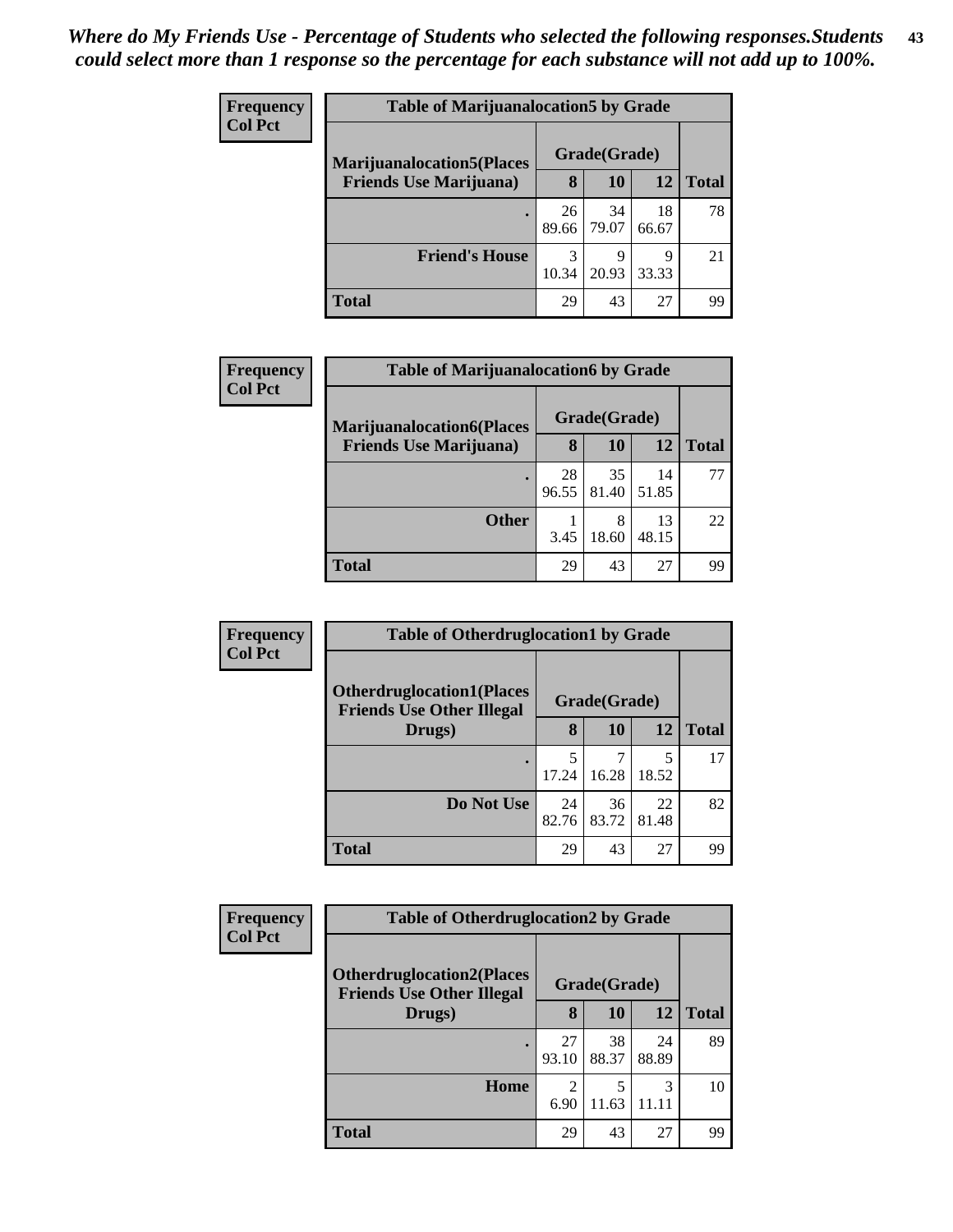| <b>Frequency</b> | <b>Table of Otherdruglocation 3 by Grade</b>                         |             |              |             |                |  |
|------------------|----------------------------------------------------------------------|-------------|--------------|-------------|----------------|--|
| <b>Col Pct</b>   | <b>Otherdruglocation3(Places</b><br><b>Friends Use Other Illegal</b> |             | Grade(Grade) |             |                |  |
|                  | Drugs)                                                               | 8           | 10           | 12          | <b>Total</b>   |  |
|                  | $\bullet$                                                            | 28<br>96.55 | 41<br>95.35  | 26<br>96.30 | 95             |  |
|                  | <b>School</b>                                                        | 3.45        | 2<br>4.65    | 3.70        | $\overline{4}$ |  |
|                  | <b>Total</b>                                                         | 29          | 43           | 27          | 99             |  |

| <b>Frequency</b><br><b>Col Pct</b> | <b>Table of Otherdruglocation4 by Grade</b>                          |             |                        |             |              |
|------------------------------------|----------------------------------------------------------------------|-------------|------------------------|-------------|--------------|
|                                    | <b>Otherdruglocation4(Places</b><br><b>Friends Use Other Illegal</b> |             | Grade(Grade)           |             |              |
|                                    | Drugs)                                                               | 8           | <b>10</b>              | 12          | <b>Total</b> |
|                                    |                                                                      | 26<br>89.66 | 41<br>95.35            | 24<br>88.89 | 91           |
|                                    | Car                                                                  | 3<br>10.34  | $\overline{2}$<br>4.65 | 3           | 8            |
|                                    | <b>Total</b>                                                         | 29          | 43                     | 27          | 99           |

| <b>Frequency</b> | <b>Table of Otherdruglocation5 by Grade</b>                           |             |              |             |              |  |
|------------------|-----------------------------------------------------------------------|-------------|--------------|-------------|--------------|--|
| <b>Col Pct</b>   | <b>Otherdruglocation5</b> (Places<br><b>Friends Use Other Illegal</b> |             | Grade(Grade) |             |              |  |
|                  | Drugs)                                                                | 8           | 10           | 12          | <b>Total</b> |  |
|                  |                                                                       | 26<br>89.66 | 40<br>93.02  | 23<br>85.19 | 89           |  |
|                  | <b>Friend's House</b>                                                 | 3<br>10.34  | 3<br>6.98    | 4<br>14.81  | 10           |  |
|                  | Total                                                                 | 29          | 43           | 27          | 99           |  |

| <b>Frequency</b> | <b>Table of Otherdruglocation6 by Grade</b>                          |              |             |             |              |  |
|------------------|----------------------------------------------------------------------|--------------|-------------|-------------|--------------|--|
| <b>Col Pct</b>   | <b>Otherdruglocation6(Places</b><br><b>Friends Use Other Illegal</b> | Grade(Grade) |             |             |              |  |
|                  | Drugs)                                                               | 8            | 10          | 12          | <b>Total</b> |  |
|                  |                                                                      | 26<br>89.66  | 39<br>90.70 | 19<br>70.37 | 84           |  |
|                  | <b>Other</b>                                                         | 3<br>10.34   | 4<br>9.30   | 8<br>29.63  | 15           |  |
|                  | <b>Total</b>                                                         | 29           | 43          | 27          | 99           |  |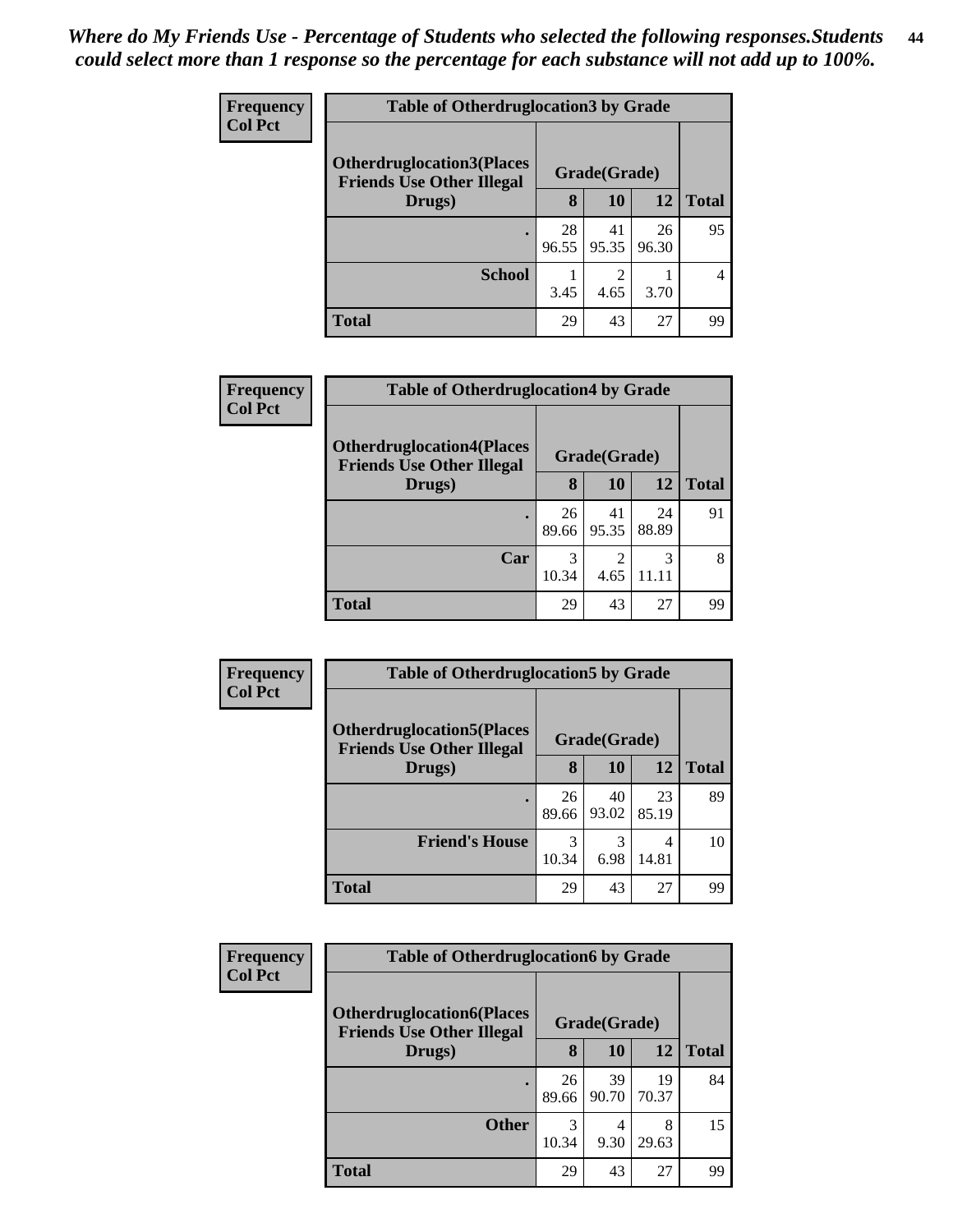| <b>Frequency</b><br><b>Col Pct</b> | <b>Table of Alcoholtime1 by Grade</b>           |             |              |             |              |  |
|------------------------------------|-------------------------------------------------|-------------|--------------|-------------|--------------|--|
|                                    | <b>Alcoholtime1(Times</b><br><b>Friends Use</b> |             | Grade(Grade) |             |              |  |
|                                    | Alcohol)                                        | 8           | 10           | <b>12</b>   | <b>Total</b> |  |
|                                    |                                                 | 11<br>37.93 | 26<br>60.47  | 24<br>88.89 | 61           |  |
|                                    | Do Not Use                                      | 18<br>62.07 | 17<br>39.53  | 3<br>11.11  | 38           |  |
|                                    | <b>Total</b>                                    | 29          | 43           | 27          | 99           |  |

| <b>Frequency</b> |                                                 | <b>Table of Alcoholtime2 by Grade</b> |              |             |              |  |  |
|------------------|-------------------------------------------------|---------------------------------------|--------------|-------------|--------------|--|--|
| <b>Col Pct</b>   | <b>Alcoholtime2(Times</b><br><b>Friends Use</b> |                                       | Grade(Grade) |             |              |  |  |
|                  | Alcohol)                                        | 8                                     | <b>10</b>    | 12          | <b>Total</b> |  |  |
|                  |                                                 | 29<br>100.00                          | 40<br>93.02  | 26<br>96.30 | 95           |  |  |
|                  | <b>On Way to School</b>                         | $\mathbf{\Omega}$<br>0.00             | 3<br>6.98    | 3.70        |              |  |  |
|                  | <b>Total</b>                                    | 29                                    | 43           | 27          | 99           |  |  |

| Frequency      | <b>Table of Alcoholtime3 by Grade</b>           |              |                                     |              |                |  |
|----------------|-------------------------------------------------|--------------|-------------------------------------|--------------|----------------|--|
| <b>Col Pct</b> | <b>Alcoholtime3(Times</b><br><b>Friends Use</b> |              | Grade(Grade)                        |              |                |  |
|                | Alcohol)                                        | 8            | <b>10</b>                           | 12           | <b>Total</b>   |  |
|                |                                                 | 29<br>100.00 | 41<br>95.35                         | 27<br>100.00 | 97             |  |
|                | <b>During School</b>                            | 0.00         | $\mathcal{D}_{\mathcal{L}}$<br>4.65 | 0.00         | $\overline{2}$ |  |
|                | Total                                           | 29           | 43                                  | 27           | 99             |  |

| <b>Frequency</b> | <b>Table of Alcoholtime4 by Grade</b>                    |             |              |             |              |  |
|------------------|----------------------------------------------------------|-------------|--------------|-------------|--------------|--|
| <b>Col Pct</b>   | <b>Alcoholtime4(Times</b><br><b>Friends Use Alcohol)</b> |             | Grade(Grade) |             |              |  |
|                  |                                                          | 8           | 10           | 12          | <b>Total</b> |  |
|                  |                                                          | 27<br>93.10 | 39<br>90.70  | 21<br>77.78 | 87           |  |
|                  | <b>On Way Home From School</b>                           | 2<br>6.90   | 4<br>9.30    | 6<br>22.22  | 12           |  |
|                  | <b>Total</b>                                             | 29          | 43           | 27          | 99           |  |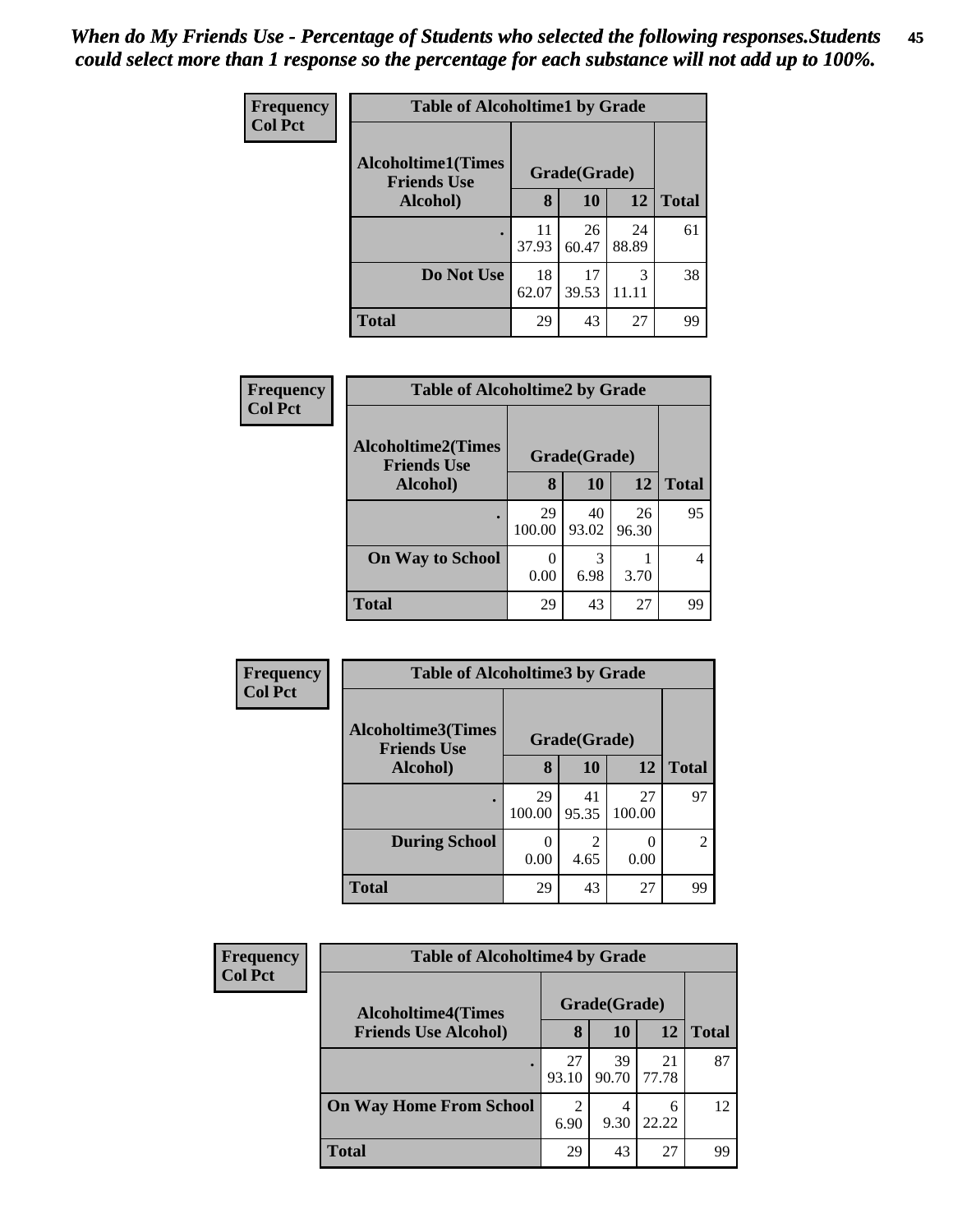| <b>Frequency</b> | <b>Table of Alcoholtime5 by Grade</b>           |             |              |             |              |  |
|------------------|-------------------------------------------------|-------------|--------------|-------------|--------------|--|
| <b>Col Pct</b>   | <b>Alcoholtime5(Times</b><br><b>Friends Use</b> |             | Grade(Grade) |             |              |  |
|                  | Alcohol)                                        | 8           | 10           | <b>12</b>   | <b>Total</b> |  |
|                  |                                                 | 25<br>86.21 | 34<br>79.07  | 13<br>48.15 | 72           |  |
|                  | Weeknights                                      | 4<br>13.79  | 9<br>20.93   | 14<br>51.85 | 27           |  |
|                  | <b>Total</b>                                    | 29          | 43           | 27          | 99           |  |

| <b>Frequency</b> | <b>Table of Alcoholtime6 by Grade</b>           |             |              |             |              |  |
|------------------|-------------------------------------------------|-------------|--------------|-------------|--------------|--|
| <b>Col Pct</b>   | <b>Alcoholtime6(Times</b><br><b>Friends Use</b> |             | Grade(Grade) |             |              |  |
|                  | Alcohol)                                        | 8           | 10           | 12          | <b>Total</b> |  |
|                  |                                                 | 18<br>62.07 | 15<br>34.88  | 2<br>7.41   | 35           |  |
|                  | Weekends                                        | 11<br>37.93 | 28<br>65.12  | 25<br>92.59 | 64           |  |
|                  | <b>Total</b>                                    | 29          | 43           | 27          | 99           |  |

| <b>Frequency</b> | <b>Table of Tobaccotime1 by Grade</b>           |             |              |             |              |
|------------------|-------------------------------------------------|-------------|--------------|-------------|--------------|
| <b>Col Pct</b>   | <b>Tobaccotime1(Times</b><br><b>Friends Use</b> |             | Grade(Grade) |             |              |
|                  | <b>Tobacco</b> )                                | 8           | 10           | <b>12</b>   | <b>Total</b> |
|                  |                                                 | 11<br>37.93 | 25<br>58.14  | 20<br>74.07 | 56           |
|                  | Do Not Use                                      | 18<br>62.07 | 18<br>41.86  | 25.93       | 43           |
|                  | <b>Total</b>                                    | 29          | 43           | 27          | 99           |

| <b>Frequency</b> | <b>Table of Tobaccotime2 by Grade</b>                           |             |             |             |              |  |
|------------------|-----------------------------------------------------------------|-------------|-------------|-------------|--------------|--|
| <b>Col Pct</b>   | <b>Tobaccotime2(Times</b><br>Grade(Grade)<br><b>Friends Use</b> |             |             |             |              |  |
|                  | <b>Tobacco</b> )                                                | 8           | 10          | 12          | <b>Total</b> |  |
|                  |                                                                 | 22<br>75.86 | 31<br>72.09 | 11<br>40.74 | 64           |  |
|                  | <b>On Way to School</b>                                         | 24.14       | 12<br>27.91 | 16<br>59.26 | 35           |  |
|                  | Total                                                           | 29          | 43          | 27          | 99           |  |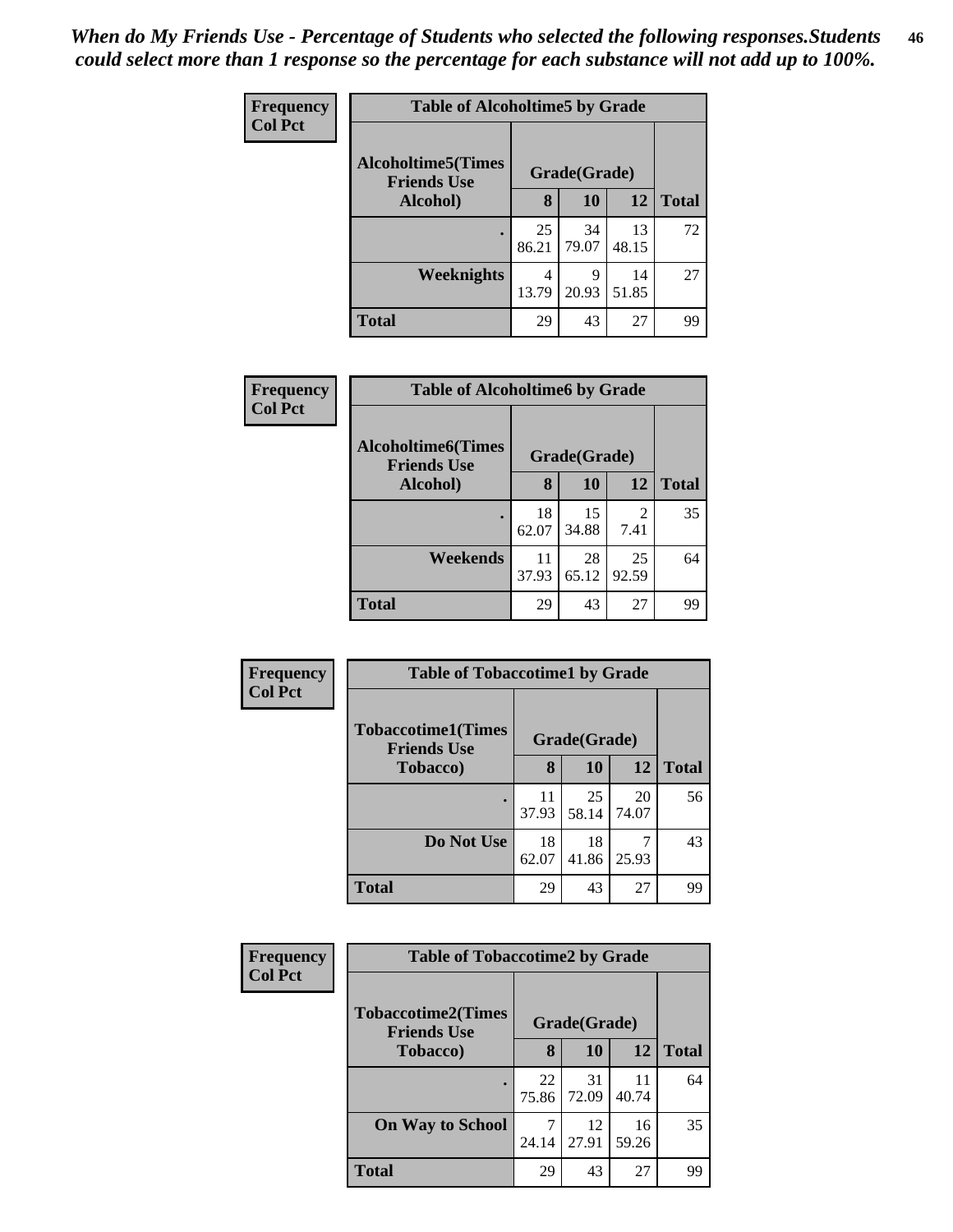| <b>Frequency</b> | <b>Table of Tobaccotime3 by Grade</b>           |             |              |             |              |  |
|------------------|-------------------------------------------------|-------------|--------------|-------------|--------------|--|
| <b>Col Pct</b>   | <b>Tobaccotime3(Times</b><br><b>Friends Use</b> |             | Grade(Grade) |             |              |  |
|                  | <b>Tobacco</b> )                                | 8           | 10           | 12          | <b>Total</b> |  |
|                  |                                                 | 20<br>68.97 | 27<br>62.79  | 18<br>66.67 | 65           |  |
|                  | <b>During School</b>                            | 9<br>31.03  | 16<br>37.21  | q<br>33.33  | 34           |  |
|                  | <b>Total</b>                                    | 29          | 43           | 27          | 99           |  |

| <b>Frequency</b> | <b>Table of Tobaccotime4 by Grade</b> |             |              |             |       |  |  |
|------------------|---------------------------------------|-------------|--------------|-------------|-------|--|--|
| <b>Col Pct</b>   | <b>Tobaccotime4(Times</b>             |             | Grade(Grade) |             |       |  |  |
|                  | <b>Friends Use Tobacco)</b>           | 8           | 10           | 12          | Total |  |  |
|                  |                                       | 27<br>93.10 | 39<br>90.70  | 21<br>77.78 | 87    |  |  |
|                  | <b>On Way Home From School</b>        | 2<br>6.90   | 4<br>9.30    | 6<br>22.22  | 12    |  |  |
|                  | <b>Total</b>                          | 29          | 43           | 27          | 99    |  |  |

| Frequency      | <b>Table of Tobaccotime5 by Grade</b>           |             |              |             |              |  |
|----------------|-------------------------------------------------|-------------|--------------|-------------|--------------|--|
| <b>Col Pct</b> | <b>Tobaccotime5(Times</b><br><b>Friends Use</b> |             | Grade(Grade) |             |              |  |
|                | <b>Tobacco</b> )                                | 8           | 10           | 12          | <b>Total</b> |  |
|                |                                                 | 22<br>75.86 | 23<br>53.49  | 8<br>29.63  | 53           |  |
|                | <b>Weeknights</b>                               | 24.14       | 20<br>46.51  | 19<br>70.37 | 46           |  |
|                | <b>Total</b>                                    | 29          | 43           | 27          | 99           |  |

| <b>Frequency</b> | <b>Table of Tobaccotime6 by Grade</b>           |             |              |             |              |  |
|------------------|-------------------------------------------------|-------------|--------------|-------------|--------------|--|
| <b>Col Pct</b>   | <b>Tobaccotime6(Times</b><br><b>Friends Use</b> |             | Grade(Grade) |             |              |  |
|                  | <b>Tobacco</b> )                                | 8           | 10           | 12          | <b>Total</b> |  |
|                  |                                                 | 20<br>68.97 | 18<br>41.86  | 9<br>33.33  | 47           |  |
|                  | Weekends                                        | 9<br>31.03  | 25<br>58.14  | 18<br>66.67 | 52           |  |
|                  | <b>Total</b>                                    | 29          | 43           | 27          | 99           |  |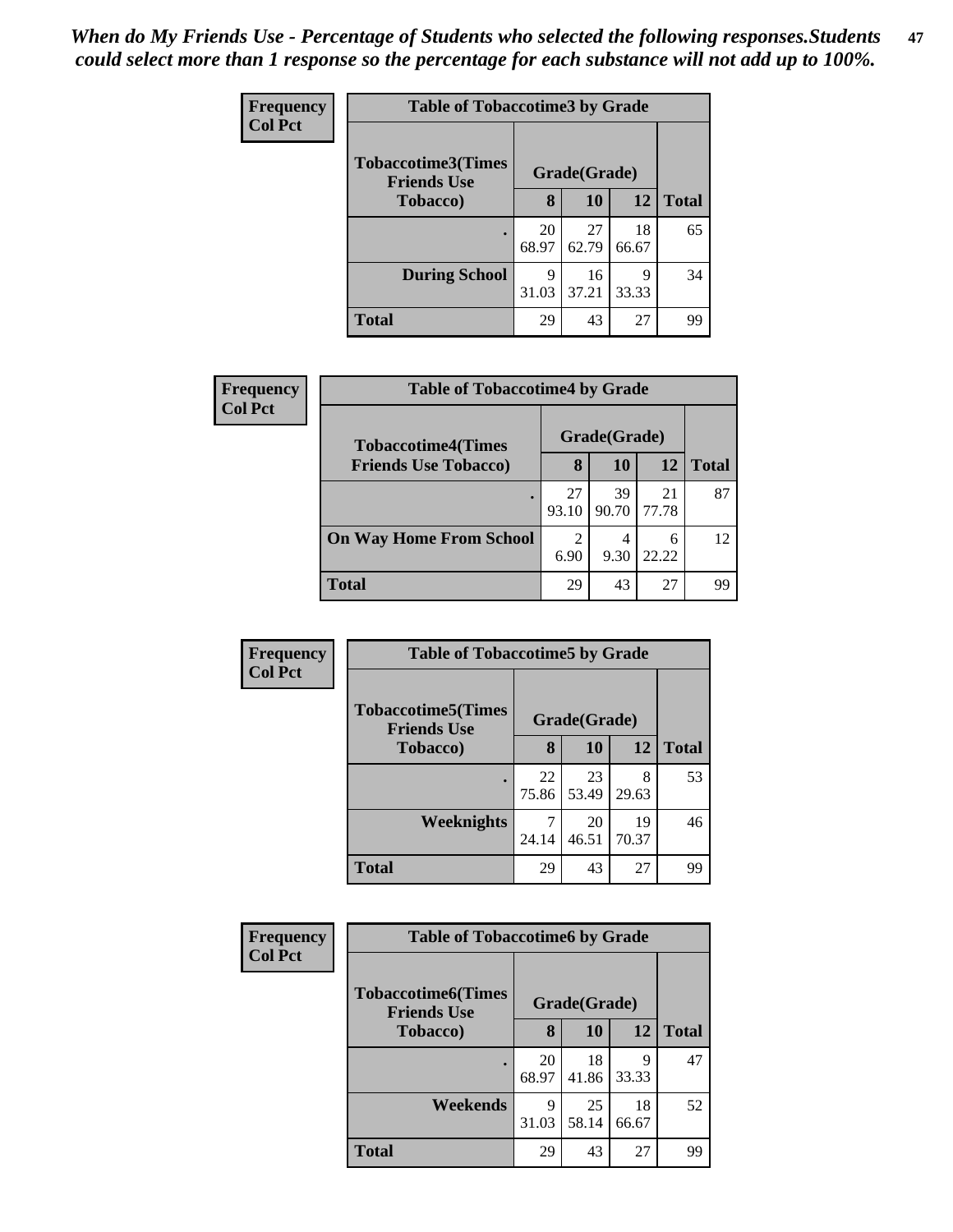| <b>Frequency</b> | <b>Table of Marijuanatime1 by Grade</b>            |             |              |             |              |  |
|------------------|----------------------------------------------------|-------------|--------------|-------------|--------------|--|
| <b>Col Pct</b>   | <b>Marijuanatime1</b> (Times<br><b>Friends Use</b> |             | Grade(Grade) |             |              |  |
|                  | Marijuana)                                         | 8           | 10           | 12          | <b>Total</b> |  |
|                  | $\bullet$                                          | 3<br>10.34  | 14<br>32.56  | 11<br>40.74 | 28           |  |
|                  | Do Not Use                                         | 26<br>89.66 | 29<br>67.44  | 16<br>59.26 | 71           |  |
|                  | <b>Total</b>                                       | 29          | 43           | 27          | 99           |  |

| Frequency      | <b>Table of Marijuanatime2 by Grade</b>           |              |              |             |              |  |
|----------------|---------------------------------------------------|--------------|--------------|-------------|--------------|--|
| <b>Col Pct</b> | <b>Marijuanatime2(Times</b><br><b>Friends Use</b> |              | Grade(Grade) |             |              |  |
|                | Marijuana)                                        | 8            | 10           | 12          | <b>Total</b> |  |
|                | ٠                                                 | 29<br>100.00 | 38<br>88.37  | 23<br>85.19 | 90           |  |
|                | <b>On Way to School</b>                           | 0<br>0.00    | 5<br>11.63   | 4<br>14.81  | Q            |  |
|                | <b>Total</b>                                      | 29           | 43           | 27          | 99           |  |

| Frequency      | <b>Table of Marijuanatime3 by Grade</b>    |              |              |             |              |  |
|----------------|--------------------------------------------|--------------|--------------|-------------|--------------|--|
| <b>Col Pct</b> | Marijuanatime3(Times<br><b>Friends Use</b> |              | Grade(Grade) |             |              |  |
|                | Marijuana)                                 | 8            | 10           | 12          | <b>Total</b> |  |
|                |                                            | 29<br>100.00 | 40<br>93.02  | 26<br>96.30 | 95           |  |
|                | <b>During School</b>                       | 0<br>0.00    | 3<br>6.98    | 3.70        | 4            |  |
|                | <b>Total</b>                               | 29           | 43           | 27          | 99           |  |

| <b>Frequency</b> | <b>Table of Marijuanatime4 by Grade</b> |              |              |             |       |  |
|------------------|-----------------------------------------|--------------|--------------|-------------|-------|--|
| <b>Col Pct</b>   | <b>Marijuanatime4</b> (Times            |              | Grade(Grade) |             |       |  |
|                  | <b>Friends Use Marijuana</b> )          | 8            | 10           | 12          | Total |  |
|                  |                                         | 29<br>100.00 | 37<br>86.05  | 23<br>85.19 | 89    |  |
|                  | <b>On Way Home From School</b>          | 0<br>0.00    | 6<br>13.95   | 4<br>14.81  | 10    |  |
|                  | Total                                   | 29           | 43           | 27          | 99    |  |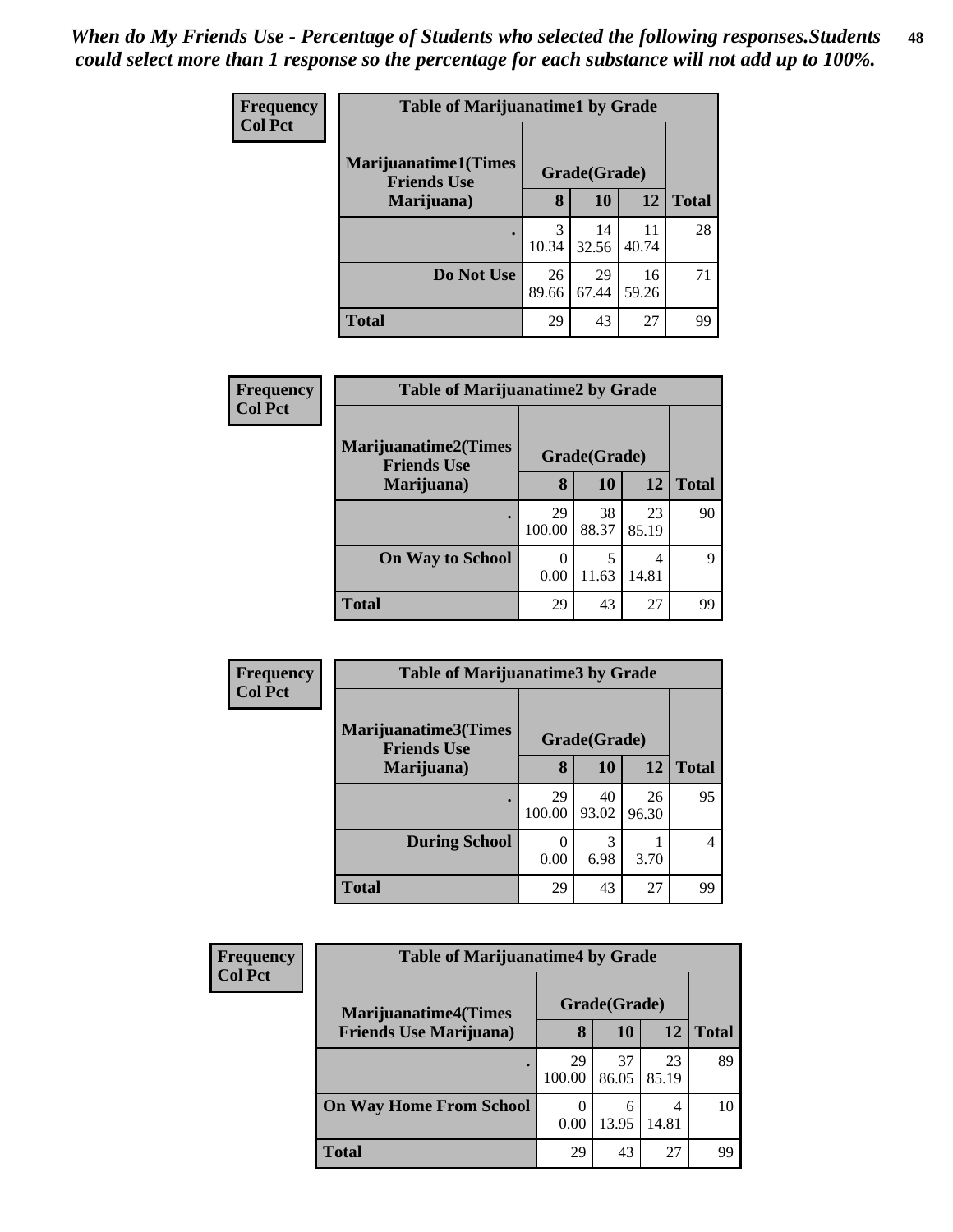| Frequency      | <b>Table of Marijuanatime5 by Grade</b>            |             |              |             |              |
|----------------|----------------------------------------------------|-------------|--------------|-------------|--------------|
| <b>Col Pct</b> | <b>Marijuanatime5</b> (Times<br><b>Friends Use</b> |             | Grade(Grade) |             |              |
|                | Marijuana)                                         | 8           | 10           | 12          | <b>Total</b> |
|                | $\bullet$                                          | 28<br>96.55 | 35<br>81.40  | 20<br>74.07 | 83           |
|                | Weeknights                                         | 3.45        | 8<br>18.60   | 25.93       | 16           |
|                | <b>Total</b>                                       | 29          | 43           | 27          | 99           |

| <b>Frequency</b><br><b>Col Pct</b> | <b>Table of Marijuanatime6 by Grade</b>                          |              |             |             |              |  |
|------------------------------------|------------------------------------------------------------------|--------------|-------------|-------------|--------------|--|
|                                    | <b>Marijuanatime6</b> (Times<br><b>Friends Use</b><br>Marijuana) | Grade(Grade) |             |             |              |  |
|                                    |                                                                  | 8            | 10          | 12          | <b>Total</b> |  |
|                                    |                                                                  | 27<br>93.10  | 29<br>67.44 | 16<br>59.26 | 72           |  |
|                                    | Weekends                                                         | 2<br>6.90    | 14<br>32.56 | 11<br>40.74 | 27           |  |
|                                    | <b>Total</b>                                                     | 29           | 43          | 27          | 99           |  |

| Frequency      | <b>Table of Otherdrugtime1 by Grade</b>                 |             |              |             |              |
|----------------|---------------------------------------------------------|-------------|--------------|-------------|--------------|
| <b>Col Pct</b> | <b>Otherdrugtime1(Times</b><br><b>Friends Use Other</b> |             | Grade(Grade) |             |              |
|                | <b>Illegal Drugs</b> )                                  | 8           | <b>10</b>    | 12          | <b>Total</b> |
|                | ٠                                                       | 5<br>17.24  | 11.63        | 4<br>14.81  | 14           |
|                | Do Not Use                                              | 24<br>82.76 | 38<br>88.37  | 23<br>85.19 | 85           |
|                | <b>Total</b>                                            | 29          | 43           | 27          | 99           |

| <b>Frequency</b> | <b>Table of Otherdrugtime2 by Grade</b>                 |              |              |              |              |
|------------------|---------------------------------------------------------|--------------|--------------|--------------|--------------|
| <b>Col Pct</b>   | <b>Otherdrugtime2(Times</b><br><b>Friends Use Other</b> |              | Grade(Grade) |              |              |
|                  | <b>Illegal Drugs</b> )                                  | 8            | <b>10</b>    | 12           | <b>Total</b> |
|                  |                                                         | 29<br>100.00 | 42<br>97.67  | 27<br>100.00 | 98           |
|                  | <b>On Way to School</b>                                 | 0.00         | 2.33         | 0.00         |              |
|                  | Total                                                   | 29           | 43           | 27           | 99           |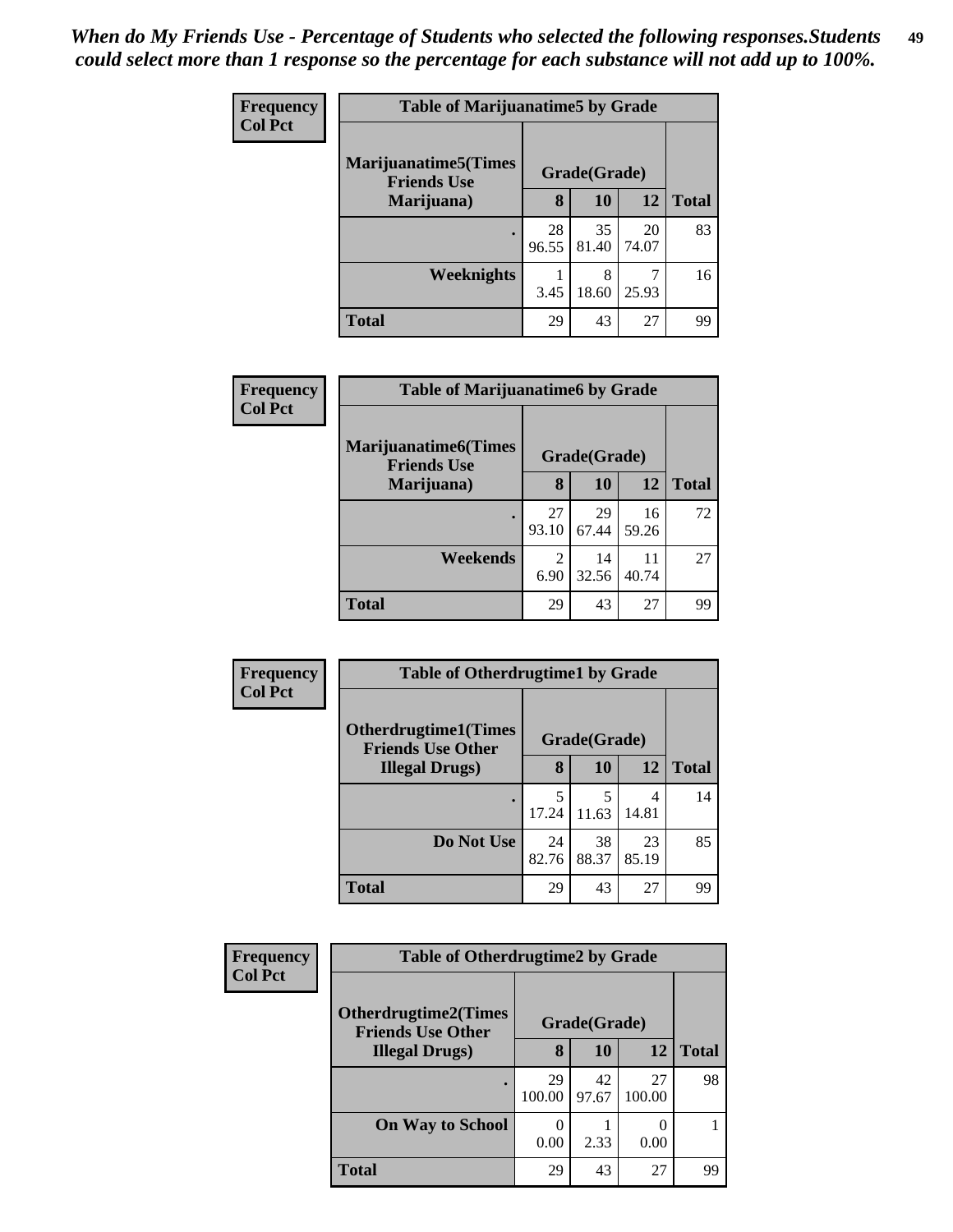| <b>Frequency</b> | <b>Table of Otherdrugtime3 by Grade</b>          |              |              |              |              |
|------------------|--------------------------------------------------|--------------|--------------|--------------|--------------|
| <b>Col Pct</b>   | Otherdrugtime3(Times<br><b>Friends Use Other</b> |              | Grade(Grade) |              |              |
|                  | <b>Illegal Drugs</b> )                           | 8            | <b>10</b>    | 12           | <b>Total</b> |
|                  |                                                  | 29<br>100.00 | 42<br>97.67  | 27<br>100.00 | 98           |
|                  | <b>During School</b>                             | ∩<br>0.00    | 2.33         | 0.00         |              |
|                  | <b>Total</b>                                     | 29           | 43           | 27           | 99           |

| Frequency      |                                                                 | <b>Table of Otherdrugtime4 by Grade</b> |              |                           |              |  |
|----------------|-----------------------------------------------------------------|-----------------------------------------|--------------|---------------------------|--------------|--|
| <b>Col Pct</b> | <b>Otherdrugtime4(Times</b><br><b>Friends Use Other Illegal</b> |                                         | Grade(Grade) |                           |              |  |
|                | Drugs)                                                          | 8                                       | 10           | 12                        | <b>Total</b> |  |
|                |                                                                 | 29<br>100.00                            | 41<br>95.35  | 27<br>100.00              | 97           |  |
|                | <b>On Way Home From School</b>                                  | 0.00                                    | 2<br>4.65    | $\mathbf{\Omega}$<br>0.00 |              |  |
|                | <b>Total</b>                                                    | 29                                      | 43           | 27                        | 99           |  |

| Frequency      | <b>Table of Otherdrugtime5 by Grade</b>                  |             |                                     |             |              |
|----------------|----------------------------------------------------------|-------------|-------------------------------------|-------------|--------------|
| <b>Col Pct</b> | <b>Otherdrugtime5</b> (Times<br><b>Friends Use Other</b> |             | Grade(Grade)                        |             |              |
|                | <b>Illegal Drugs</b> )                                   | 8           | 10                                  | 12          | <b>Total</b> |
|                | $\bullet$                                                | 28<br>96.55 | 41<br>95.35                         | 24<br>88.89 | 93           |
|                | Weeknights                                               | 3.45        | $\mathcal{D}_{\mathcal{L}}$<br>4.65 | 3<br>11.11  | 6            |
|                | <b>Total</b>                                             | 29          | 43                                  | 27          | 99           |

| <b>Frequency</b> | <b>Table of Otherdrugtime6 by Grade</b>                  |             |              |             |              |
|------------------|----------------------------------------------------------|-------------|--------------|-------------|--------------|
| <b>Col Pct</b>   | <b>Otherdrugtime6</b> (Times<br><b>Friends Use Other</b> |             | Grade(Grade) |             |              |
|                  | <b>Illegal Drugs</b> )                                   | 8           | 10           | 12          | <b>Total</b> |
|                  | $\bullet$                                                | 25<br>86.21 | 38<br>88.37  | 22<br>81.48 | 85           |
|                  | Weekends                                                 | 4<br>13.79  | 5<br>11.63   | 5<br>18.52  | 14           |
|                  | <b>Total</b>                                             | 29          | 43           | 27          | 99           |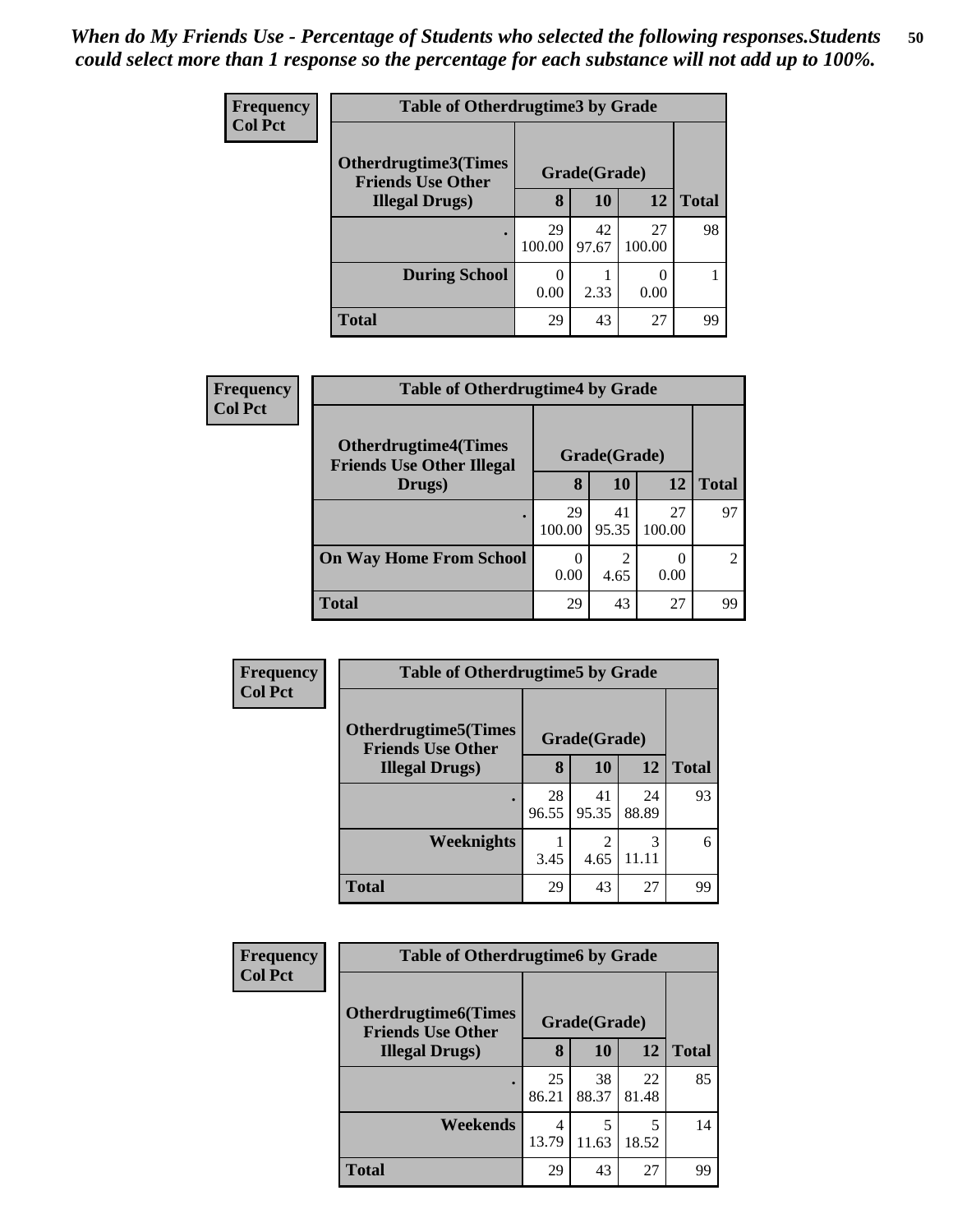| <b>Frequency</b><br><b>Col Pct</b> |                                                                                                            | <b>Table of Educationalcohol by Grade</b> |              |             |              |  |
|------------------------------------|------------------------------------------------------------------------------------------------------------|-------------------------------------------|--------------|-------------|--------------|--|
|                                    | Educationalcohol(I<br>have been taught<br>about alcohol,<br>tobacco,<br>and other drugs<br>within the last |                                           | Grade(Grade) |             |              |  |
|                                    | year at school)                                                                                            | 8                                         | 10           | 12          | <b>Total</b> |  |
|                                    | <b>Yes</b>                                                                                                 | 28<br>96.55                               | 35<br>81.40  | 12<br>44.44 | 75           |  |
|                                    | N <sub>0</sub>                                                                                             | 3.45                                      | 8<br>18.60   | 15<br>55.56 | 24           |  |
|                                    | <b>Total</b>                                                                                               | 29                                        | 43           | 27          | 99           |  |

| Frequency<br><b>Col Pct</b> | <b>Table of Eversmoked by Grade</b> |              |             |             |              |  |
|-----------------------------|-------------------------------------|--------------|-------------|-------------|--------------|--|
|                             | Eversmoked(I<br>have smoked         | Grade(Grade) |             |             |              |  |
|                             | a cigarette)                        | 8            | 10          | <b>12</b>   | <b>Total</b> |  |
|                             | <b>Yes</b>                          | 6<br>20.69   | 6<br>13.95  | 13<br>48.15 | 25           |  |
|                             | N <sub>0</sub>                      | 23<br>79.31  | 37<br>86.05 | 14<br>51.85 | 74           |  |
|                             | Total                               | 29           | 43          | 27          | 99           |  |

| Frequency      |                                                                                                | <b>Table of Drovedrinking by Grade</b> |              |             |              |
|----------------|------------------------------------------------------------------------------------------------|----------------------------------------|--------------|-------------|--------------|
| <b>Col Pct</b> | Drovedrinking(In<br>the past 30 days I<br>have driven a car<br>or other vehicle<br>while I was |                                        | Grade(Grade) |             |              |
|                | drinking alcohol)                                                                              | 8                                      | <b>10</b>    | 12          | <b>Total</b> |
|                | Yes                                                                                            | $\Omega$                               | 6<br>13.95   | 25.93       | 13           |
|                | N <sub>0</sub>                                                                                 | 0                                      | 37<br>86.05  | 20<br>74.07 | 57           |
|                | <b>Total</b>                                                                                   | $\Omega$                               | 43           | 27          | 70           |
|                | <b>Frequency Missing = 29</b>                                                                  |                                        |              |             |              |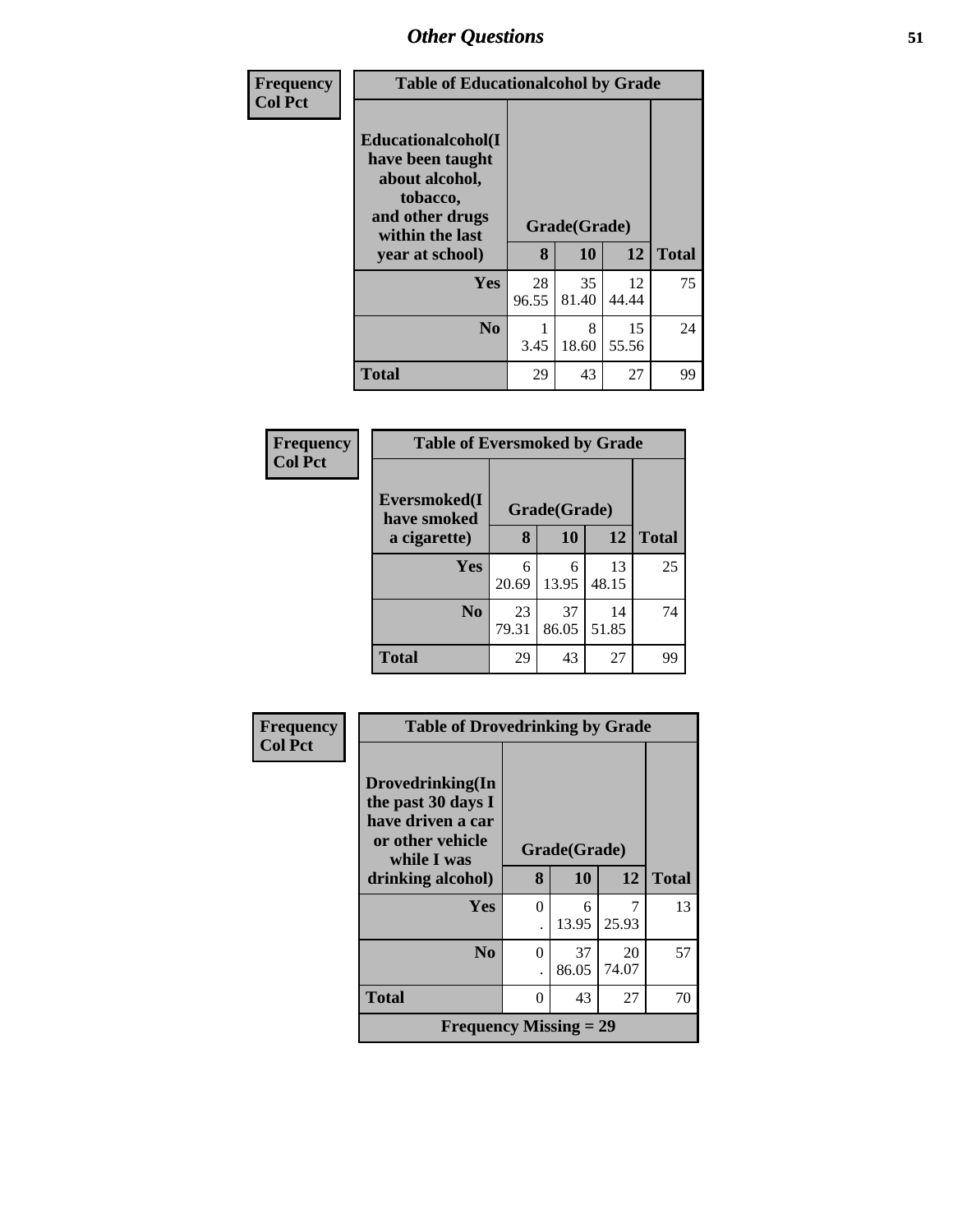| <b>Frequency</b> | <b>Table of Rodedrinking by Grade</b>                                                                      |             |              |             |              |
|------------------|------------------------------------------------------------------------------------------------------------|-------------|--------------|-------------|--------------|
| <b>Col Pct</b>   | Rodedrinking(In<br>the past 30 days<br>I have ridden in<br>a car with a<br>driver who had<br>been drinking |             | Grade(Grade) |             |              |
|                  | alcohol)                                                                                                   | 8           | 10           | 12          | <b>Total</b> |
|                  | <b>Yes</b>                                                                                                 | 7<br>24.14  | 14<br>32.56  | 15<br>55.56 | 36           |
|                  | N <sub>o</sub>                                                                                             | 22<br>75.86 | 29<br>67.44  | 12<br>44.44 | 63           |
|                  | <b>Total</b>                                                                                               | 29          | 43           | 27          | 99           |

| Frequency<br><b>Col Pct</b> | <b>Table of Drugsschool by Grade</b>                                                                                      |             |              |             |              |
|-----------------------------|---------------------------------------------------------------------------------------------------------------------------|-------------|--------------|-------------|--------------|
|                             | <b>Drugsschool</b> (During<br>the past 12 months,<br>I have been offered,<br>sold,<br>or given illegal<br>drugs on school |             | Grade(Grade) |             |              |
|                             | property)                                                                                                                 | 8           | 10           | 12          | <b>Total</b> |
|                             | <b>Yes</b>                                                                                                                | 5<br>17.24  | 10<br>23.26  | 3<br>11.11  | 18           |
|                             | N <sub>0</sub>                                                                                                            | 24<br>82.76 | 33<br>76.74  | 24<br>88.89 | 81           |
|                             | <b>Total</b>                                                                                                              | 29          | 43           | 27          | 99           |

| Frequency      |                                                                   | <b>Table of Helpbullied by Grade</b> |                    |             |              |  |
|----------------|-------------------------------------------------------------------|--------------------------------------|--------------------|-------------|--------------|--|
| <b>Col Pct</b> | Helpbullied(I)<br>would help<br>someone who was<br>being bullied) | 8                                    | Grade(Grade)<br>10 | 12          | <b>Total</b> |  |
|                | <b>Strongly Agree</b>                                             | 10<br>34.48                          | 17<br>39.53        | 16<br>59.26 | 43           |  |
|                | <b>Somewhat Agree</b>                                             | 16<br>55.17                          | 20<br>46.51        | 9<br>33.33  | 45           |  |
|                | <b>Somewhat Disagree</b>                                          | 0<br>0.00                            | 2<br>4.65          | 3.70        | 3            |  |
|                | <b>Strongly Disagree</b>                                          | 3<br>10.34                           | 4<br>9.30          | 3.70        | 8            |  |
|                | Total                                                             | 29                                   | 43                 | 27          | 99           |  |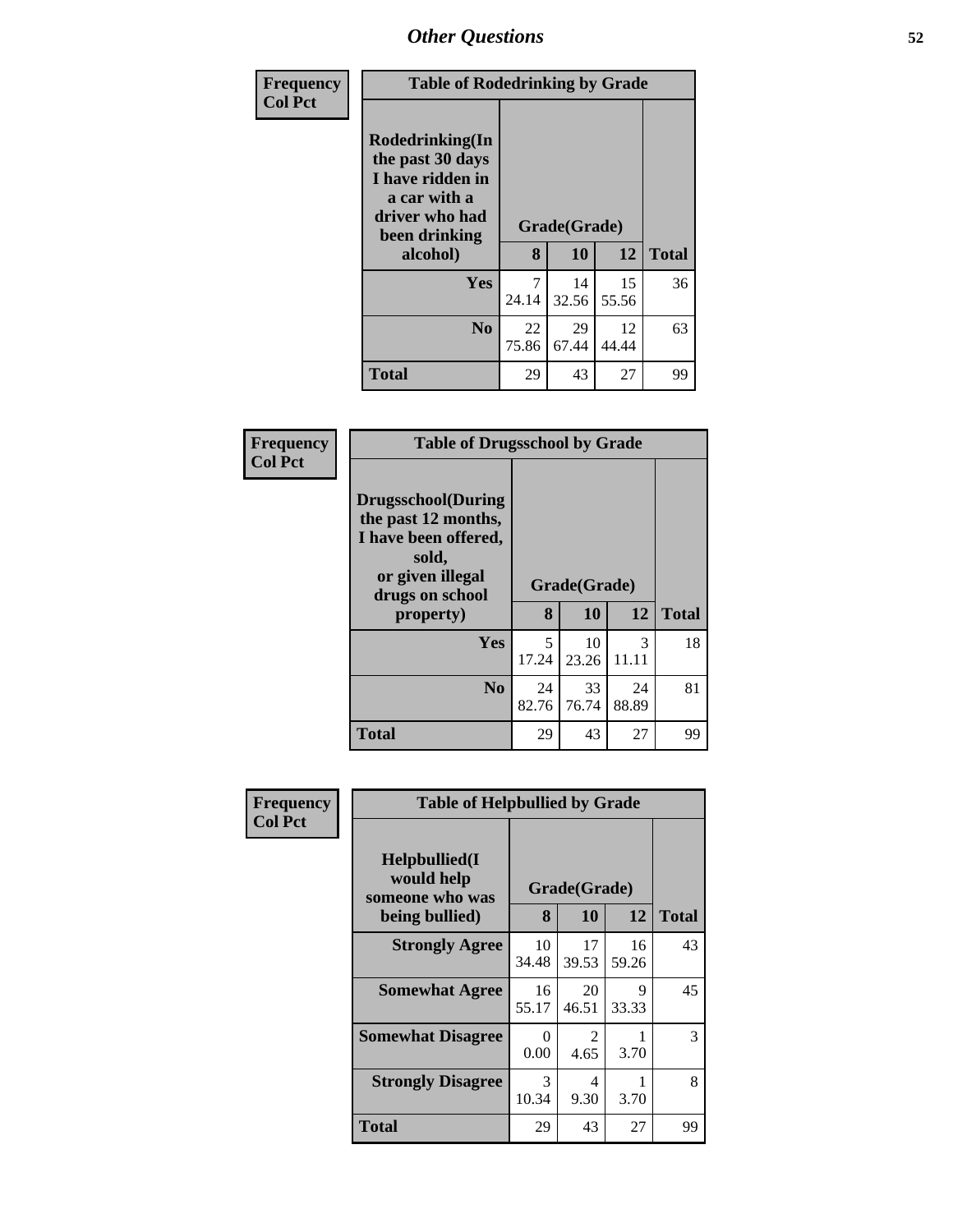| Frequency |
|-----------|
| Row Pct   |

| <b>Table of Grade by Bingedrinking</b> |                         |                                                                                                         |                              |                          |                        |                        |                   |              |
|----------------------------------------|-------------------------|---------------------------------------------------------------------------------------------------------|------------------------------|--------------------------|------------------------|------------------------|-------------------|--------------|
|                                        |                         | Bingedrinking(I have drunk five or more<br>drinks of alcohol at one sitting during the<br>last 30 days) |                              |                          |                        |                        |                   |              |
| Grade(Grade)                           | $\bf{0}$<br><b>Days</b> | 1 or<br>2<br>days                                                                                       | 3 <sub>to</sub><br>5<br>days | <b>6 to</b><br>9<br>days | 10<br>to<br>19<br>days | 20<br>to<br>29<br>days | All<br>30<br>days | <b>Total</b> |
| 8                                      | 28<br>96.55             | $\Omega$<br>0.00                                                                                        | $\Omega$<br>0.00             | $\Omega$<br>0.00         | 0<br>0.00              | 3.45                   | 0<br>0.00         | 29           |
| 10                                     | 37<br>86.05             | $\mathfrak{D}$<br>4.65                                                                                  | 2.33                         | 2.33                     | 2.33                   | $\Omega$<br>0.00       | 2.33              | 43           |
| 12                                     | 20<br>74.07             | 3.70                                                                                                    | 3<br>11.11                   | 2<br>7.41                | 0<br>0.00              | $\Omega$<br>0.00       | 3.70              | 27           |
| <b>Total</b>                           | 85                      | 3                                                                                                       | 4                            | 3                        | 1                      |                        | $\overline{2}$    | 99           |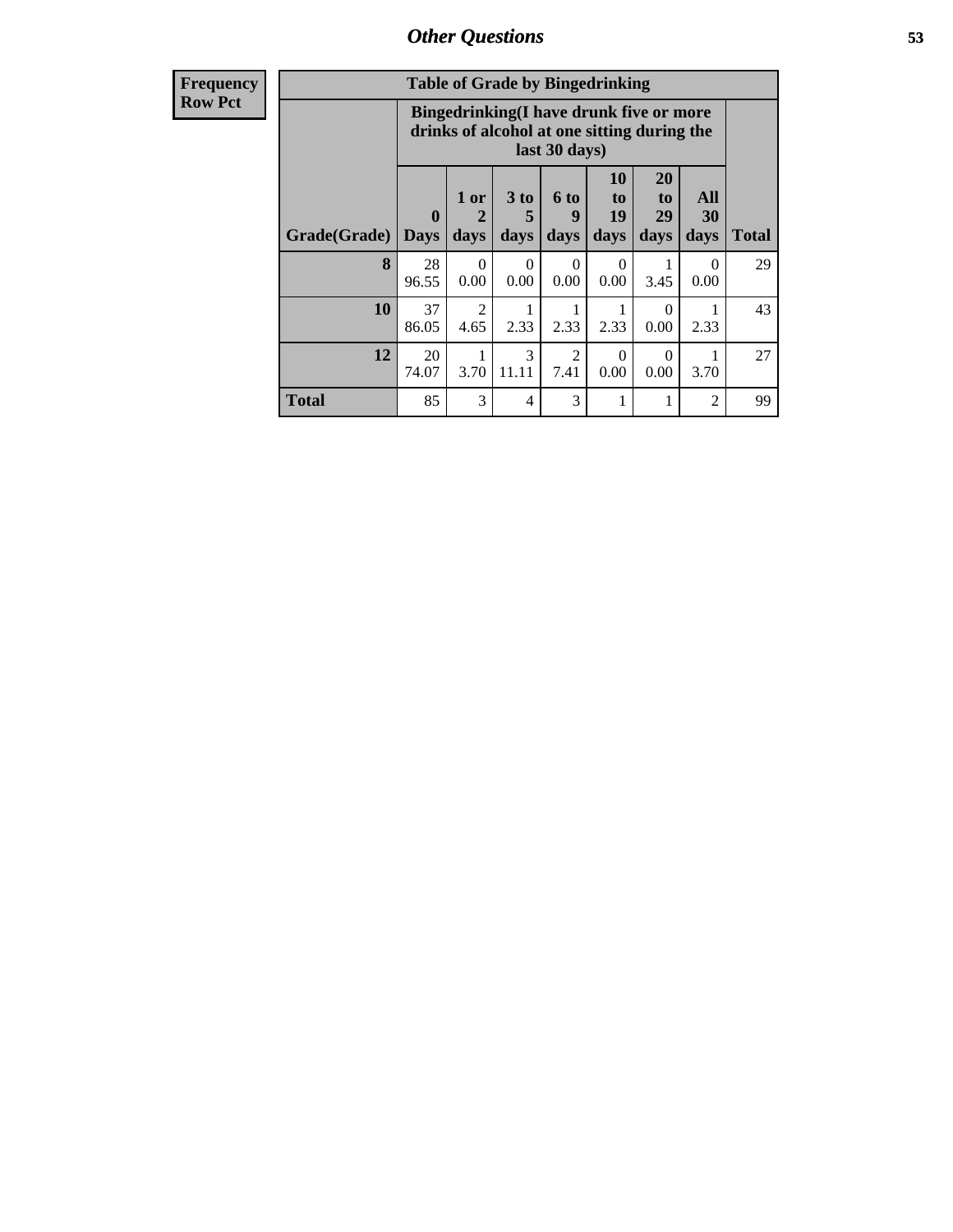### *Nutrition* **54**

**Frequency Row Pct**

| <b>Table of Grade by Dairy</b> |                          |                                                                 |                             |                                    |              |  |  |
|--------------------------------|--------------------------|-----------------------------------------------------------------|-----------------------------|------------------------------------|--------------|--|--|
|                                |                          | Dairy (I eat at least 3 servings of dairy<br>products each day) |                             |                                    |              |  |  |
| Grade(Grade)                   | <b>Strongly</b><br>Agree | Somewhat  <br>Agree                                             | <b>Somewhat</b><br>Disagree | <b>Strongly</b><br><b>Disagree</b> | <b>Total</b> |  |  |
| 8                              | 7<br>24.14               | 13<br>44.83                                                     | 8<br>27.59                  | 3.45                               | 29           |  |  |
| 10                             | 8<br>18.60               | 19<br>44.19                                                     | 7<br>16.28                  | 9<br>20.93                         | 43           |  |  |
| 12                             | 5<br>18.52               | 10<br>37.04                                                     | 5<br>18.52                  | 7<br>25.93                         | 27           |  |  |
| <b>Total</b>                   | 20                       | 42                                                              | 20                          | 17                                 | 99           |  |  |

| <b>Table of Grade by Fruitveg</b> |                          |                                                                          |                               |                                    |              |  |  |
|-----------------------------------|--------------------------|--------------------------------------------------------------------------|-------------------------------|------------------------------------|--------------|--|--|
|                                   |                          | Fruitveg(I eat at least 5 servings of fruits<br>and vegetables each day) |                               |                                    |              |  |  |
| Grade(Grade)                      | <b>Strongly</b><br>Agree | Agree                                                                    | Somewhat Somewhat<br>Disagree | <b>Strongly</b><br><b>Disagree</b> | <b>Total</b> |  |  |
| 8                                 | 24.14                    | 9<br>31.03                                                               | 24.14                         | 6<br>20.69                         | 29           |  |  |
| 10                                | 4<br>9.30                | 14<br>32.56                                                              | 15<br>34.88                   | 10<br>23.26                        | 43           |  |  |
| 12                                | 3.70                     | 5<br>18.52                                                               | 8<br>29.63                    | 13<br>48.15                        | 27           |  |  |
| <b>Total</b>                      | 12                       | 28                                                                       | 30                            | 29                                 | 99           |  |  |

| <b>Frequency</b> |              | <b>Table of Grade by Cafeteriahealthy</b>                             |                          |                                    |                                    |              |  |  |
|------------------|--------------|-----------------------------------------------------------------------|--------------------------|------------------------------------|------------------------------------|--------------|--|--|
| <b>Row Pct</b>   |              | Cafeteriahealthy (School meals in my<br>school cafeteria are healthy) |                          |                                    |                                    |              |  |  |
|                  | Grade(Grade) | <b>Strongly</b><br>Agree                                              | <b>Somewhat</b><br>Agree | <b>Somewhat</b><br><b>Disagree</b> | <b>Strongly</b><br><b>Disagree</b> | <b>Total</b> |  |  |
|                  | 8            | 6<br>20.69                                                            | 9<br>31.03               | 24.14                              | 24.14                              | 29           |  |  |
|                  | 10           | 6<br>13.95                                                            | 14<br>32.56              | 12<br>27.91                        | 11<br>25.58                        | 43           |  |  |
|                  | 12           | 0.00                                                                  | 10<br>37.04              | 7.41                               | 15<br>55.56                        | 27           |  |  |
|                  | Total        | 12                                                                    | 33                       | 21                                 | 33                                 | 99           |  |  |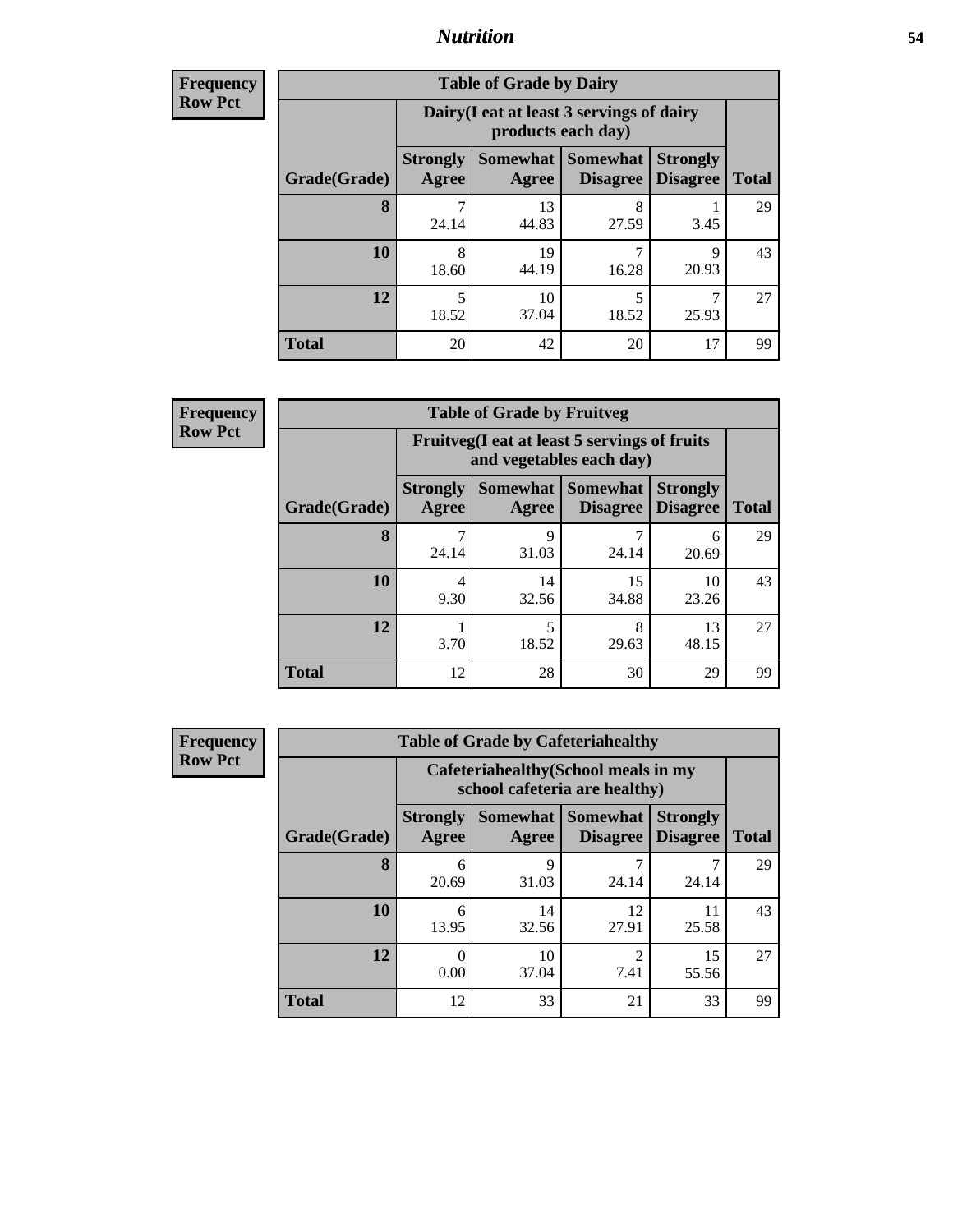## *Nutrition* **55**

| <b>Frequency</b> |
|------------------|
| <b>Row Pct</b>   |

| <b>Table of Grade by Cafeterianutrition</b> |                          |                                                                                           |                                          |                                    |              |  |  |
|---------------------------------------------|--------------------------|-------------------------------------------------------------------------------------------|------------------------------------------|------------------------------------|--------------|--|--|
|                                             |                          | <b>Cafeterianutrition</b> (Facts about nutrition<br>are available in my school cafeteria) |                                          |                                    |              |  |  |
| Grade(Grade)                                | <b>Strongly</b><br>Agree | Agree                                                                                     | Somewhat   Somewhat  <br><b>Disagree</b> | <b>Strongly</b><br><b>Disagree</b> | <b>Total</b> |  |  |
| 8                                           | 6<br>20.69               | 12<br>41.38                                                                               | 4<br>13.79                               | 24.14                              | 29           |  |  |
| 10                                          | $\overline{c}$<br>4.65   | 11<br>25.58                                                                               | 17<br>39.53                              | 13<br>30.23                        | 43           |  |  |
| 12                                          | 0<br>0.00                | $\mathcal{D}_{\mathcal{L}}$<br>7.41                                                       | 11<br>40.74                              | 14<br>51.85                        | 27           |  |  |
| <b>Total</b>                                | 8                        | 25                                                                                        | 32                                       | 34                                 | 99           |  |  |

| <b>Table of Grade by Schoollunch</b> |                          |                                                                 |                             |                                    |              |  |  |
|--------------------------------------|--------------------------|-----------------------------------------------------------------|-----------------------------|------------------------------------|--------------|--|--|
|                                      |                          | Schoollunch(I eat school lunch three or<br>more times per week) |                             |                                    |              |  |  |
| Grade(Grade)                         | <b>Strongly</b><br>Agree | <b>Somewhat</b><br>Agree                                        | <b>Somewhat</b><br>Disagree | <b>Strongly</b><br><b>Disagree</b> | <b>Total</b> |  |  |
| 8                                    | 14<br>48.28              | 8<br>27.59                                                      | 3.45                        | 6<br>20.69                         | 29           |  |  |
| 10                                   | 19<br>44.19              | 10<br>23.26                                                     | 5<br>11.63                  | Q<br>20.93                         | 43           |  |  |
| 12                                   | 6<br>22.22               | 25.93                                                           | 3.70                        | 13<br>48.15                        | 27           |  |  |
| <b>Total</b>                         | 39                       | 25                                                              | ┑                           | 28                                 | 99           |  |  |

| <b>Frequency</b> |  |
|------------------|--|
| <b>Row Pct</b>   |  |

| <b>Table of Grade by Foodchoices</b> |                                                                            |             |                                        |                                    |              |  |  |
|--------------------------------------|----------------------------------------------------------------------------|-------------|----------------------------------------|------------------------------------|--------------|--|--|
|                                      | <b>Foodchoices</b> (I make healthy food choices in<br>my school cafeteria) |             |                                        |                                    |              |  |  |
| Grade(Grade)                         | <b>Strongly</b><br>Agree                                                   | Agree       | Somewhat   Somewhat<br><b>Disagree</b> | <b>Strongly</b><br><b>Disagree</b> | <b>Total</b> |  |  |
| 8                                    | 10<br>34.48                                                                | 12<br>41.38 | 2<br>6.90                              | 5<br>17.24                         | 29           |  |  |
| 10                                   | 8<br>18.60                                                                 | 16<br>37.21 | 12<br>27.91                            | 16.28                              | 43           |  |  |
| 12                                   | $\mathfrak{D}$<br>7.41                                                     | 8<br>29.63  | 6<br>22.22                             | 11<br>40.74                        | 27           |  |  |
| <b>Total</b>                         | 20                                                                         | 36          | 20                                     | 23                                 | 99           |  |  |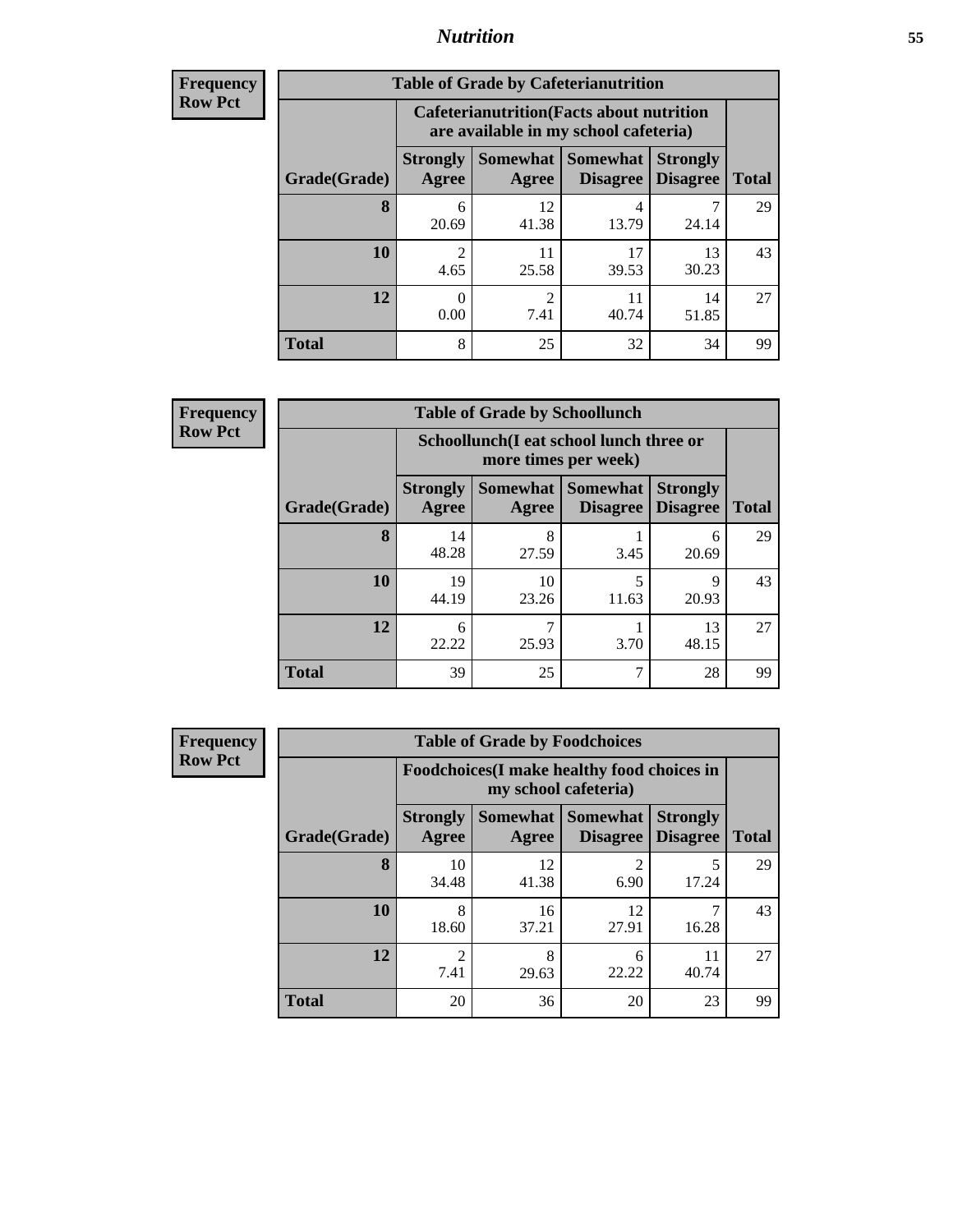## *Nutrition* **56**

| <b>Frequency</b><br>Row Pct |
|-----------------------------|
|                             |

| <b>Table of Grade by Wholewheat</b> |                                                                                                             |             |                                      |                                    |              |  |  |
|-------------------------------------|-------------------------------------------------------------------------------------------------------------|-------------|--------------------------------------|------------------------------------|--------------|--|--|
|                                     | Wholewheat (There are whole wheat and<br>multigrain breads and cereals available in<br>my school cafeteria) |             |                                      |                                    |              |  |  |
| Grade(Grade)                        | <b>Strongly</b><br>Agree                                                                                    | Agree       | Somewhat Somewhat<br><b>Disagree</b> | <b>Strongly</b><br><b>Disagree</b> | <b>Total</b> |  |  |
| 8                                   | 10<br>34.48                                                                                                 | 11<br>37.93 | $\mathfrak{D}$<br>6.90               | 6<br>20.69                         | 29           |  |  |
| 10                                  | 11<br>25.58                                                                                                 | 16<br>37.21 | 8<br>18.60                           | 8<br>18.60                         | 43           |  |  |
| 12                                  | 4<br>14.81                                                                                                  | 13<br>48.15 | 5<br>18.52                           | 5<br>18.52                         | 27           |  |  |
| Total                               | 25                                                                                                          | 40          | 15                                   | 19                                 | 99           |  |  |

**Frequency Row Pct**

| V | <b>Table of Grade by Healthyvending</b> |                                                                                                                                               |             |                                      |                                    |              |  |  |
|---|-----------------------------------------|-----------------------------------------------------------------------------------------------------------------------------------------------|-------------|--------------------------------------|------------------------------------|--------------|--|--|
|   |                                         | Healthyvending (If only healthy snacks and<br>beverages were available in the vending<br>machines during the school day,<br>I would buy them) |             |                                      |                                    |              |  |  |
|   | Grade(Grade)                            | <b>Strongly</b><br><b>Agree</b>                                                                                                               | Agree       | Somewhat Somewhat<br><b>Disagree</b> | <b>Strongly</b><br><b>Disagree</b> | <b>Total</b> |  |  |
|   | 8                                       | 11<br>37.93                                                                                                                                   | 11<br>37.93 | $\overline{2}$<br>6.90               | 17.24                              | 29           |  |  |
|   | 10                                      | 11<br>25.58                                                                                                                                   | 11<br>25.58 | 12<br>27.91                          | 9<br>20.93                         | 43           |  |  |
|   | 12                                      | 4<br>14.81                                                                                                                                    | 7<br>25.93  | 8<br>29.63                           | 8<br>29.63                         | 27           |  |  |
|   | <b>Total</b>                            | 26                                                                                                                                            | 29          | 22                                   | 22                                 | 99           |  |  |

| <b>Table of Grade by Schoolbreakfast</b> |                                                                                                                                          |             |            |            |    |  |  |  |
|------------------------------------------|------------------------------------------------------------------------------------------------------------------------------------------|-------------|------------|------------|----|--|--|--|
|                                          | Schoolbreakfast (If breakfast were<br>available at school,<br>but outside the cafeteria,<br>I would eat breakfast at school more often)  |             |            |            |    |  |  |  |
| Grade(Grade)                             | <b>Somewhat   Somewhat</b><br><b>Strongly</b><br><b>Strongly</b><br><b>Disagree</b><br>Agree<br><b>Disagree</b><br><b>Total</b><br>Agree |             |            |            |    |  |  |  |
| 8                                        | 9<br>31.03                                                                                                                               | 12<br>41.38 | 4<br>13.79 | 4<br>13.79 | 29 |  |  |  |
| 10                                       | 20<br>46.51                                                                                                                              | 14<br>32.56 | 3<br>6.98  | 6<br>13.95 | 43 |  |  |  |
| 12                                       | 25.93                                                                                                                                    | 5<br>18.52  | 6<br>22.22 | Q<br>33.33 | 27 |  |  |  |
| <b>Total</b>                             | 36                                                                                                                                       | 31          | 13         | 19         | 99 |  |  |  |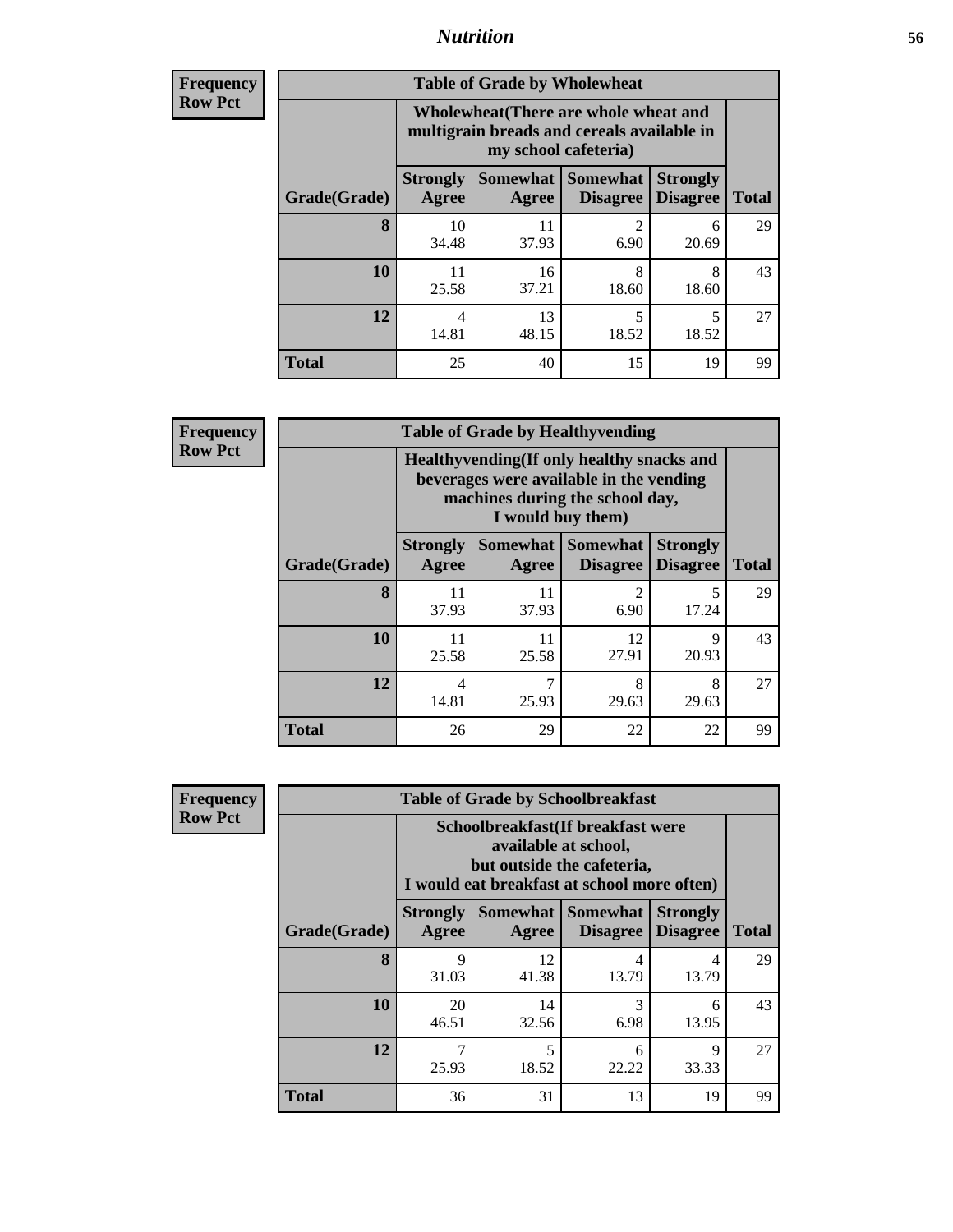| Frequency      | <b>Table of Educationaids by Grade</b>                                                      |              |             |             |              |  |
|----------------|---------------------------------------------------------------------------------------------|--------------|-------------|-------------|--------------|--|
| <b>Col Pct</b> | <b>Educationaids</b> (I<br>have been<br>taught about<br><b>HIV/AIDS</b> at<br>school in the | Grade(Grade) |             |             |              |  |
|                | past year)                                                                                  | 8            | 10          | 12          | <b>Total</b> |  |
|                | Yes                                                                                         | 29<br>100.00 | 39<br>90.70 | 11<br>40.74 | 79           |  |
|                | N <sub>0</sub>                                                                              | 0<br>0.00    | 4<br>9.30   | 16<br>59.26 | 20           |  |
|                | <b>Total</b>                                                                                | 29           | 43          | 27          | 99           |  |

| Frequency      | <b>Table of Educationcharacter by Grade</b>                                                  |              |             |             |              |  |
|----------------|----------------------------------------------------------------------------------------------|--------------|-------------|-------------|--------------|--|
| <b>Col Pct</b> | <b>Educationcharacter</b> (I<br>have been taught<br>about character<br>education in the past | Grade(Grade) |             |             |              |  |
|                | year at school)                                                                              | 8            | 10          | 12          | <b>Total</b> |  |
|                | <b>Yes</b>                                                                                   | 26<br>89.66  | 29<br>67.44 | 18<br>66.67 | 73           |  |
|                | N <sub>o</sub>                                                                               | 3<br>10.34   | 14<br>32.56 | Q<br>33.33  | 26           |  |
|                | <b>Total</b>                                                                                 | 29           | 43          | 27          | 99           |  |

| Frequency      | <b>Table of Gradcoach1 by Grade</b>              |              |             |             |              |
|----------------|--------------------------------------------------|--------------|-------------|-------------|--------------|
| <b>Col Pct</b> | Gradcoach1(I<br>know who my<br><b>Graduation</b> | Grade(Grade) |             |             |              |
|                | Coach is)                                        | 8            | 10          | 12          | <b>Total</b> |
|                | Yes                                              | 19<br>65.52  | 23<br>53.49 | 21<br>77.78 | 63           |
|                | N <sub>0</sub>                                   | 10<br>34.48  | 20<br>46.51 | 6<br>22.22  | 36           |
|                | <b>Total</b>                                     | 29           | 43          | 27          | 99           |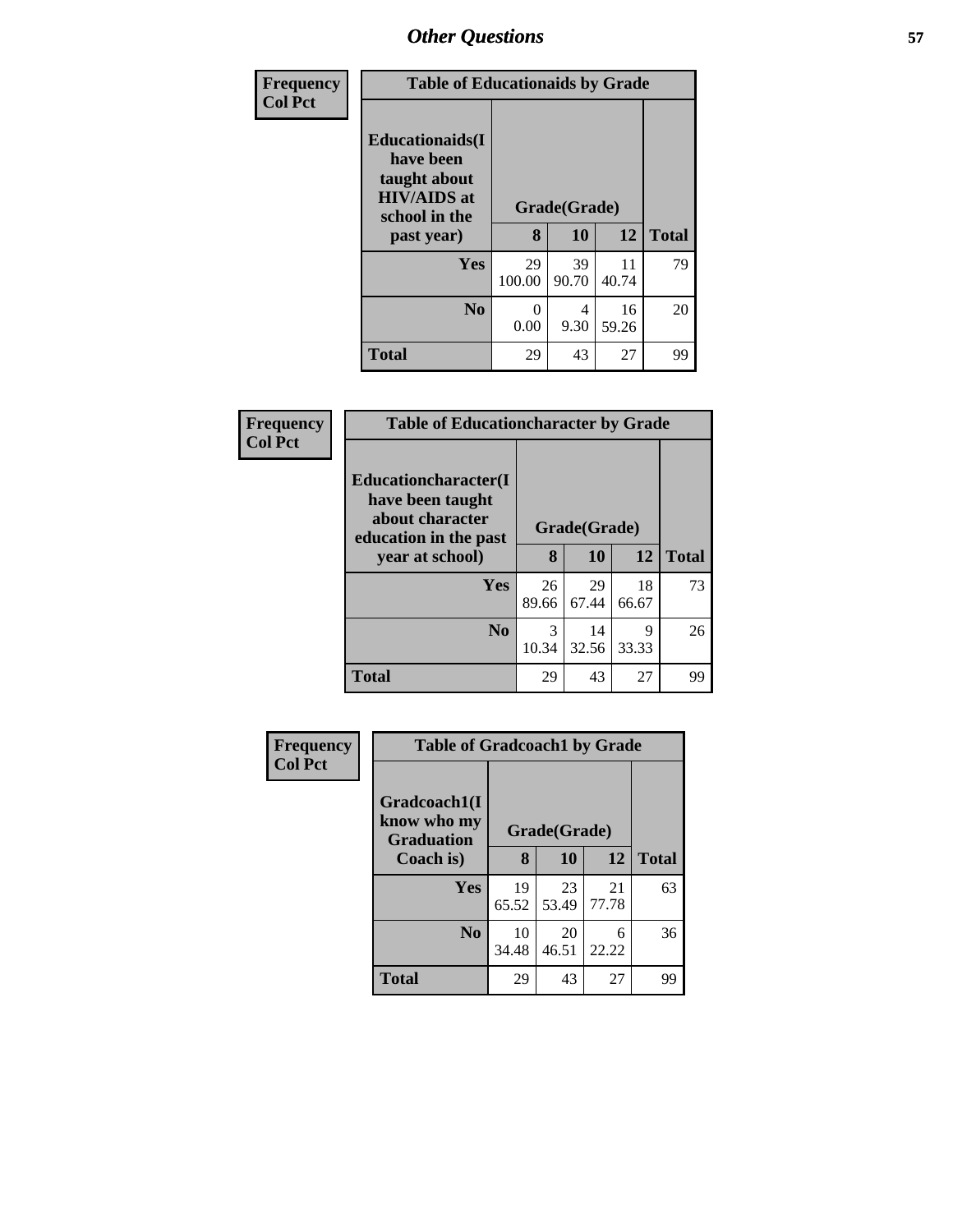| Frequency      | <b>Table of Gradcoach2 by Grade</b>                       |              |             |             |              |
|----------------|-----------------------------------------------------------|--------------|-------------|-------------|--------------|
| <b>Col Pct</b> | Gradcoach2(I<br>have<br>contacted my<br><b>Graduation</b> | Grade(Grade) |             |             |              |
|                | Coach)                                                    | 8            | 10          | 12          | <b>Total</b> |
|                | Yes                                                       | 24.14        | 8<br>18.60  | 5<br>18.52  | 20           |
|                | N <sub>0</sub>                                            | 22<br>75.86  | 35<br>81.40 | 22<br>81.48 | 79           |
|                | <b>Total</b>                                              | 29           | 43          | 27          | 99           |

| Frequency<br><b>Col Pct</b> | <b>Table of Gradcoach3 by Grade</b>                                         |              |             |             |              |
|-----------------------------|-----------------------------------------------------------------------------|--------------|-------------|-------------|--------------|
|                             | Gradcoach3(I<br>have received<br>assistance<br>from my<br><b>Graduation</b> | Grade(Grade) |             |             |              |
|                             | Coach)                                                                      | 8            | 10          | 12          | <b>Total</b> |
|                             | Yes                                                                         | 24.14        | 7<br>16.28  | 2<br>7.41   | 16           |
|                             | N <sub>0</sub>                                                              | 9<br>31.03   | 11<br>25.58 | 8<br>29.63  | 28           |
|                             | Don't know                                                                  | 13<br>44.83  | 25<br>58.14 | 17<br>62.96 | 55           |
|                             | <b>Total</b>                                                                | 29           | 43          | 27          | 99           |

| Frequency<br><b>Col Pct</b> | <b>Table of Selfharm by Grade</b>                                                                                                                                          |             |              |             |              |
|-----------------------------|----------------------------------------------------------------------------------------------------------------------------------------------------------------------------|-------------|--------------|-------------|--------------|
|                             | <b>Selfharm</b> (During<br>the past 12<br>months,<br>I harmed myself<br>on purpose<br><b>Suicideconsider</b><br>During the past<br>12 months,<br>I seriously<br>considered |             | Grade(Grade) |             |              |
|                             | suicide)                                                                                                                                                                   | 8           | <b>10</b>    | 12          | <b>Total</b> |
|                             | <b>Yes</b>                                                                                                                                                                 | 5<br>17.24  | 5<br>11.63   | 2<br>7.41   | 12           |
|                             | N <sub>0</sub>                                                                                                                                                             | 24<br>82.76 | 38<br>88.37  | 25<br>92.59 | 87           |
|                             | <b>Total</b>                                                                                                                                                               | 29          | 43           | 27          | 99           |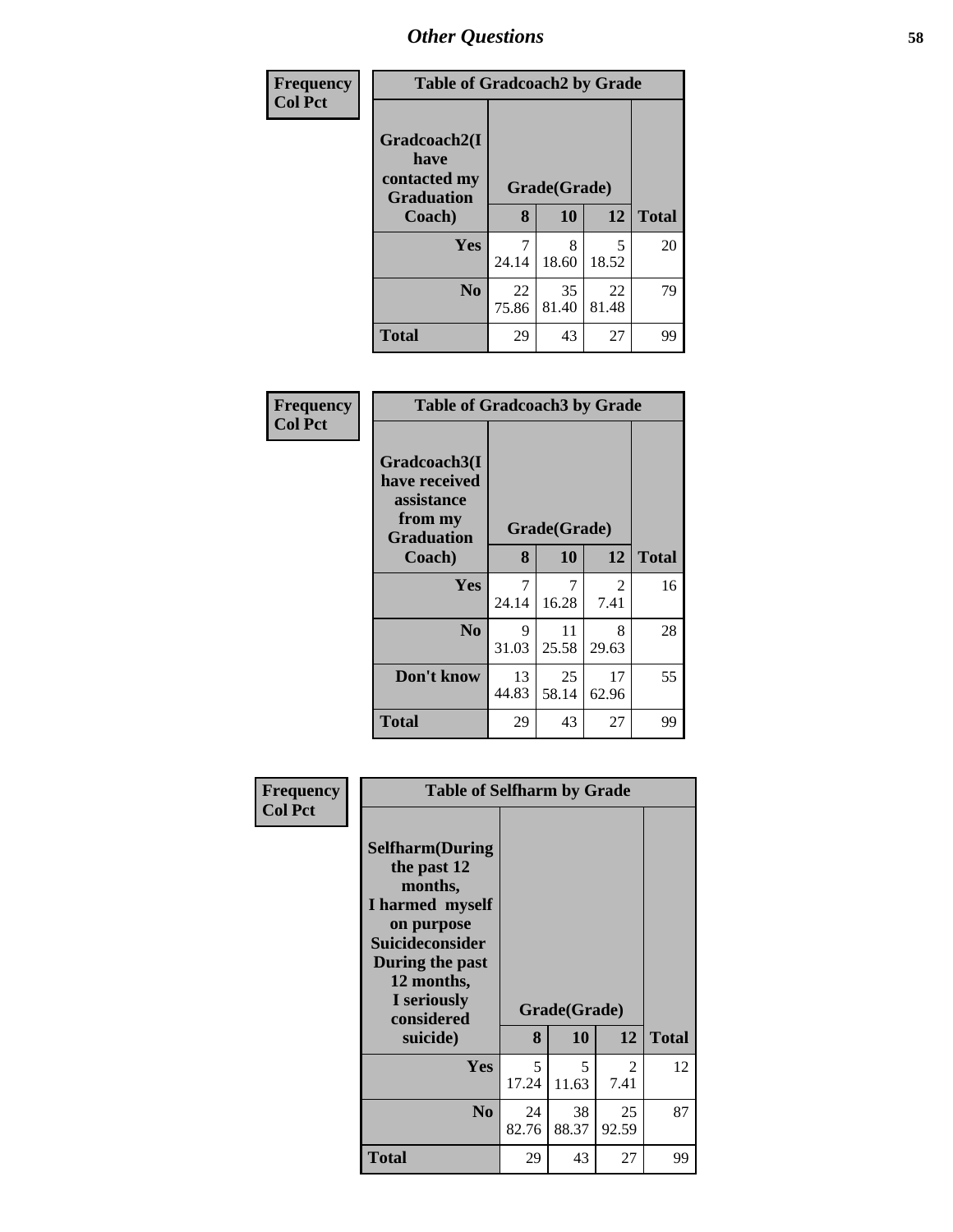| <b>Frequency</b> | <b>Table of Suicideconsider by Grade</b> |              |             |             |              |  |
|------------------|------------------------------------------|--------------|-------------|-------------|--------------|--|
| <b>Col Pct</b>   |                                          | Grade(Grade) |             |             |              |  |
|                  | Suicideconsider                          | 8            | <b>10</b>   | 12          | <b>Total</b> |  |
|                  | Yes                                      | 4<br>13.79   | 2.33        |             | 8            |  |
|                  | N <sub>o</sub>                           | 25<br>86.21  | 42<br>97.67 | 24<br>88.89 | 91           |  |
|                  | <b>Total</b>                             | 29           | 43          | 27          | 99           |  |

| Frequency      | <b>Table of Suicideattempt by Grade</b>              |              |              |             |              |
|----------------|------------------------------------------------------|--------------|--------------|-------------|--------------|
| <b>Col Pct</b> | Suicideattempt(I<br>have attempted<br>suicide in the | Grade(Grade) |              |             |              |
|                | last year)                                           | 8            | 10           | 12          | <b>Total</b> |
|                | Yes                                                  | 4<br>13.79   | 0<br>0.00    | 3.70        | 5            |
|                | N <sub>0</sub>                                       | 25<br>86.21  | 43<br>100.00 | 26<br>96.30 | 94           |
|                | <b>Total</b>                                         | 29           | 43           | 27          | 99           |

| <b>Frequency</b> |
|------------------|
| <b>Col Pct</b>   |

| <b>Table of Instantmessaged by Grade</b>                       |              |             |             |              |  |  |
|----------------------------------------------------------------|--------------|-------------|-------------|--------------|--|--|
| <b>Instantmessaged</b> (I<br>have instant<br>messaged people I | Grade(Grade) |             |             |              |  |  |
| do not even know)                                              | 8            | 10          | 12          | <b>Total</b> |  |  |
| Yes                                                            | 10<br>34.48  | 15<br>34.88 | 9<br>33.33  | 34           |  |  |
| N <sub>0</sub>                                                 | 19<br>65.52  | 28<br>65.12 | 18<br>66.67 | 65           |  |  |
| Total                                                          | 29           | 43          | 27          | 99           |  |  |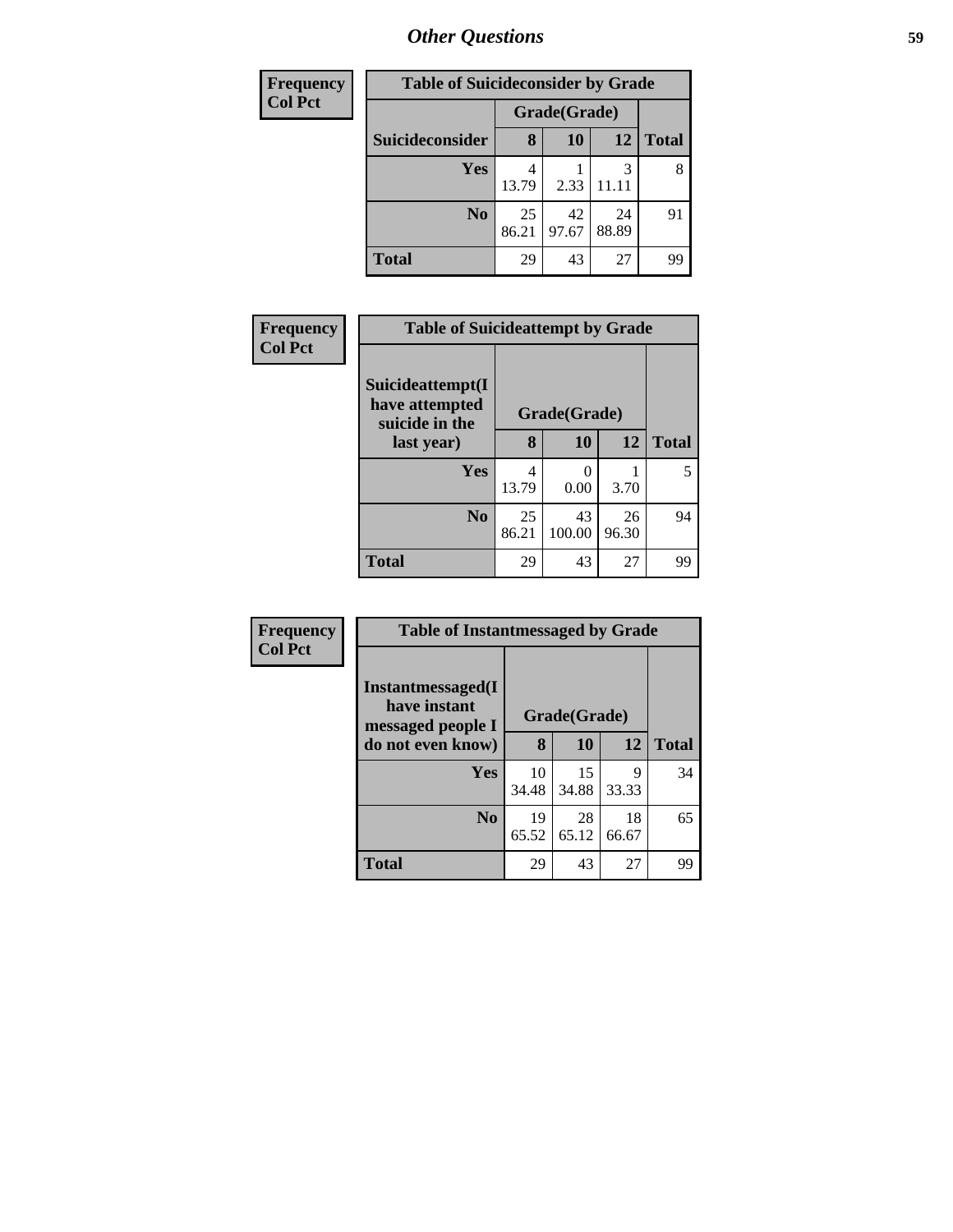| Frequency      | <b>Table of Getsalong by Grade</b>                  |                  |                       |                  |                |
|----------------|-----------------------------------------------------|------------------|-----------------------|------------------|----------------|
| <b>Col Pct</b> | Getsalong(I get<br>along with other<br>students and |                  | Grade(Grade)          |                  |                |
|                | adults)                                             | 8                | 10                    | 12               | <b>Total</b>   |
|                | <b>Strongly Agree</b>                               | 12<br>41.38      | 26<br>60.47           | 17<br>62.96      | 55             |
|                | <b>Somewhat Agree</b>                               | 16<br>55.17      | 14<br>32.56           | 10<br>37.04      | 40             |
|                | <b>Somewhat Disagree</b>                            | 3.45             | 2.33                  | 0<br>0.00        | $\overline{2}$ |
|                | <b>Strongly Disagree</b>                            | $\Omega$<br>0.00 | $\mathcal{L}$<br>4.65 | $\Omega$<br>0.00 | $\overline{2}$ |
|                | Total                                               | 29               | 43                    | 27               | 99             |

| Frequency      | <b>Table of Safehome by Grade</b> |                       |             |                           |              |  |  |  |
|----------------|-----------------------------------|-----------------------|-------------|---------------------------|--------------|--|--|--|
| <b>Col Pct</b> | Safehome(I feel                   | Grade(Grade)<br>8     |             |                           |              |  |  |  |
|                | safe at home)                     |                       | 10          | 12                        | <b>Total</b> |  |  |  |
|                | <b>Strongly Agree</b>             | 23<br>79.31           | 34<br>79.07 | 22<br>81.48               | 79           |  |  |  |
|                | <b>Somewhat Agree</b>             | 6<br>20.69            | 7<br>16.28  | 5<br>18.52                | 18           |  |  |  |
|                | <b>Somewhat Disagree</b>          | 0<br>0.00             | 2.33        | $_{0}$<br>0.00            |              |  |  |  |
|                | <b>Strongly Disagree</b>          | $\mathcal{O}$<br>0.00 | 2.33        | $\mathbf{\Omega}$<br>0.00 |              |  |  |  |
|                | <b>Total</b>                      | 29                    | 43          | 27                        | 99           |  |  |  |

| Frequency<br><b>Col Pct</b> | <b>Table of Adulttalk by Grade</b>                                                                |             |                    |             |              |  |  |  |  |
|-----------------------------|---------------------------------------------------------------------------------------------------|-------------|--------------------|-------------|--------------|--|--|--|--|
|                             | <b>Adulttalk(I</b><br>know an<br>adult at<br>school that<br>I can talk<br>with if I<br>need help) | 8           | Grade(Grade)<br>10 | 12          | <b>Total</b> |  |  |  |  |
|                             | <b>Yes</b>                                                                                        | 20<br>68.97 | 33<br>76.74        | 21<br>77.78 | 74           |  |  |  |  |
|                             | N <sub>o</sub>                                                                                    | 9<br>31.03  | 10<br>23.26        | 6<br>22.22  | 25           |  |  |  |  |
|                             | <b>Total</b>                                                                                      | 29          | 43                 | 27          | 99           |  |  |  |  |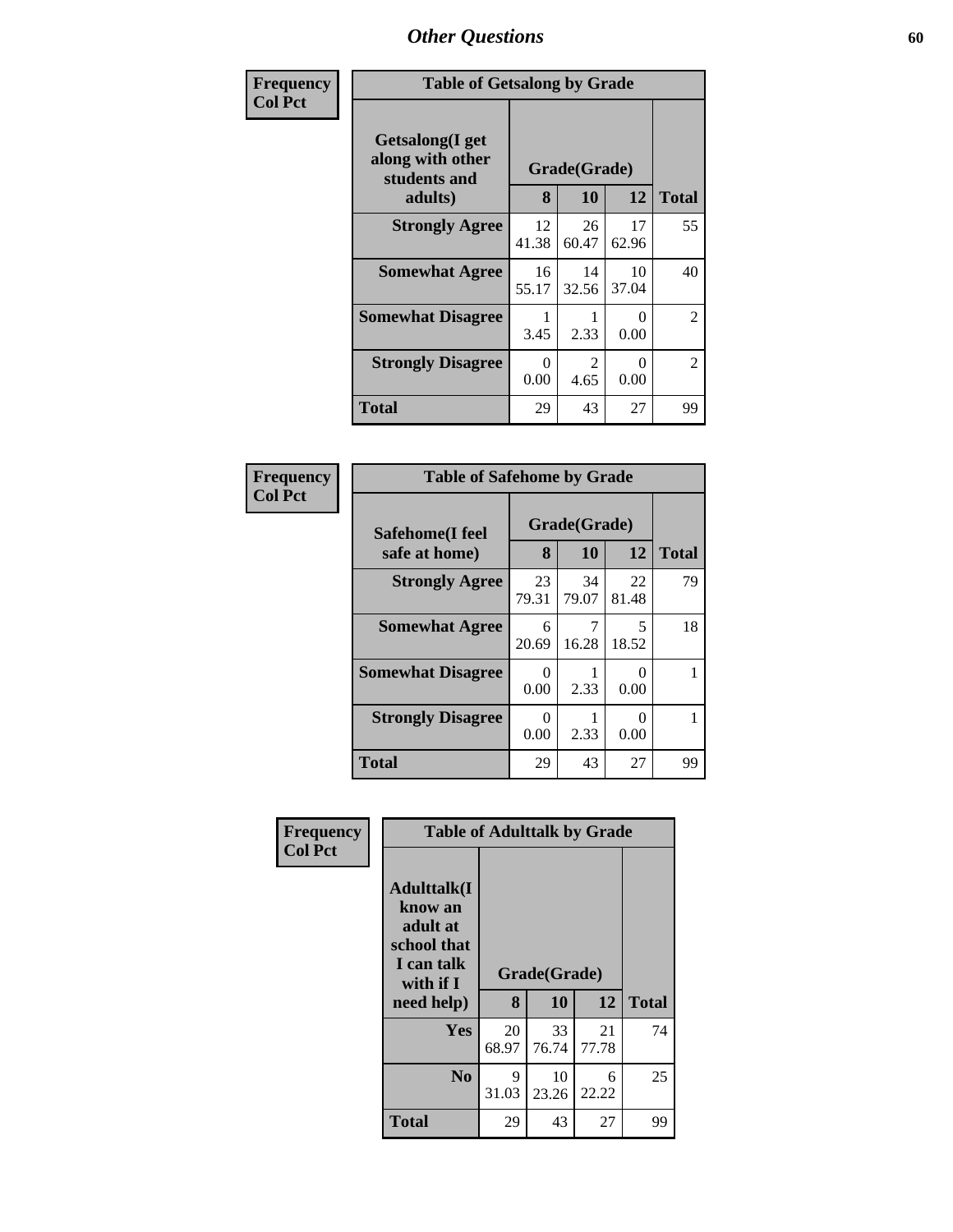| <b>Frequency</b> |
|------------------|
| <b>Row Pct</b>   |

| <b>Table of Grade by Tytime</b> |             |                                                                                                                                                                                                                         |            |            |            |            |    |  |  |  |  |
|---------------------------------|-------------|-------------------------------------------------------------------------------------------------------------------------------------------------------------------------------------------------------------------------|------------|------------|------------|------------|----|--|--|--|--|
|                                 |             | Tvtime(On an average school day,<br>how much unsupervised time do I spend watching TV)<br><b>Less that</b><br>$2 - 3$<br>$4 - 5$<br>$6+$<br>hour/day<br>hour/day<br>hours/day<br>hours/day<br>hours/day<br><b>Total</b> |            |            |            |            |    |  |  |  |  |
| Grade(Grade)                    | <b>None</b> |                                                                                                                                                                                                                         |            |            |            |            |    |  |  |  |  |
| 8                               | 3<br>10.34  | 24.14                                                                                                                                                                                                                   | 3<br>10.34 | 8<br>27.59 | 10.34      | 17.24      | 29 |  |  |  |  |
| 10                              | 8<br>18.60  | 8<br>18.60                                                                                                                                                                                                              | 6<br>13.95 | q<br>20.93 | 13.95      | 6<br>13.95 | 43 |  |  |  |  |
| 12                              | 5<br>18.52  | 3<br>11.11                                                                                                                                                                                                              | 9<br>33.33 | 18.52      | 3<br>11.11 | ി<br>7.41  | 27 |  |  |  |  |
| <b>Total</b>                    | 16          | 18                                                                                                                                                                                                                      | 18         | 22         | 12         | 13         | 99 |  |  |  |  |

**Frequency**

**Row Pct**

| <b>Table of Grade by Computertime</b> |            |                                                                                                                               |             |            |            |           |    |  |  |  |  |
|---------------------------------------|------------|-------------------------------------------------------------------------------------------------------------------------------|-------------|------------|------------|-----------|----|--|--|--|--|
|                                       |            | Computertime (On an average school day,<br>how much unsupervised time do I spend on the computer)                             |             |            |            |           |    |  |  |  |  |
| $ $ Grade(Grade) $ $                  | None       | <b>Less that</b><br>$2 - 3$<br>$4 - 5$<br>$6+$<br>hours/day<br>hour/day<br>hour/day<br>hours/day<br>hours/day<br><b>Total</b> |             |            |            |           |    |  |  |  |  |
| 8                                     | 24.14      | 8<br>27.59                                                                                                                    | 13.79       | 17.24      | 3.45       | 13.79     | 29 |  |  |  |  |
| 10                                    | ⇁<br>16.28 | 13<br>30.23                                                                                                                   | 10<br>23.26 | 6<br>13.95 | 4<br>9.30  | 3<br>6.98 | 43 |  |  |  |  |
| 12                                    | 3<br>11.11 | 9<br>33.33                                                                                                                    | 4<br>14.81  | 8<br>29.63 | 3<br>11.11 | 0.00      | 27 |  |  |  |  |
| <b>Total</b>                          | 17         | 30                                                                                                                            | 18          | 19         | 8          |           | 99 |  |  |  |  |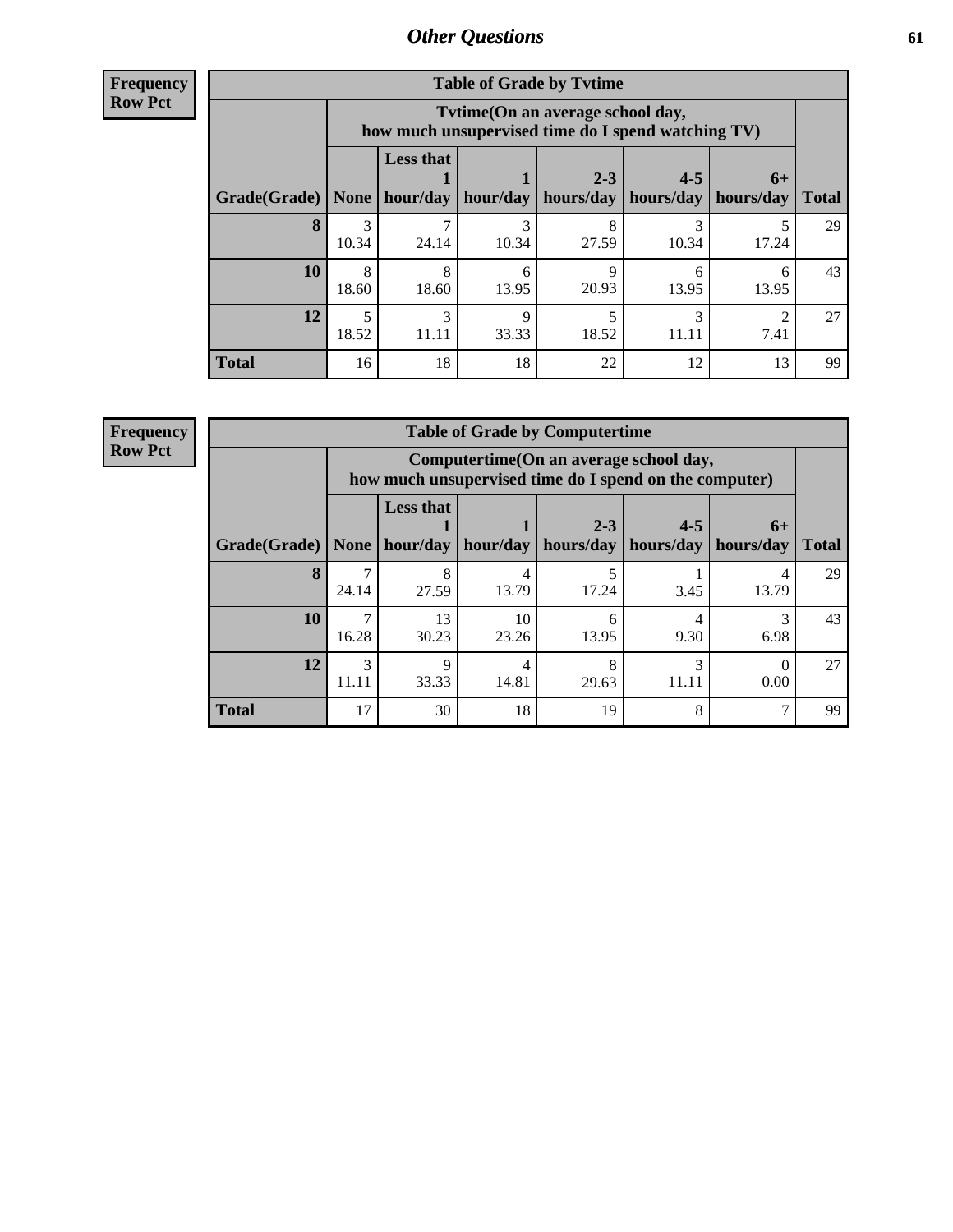### *Questions about Driving Laws* **62** *Driving Questions were asked only of high school students.*

| <b>Frequency</b> |
|------------------|
| <b>Row Pct</b>   |

| <b>Table of Grade by License1</b> |                                                                                                                                           |                                                                                                    |      |            |             |    |  |  |  |  |
|-----------------------------------|-------------------------------------------------------------------------------------------------------------------------------------------|----------------------------------------------------------------------------------------------------|------|------------|-------------|----|--|--|--|--|
|                                   | License1(During the first 6 months of driving<br>with a provisional license,<br>the only passengers who can ride with the<br>driver are:) |                                                                                                    |      |            |             |    |  |  |  |  |
| Grade(Grade)                      | <b>Parent or</b>                                                                                                                          | Don't<br>Family<br><b>Guardian   Members  </b><br><b>Know</b><br>Friends<br><b>Total</b><br>Anyone |      |            |             |    |  |  |  |  |
| 8                                 | $\mathbf{0}$                                                                                                                              | 0                                                                                                  | 0    | $\theta$   | 0           | 0  |  |  |  |  |
| 10                                | 16<br>37.21                                                                                                                               | $\mathbf Q$<br>20.93                                                                               | 2.33 | 6<br>13.95 | 11<br>25.58 | 43 |  |  |  |  |
| 12                                | 13<br>48.15                                                                                                                               | 10<br>$\mathfrak{D}$<br>7.41<br>37.04<br>3.70<br>3.70                                              |      |            |             |    |  |  |  |  |
| <b>Total</b>                      | 29                                                                                                                                        | $\overline{7}$<br>19<br>$\mathfrak{D}$<br>13                                                       |      |            |             |    |  |  |  |  |
|                                   |                                                                                                                                           | <b>Frequency Missing = 29</b>                                                                      |      |            |             |    |  |  |  |  |

| <b>Frequency</b> |                                         | <b>Table of Grade by License2</b> |                                                                                                          |                         |                                                      |                      |              |  |  |  |
|------------------|-----------------------------------------|-----------------------------------|----------------------------------------------------------------------------------------------------------|-------------------------|------------------------------------------------------|----------------------|--------------|--|--|--|
| <b>Row Pct</b>   |                                         |                                   | License2(17 yr old drivers with a<br>provisional driver's license cannot<br>drive between the hours of:) |                         |                                                      |                      |              |  |  |  |
|                  | Grade(Grade)                            | <b>Midnight</b><br>to 6am         | 1am<br>to<br>5am                                                                                         | 1am<br>to<br><b>6am</b> | N <sub>0</sub><br>curfew<br>for $17$<br>year<br>olds | Don't<br><b>Know</b> | <b>Total</b> |  |  |  |
|                  | 8                                       | $\Omega$                          | $\Omega$                                                                                                 | $\Omega$                | $\Omega$                                             | 0                    | $\Omega$     |  |  |  |
|                  | 10                                      | 12<br>27.91                       | 3<br>6.98                                                                                                | 3<br>6.98               | 8<br>18.60                                           | 17<br>39.53          | 43           |  |  |  |
|                  | 12                                      | 15<br>55.56                       | 3<br>11.11                                                                                               | 3.70                    | 3.70                                                 | 7<br>25.93           | 27           |  |  |  |
|                  | <b>Total</b><br>27<br>9<br>24<br>6<br>4 |                                   |                                                                                                          |                         |                                                      |                      |              |  |  |  |
|                  |                                         | <b>Frequency Missing = 29</b>     |                                                                                                          |                         |                                                      |                      |              |  |  |  |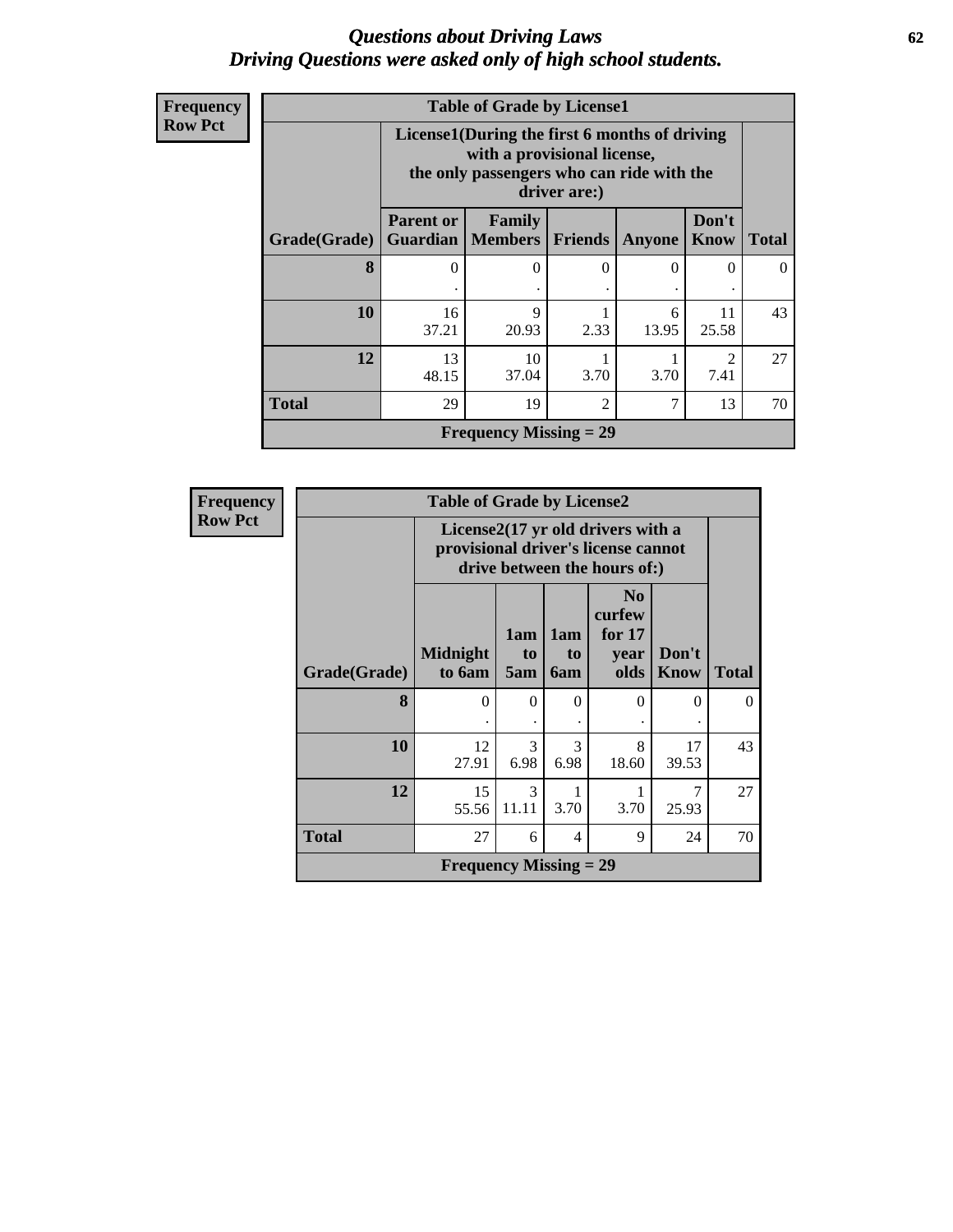#### *Questions about Driving Laws* **63** *Driving Questions were asked only of high school students.*

| Frequency      |              | <b>Table of Grade by License3</b> |                                                                                        |                               |            |       |               |              |  |  |
|----------------|--------------|-----------------------------------|----------------------------------------------------------------------------------------|-------------------------------|------------|-------|---------------|--------------|--|--|
| <b>Row Pct</b> |              |                                   | License3(For drivers under the age of 21,<br>what level of alcohol is considered DUI?) |                               |            |       |               |              |  |  |
|                | Grade(Grade) | Any<br><b>Amount</b>              | 0.02                                                                                   | 0.04                          | 0.06       | 0.08  | Don't<br>know | <b>Total</b> |  |  |
|                | 8            | $\Omega$                          | $\Omega$                                                                               | $\Omega$                      | ∩          | 0     | $\Omega$      | $\Omega$     |  |  |
|                | 10           | 10<br>23.26                       | 7<br>16.28                                                                             | 2.33                          | 2.33       | 16.28 | 17<br>39.53   | 43           |  |  |
|                | 12           | $\mathbf Q$<br>33.33              | 3<br>11.11                                                                             | 3<br>11.11                    | 3<br>11.11 | 3.70  | 8<br>29.63    | 27           |  |  |
|                | <b>Total</b> | 19                                | 10                                                                                     | $\overline{4}$                | 4          | 8     | 25            | 70           |  |  |
|                |              |                                   |                                                                                        | <b>Frequency Missing = 29</b> |            |       |               |              |  |  |

| <b>Table of Grade by License4</b> |                                                                                                   |                                                                                                                                               |   |   |          |   |          |  |  |  |
|-----------------------------------|---------------------------------------------------------------------------------------------------|-----------------------------------------------------------------------------------------------------------------------------------------------|---|---|----------|---|----------|--|--|--|
|                                   |                                                                                                   | License4(A driver under 21 automatically<br>loses his/her license if caught exceeding the<br>posted speet limit by:)                          |   |   |          |   |          |  |  |  |
| Grade(Grade)                      | $15+$<br>mph                                                                                      | Can't<br>lose<br><b>Depends</b><br>license<br>$35+$<br>$25+$<br>Don't<br>for<br>on<br>mph<br>speeding<br>know<br><b>Total</b><br>mph<br>judge |   |   |          |   |          |  |  |  |
| 8                                 | $\Omega$                                                                                          | $\Omega$                                                                                                                                      | 0 | 0 | $\Omega$ | 0 | $\Omega$ |  |  |  |
| 10                                | 9<br>20.93                                                                                        | 3<br>3<br>20<br>4<br>4<br>6.98<br>9.30<br>9.30<br>6.98<br>46.51                                                                               |   |   |          |   |          |  |  |  |
| 12                                | 3<br>5<br>13<br>1<br>$\overline{\mathcal{A}}$<br>3.70<br>14.81<br>11.11<br>18.52<br>3.70<br>48.15 |                                                                                                                                               |   |   |          |   |          |  |  |  |
| <b>Total</b>                      | 12                                                                                                | 8<br>5<br>8<br>33<br>70<br>4                                                                                                                  |   |   |          |   |          |  |  |  |
|                                   | <b>Frequency Missing = 29</b>                                                                     |                                                                                                                                               |   |   |          |   |          |  |  |  |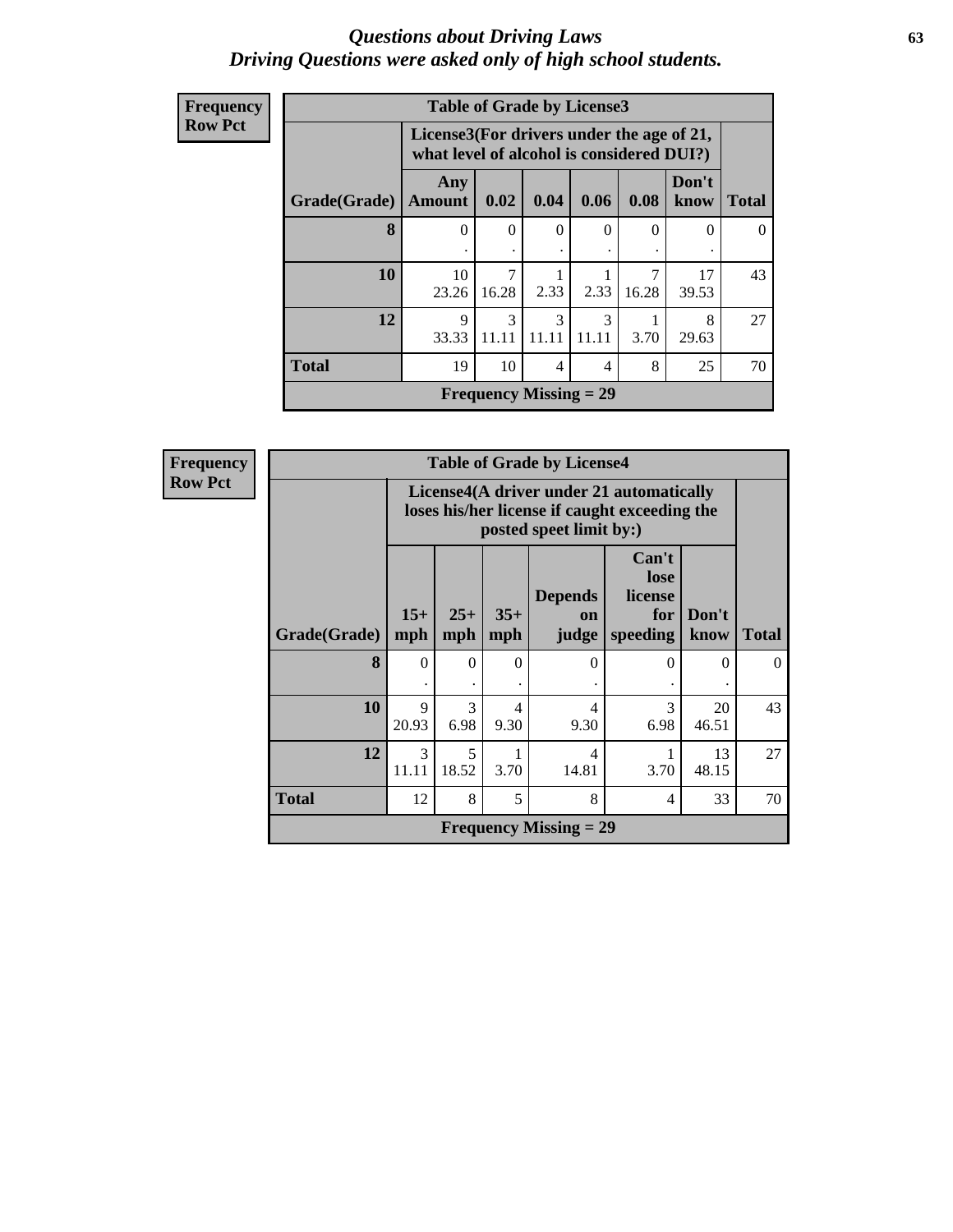### *Questions about Driving Laws* **64** *Driving Questions were asked only of high school students.*

| Frequency      | <b>Table of Grade by License5</b> |                                                                                                                                                             |                               |               |              |
|----------------|-----------------------------------|-------------------------------------------------------------------------------------------------------------------------------------------------------------|-------------------------------|---------------|--------------|
| <b>Row Pct</b> |                                   | License5(A)<br>Georgia teenager<br>with family<br>connections or a<br>good lawyer can<br>break a teen<br>driving law and<br>keep their driver's<br>license) |                               |               |              |
|                | Grade(Grade)                      | Yes                                                                                                                                                         | N <sub>0</sub>                | Don't<br>know | <b>Total</b> |
|                | 8                                 | $\theta$                                                                                                                                                    | 0                             | 0             | 0            |
|                | 10                                | 12<br>27.91                                                                                                                                                 | 16<br>37.21                   | 15<br>34.88   | 43           |
|                | 12                                | 6<br>22.22                                                                                                                                                  | 14<br>51.85                   | 7<br>25.93    | 27           |
|                | <b>Total</b>                      | 18                                                                                                                                                          | 30                            | 22            | 70           |
|                |                                   |                                                                                                                                                             | <b>Frequency Missing = 29</b> |               |              |

| <b>Frequency</b> | <b>Table of Grade by License6</b> |                                                                                                                                                 |                |               |              |
|------------------|-----------------------------------|-------------------------------------------------------------------------------------------------------------------------------------------------|----------------|---------------|--------------|
| <b>Row Pct</b>   |                                   | License <sub>6</sub> (I know a<br>friend or<br>classmate that<br>broke a teen<br>driving law,<br>but was allowed to<br>keep his/her<br>license) |                |               |              |
|                  | Grade(Grade)                      | Yes                                                                                                                                             | N <sub>0</sub> | Don't<br>know | <b>Total</b> |
|                  |                                   |                                                                                                                                                 |                |               |              |
|                  | 8                                 | $\Omega$                                                                                                                                        | $\theta$       | 0             | 0            |
|                  |                                   |                                                                                                                                                 |                |               |              |
|                  | 10                                | 10<br>23.26                                                                                                                                     | 16<br>37.21    | 17<br>39.53   | 43           |
|                  |                                   |                                                                                                                                                 |                |               |              |
|                  | 12                                | 9<br>33.33                                                                                                                                      | 12<br>44.44    | 6<br>22.22    | 27           |
|                  | <b>Total</b>                      | 19                                                                                                                                              | 28             | 23            | 70           |
|                  |                                   | <b>Frequency Missing = 29</b>                                                                                                                   |                |               |              |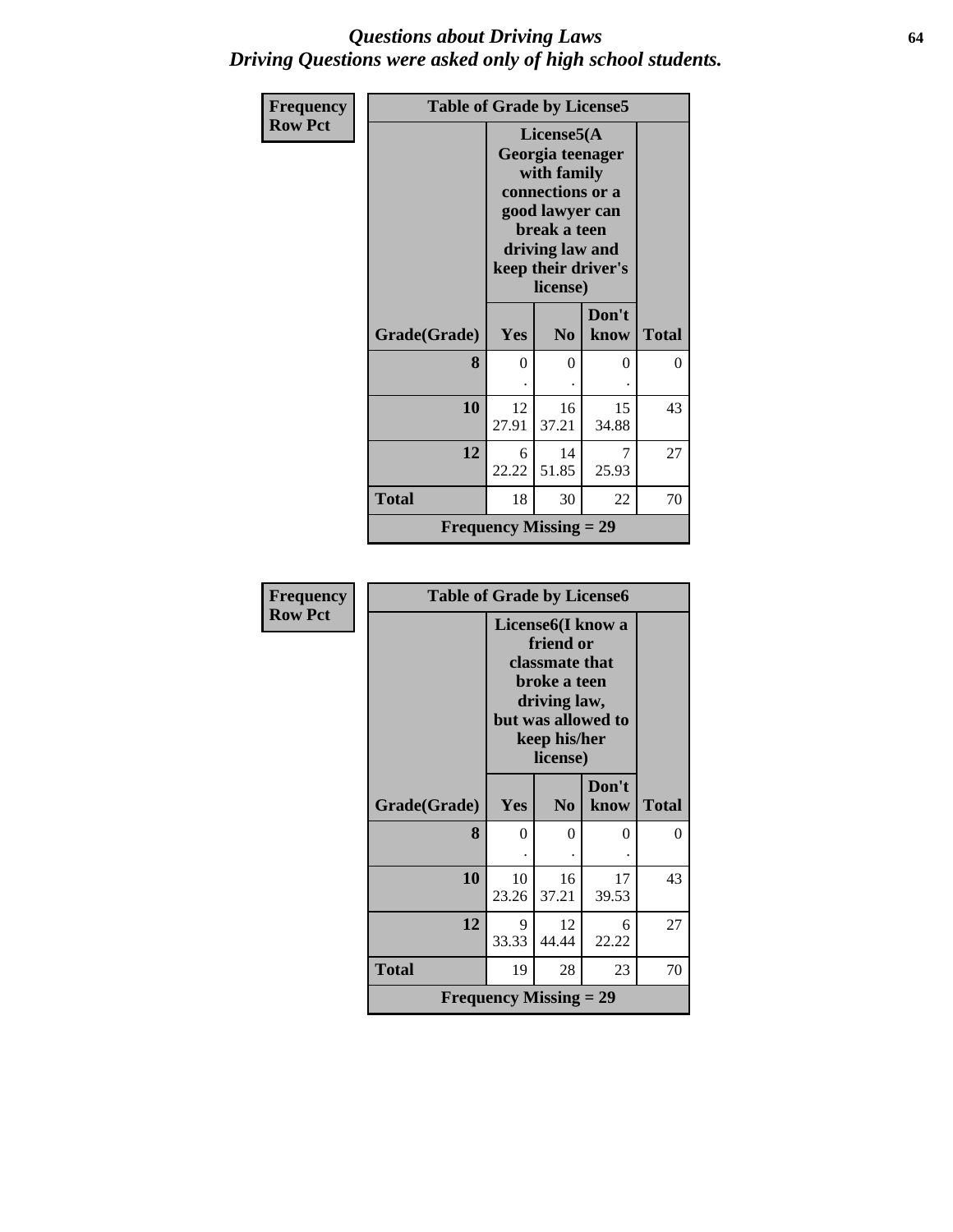### *Questions about Driving Laws* **65** *Driving Questions were asked only of high school students.*

| Frequency      | <b>Table of Grade by License7</b> |                                                                                               |                                   |                                                         |               |              |
|----------------|-----------------------------------|-----------------------------------------------------------------------------------------------|-----------------------------------|---------------------------------------------------------|---------------|--------------|
| <b>Row Pct</b> |                                   | License7(A student under the age of 18 cam loser<br>his/her driving privileges if he or she:) |                                   |                                                         |               |              |
|                | Grade(Grade)                      | <b>Have</b><br>more than<br><b>10</b><br>unexcused<br>absences<br>per school<br>yr            | Drop out<br>without<br>graduating | <b>Bring</b><br>alcohol/drugs/weapon<br>to school above | All of<br>the | <b>Total</b> |
|                | 8                                 | 0                                                                                             | 0                                 | $\Omega$                                                | 0             | $\theta$     |
|                | 10                                | $\overline{2}$<br>4.65                                                                        | 7<br>16.28                        | 4<br>9.30                                               | 30<br>69.77   | 43           |
|                | 12                                | 6<br>22.22                                                                                    | 7<br>25.93                        | 1<br>3.70                                               | 13<br>48.15   | 27           |
|                | <b>Total</b>                      | 8                                                                                             | 14                                | 5                                                       | 43            | 70           |
|                |                                   |                                                                                               | <b>Frequency Missing = 29</b>     |                                                         |               |              |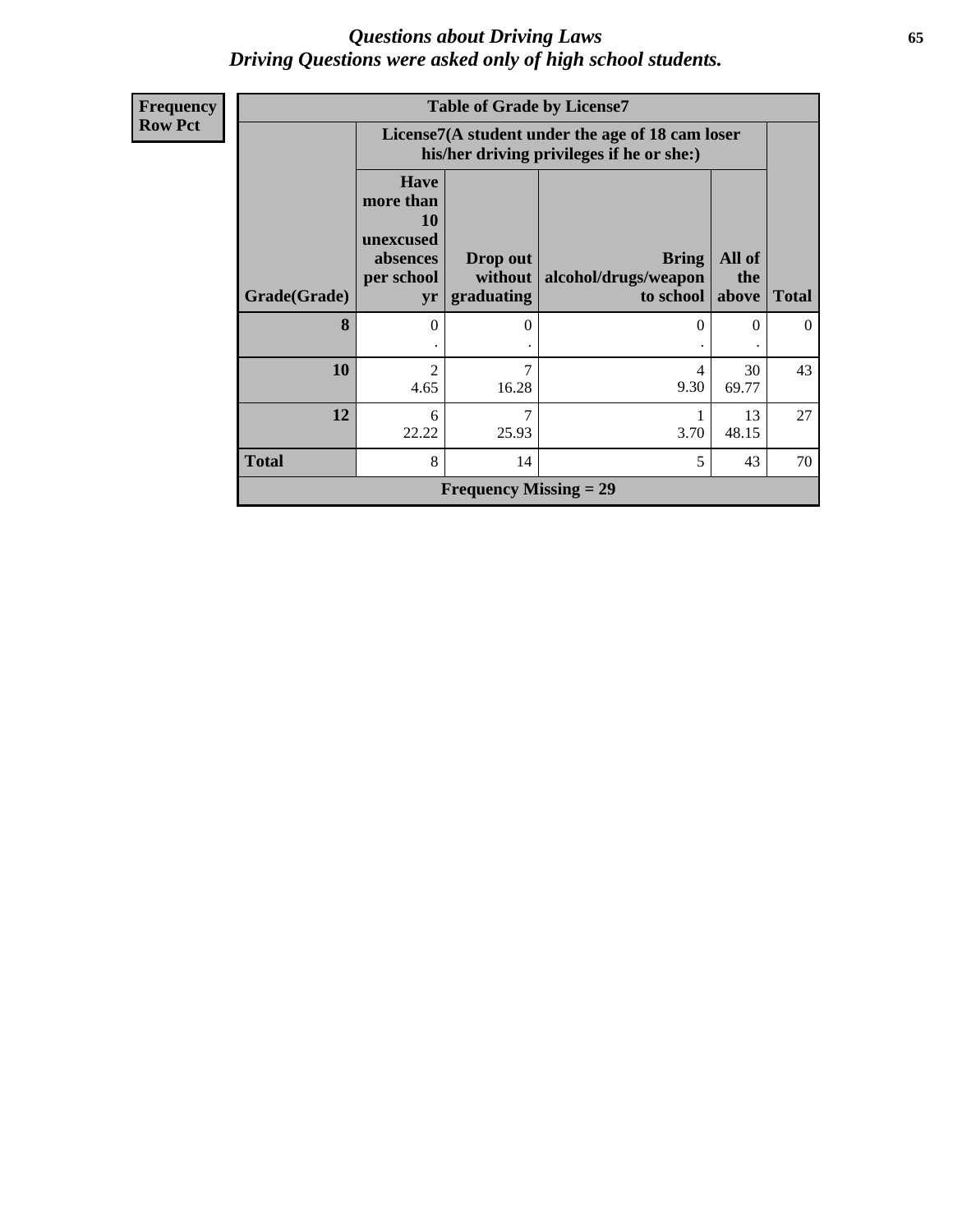# *Select Results by Gender* **66**

| Frequency      | <b>Table of SchoolClimate2 by Gender</b>          |                                 |             |              |
|----------------|---------------------------------------------------|---------------------------------|-------------|--------------|
| <b>Col Pct</b> | SchoolClimate2(I<br>feel successful at<br>school) | Gender(Gender)<br><b>Female</b> | <b>Male</b> | <b>Total</b> |
|                | <b>Strongly Agree</b>                             | 23<br>40.35                     | 16<br>38.10 | 39           |
|                | <b>Somewhat Agree</b>                             | 29<br>50.88                     | 21<br>50.00 | 50           |
|                | <b>Somewhat Disagree</b>                          | 5<br>8.77                       | 4<br>9.52   | $\mathbf Q$  |
|                | <b>Strongly Disagree</b>                          | 0<br>0.00                       | 2.38        |              |
|                | <b>Total</b>                                      | 57                              | 42          | 99           |

| Frequency      | <b>Table of SchoolClimate6 by Gender</b>                 |                          |             |                |  |
|----------------|----------------------------------------------------------|--------------------------|-------------|----------------|--|
| <b>Col Pct</b> | <b>SchoolClimate6(Teachers</b><br>treat me with respect) | Gender(Gender)<br>Female | <b>Male</b> | <b>Total</b>   |  |
|                | <b>Strongly Agree</b>                                    | 29<br>50.88              | 21<br>50.00 | 50             |  |
|                | <b>Somewhat Agree</b>                                    | 21<br>36.84              | 15<br>35.71 | 36             |  |
|                | <b>Somewhat Disagree</b>                                 | 6<br>10.53               | 5<br>11.90  | 11             |  |
|                | <b>Strongly Disagree</b>                                 | 1.75                     | 2.38        | $\mathfrak{D}$ |  |
|                | <b>Total</b>                                             | 57                       | 42          | 99             |  |

| <b>Frequency</b> |                                                                                      |                |             | <b>Table of SchoolClimate8 by Gender</b> |  |  |  |  |
|------------------|--------------------------------------------------------------------------------------|----------------|-------------|------------------------------------------|--|--|--|--|
| <b>Col Pct</b>   | <b>SchoolClimate8(Students</b><br>are frequently<br>recognized for good<br>behavior) | Gender(Gender) |             |                                          |  |  |  |  |
|                  |                                                                                      | <b>Female</b>  | <b>Male</b> | <b>Total</b>                             |  |  |  |  |
|                  | <b>Strongly Agree</b>                                                                | 13<br>22.81    | 7<br>16.67  | 20                                       |  |  |  |  |
|                  | <b>Somewhat Agree</b>                                                                | 31<br>54.39    | 22<br>52.38 | 53                                       |  |  |  |  |
|                  | <b>Somewhat Disagree</b>                                                             | 10<br>17.54    | 6<br>14.29  | 16                                       |  |  |  |  |
|                  | <b>Strongly Disagree</b>                                                             | 3<br>5.26      | 7<br>16.67  | 10                                       |  |  |  |  |
|                  | Total                                                                                | 57             | 42          | 99                                       |  |  |  |  |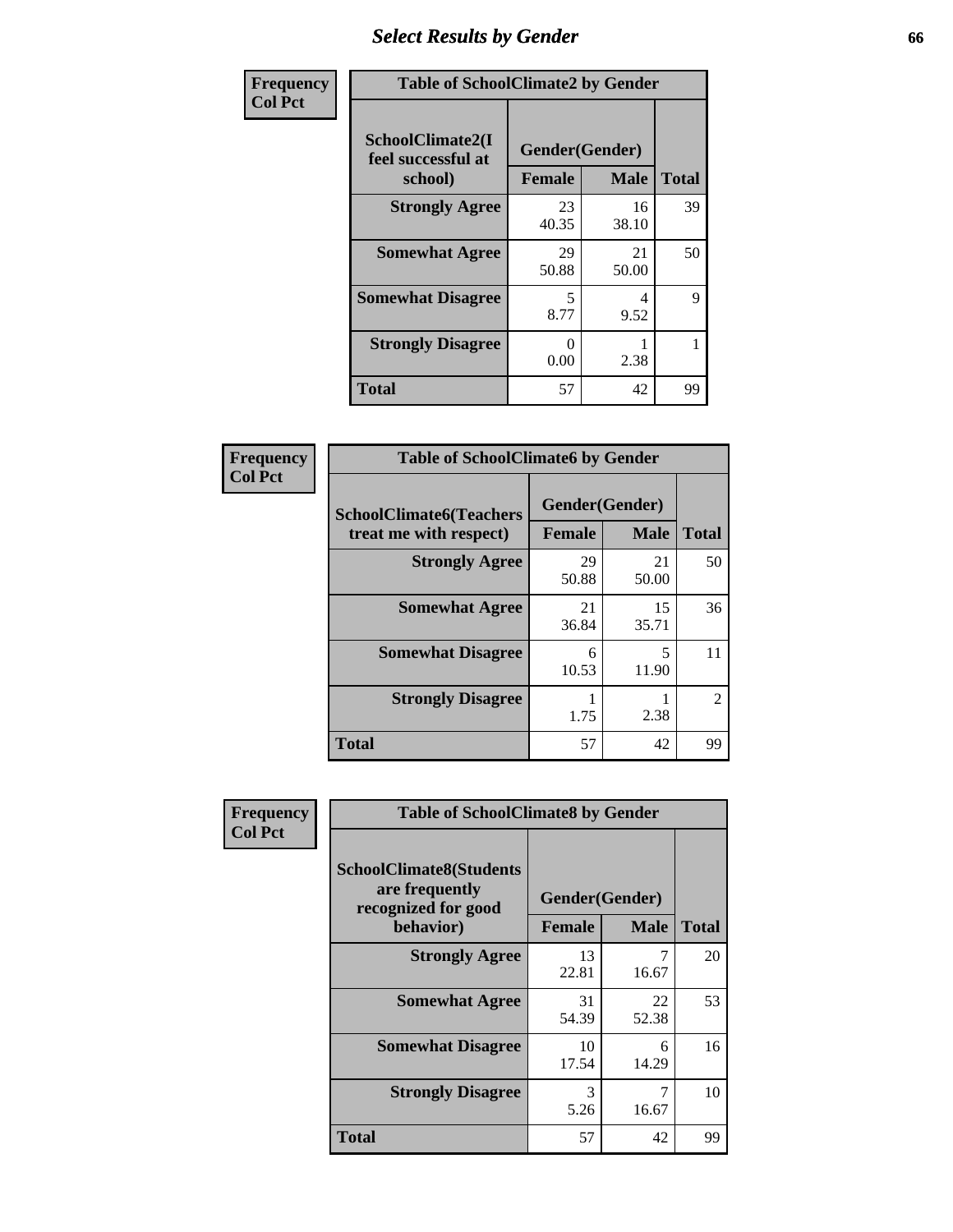## **Select Results by Gender 67**

| Frequency      | <b>Table of Gender by Dropout</b> |                                                                        |                |              |
|----------------|-----------------------------------|------------------------------------------------------------------------|----------------|--------------|
| <b>Row Pct</b> |                                   | Dropout(I<br>have<br>thought<br>about<br>dropping<br>out of<br>school) |                |              |
|                | Gender(Gender)                    | <b>Yes</b>                                                             | N <sub>0</sub> | <b>Total</b> |
|                | <b>Female</b>                     | 9<br>15.79                                                             | 48<br>84.21    | 57           |
|                | <b>Male</b>                       | 15<br>35.71                                                            | 27<br>64.29    | 42           |
|                | <b>Total</b>                      | 24                                                                     | 75             | 99           |

| <b>Frequency</b> | <b>Table of Gender by Dropoutreason</b> |                                                                     |              |                          |                                |              |              |
|------------------|-----------------------------------------|---------------------------------------------------------------------|--------------|--------------------------|--------------------------------|--------------|--------------|
| <b>Row Pct</b>   |                                         | Dropoutreason (If I dropped out the<br>reason would most likely be) |              |                          |                                |              |              |
|                  | <b>Gender(Gender)</b>                   | Won't<br><b>Drop</b><br>out                                         | <b>Bored</b> | Family<br><b>Reasons</b> | <b>Being</b><br><b>Bullied</b> | <b>Other</b> | <b>Total</b> |
|                  | <b>Female</b>                           | 40<br>70.18                                                         | 8<br>14.04   | っ<br>3.51                | 3.51                           | 5<br>8.77    | 57           |
|                  | <b>Male</b>                             | 22<br>52.38                                                         | 8<br>19.05   | 4<br>9.52                | 0.00                           | 8<br>19.05   | 42           |
|                  | <b>Total</b>                            | 62                                                                  | 16           | 6                        | $\overline{c}$                 | 13           | 99           |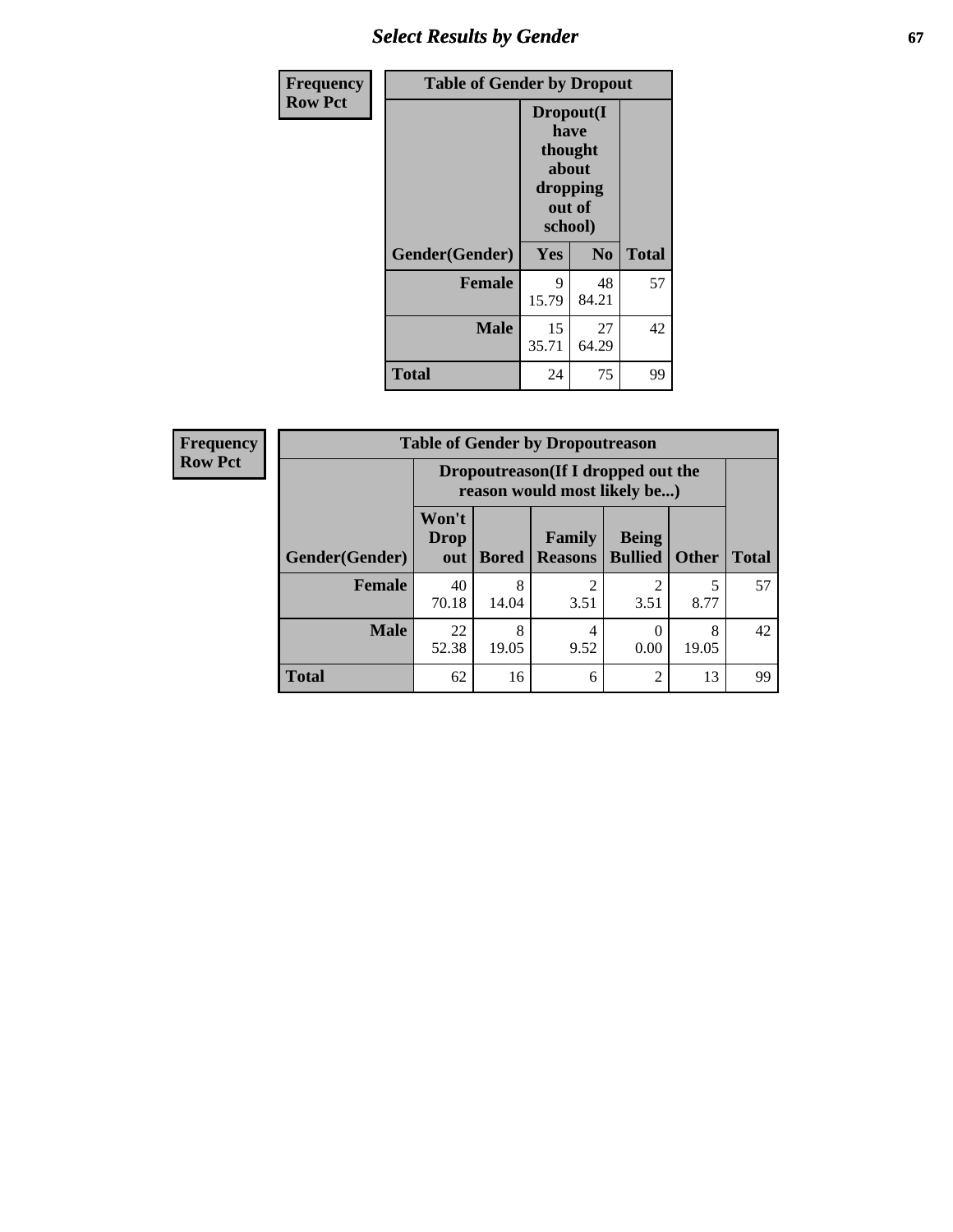*School Safety* **68**

| Frequency      | <b>Table of Gender by Bullied2</b> |                 |                |              |
|----------------|------------------------------------|-----------------|----------------|--------------|
| <b>Row Pct</b> |                                    | <b>Bullied2</b> |                |              |
|                | Gender(Gender)                     | Yes             | N <sub>0</sub> | <b>Total</b> |
|                | <b>Female</b>                      | 5<br>8.77       | 52<br>91.23    | 57           |
|                | <b>Male</b>                        | 2.38            | 41<br>97.62    | 42           |
|                | <b>Total</b>                       | 6               | 93             | 99           |

| <b>Frequency</b> | <b>Table of Gender by Bulliedothers2</b> |                       |                |              |
|------------------|------------------------------------------|-----------------------|----------------|--------------|
| <b>Row Pct</b>   |                                          | <b>Bulliedothers2</b> |                |              |
|                  | Gender(Gender)                           | <b>Yes</b>            | N <sub>0</sub> | <b>Total</b> |
|                  | <b>Female</b>                            | 3.51                  | 55<br>96.49    | 57           |
|                  | <b>Male</b>                              | 16.67                 | 35<br>83.33    | 42           |
|                  | <b>Total</b>                             | q                     | 90             | 99           |

| Frequency      | <b>Table of Gender by Weaponschool2</b> |                      |                |              |
|----------------|-----------------------------------------|----------------------|----------------|--------------|
| <b>Row Pct</b> |                                         | <b>Weaponschool2</b> |                |              |
|                | Gender(Gender)                          | <b>Yes</b>           | N <sub>0</sub> | <b>Total</b> |
|                | <b>Female</b>                           | 1.75                 | 56<br>98.25    | 57           |
|                | <b>Male</b>                             | 6<br>14.29           | 36<br>85.71    | 42           |
|                | <b>Total</b>                            |                      | 92             | 99           |

| Frequency      | <b>Table of Gender by Absentunsafe2</b> |               |                |              |
|----------------|-----------------------------------------|---------------|----------------|--------------|
| <b>Row Pct</b> |                                         | Absentunsafe2 |                |              |
|                | Gender(Gender)                          | Yes           | N <sub>0</sub> | <b>Total</b> |
|                | <b>Female</b>                           | 1.75          | 56<br>98.25    | 57           |
|                | <b>Male</b>                             | 0.00          | 42<br>100.00   | 42           |
|                | <b>Total</b>                            |               | 98             | 99           |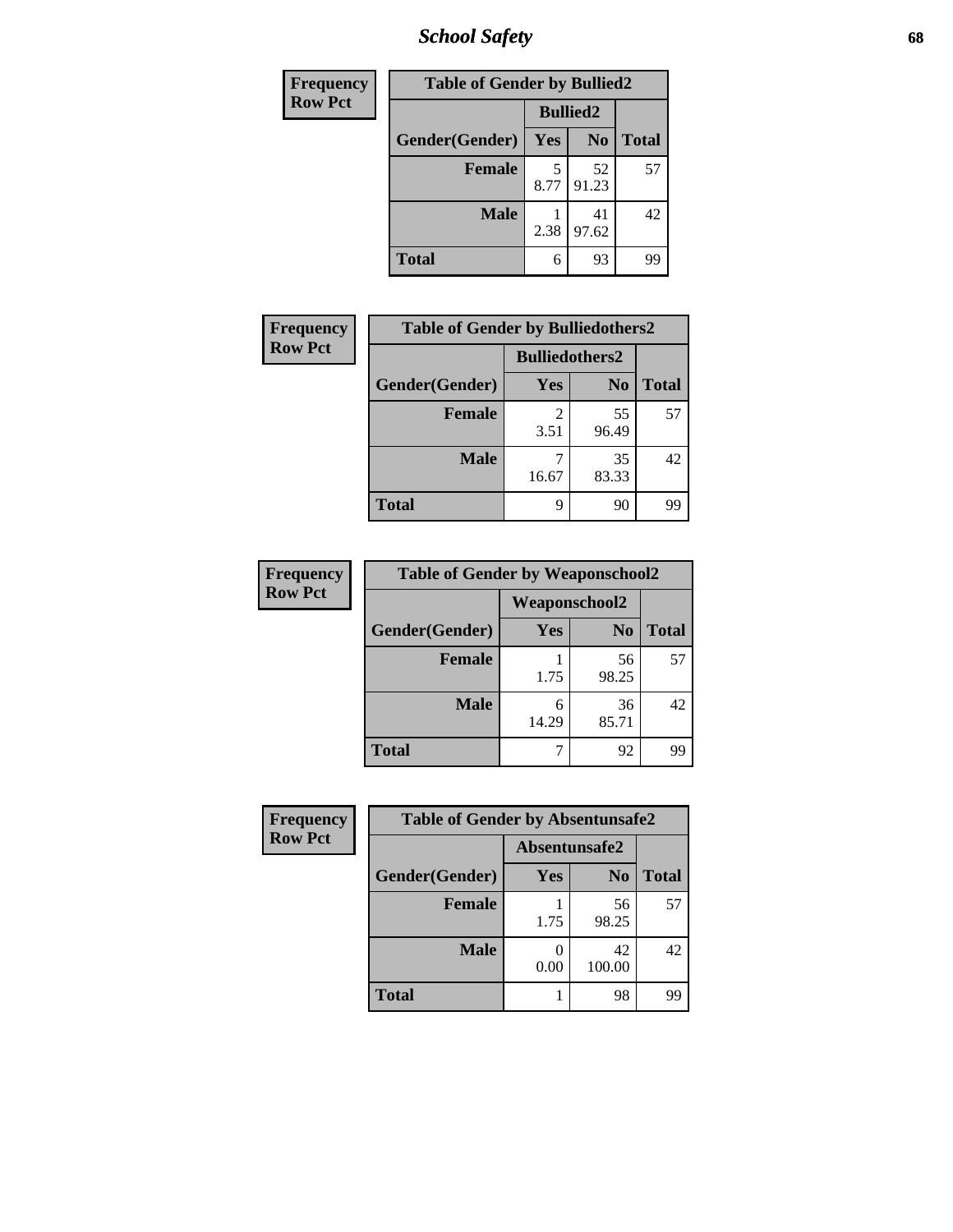*School Safety* **69**

| Frequency      | <b>Table of Gender by Gangself</b> |                                                                                                |                |              |
|----------------|------------------------------------|------------------------------------------------------------------------------------------------|----------------|--------------|
| <b>Row Pct</b> |                                    | Gangself(I<br>have<br>participated<br>in illegal gang<br>activities in<br>the past 30<br>days) |                |              |
|                | Gender(Gender)                     | Yes                                                                                            | N <sub>0</sub> | <b>Total</b> |
|                | <b>Female</b>                      | 1.75                                                                                           | 56<br>98.25    | 57           |
|                | <b>Male</b>                        | 5<br>11.90                                                                                     | 37<br>88.10    | 42           |
|                | <b>Total</b>                       | 6                                                                                              | 93             | 99           |

| Frequency      | <b>Table of Gender by Gangpeers</b> |                                                                                                                             |                |              |
|----------------|-------------------------------------|-----------------------------------------------------------------------------------------------------------------------------|----------------|--------------|
| <b>Row Pct</b> |                                     | <b>Gangpeers</b> (I<br>have friends<br>who have<br>participated<br>in illegal gang<br>activities in<br>the past 30<br>days) |                |              |
|                | Gender(Gender)                      | <b>Yes</b>                                                                                                                  | N <sub>0</sub> | <b>Total</b> |
|                | <b>Female</b>                       | 8<br>14.04                                                                                                                  | 49<br>85.96    | 57           |
|                | <b>Male</b>                         | 11<br>26.19                                                                                                                 | 31<br>73.81    | 42           |
|                | <b>Total</b>                        | 19                                                                                                                          | 80             | 99           |

| <b>Frequency</b> | <b>Table of Gender by Pickedon2</b> |             |                |              |
|------------------|-------------------------------------|-------------|----------------|--------------|
| <b>Row Pct</b>   |                                     |             | Pickedon2      |              |
|                  | Gender(Gender)                      | Yes         | N <sub>0</sub> | <b>Total</b> |
|                  | <b>Female</b>                       | 26<br>45.61 | 31<br>54.39    | 57           |
|                  | <b>Male</b>                         | Q<br>21.43  | 33<br>78.57    | 42           |
|                  | <b>Total</b>                        | 35          | 64             | 99           |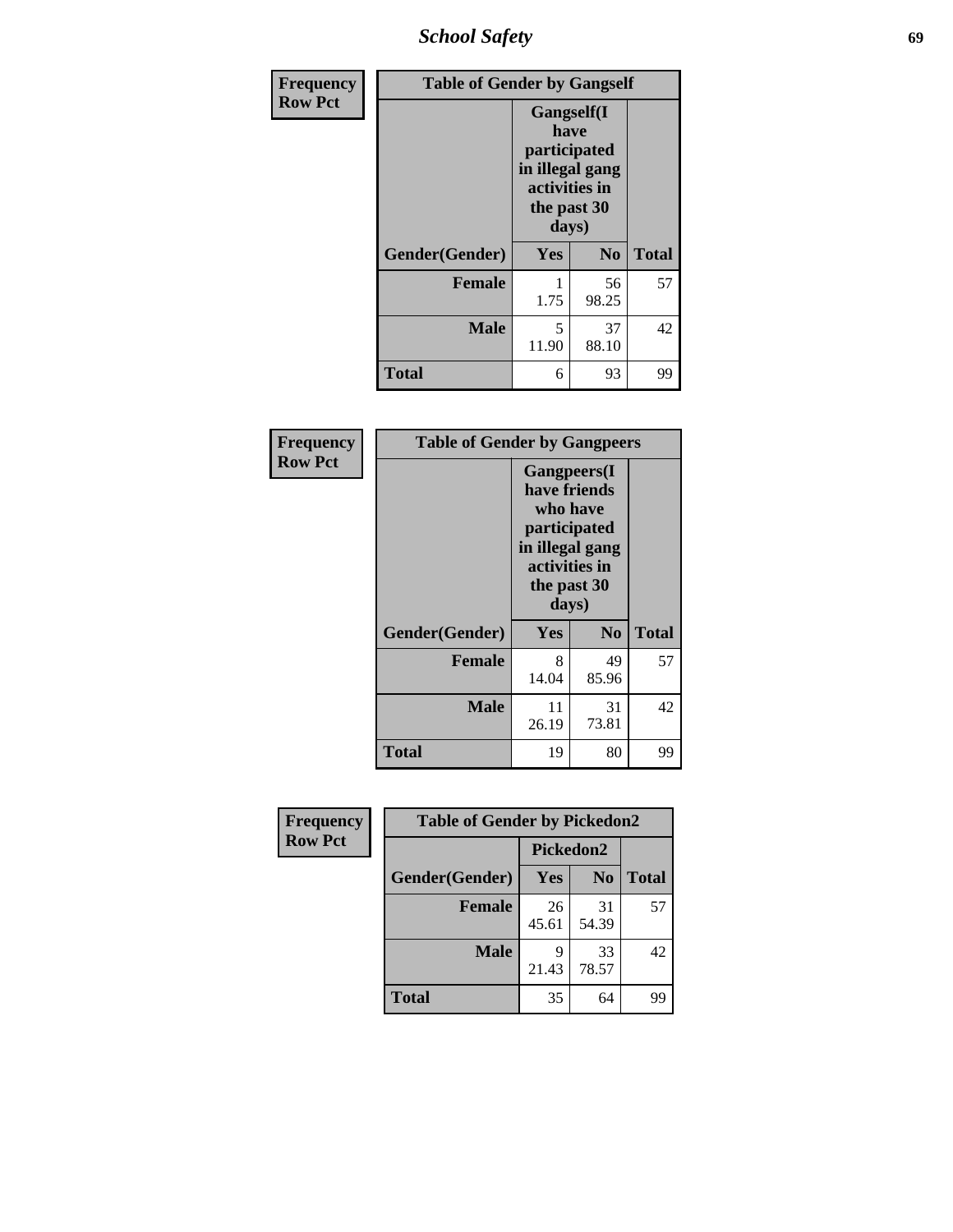*School Safety* **70**

| Frequency      | <b>Table of Gender by Safeschool2</b> |             |                |              |
|----------------|---------------------------------------|-------------|----------------|--------------|
| <b>Row Pct</b> |                                       |             | Safeschool2    |              |
|                | Gender(Gender)                        | Yes         | N <sub>0</sub> | <b>Total</b> |
|                | <b>Female</b>                         | 49<br>85.96 | 8<br>14.04     | 57           |
|                | <b>Male</b>                           | 34<br>80.95 | 8<br>19.05     | 42           |
|                | <b>Total</b>                          | 83          | 16             | 99           |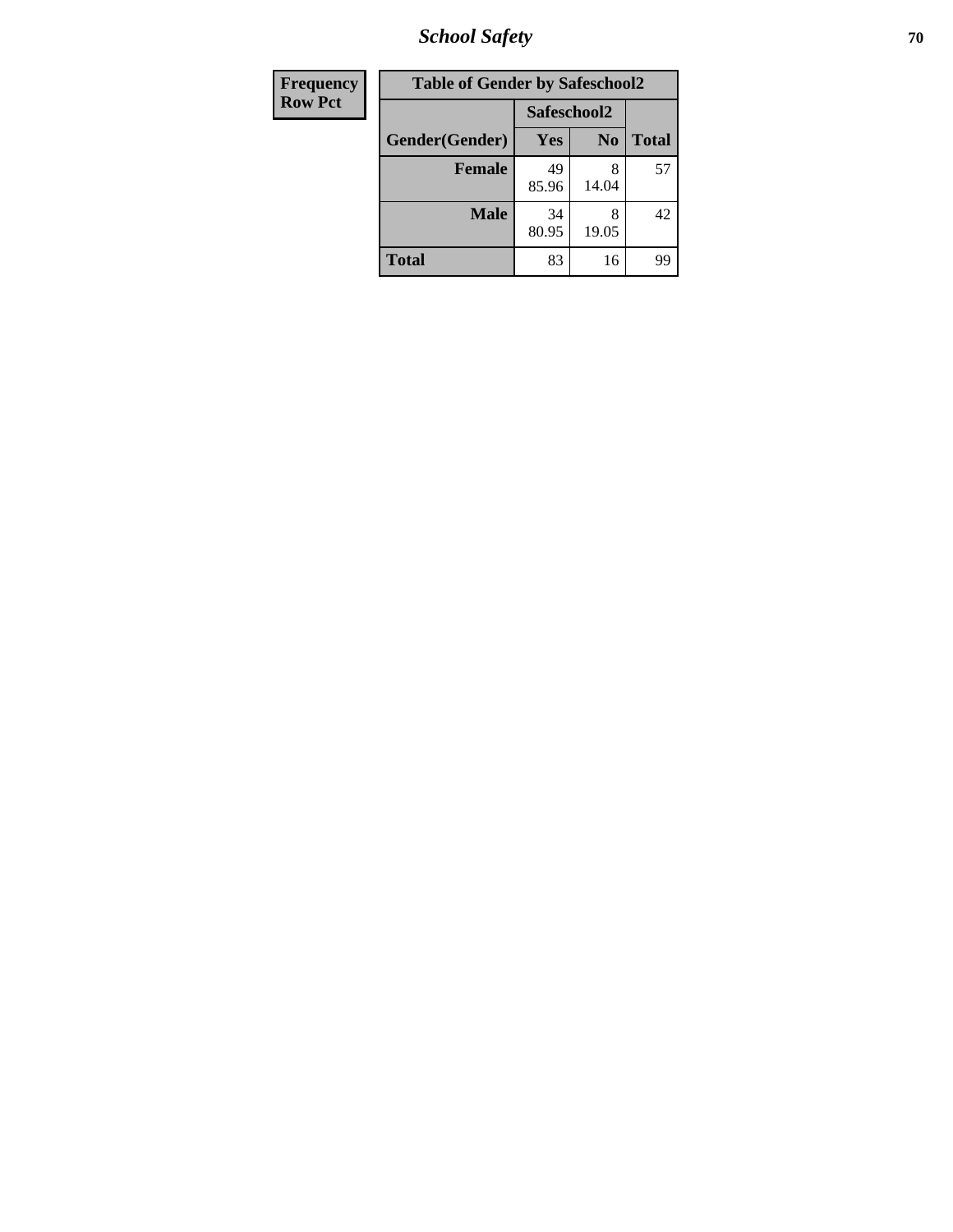# *Incidence of Drug Use* <sup>71</sup>

| <b>Frequency</b> | <b>Table of Gender by AlcoholAlt</b> |                                          |                |              |
|------------------|--------------------------------------|------------------------------------------|----------------|--------------|
| <b>Row Pct</b>   |                                      | AlcoholAlt(Alcohol<br>use, past 30 days) |                |              |
|                  | Gender(Gender)                       | <b>Yes</b>                               | N <sub>0</sub> | <b>Total</b> |
|                  | <b>Female</b>                        | 11<br>19.30                              | 46<br>80.70    | 57           |
|                  | <b>Male</b>                          | 12<br>28.57                              | 30<br>71.43    | 42           |
|                  | <b>Total</b>                         | 23                                       | 76             | 99           |

| <b>Frequency</b> | <b>Table of Gender by TobaccoAny</b> |                                          |                |              |
|------------------|--------------------------------------|------------------------------------------|----------------|--------------|
| <b>Row Pct</b>   |                                      | TobaccoAny(Tobacco<br>use, past 30 days) |                |              |
|                  | Gender(Gender)                       | Yes                                      | N <sub>0</sub> | <b>Total</b> |
|                  | <b>Female</b>                        | 3<br>5.26                                | 54<br>94.74    | 57           |
|                  | <b>Male</b>                          | Q<br>21.43                               | 33<br>78.57    | 42           |
|                  | <b>Total</b>                         | 12                                       | 87             | 99           |

| <b>Frequency</b> | <b>Table of Gender by MarijuanaAlt</b> |            |                                              |       |
|------------------|----------------------------------------|------------|----------------------------------------------|-------|
| <b>Row Pct</b>   |                                        |            | MarijuanaAlt(Marijuana<br>use, past 30 days) |       |
|                  | Gender(Gender)                         | <b>Yes</b> | N <sub>0</sub>                               | Total |
|                  | <b>Female</b>                          | 3<br>5.26  | 54<br>94.74                                  | 57    |
|                  | <b>Male</b>                            | 4<br>9.52  | 38<br>90.48                                  | 42    |
|                  | <b>Total</b>                           | 7          | 92                                           | 99    |

| <b>Frequency</b> | <b>Table of Gender by OtherDrugAny</b> |                                                      |                |              |
|------------------|----------------------------------------|------------------------------------------------------|----------------|--------------|
| <b>Row Pct</b>   |                                        | <b>OtherDrugAny(Other</b><br>drug use, past 30 days) |                |              |
|                  | Gender(Gender)                         | <b>Yes</b>                                           | N <sub>0</sub> | <b>Total</b> |
|                  | <b>Female</b>                          | 7.02                                                 | 53<br>92.98    | 57           |
|                  | <b>Male</b>                            | 4.76                                                 | 40<br>95.24    | 42           |
|                  | <b>Total</b>                           | 6                                                    | 93             | 99           |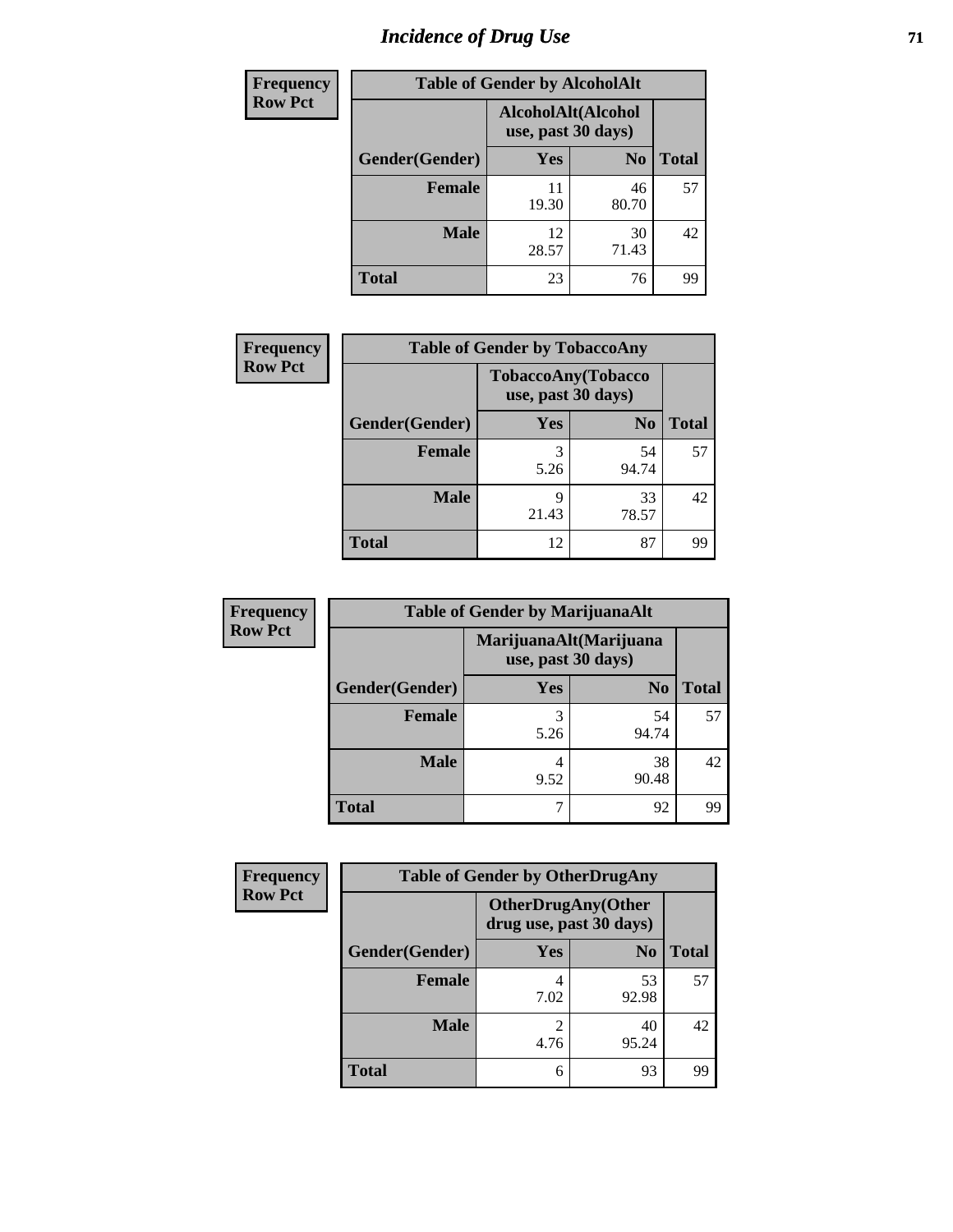### *Average Age at Onset of Use* **72** *Results for "Average Age at Onset of Use" questions exclude students who said they did not use that substance*

#### **Gender=Female**

| <i><b>Variable</b></i>          | <b>Label</b>                                                       | <b>Mean</b> |
|---------------------------------|--------------------------------------------------------------------|-------------|
| Alcoholinit2                    | I started using alcohol when I was                                 | 14.05       |
| Cigarettesinit2                 | I started smoking tobacco when I was                               | 14.20       |
| Smokelessinit2                  | I started chewing tobacco when I was                               | 10.00       |
| Marijuanainit2                  | I started using marijuana when I was                               | 12.80       |
| Cocaineinit2                    | I started using cocaine when I was                                 | 8.00        |
| Inhalantsinit2                  | I started using inhalants when I was                               | 9.00        |
| Steroidsinit2                   | I started using steroids when I was                                | 10.00       |
| Ecstasyinit2                    | I started using ecstasy when I was                                 | 11.00       |
| Methinit2                       | I started using methamphetamines when I was                        | 12.00       |
| Hallucinogensinit2              | I started using hallucinogens when I was                           | 13.00       |
| Prescription in it <sub>2</sub> | I started using prescription drugs not prescribed to me when I was | 13.00       |

#### **Gender=Male**

| <b>Variable</b>    | Label                                                              | <b>Mean</b> |
|--------------------|--------------------------------------------------------------------|-------------|
| Alcoholinit2       | I started using alcohol when I was                                 | 13.41       |
| Cigarettesinit2    | I started smoking tobacco when I was                               | 13.82       |
| Smokelessinit2     | I started chewing tobacco when I was                               | 11.44       |
| Marijuanainit2     | I started using marijuana when I was                               | 12.43       |
| Cocaineinit2       | I started using cocaine when I was                                 | 13.00       |
| Inhalantsinit2     | I started using inhalants when I was                               |             |
| Steroidsinit2      | I started using steroids when I was                                |             |
| Ecstasyinit2       | I started using ecstasy when I was                                 | 17.00       |
| Methinit2          | I started using methamphetamines when I was                        |             |
| Hallucinogensinit2 | I started using hallucinogens when I was                           | 9.00        |
| Prescriptioninit2  | I started using prescription drugs not prescribed to me when I was | 13.25       |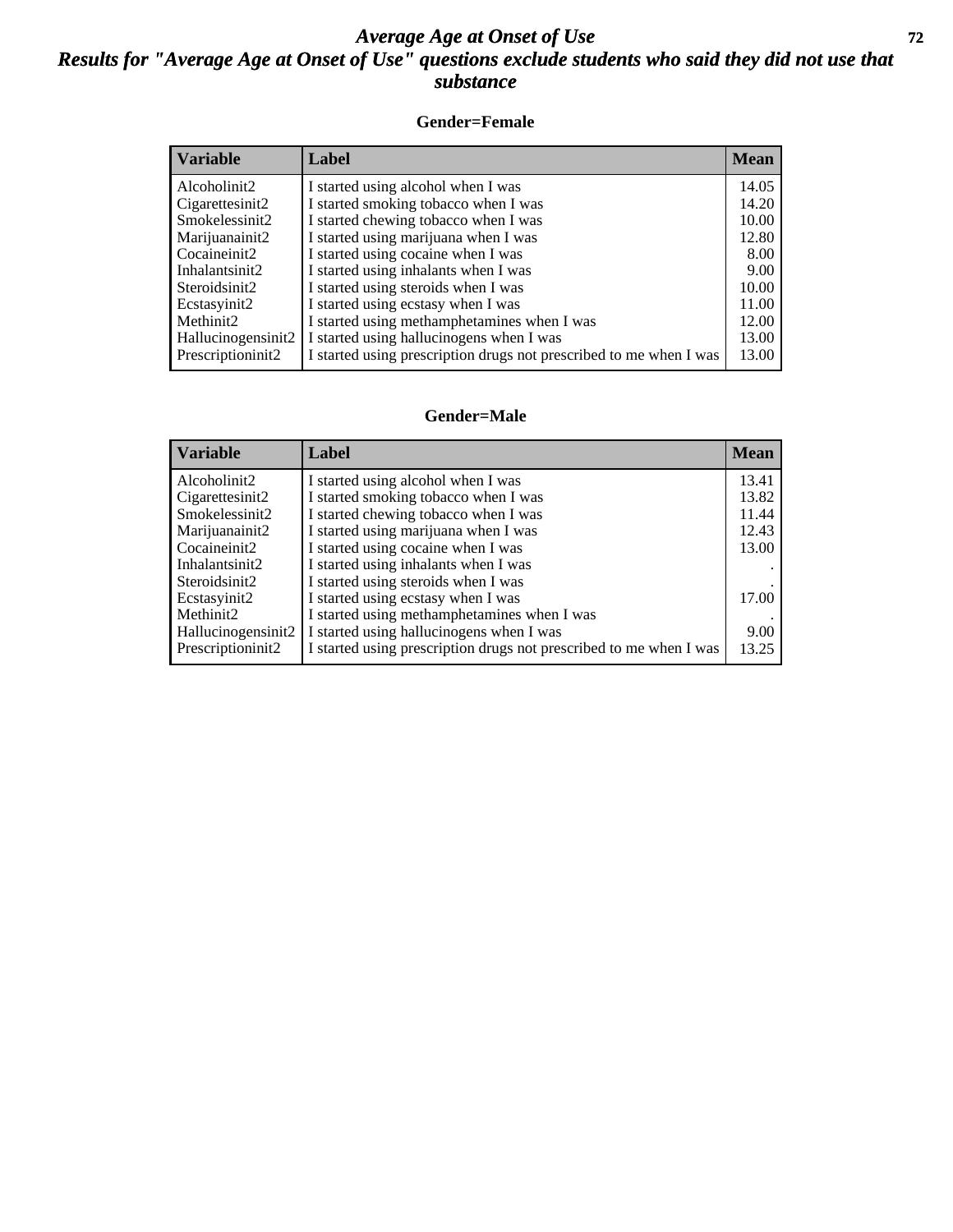# *I Think These Drugs are Harmful* **73**

| <b>Frequency</b> | <b>Table of Gender by Alcoholharmdich</b> |                                                   |                |              |
|------------------|-------------------------------------------|---------------------------------------------------|----------------|--------------|
| <b>Row Pct</b>   |                                           | Alcoholharmdich(I<br>think alcohol is<br>harmful) |                |              |
|                  | Gender(Gender)                            | <b>Yes</b>                                        | N <sub>0</sub> | <b>Total</b> |
|                  | Female                                    | 51<br>89.47                                       | 6<br>10.53     | 57           |
|                  | <b>Male</b>                               | 29<br>69.05                                       | 13<br>30.95    | 42           |
|                  | <b>Total</b>                              | 80                                                | 19             | 99           |

| Frequency      | <b>Table of Gender by Tobaccoharmdich</b> |                                                   |                |              |
|----------------|-------------------------------------------|---------------------------------------------------|----------------|--------------|
| <b>Row Pct</b> |                                           | Tobaccoharmdich(I<br>think tobacco is<br>harmful) |                |              |
|                | Gender(Gender)                            | Yes                                               | N <sub>0</sub> | <b>Total</b> |
|                | <b>Female</b>                             | 56<br>98.25                                       | 1.75           | 57           |
|                | <b>Male</b>                               | 38<br>90.48                                       | 4<br>9.52      | 42           |
|                | <b>Total</b>                              | 94                                                | 5              | 99           |

| Frequency      | <b>Table of Gender by Marijuanaharmdich</b> |                                                       |                |              |  |
|----------------|---------------------------------------------|-------------------------------------------------------|----------------|--------------|--|
| <b>Row Pct</b> |                                             | Marijuanaharmdich(I<br>think marijuana is<br>harmful) |                |              |  |
|                | Gender(Gender)                              | <b>Yes</b>                                            | N <sub>0</sub> | <b>Total</b> |  |
|                | <b>Female</b>                               | 52<br>91.23                                           | 5<br>8.77      | 57           |  |
|                | <b>Male</b>                                 | 32<br>76.19                                           | 10<br>23.81    | 42           |  |
|                | <b>Total</b>                                | 84                                                    | 15             | 99           |  |

| Frequency      | <b>Table of Gender by Otherdrugharmdich</b> |                                                          |                |              |
|----------------|---------------------------------------------|----------------------------------------------------------|----------------|--------------|
| <b>Row Pct</b> |                                             | Otherdrugharmdich(I<br>think other drugs are<br>harmful) |                |              |
|                | Gender(Gender)                              | <b>Yes</b>                                               | N <sub>0</sub> | <b>Total</b> |
|                | <b>Female</b>                               | 56<br>98.25                                              | 1.75           | 57           |
|                | <b>Male</b>                                 | 39<br>92.86                                              | 3<br>7.14      | 42           |
|                | <b>Total</b>                                | 95                                                       | 4              | 99           |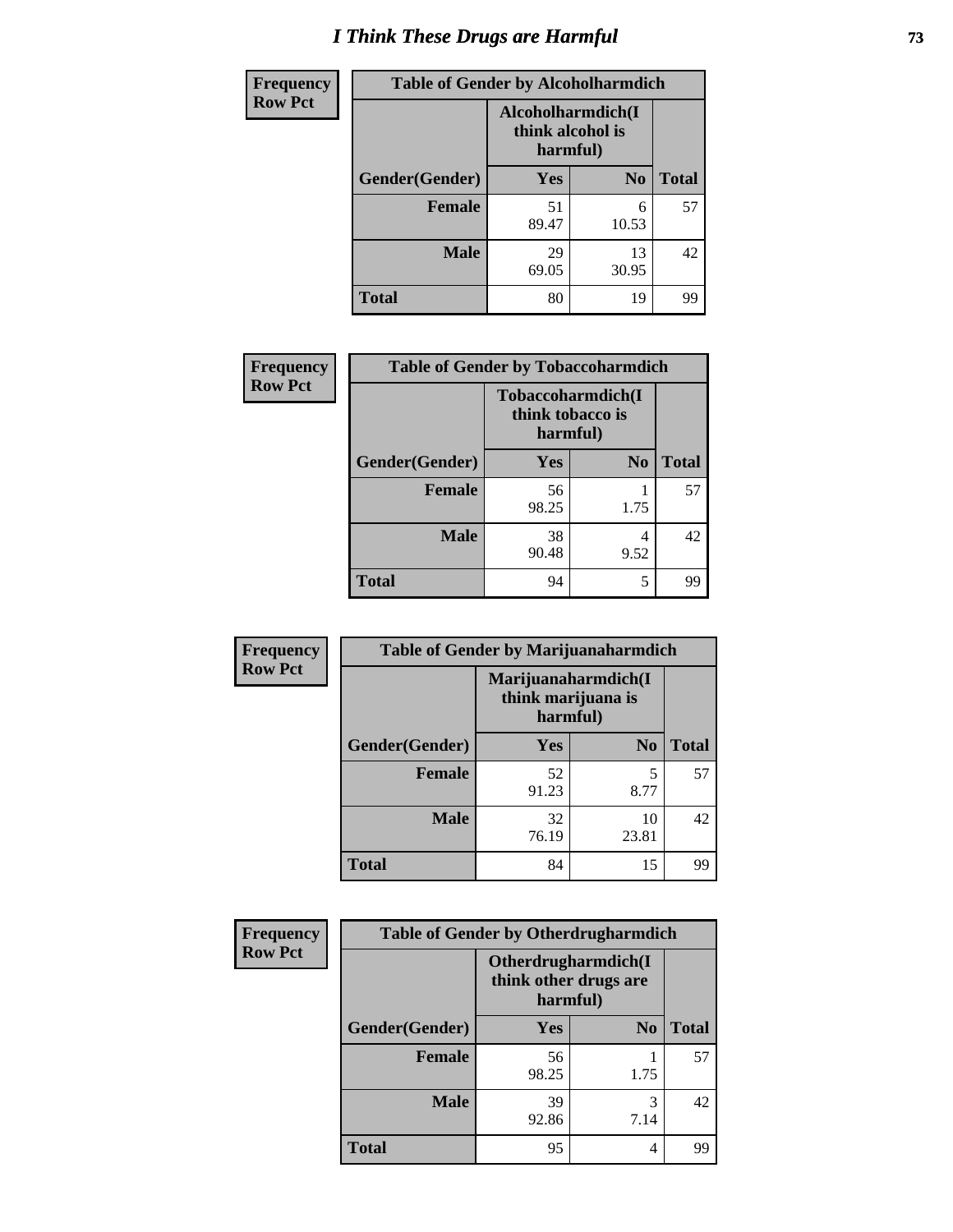| <b>Frequency</b> | <b>Table of Gender by Alcohollocation1</b> |                                                               |             |              |
|------------------|--------------------------------------------|---------------------------------------------------------------|-------------|--------------|
| <b>Row Pct</b>   |                                            | <b>Alcohollocation1(Places</b><br><b>Friends Use Alcohol)</b> |             |              |
|                  | Gender(Gender)                             |                                                               | Do Not Use  | <b>Total</b> |
|                  | <b>Female</b>                              | 35<br>61.40                                                   | 22<br>38.60 | 57           |
|                  | <b>Male</b>                                | 24<br>57.14                                                   | 18<br>42.86 | 42           |
|                  | Total                                      | 59                                                            | 40          | 99           |

| <b>Frequency</b> | <b>Table of Gender by Alcohollocation2</b> |                                |                             |              |
|------------------|--------------------------------------------|--------------------------------|-----------------------------|--------------|
| <b>Row Pct</b>   |                                            | <b>Alcohollocation2(Places</b> | <b>Friends Use Alcohol)</b> |              |
|                  | Gender(Gender)                             |                                | Home                        | <b>Total</b> |
|                  | <b>Female</b>                              | 46<br>80.70                    | 11<br>19.30                 | 57           |
|                  | <b>Male</b>                                | 28<br>66.67                    | 14<br>33.33                 | 42           |
|                  | <b>Total</b>                               | 74                             | 25                          | 99           |

| Frequency      | <b>Table of Gender by Alcohollocation3</b> |             |                                                               |              |
|----------------|--------------------------------------------|-------------|---------------------------------------------------------------|--------------|
| <b>Row Pct</b> |                                            |             | <b>Alcohollocation3(Places</b><br><b>Friends Use Alcohol)</b> |              |
|                | Gender(Gender)                             |             | <b>School</b>                                                 | <b>Total</b> |
|                | <b>Female</b>                              | 54<br>94.74 | 5.26                                                          | 57           |
|                | <b>Male</b>                                | 38<br>90.48 | 9.52                                                          | 42           |
|                | <b>Total</b>                               | 92          |                                                               | 99           |

| Frequency      | <b>Table of Gender by Alcohollocation4</b> |                                |                             |              |
|----------------|--------------------------------------------|--------------------------------|-----------------------------|--------------|
| <b>Row Pct</b> |                                            | <b>Alcohollocation4(Places</b> | <b>Friends Use Alcohol)</b> |              |
|                | Gender(Gender)                             |                                | Car                         | <b>Total</b> |
|                | <b>Female</b>                              | 44<br>77.19                    | 13<br>22.81                 | 57           |
|                | <b>Male</b>                                | 30<br>71.43                    | 12<br>28.57                 | 42           |
|                | <b>Total</b>                               | 74                             | 25                          | 99           |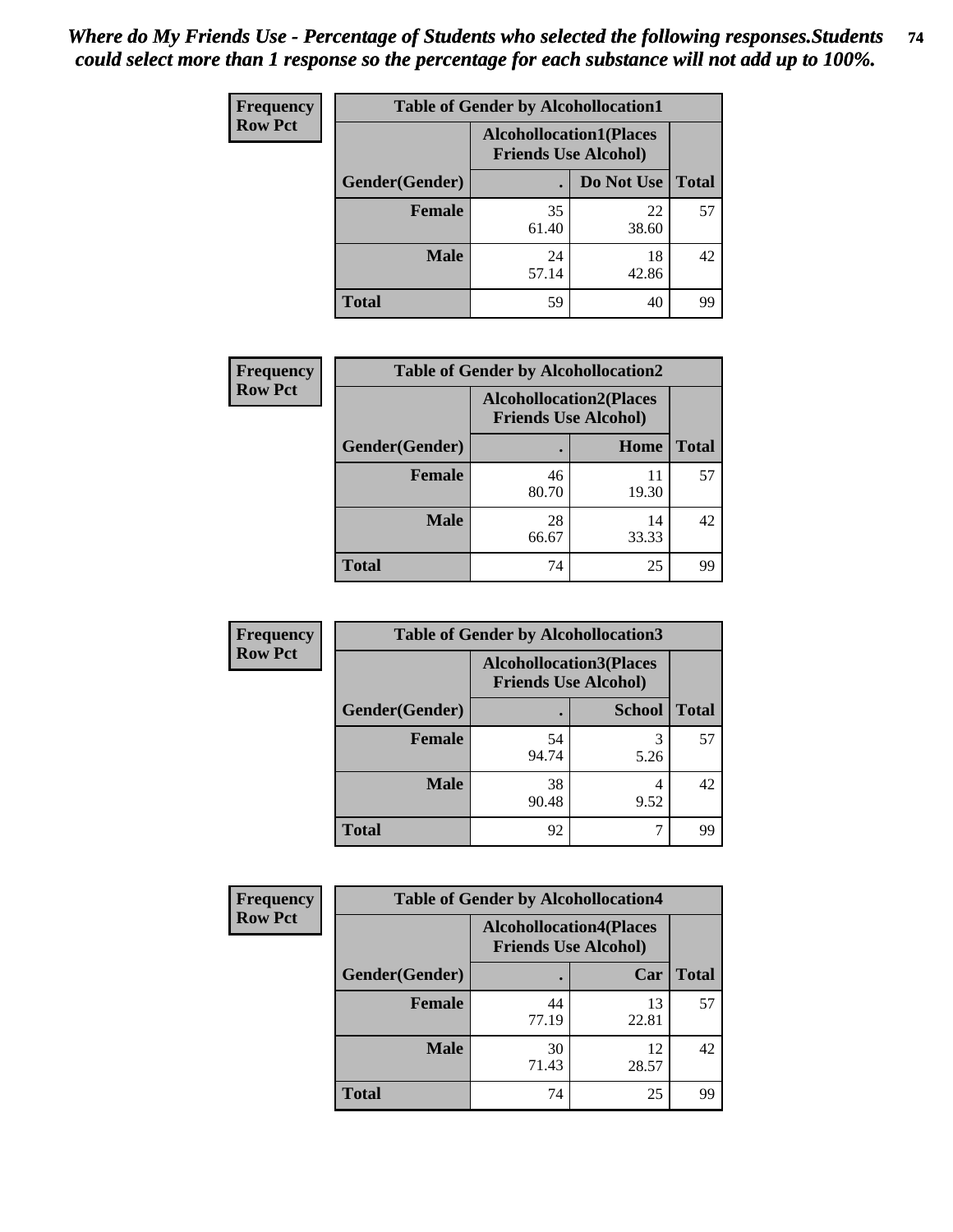| <b>Frequency</b> | <b>Table of Gender by Alcohollocation5</b> |                                                                |                                 |              |
|------------------|--------------------------------------------|----------------------------------------------------------------|---------------------------------|--------------|
| <b>Row Pct</b>   |                                            | <b>Alcohollocation5</b> (Places<br><b>Friends Use Alcohol)</b> |                                 |              |
|                  | Gender(Gender)                             |                                                                | <b>Friend's</b><br><b>House</b> | <b>Total</b> |
|                  | <b>Female</b>                              | 38<br>66.67                                                    | 19<br>33.33                     | 57           |
|                  | <b>Male</b>                                | 22<br>52.38                                                    | 20<br>47.62                     | 42           |
|                  | <b>Total</b>                               | 60                                                             | 39                              | 99           |

| Frequency      | <b>Table of Gender by Alcohollocation6</b> |                                                               |              |              |
|----------------|--------------------------------------------|---------------------------------------------------------------|--------------|--------------|
| <b>Row Pct</b> |                                            | <b>Alcohollocation6(Places</b><br><b>Friends Use Alcohol)</b> |              |              |
|                | Gender(Gender)                             |                                                               | <b>Other</b> | <b>Total</b> |
|                | <b>Female</b>                              | 30<br>52.63                                                   | 27<br>47.37  | 57           |
|                | <b>Male</b>                                | 27<br>64.29                                                   | 15<br>35.71  | 42           |
|                | <b>Total</b>                               | 57                                                            | 42           | 99           |

| Frequency      | <b>Table of Gender by Tobaccolocation1</b> |                                                               |             |              |  |
|----------------|--------------------------------------------|---------------------------------------------------------------|-------------|--------------|--|
| <b>Row Pct</b> |                                            | <b>Tobaccolocation1(Places</b><br><b>Friends Use Tobacco)</b> |             |              |  |
|                | Gender(Gender)                             |                                                               | Do Not Use  | <b>Total</b> |  |
|                | Female                                     | 33<br>57.89                                                   | 24<br>42.11 | 57           |  |
|                | <b>Male</b>                                | 23<br>54.76                                                   | 19<br>45.24 | 42           |  |
|                | <b>Total</b>                               | 56                                                            | 43          | 99           |  |

| Frequency      | <b>Table of Gender by Tobaccolocation2</b> |                                                               |             |              |
|----------------|--------------------------------------------|---------------------------------------------------------------|-------------|--------------|
| <b>Row Pct</b> |                                            | <b>Tobaccolocation2(Places</b><br><b>Friends Use Tobacco)</b> |             |              |
|                | Gender(Gender)                             |                                                               | Home        | <b>Total</b> |
|                | Female                                     | 40<br>70.18                                                   | 17<br>29.82 | 57           |
|                | <b>Male</b>                                | 20<br>47.62                                                   | 22<br>52.38 | 42           |
|                | <b>Total</b>                               | 60                                                            | 39          | 99           |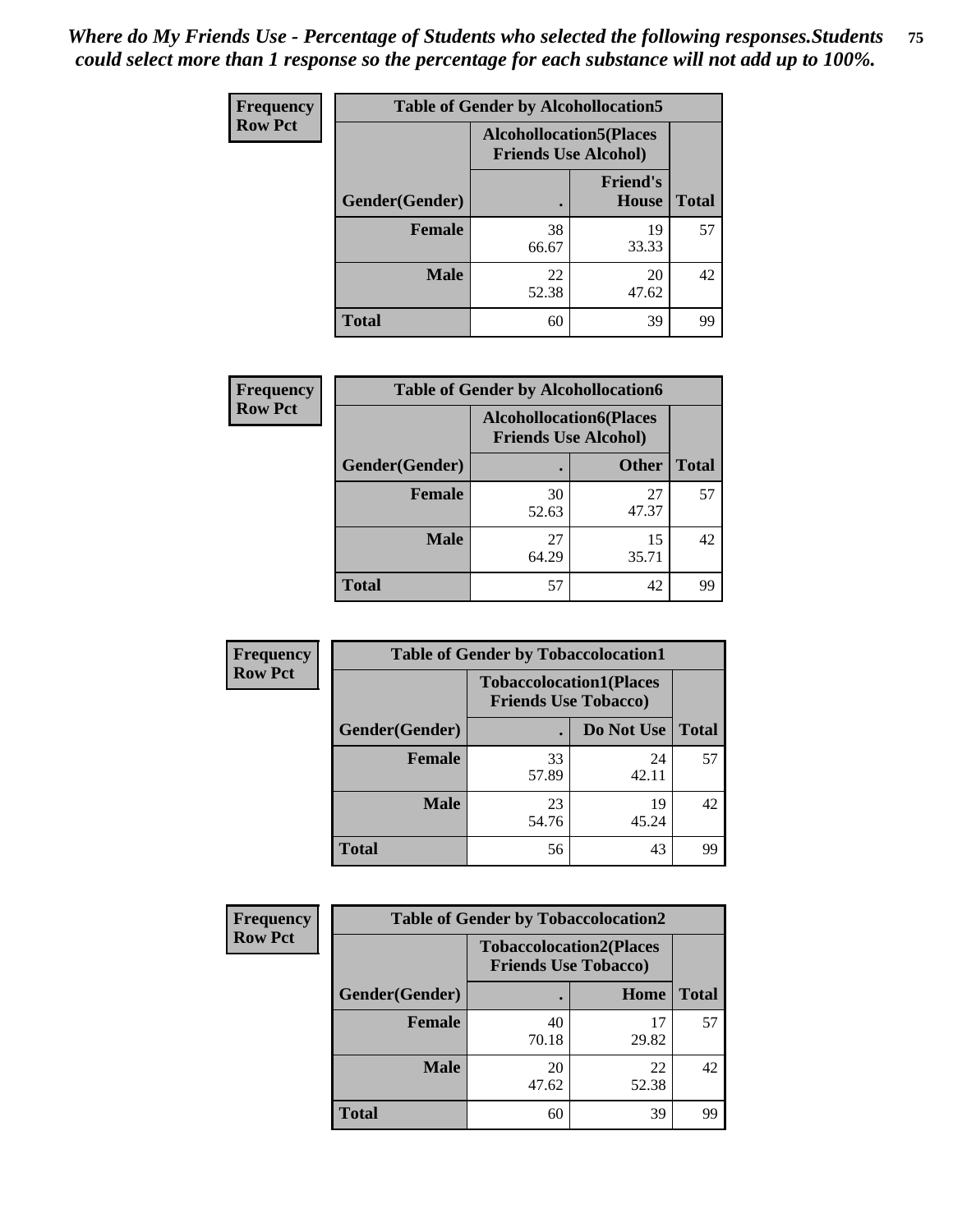| <b>Frequency</b> | <b>Table of Gender by Tobaccolocation3</b> |             |                                                               |              |  |
|------------------|--------------------------------------------|-------------|---------------------------------------------------------------|--------------|--|
| <b>Row Pct</b>   |                                            |             | <b>Tobaccolocation3(Places</b><br><b>Friends Use Tobacco)</b> |              |  |
|                  | Gender(Gender)                             |             | <b>School</b>                                                 | <b>Total</b> |  |
|                  | <b>Female</b>                              | 42<br>73.68 | 15<br>26.32                                                   | 57           |  |
|                  | <b>Male</b>                                | 25<br>59.52 | 17<br>40.48                                                   | 42           |  |
|                  | Total                                      | 67          | 32                                                            | 99           |  |

| <b>Frequency</b> | <b>Table of Gender by Tobaccolocation4</b> |             |                                                               |              |
|------------------|--------------------------------------------|-------------|---------------------------------------------------------------|--------------|
| <b>Row Pct</b>   |                                            |             | <b>Tobaccolocation4(Places</b><br><b>Friends Use Tobacco)</b> |              |
|                  | Gender(Gender)                             |             | Car                                                           | <b>Total</b> |
|                  | <b>Female</b>                              | 34<br>59.65 | 23<br>40.35                                                   | 57           |
|                  | <b>Male</b>                                | 25<br>59.52 | 17<br>40.48                                                   | 42           |
|                  | <b>Total</b>                               | 59          | 40                                                            | 99           |

| <b>Frequency</b> | <b>Table of Gender by Tobaccolocation5</b> |                                                               |                                 |              |
|------------------|--------------------------------------------|---------------------------------------------------------------|---------------------------------|--------------|
| <b>Row Pct</b>   |                                            | <b>Tobaccolocation5(Places</b><br><b>Friends Use Tobacco)</b> |                                 |              |
|                  | Gender(Gender)                             |                                                               | <b>Friend's</b><br><b>House</b> | <b>Total</b> |
|                  | <b>Female</b>                              | 36<br>63.16                                                   | 21<br>36.84                     | 57           |
|                  | <b>Male</b>                                | 21<br>50.00                                                   | 21<br>50.00                     | 42           |
|                  | <b>Total</b>                               | 57                                                            | 42                              | 99           |

| <b>Frequency</b> | <b>Table of Gender by Tobaccolocation6</b> |                                                               |              |              |
|------------------|--------------------------------------------|---------------------------------------------------------------|--------------|--------------|
| <b>Row Pct</b>   |                                            | <b>Tobaccolocation6(Places</b><br><b>Friends Use Tobacco)</b> |              |              |
|                  | Gender(Gender)                             |                                                               | <b>Other</b> | <b>Total</b> |
|                  | Female                                     | 32<br>56.14                                                   | 25<br>43.86  | 57           |
|                  | <b>Male</b>                                | 25<br>59.52                                                   | 17<br>40.48  | 42           |
|                  | <b>Total</b>                               | 57                                                            | 42           | 99           |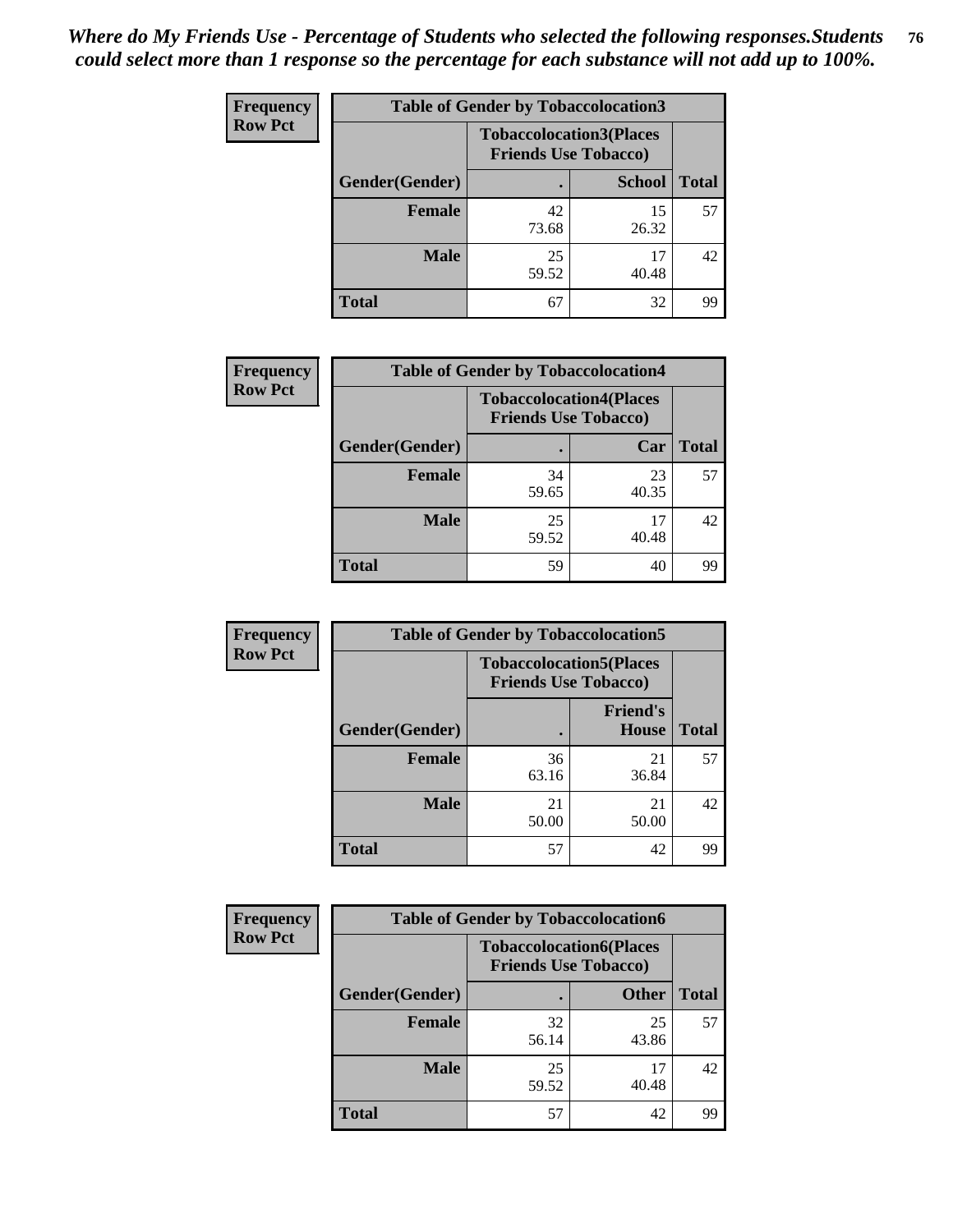| <b>Frequency</b> | <b>Table of Gender by Marijuanalocation1</b> |                                                                    |             |              |  |
|------------------|----------------------------------------------|--------------------------------------------------------------------|-------------|--------------|--|
| <b>Row Pct</b>   |                                              | <b>Marijuanalocation1(Places</b><br><b>Friends Use Marijuana</b> ) |             |              |  |
|                  | Gender(Gender)                               |                                                                    | Do Not Use  | <b>Total</b> |  |
|                  | <b>Female</b>                                | 15<br>26.32                                                        | 42<br>73.68 | 57           |  |
|                  | <b>Male</b>                                  | 16<br>38.10                                                        | 26<br>61.90 | 42           |  |
|                  | <b>Total</b>                                 | 31                                                                 | 68          | 99           |  |

| <b>Frequency</b> | <b>Table of Gender by Marijuanalocation2</b> |                                                                    |            |              |
|------------------|----------------------------------------------|--------------------------------------------------------------------|------------|--------------|
| <b>Row Pct</b>   |                                              | <b>Marijuanalocation2(Places</b><br><b>Friends Use Marijuana</b> ) |            |              |
|                  | Gender(Gender)                               |                                                                    | Home       | <b>Total</b> |
|                  | <b>Female</b>                                | 51<br>89.47                                                        | 6<br>10.53 | 57           |
|                  | <b>Male</b>                                  | 35<br>83.33                                                        | 16.67      | 42           |
|                  | <b>Total</b>                                 | 86                                                                 | 13         | 99           |

| Frequency      | <b>Table of Gender by Marijuanalocation3</b> |                                                                    |               |              |
|----------------|----------------------------------------------|--------------------------------------------------------------------|---------------|--------------|
| <b>Row Pct</b> |                                              | <b>Marijuanalocation3(Places</b><br><b>Friends Use Marijuana</b> ) |               |              |
|                | Gender(Gender)                               |                                                                    | <b>School</b> | <b>Total</b> |
|                | Female                                       | 53<br>92.98                                                        | 7.02          | 57           |
|                | <b>Male</b>                                  | 39<br>92.86                                                        | 7.14          | 42           |
|                | <b>Total</b>                                 | 92                                                                 | ┑             | 99           |

| Frequency      | <b>Table of Gender by Marijuanalocation4</b> |                                                                    |             |              |
|----------------|----------------------------------------------|--------------------------------------------------------------------|-------------|--------------|
| <b>Row Pct</b> |                                              | <b>Marijuanalocation4(Places</b><br><b>Friends Use Marijuana</b> ) |             |              |
|                | Gender(Gender)                               |                                                                    | Car         | <b>Total</b> |
|                | <b>Female</b>                                | 48<br>84.21                                                        | Q<br>15.79  | 57           |
|                | <b>Male</b>                                  | 32<br>76.19                                                        | 10<br>23.81 | 42           |
|                | <b>Total</b>                                 | 80                                                                 | 19          | 99           |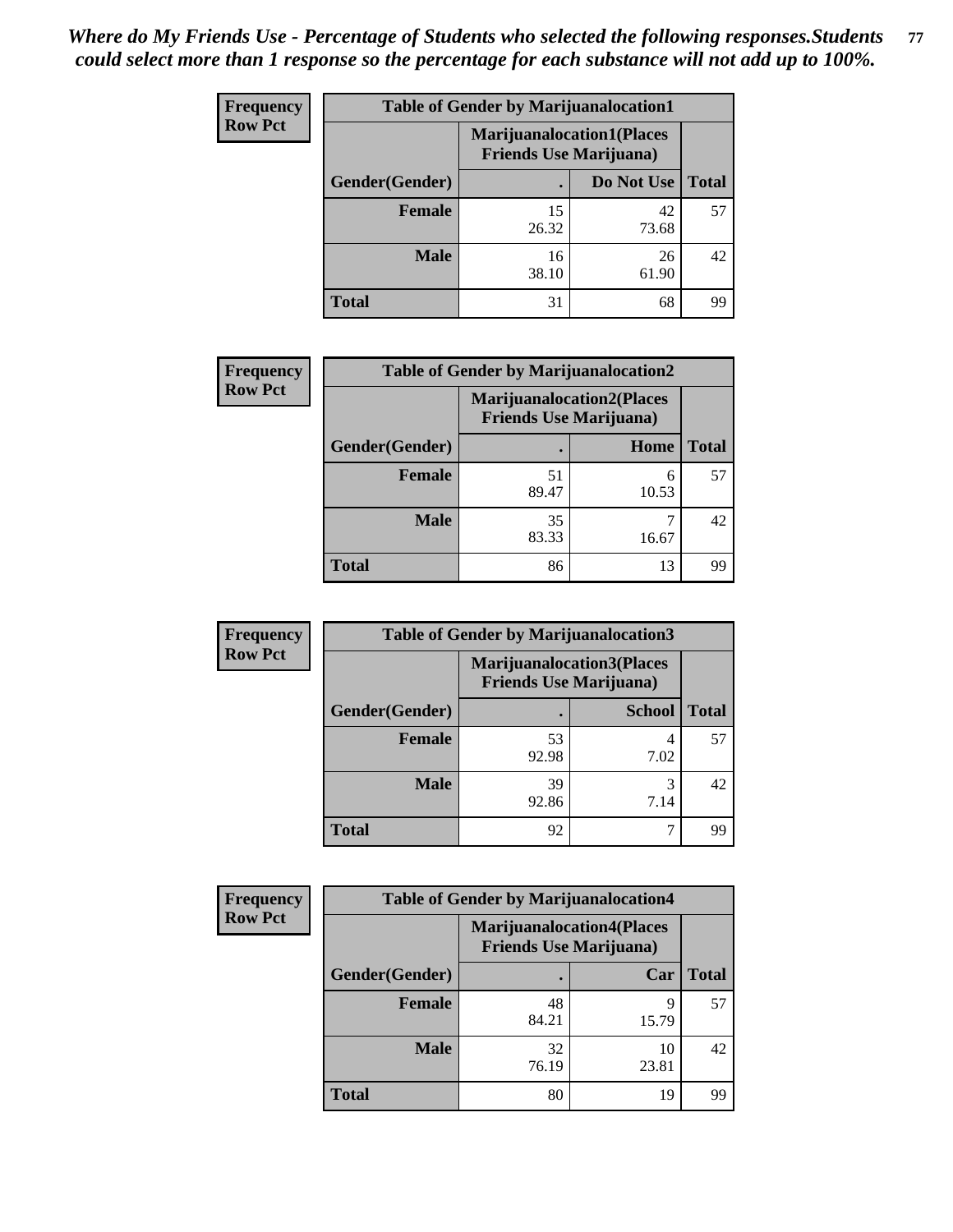| <b>Frequency</b> | <b>Table of Gender by Marijuanalocation5</b> |                                                                     |                          |              |
|------------------|----------------------------------------------|---------------------------------------------------------------------|--------------------------|--------------|
| <b>Row Pct</b>   |                                              | <b>Marijuanalocation5</b> (Places<br><b>Friends Use Marijuana</b> ) |                          |              |
|                  | Gender(Gender)                               |                                                                     | <b>Friend's</b><br>House | <b>Total</b> |
|                  | <b>Female</b>                                | 48<br>84.21                                                         | 9<br>15.79               | 57           |
|                  | <b>Male</b>                                  | 30<br>71.43                                                         | 12<br>28.57              | 42           |
|                  | <b>Total</b>                                 | 78                                                                  | 21                       | 99           |

| <b>Frequency</b> | <b>Table of Gender by Marijuanalocation6</b> |                                                                    |              |              |
|------------------|----------------------------------------------|--------------------------------------------------------------------|--------------|--------------|
| <b>Row Pct</b>   |                                              | <b>Marijuanalocation6(Places</b><br><b>Friends Use Marijuana</b> ) |              |              |
|                  | Gender(Gender)                               |                                                                    | <b>Other</b> | <b>Total</b> |
|                  | <b>Female</b>                                | 46<br>80.70                                                        | 19.30        | 57           |
|                  | <b>Male</b>                                  | 31<br>73.81                                                        | 26.19        | 42           |
|                  | <b>Total</b>                                 | 77                                                                 | 22           | 99           |

| Frequency      | <b>Table of Gender by Otherdruglocation1</b> |                                                                                |             |              |
|----------------|----------------------------------------------|--------------------------------------------------------------------------------|-------------|--------------|
| <b>Row Pct</b> |                                              | <b>Otherdruglocation1(Places</b><br><b>Friends Use Other Illegal</b><br>Drugs) |             |              |
|                | Gender(Gender)                               |                                                                                | Do Not Use  | <b>Total</b> |
|                | <b>Female</b>                                | 11<br>19.30                                                                    | 46<br>80.70 | 57           |
|                | <b>Male</b>                                  | 6<br>14.29                                                                     | 36<br>85.71 | 42           |
|                | <b>Total</b>                                 | 17                                                                             | 82          | 99           |

| Frequency      | <b>Table of Gender by Otherdruglocation2</b> |                                                                                |       |              |
|----------------|----------------------------------------------|--------------------------------------------------------------------------------|-------|--------------|
| <b>Row Pct</b> |                                              | <b>Otherdruglocation2(Places</b><br><b>Friends Use Other Illegal</b><br>Drugs) |       |              |
|                | Gender(Gender)                               |                                                                                | Home  | <b>Total</b> |
|                | <b>Female</b>                                | 52<br>91.23                                                                    | 8.77  | 57           |
|                | <b>Male</b>                                  | 37<br>88.10                                                                    | 11.90 | 42           |
|                | <b>Total</b>                                 | 89                                                                             | 10    | 99           |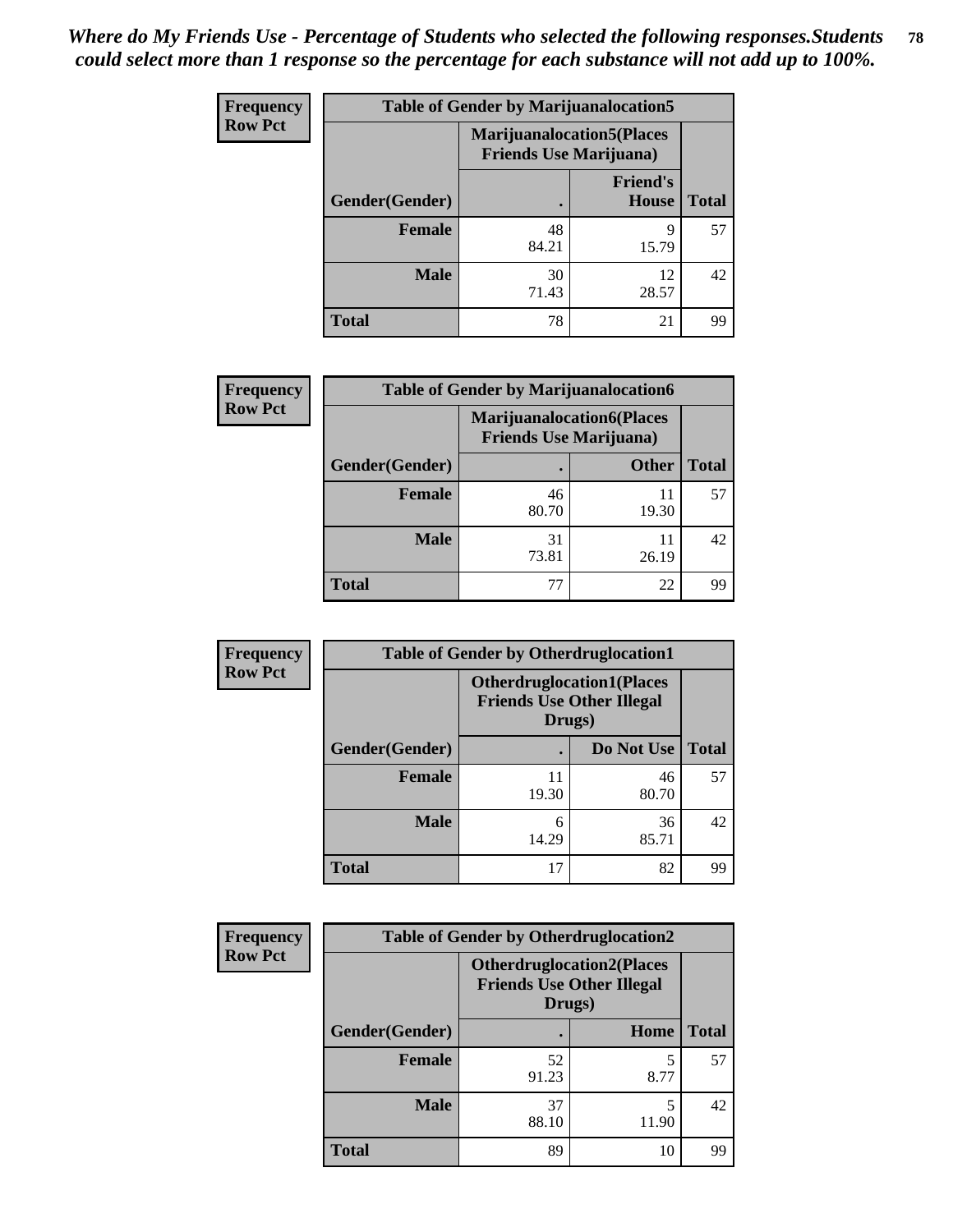| Frequency      | <b>Table of Gender by Otherdruglocation3</b> |                                                                                |               |              |
|----------------|----------------------------------------------|--------------------------------------------------------------------------------|---------------|--------------|
| <b>Row Pct</b> |                                              | <b>Otherdruglocation3(Places</b><br><b>Friends Use Other Illegal</b><br>Drugs) |               |              |
|                | Gender(Gender)                               |                                                                                | <b>School</b> | <b>Total</b> |
|                | Female                                       | 54<br>94.74                                                                    | 3<br>5.26     | 57           |
|                | <b>Male</b>                                  | 41<br>97.62                                                                    | 2.38          | 42           |
|                | <b>Total</b>                                 | 95                                                                             | 4             | 99           |

| Frequency      | <b>Table of Gender by Otherdruglocation4</b> |                                                                                |           |              |
|----------------|----------------------------------------------|--------------------------------------------------------------------------------|-----------|--------------|
| <b>Row Pct</b> |                                              | <b>Otherdruglocation4(Places</b><br><b>Friends Use Other Illegal</b><br>Drugs) |           |              |
|                | Gender(Gender)                               |                                                                                | Car       | <b>Total</b> |
|                | Female                                       | 52<br>91.23                                                                    | 5<br>8.77 | 57           |
|                | <b>Male</b>                                  | 39<br>92.86                                                                    | 3<br>7.14 | 42           |
|                | <b>Total</b>                                 | 91                                                                             | 8         | 99           |

| Frequency      | <b>Table of Gender by Otherdruglocation5</b> |                                                                                |                                 |              |
|----------------|----------------------------------------------|--------------------------------------------------------------------------------|---------------------------------|--------------|
| <b>Row Pct</b> |                                              | <b>Otherdruglocation5(Places</b><br><b>Friends Use Other Illegal</b><br>Drugs) |                                 |              |
|                | Gender(Gender)                               |                                                                                | <b>Friend's</b><br><b>House</b> | <b>Total</b> |
|                | <b>Female</b>                                | 53<br>92.98                                                                    | 7.02                            | 57           |
|                | <b>Male</b>                                  | 36<br>85.71                                                                    | 6<br>14.29                      | 42           |
|                | <b>Total</b>                                 | 89                                                                             | 10                              | 99           |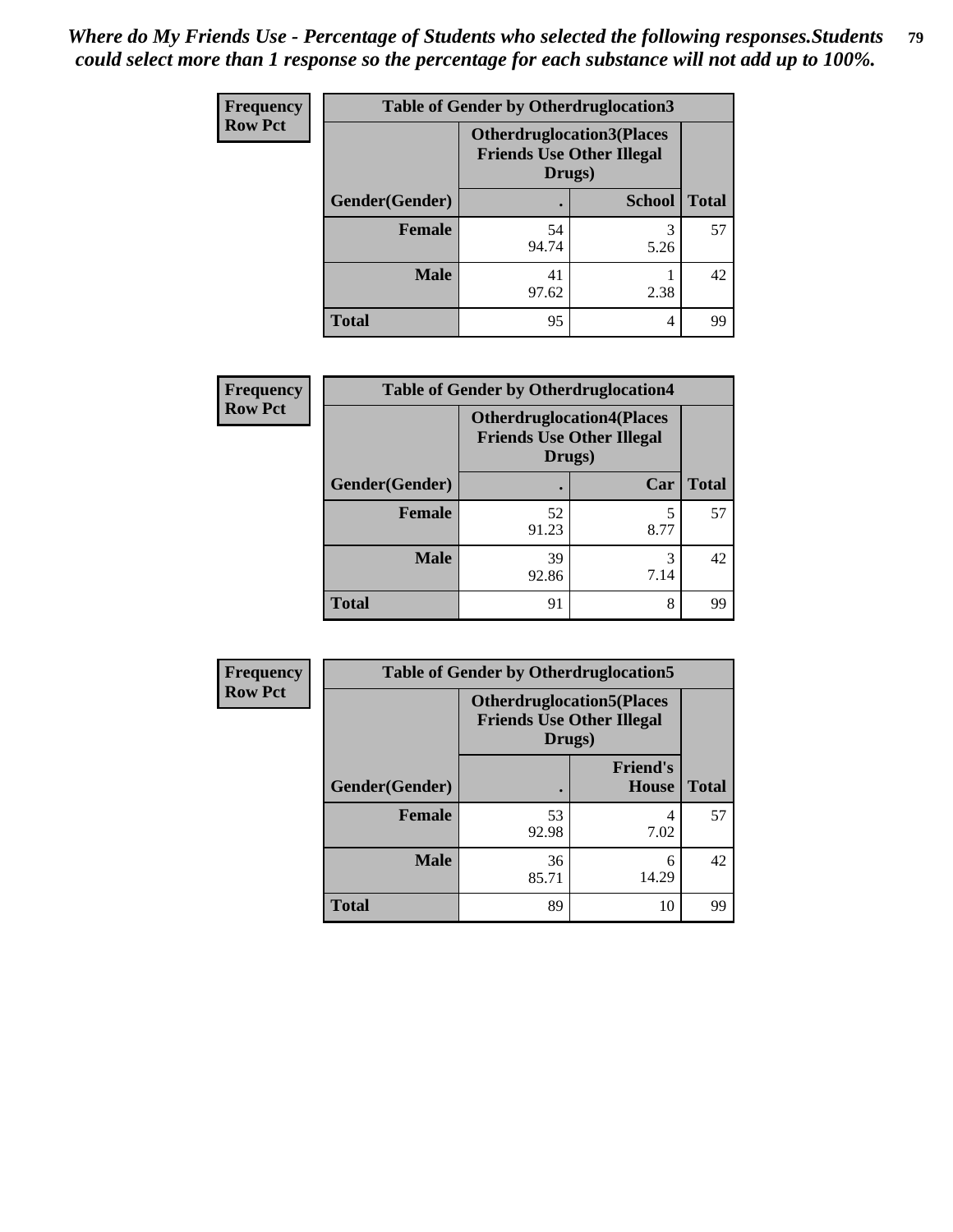| Frequency      | <b>Table of Gender by Otherdruglocation6</b> |                                                                                |              |              |
|----------------|----------------------------------------------|--------------------------------------------------------------------------------|--------------|--------------|
| <b>Row Pct</b> |                                              | <b>Otherdruglocation6(Places</b><br><b>Friends Use Other Illegal</b><br>Drugs) |              |              |
|                | Gender(Gender)                               |                                                                                | <b>Other</b> | <b>Total</b> |
|                | <b>Female</b>                                | 47<br>82.46                                                                    | 10<br>17.54  | 57           |
|                | <b>Male</b>                                  | 37<br>88.10                                                                    | 11.90        | 42           |
|                | <b>Total</b>                                 | 84                                                                             | 15           | 99           |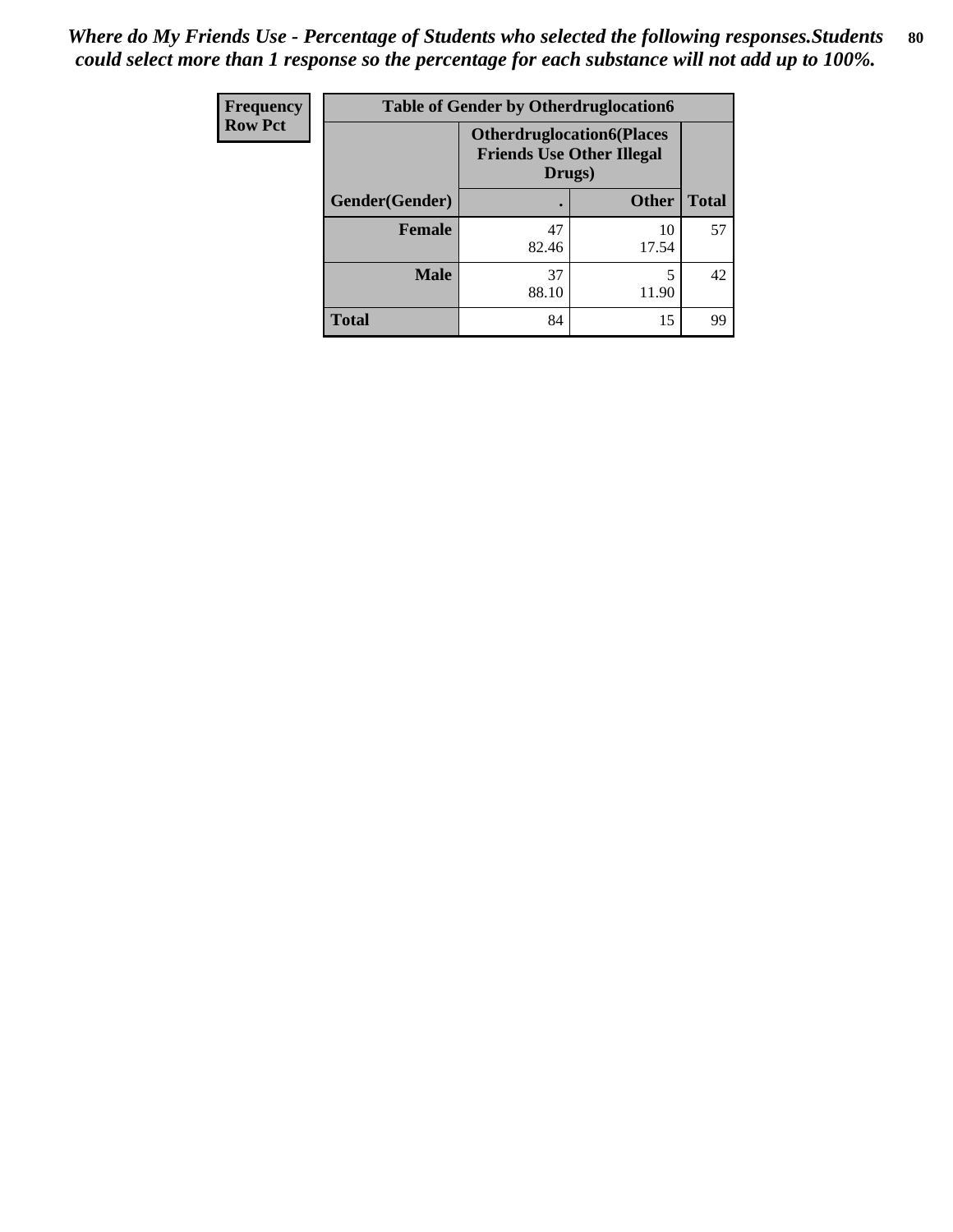| <b>Frequency</b> | <b>Table of Gender by Alcoholtime1</b> |                                                          |                      |              |
|------------------|----------------------------------------|----------------------------------------------------------|----------------------|--------------|
| <b>Row Pct</b>   |                                        | <b>Alcoholtime1(Times</b><br><b>Friends Use Alcohol)</b> |                      |              |
|                  | Gender(Gender)                         | $\bullet$                                                | Do Not<br><b>Use</b> | <b>Total</b> |
|                  | <b>Female</b>                          | 38<br>66.67                                              | 19<br>33.33          | 57           |
|                  | <b>Male</b>                            | 23<br>54.76                                              | 19<br>45.24          | 42           |
|                  | <b>Total</b>                           | 61                                                       | 38                   | 99           |

| Frequency      | <b>Table of Gender by Alcoholtime2</b> |                                                          |                            |              |
|----------------|----------------------------------------|----------------------------------------------------------|----------------------------|--------------|
| <b>Row Pct</b> |                                        | <b>Alcoholtime2(Times</b><br><b>Friends Use Alcohol)</b> |                            |              |
|                | Gender(Gender)                         |                                                          | <b>On Way</b><br>to School | <b>Total</b> |
|                | <b>Female</b>                          | 55<br>96.49                                              | 2<br>3.51                  | 57           |
|                | <b>Male</b>                            | 40<br>95.24                                              | 2<br>4.76                  | 42           |
|                | <b>Total</b>                           | 95                                                       | 4                          | 99           |

| Frequency      | <b>Table of Gender by Alcoholtime3</b> |                                                          |                         |              |
|----------------|----------------------------------------|----------------------------------------------------------|-------------------------|--------------|
| <b>Row Pct</b> |                                        | <b>Alcoholtime3(Times</b><br><b>Friends Use Alcohol)</b> |                         |              |
|                | Gender(Gender)                         |                                                          | <b>During</b><br>School | <b>Total</b> |
|                | Female                                 | 56<br>98.25                                              | 1.75                    | 57           |
|                | <b>Male</b>                            | 41<br>97.62                                              | 2.38                    | 42           |
|                | <b>Total</b>                           | 97                                                       | 2                       | 99           |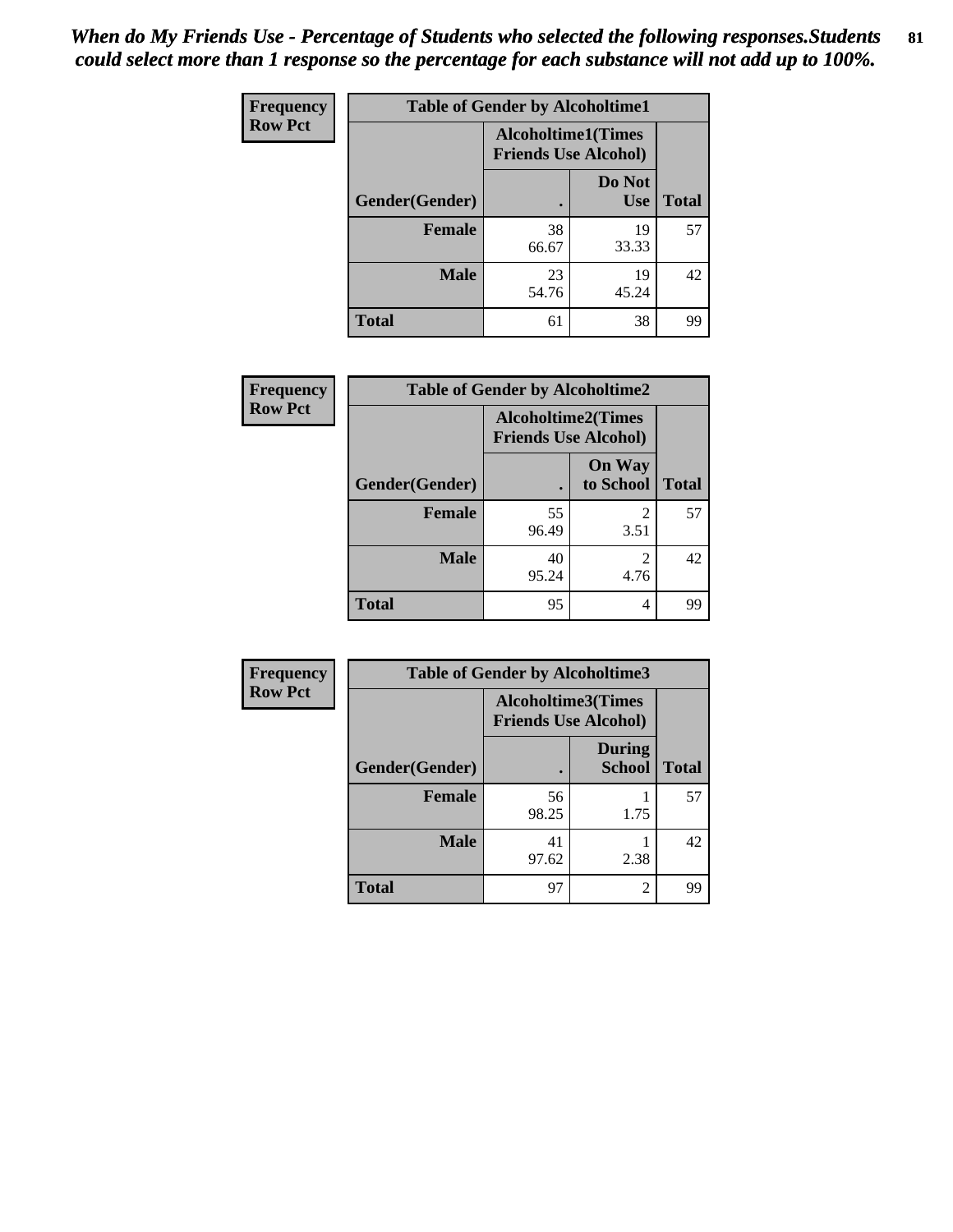*When do My Friends Use - Percentage of Students who selected the following responses.Students could select more than 1 response so the percentage for each substance will not add up to 100%.* **82**

| <b>Frequency</b> | <b>Table of Gender by Alcoholtime4</b> |                                                          |                                                |              |
|------------------|----------------------------------------|----------------------------------------------------------|------------------------------------------------|--------------|
| <b>Row Pct</b>   |                                        | <b>Alcoholtime4(Times</b><br><b>Friends Use Alcohol)</b> |                                                |              |
|                  | Gender(Gender)                         |                                                          | <b>On Way</b><br>Home<br>From<br><b>School</b> | <b>Total</b> |
|                  | <b>Female</b>                          | 51<br>89.47                                              | 6<br>10.53                                     | 57           |
|                  | <b>Male</b>                            | 36<br>85.71                                              | 6<br>14.29                                     | 42           |
|                  | <b>Total</b>                           | 87                                                       | 12                                             | 99           |

| <b>Frequency</b> | <b>Table of Gender by Alcoholtime5</b> |                                                           |             |              |
|------------------|----------------------------------------|-----------------------------------------------------------|-------------|--------------|
| <b>Row Pct</b>   |                                        | <b>Alcoholtime5</b> (Times<br><b>Friends Use Alcohol)</b> |             |              |
|                  | Gender(Gender)                         |                                                           | Weeknights  | <b>Total</b> |
|                  | <b>Female</b>                          | 45<br>78.95                                               | 12<br>21.05 | 57           |
|                  | <b>Male</b>                            | 27<br>64.29                                               | 15<br>35.71 | 42           |
|                  | <b>Total</b>                           | 72                                                        | 27          | 99           |

| <b>Frequency</b> | <b>Table of Gender by Alcoholtime6</b> |                                                           |                 |              |
|------------------|----------------------------------------|-----------------------------------------------------------|-----------------|--------------|
| <b>Row Pct</b>   |                                        | <b>Alcoholtime6</b> (Times<br><b>Friends Use Alcohol)</b> |                 |              |
|                  | Gender(Gender)                         |                                                           | <b>Weekends</b> | <b>Total</b> |
|                  | <b>Female</b>                          | 19<br>33.33                                               | 38<br>66.67     | 57           |
|                  | <b>Male</b>                            | 16<br>38.10                                               | 26<br>61.90     | 42           |
|                  | <b>Total</b>                           | 35                                                        | 64              | 99           |

| Frequency      | <b>Table of Gender by Tobaccotime1</b> |                                                          |                      |              |
|----------------|----------------------------------------|----------------------------------------------------------|----------------------|--------------|
| <b>Row Pct</b> |                                        | <b>Tobaccotime1(Times</b><br><b>Friends Use Tobacco)</b> |                      |              |
|                | Gender(Gender)                         |                                                          | Do Not<br><b>Use</b> | <b>Total</b> |
|                | Female                                 | 31<br>54.39                                              | 26<br>45.61          | 57           |
|                | <b>Male</b>                            | 25<br>59.52                                              | 17<br>40.48          | 42           |
|                | <b>Total</b>                           | 56                                                       | 43                   | 99           |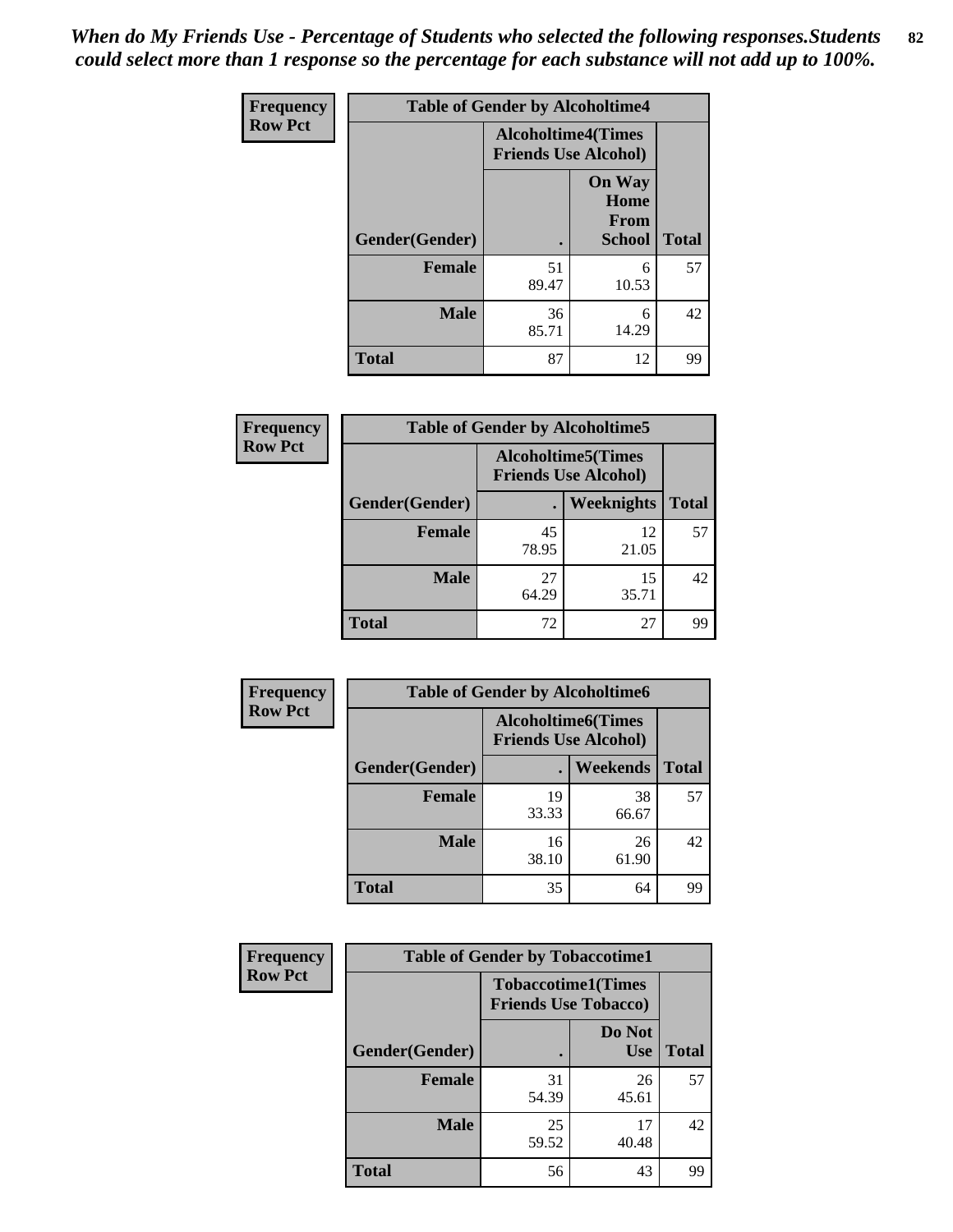*When do My Friends Use - Percentage of Students who selected the following responses.Students could select more than 1 response so the percentage for each substance will not add up to 100%.* **83**

| <b>Frequency</b> | <b>Table of Gender by Tobaccotime2</b> |                                                          |                            |              |
|------------------|----------------------------------------|----------------------------------------------------------|----------------------------|--------------|
| <b>Row Pct</b>   |                                        | <b>Tobaccotime2(Times</b><br><b>Friends Use Tobacco)</b> |                            |              |
|                  | Gender(Gender)                         | $\bullet$                                                | <b>On Way</b><br>to School | <b>Total</b> |
|                  | <b>Female</b>                          | 40<br>70.18                                              | 17<br>29.82                | 57           |
|                  | <b>Male</b>                            | 24<br>57.14                                              | 18<br>42.86                | 42           |
|                  | Total                                  | 64                                                       | 35                         | 99           |

| Frequency      |                | <b>Table of Gender by Tobaccotime3</b>                   |                                |              |
|----------------|----------------|----------------------------------------------------------|--------------------------------|--------------|
| <b>Row Pct</b> |                | <b>Tobaccotime3(Times</b><br><b>Friends Use Tobacco)</b> |                                |              |
|                | Gender(Gender) |                                                          | <b>During</b><br><b>School</b> | <b>Total</b> |
|                | <b>Female</b>  | 41<br>71.93                                              | 16<br>28.07                    | 57           |
|                | <b>Male</b>    | 24<br>57.14                                              | 18<br>42.86                    | 42           |
|                | <b>Total</b>   | 65                                                       | 34                             | 99           |

| Frequency      | <b>Table of Gender by Tobaccotime4</b> |                                                          |                                                |              |
|----------------|----------------------------------------|----------------------------------------------------------|------------------------------------------------|--------------|
| <b>Row Pct</b> |                                        | <b>Tobaccotime4(Times</b><br><b>Friends Use Tobacco)</b> |                                                |              |
|                | <b>Gender</b> (Gender)                 |                                                          | <b>On Way</b><br>Home<br>From<br><b>School</b> | <b>Total</b> |
|                | <b>Female</b>                          | 51<br>89.47                                              | 6<br>10.53                                     | 57           |
|                | <b>Male</b>                            | 36<br>85.71                                              | 6<br>14.29                                     | 42           |
|                | <b>Total</b>                           | 87                                                       | 12                                             | 99           |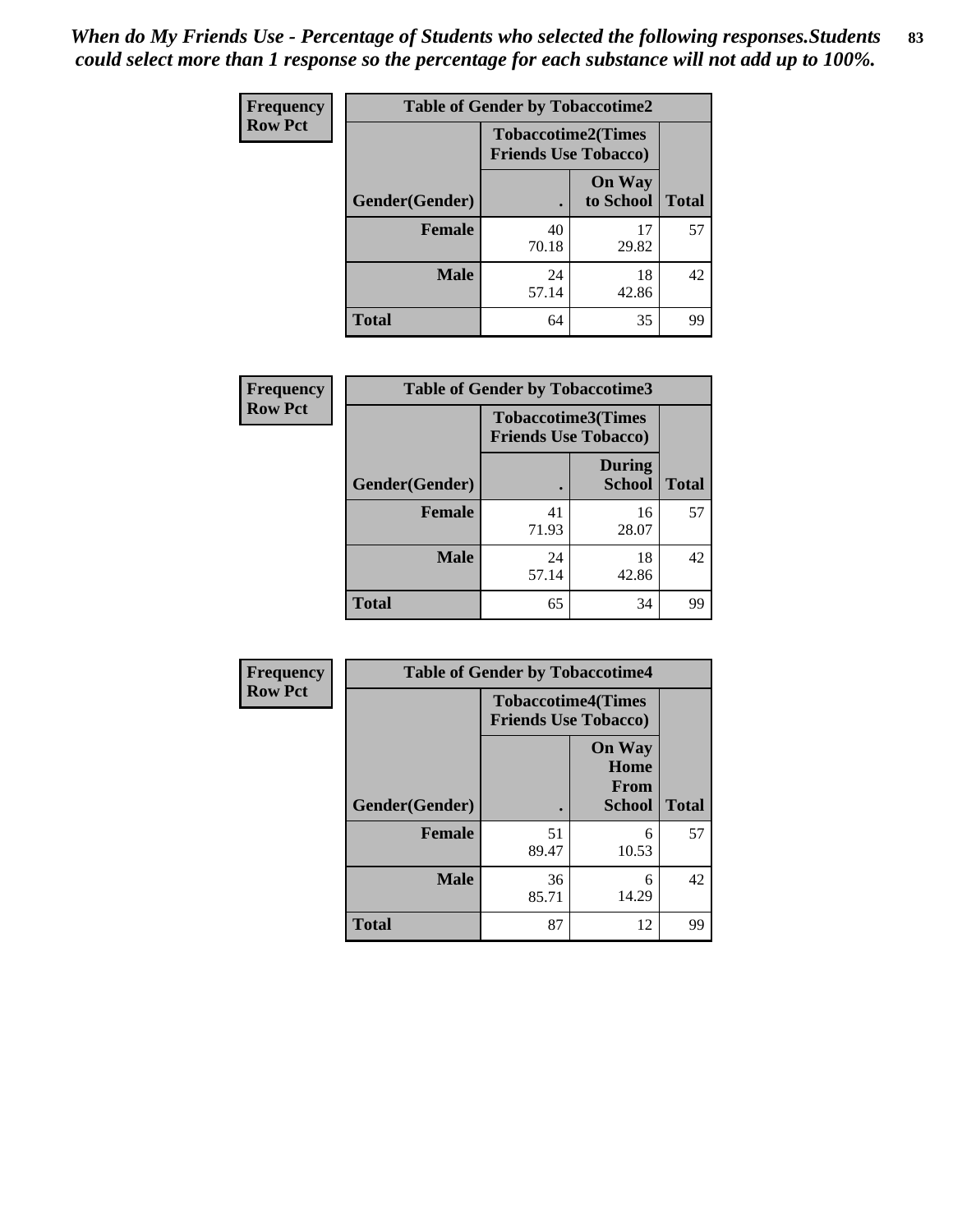| Frequency      | <b>Table of Gender by Tobaccotime5</b> |             |                                                           |              |  |
|----------------|----------------------------------------|-------------|-----------------------------------------------------------|--------------|--|
| <b>Row Pct</b> |                                        |             | <b>Tobaccotime5</b> (Times<br><b>Friends Use Tobacco)</b> |              |  |
|                | Gender(Gender)                         |             | Weeknights                                                | <b>Total</b> |  |
|                | <b>Female</b>                          | 36<br>63.16 | 21<br>36.84                                               | 57           |  |
|                | <b>Male</b>                            | 17<br>40.48 | 25<br>59.52                                               | 42           |  |
|                | <b>Total</b>                           | 53          | 46                                                        | 99           |  |

| <b>Frequency</b> | <b>Table of Gender by Tobaccotime6</b> |                                                          |             |              |
|------------------|----------------------------------------|----------------------------------------------------------|-------------|--------------|
| <b>Row Pct</b>   |                                        | <b>Tobaccotime6(Times</b><br><b>Friends Use Tobacco)</b> |             |              |
|                  | Gender(Gender)                         |                                                          | Weekends    | <b>Total</b> |
|                  | Female                                 | 30<br>52.63                                              | 27<br>47.37 | 57           |
|                  | <b>Male</b>                            | 17<br>40.48                                              | 25<br>59.52 | 42           |
|                  | <b>Total</b>                           | 47                                                       | 52          | 99           |

| <b>Frequency</b> | <b>Table of Gender by Marijuanatime1</b> |                                |                             |              |
|------------------|------------------------------------------|--------------------------------|-----------------------------|--------------|
| <b>Row Pct</b>   |                                          | <b>Friends Use Marijuana</b> ) | <b>Marijuanatime1(Times</b> |              |
|                  | Gender(Gender)                           |                                | Do Not Use                  | <b>Total</b> |
|                  | <b>Female</b>                            | 15<br>26.32                    | 42<br>73.68                 | 57           |
|                  | <b>Male</b>                              | 13<br>30.95                    | 29<br>69.05                 | 42           |
|                  | <b>Total</b>                             | 28                             | 71                          | 99           |

| <b>Frequency</b> | <b>Table of Gender by Marijuanatime2</b> |                                                               |                            |              |
|------------------|------------------------------------------|---------------------------------------------------------------|----------------------------|--------------|
| <b>Row Pct</b>   |                                          | <b>Marijuanatime2(Times</b><br><b>Friends Use Marijuana</b> ) |                            |              |
|                  | Gender(Gender)                           |                                                               | On Way to<br><b>School</b> | <b>Total</b> |
|                  | Female                                   | 54<br>94.74                                                   | 3<br>5.26                  | 57           |
|                  | <b>Male</b>                              | 36<br>85.71                                                   | 6<br>14.29                 | 42           |
|                  | <b>Total</b>                             | 90                                                            | 9                          | 99           |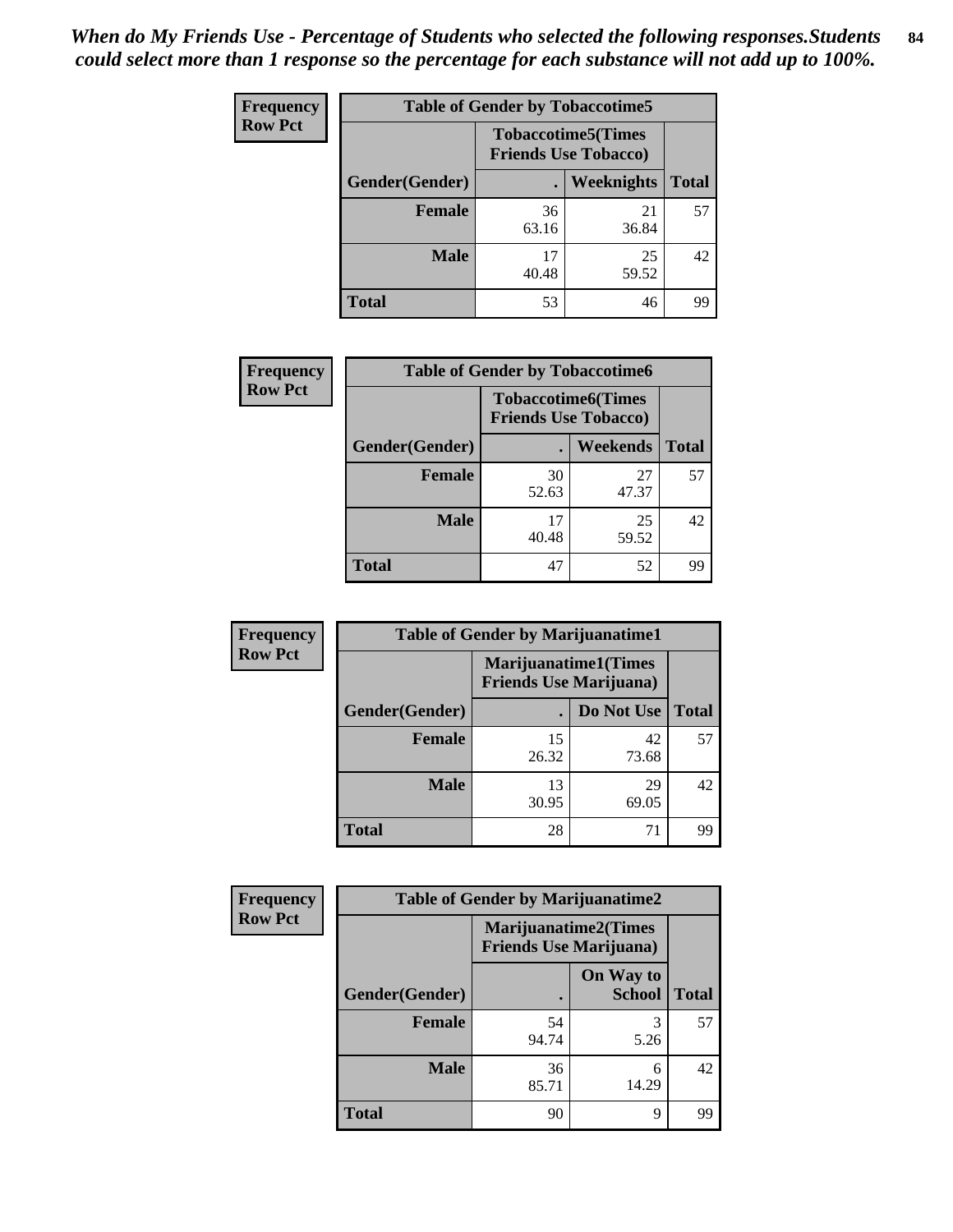| <b>Frequency</b> | <b>Table of Gender by Marijuanatime3</b> |                                                        |                                |              |
|------------------|------------------------------------------|--------------------------------------------------------|--------------------------------|--------------|
| <b>Row Pct</b>   |                                          | Marijuanatime3(Times<br><b>Friends Use Marijuana</b> ) |                                |              |
|                  | Gender(Gender)                           |                                                        | <b>During</b><br><b>School</b> | <b>Total</b> |
|                  | <b>Female</b>                            | 54<br>94.74                                            | 5.26                           | 57           |
|                  | <b>Male</b>                              | 41<br>97.62                                            | 2.38                           | 42           |
|                  | <b>Total</b>                             | 95                                                     | 4                              | 99           |

| Frequency      | <b>Table of Gender by Marijuanatime4</b> |                             |                                                       |              |
|----------------|------------------------------------------|-----------------------------|-------------------------------------------------------|--------------|
| <b>Row Pct</b> |                                          | <b>Marijuanatime4(Times</b> | <b>Friends Use Marijuana</b> )                        |              |
|                | Gender(Gender)                           |                             | <b>On Way</b><br>Home<br><b>From</b><br><b>School</b> | <b>Total</b> |
|                | <b>Female</b>                            | 53<br>92.98                 | 4<br>7.02                                             | 57           |
|                | <b>Male</b>                              | 36<br>85.71                 | 6<br>14.29                                            | 42           |
|                | <b>Total</b>                             | 89                          | 10                                                    | 99           |

| Frequency      |                | <b>Table of Gender by Marijuanatime5</b> |                                                                |              |
|----------------|----------------|------------------------------------------|----------------------------------------------------------------|--------------|
| <b>Row Pct</b> |                |                                          | <b>Marijuanatime5</b> (Times<br><b>Friends Use Marijuana</b> ) |              |
|                | Gender(Gender) |                                          | Weeknights                                                     | <b>Total</b> |
|                | <b>Female</b>  | 50<br>87.72                              | 12.28                                                          | 57           |
|                | <b>Male</b>    | 33<br>78.57                              | 9<br>21.43                                                     | 42           |
|                | <b>Total</b>   | 83                                       | 16                                                             | 99           |

| <b>Frequency</b> | <b>Table of Gender by Marijuanatime6</b> |             |                                                               |              |
|------------------|------------------------------------------|-------------|---------------------------------------------------------------|--------------|
| <b>Row Pct</b>   |                                          |             | <b>Marijuanatime6(Times</b><br><b>Friends Use Marijuana</b> ) |              |
|                  | Gender(Gender)                           |             | Weekends                                                      | <b>Total</b> |
|                  | Female                                   | 43<br>75.44 | 14<br>24.56                                                   | 57           |
|                  | <b>Male</b>                              | 29<br>69.05 | 13<br>30.95                                                   | 42           |
|                  | <b>Total</b>                             | 72          | 27                                                            | 99           |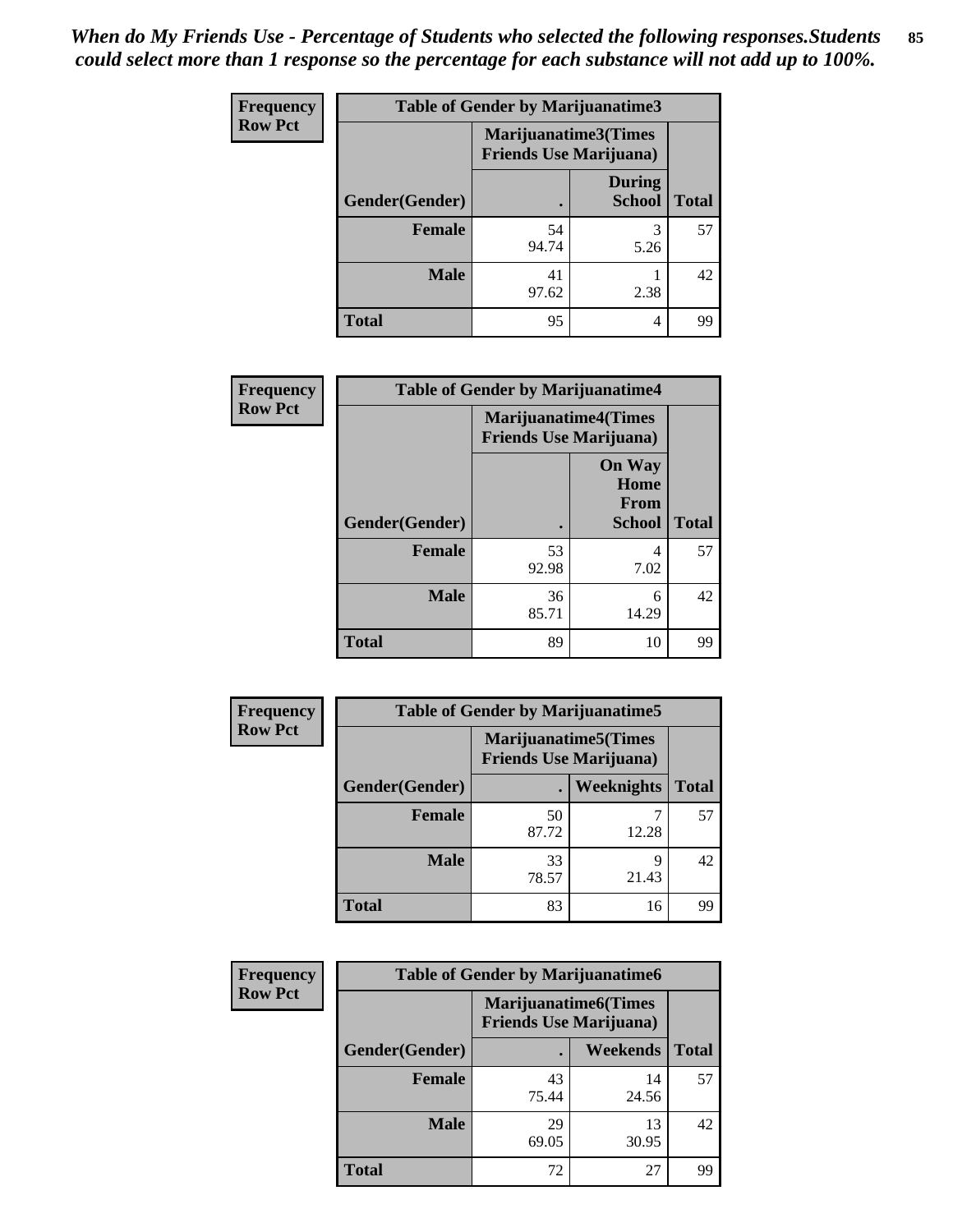| <b>Frequency</b> | <b>Table of Gender by Otherdrugtime1</b> |                        |                                                          |    |  |
|------------------|------------------------------------------|------------------------|----------------------------------------------------------|----|--|
| <b>Row Pct</b>   |                                          | <b>Illegal Drugs</b> ) | <b>Otherdrugtime1</b> (Times<br><b>Friends Use Other</b> |    |  |
|                  | Gender(Gender)                           |                        | Do Not Use   Total                                       |    |  |
|                  | <b>Female</b>                            | 10<br>17.54            | 47<br>82.46                                              | 57 |  |
|                  | Male                                     | 4                      | 38                                                       | 42 |  |
|                  |                                          | 9.52                   | 90.48                                                    |    |  |
|                  | <b>Total</b>                             | 14                     | 85                                                       | 99 |  |

| Frequency      | <b>Table of Gender by Otherdrugtime2</b> |                                                                                   |                            |              |  |
|----------------|------------------------------------------|-----------------------------------------------------------------------------------|----------------------------|--------------|--|
| <b>Row Pct</b> |                                          | <b>Otherdrugtime2(Times</b><br><b>Friends Use Other</b><br><b>Illegal Drugs</b> ) |                            |              |  |
|                | Gender(Gender)                           |                                                                                   | On Way to<br><b>School</b> | <b>Total</b> |  |
|                | <b>Female</b>                            | 56<br>98.25                                                                       | 1.75                       | 57           |  |
|                | <b>Male</b>                              | 42<br>100.00                                                                      | 0.00                       | 42           |  |
|                | <b>Total</b>                             | 98                                                                                |                            | 99           |  |

| Frequency      | <b>Table of Gender by Otherdrugtime3</b> |                                                                            |                                |              |
|----------------|------------------------------------------|----------------------------------------------------------------------------|--------------------------------|--------------|
| <b>Row Pct</b> |                                          | Otherdrugtime3(Times<br><b>Friends Use Other</b><br><b>Illegal Drugs</b> ) |                                |              |
|                | Gender(Gender)                           |                                                                            | <b>During</b><br><b>School</b> | <b>Total</b> |
|                | <b>Female</b>                            | 56<br>98.25                                                                | 1.75                           | 57           |
|                | <b>Male</b>                              | 42<br>100.00                                                               | 0<br>0.00                      | 42           |
|                | <b>Total</b>                             | 98                                                                         |                                | 99           |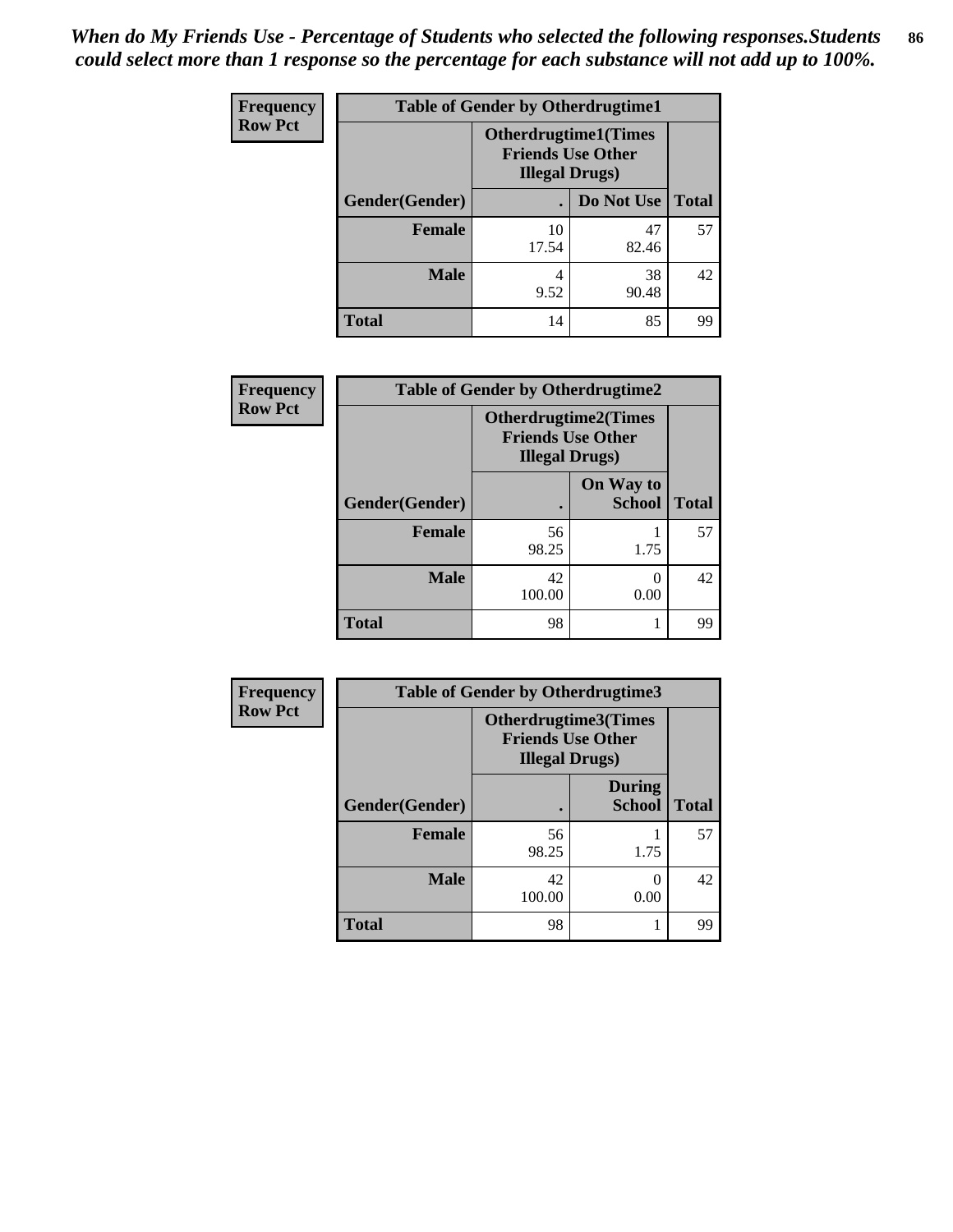*When do My Friends Use - Percentage of Students who selected the following responses.Students could select more than 1 response so the percentage for each substance will not add up to 100%.* **87**

| <b>Frequency</b> | <b>Table of Gender by Otherdrugtime4</b> |                                                    |                                                       |              |
|------------------|------------------------------------------|----------------------------------------------------|-------------------------------------------------------|--------------|
| <b>Row Pct</b>   |                                          | <b>Friends Use Other</b><br><b>Illegal Drugs</b> ) | <b>Otherdrugtime4(Times</b>                           |              |
|                  | Gender(Gender)                           |                                                    | <b>On Way</b><br>Home<br><b>From</b><br><b>School</b> | <b>Total</b> |
|                  | <b>Female</b>                            | 56<br>98.25                                        | 1.75                                                  | 57           |
|                  | <b>Male</b>                              | 41<br>97.62                                        | 2.38                                                  | 42           |
|                  | <b>Total</b>                             | 97                                                 | $\mathfrak{D}$                                        | 99           |

| <b>Frequency</b> | <b>Table of Gender by Otherdrugtime5</b> |                                                                                   |            |              |
|------------------|------------------------------------------|-----------------------------------------------------------------------------------|------------|--------------|
| <b>Row Pct</b>   |                                          | <b>Otherdrugtime5(Times</b><br><b>Friends Use Other</b><br><b>Illegal Drugs</b> ) |            |              |
|                  | Gender(Gender)                           |                                                                                   | Weeknights | <b>Total</b> |
|                  | Female                                   | 55<br>96.49                                                                       | 3.51       | 57           |
|                  | <b>Male</b>                              | 38<br>90.48                                                                       | 4<br>9.52  | 42           |
|                  | <b>Total</b>                             | 93                                                                                | 6          | 99           |

| <b>Frequency</b> | <b>Table of Gender by Otherdrugtime6</b> |                                                                                   |             |              |
|------------------|------------------------------------------|-----------------------------------------------------------------------------------|-------------|--------------|
| <b>Row Pct</b>   |                                          | <b>Otherdrugtime6(Times</b><br><b>Friends Use Other</b><br><b>Illegal Drugs</b> ) |             |              |
|                  | Gender(Gender)                           |                                                                                   | Weekends    | <b>Total</b> |
|                  | <b>Female</b>                            | 47<br>82.46                                                                       | 10<br>17.54 | 57           |
|                  | <b>Male</b>                              | 38<br>90.48                                                                       | 9.52        | 42           |
|                  | <b>Total</b>                             | 85                                                                                | 14          | 99           |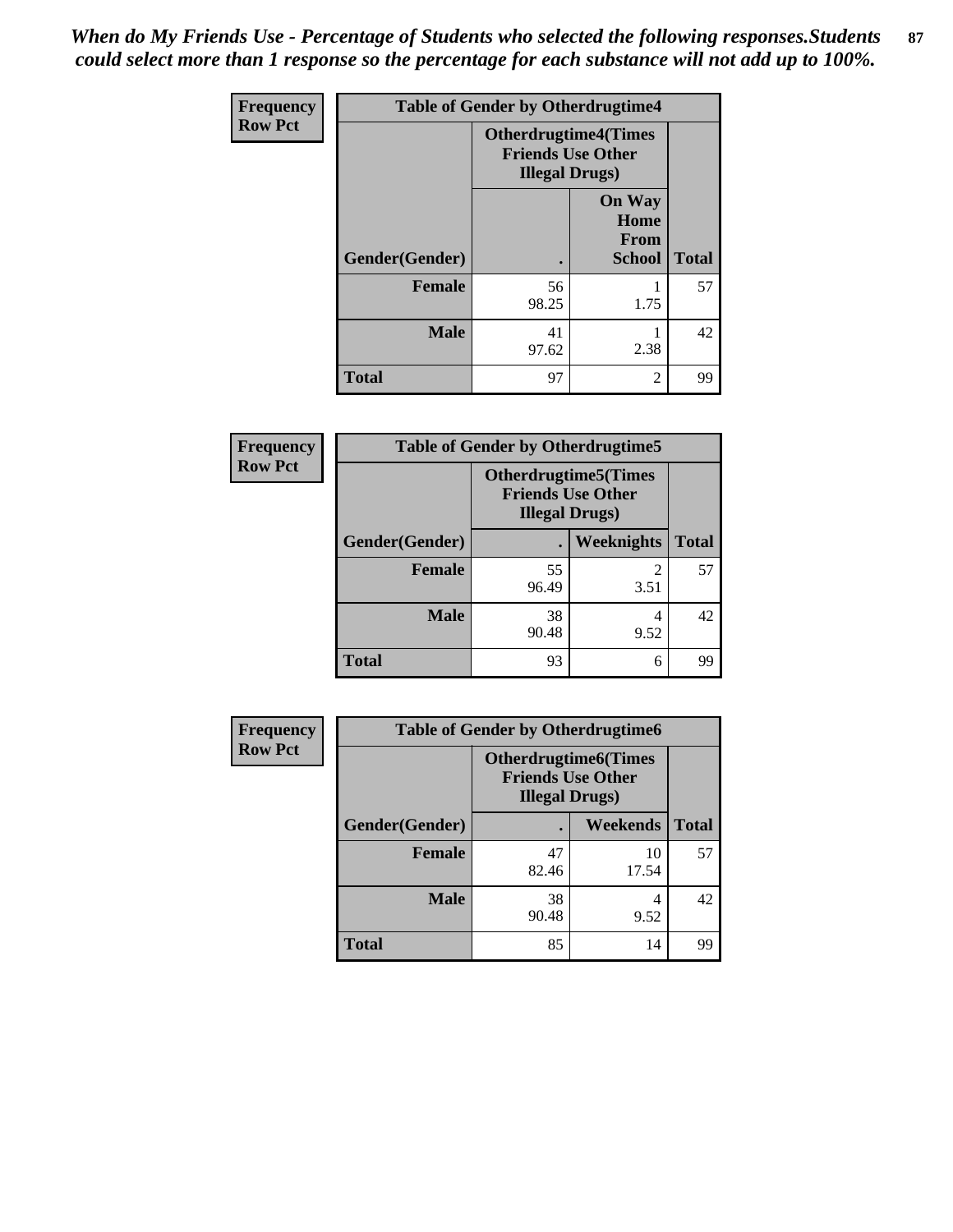## *Other Questions* **88**

| Frequency      | <b>Table of Gender by Educationalcohol</b> |                                                                                                                               |                |              |
|----------------|--------------------------------------------|-------------------------------------------------------------------------------------------------------------------------------|----------------|--------------|
| <b>Row Pct</b> |                                            | Educationalcohol(I<br>have been taught<br>about alcohol,<br>tobacco,<br>and other drugs<br>within the last year<br>at school) |                |              |
|                | Gender(Gender)                             | <b>Yes</b>                                                                                                                    | N <sub>0</sub> | <b>Total</b> |
|                | <b>Female</b>                              | 44<br>77.19                                                                                                                   | 13<br>22.81    | 57           |
|                | <b>Male</b>                                | 31<br>73.81                                                                                                                   | 11<br>26.19    | 42           |
|                | <b>Total</b>                               | 75                                                                                                                            | 24             | 99           |

| Frequency      | <b>Table of Gender by Rodedrinking</b> |             |                                                                                                                     |              |
|----------------|----------------------------------------|-------------|---------------------------------------------------------------------------------------------------------------------|--------------|
| <b>Row Pct</b> |                                        |             | Rodedrinking(In<br>the past 30 days I<br>have ridden in a<br>car with a driver<br>who had been<br>drinking alcohol) |              |
|                | Gender(Gender)                         | Yes         | N <sub>0</sub>                                                                                                      | <b>Total</b> |
|                | <b>Female</b>                          | 21<br>36.84 | 36<br>63.16                                                                                                         | 57           |
|                | <b>Male</b>                            | 15<br>35.71 | 27<br>64.29                                                                                                         | 42           |
|                | <b>Total</b>                           | 36          | 63                                                                                                                  | 99           |

| Frequency      |                | <b>Table of Gender by Drugsschool</b>                                                                                               |                |              |
|----------------|----------------|-------------------------------------------------------------------------------------------------------------------------------------|----------------|--------------|
| <b>Row Pct</b> |                | <b>Drugsschool</b> (During<br>the past 12 months,<br>I have been offered,<br>sold,<br>or given illegal drugs<br>on school property) |                |              |
|                | Gender(Gender) | Yes                                                                                                                                 | N <sub>0</sub> | <b>Total</b> |
|                | <b>Female</b>  | 5<br>8.77                                                                                                                           | 52<br>91.23    | 57           |
|                | <b>Male</b>    | 13<br>30.95                                                                                                                         | 29<br>69.05    | 42           |
|                | <b>Total</b>   | 18                                                                                                                                  | 81             | 99           |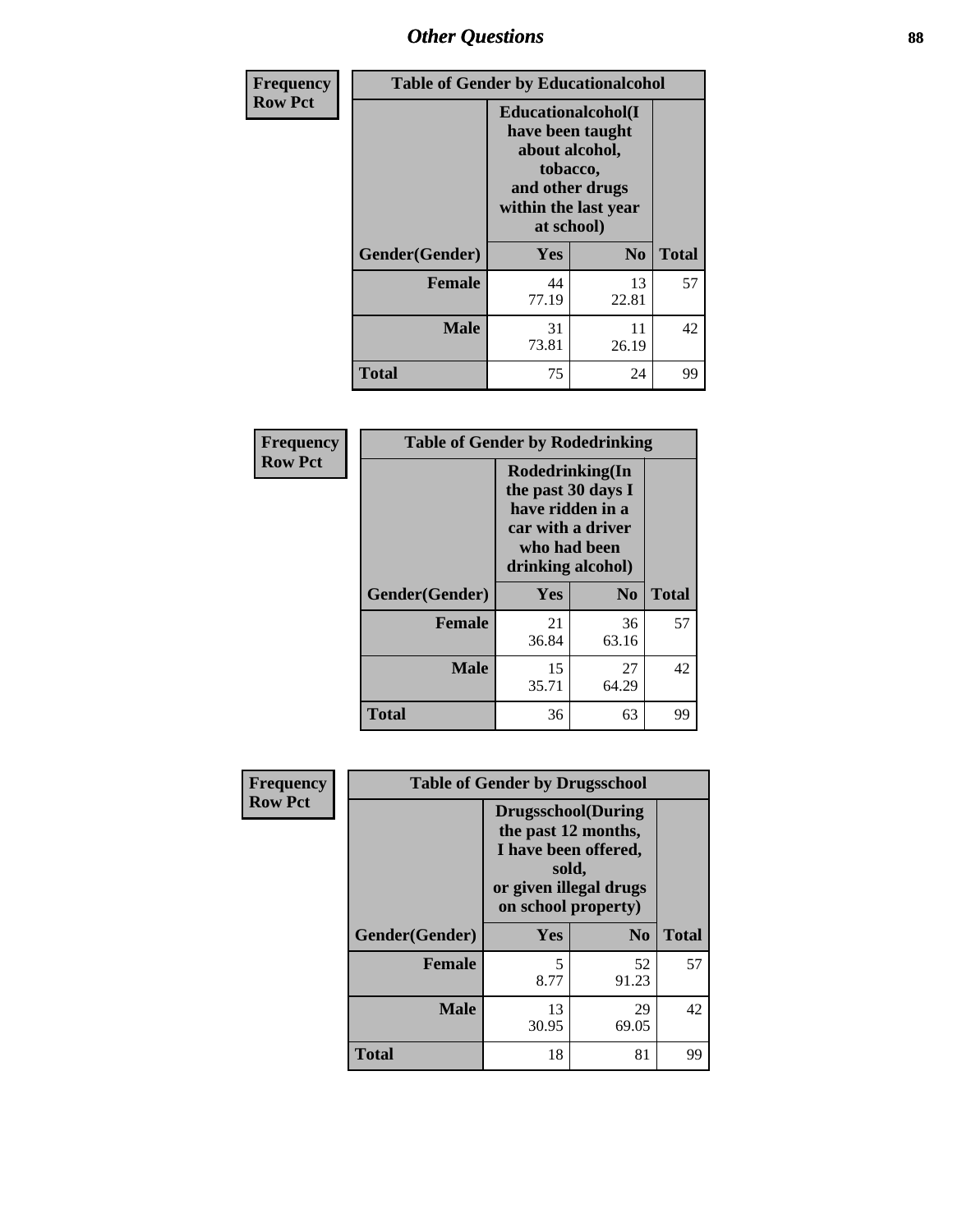## *Other Questions* **89**

**Frequency Row Pct**

| <b>Table of Gender by Bingedrinking</b> |             |                                                                                                         |                   |                   |                        |                               |                          |              |
|-----------------------------------------|-------------|---------------------------------------------------------------------------------------------------------|-------------------|-------------------|------------------------|-------------------------------|--------------------------|--------------|
|                                         |             | Bingedrinking(I have drunk five or more<br>drinks of alcohol at one sitting during the<br>last 30 days) |                   |                   |                        |                               |                          |              |
| <b>Gender</b> (Gender)   Days           | $\mathbf 0$ | 1 or<br>days                                                                                            | 3 to<br>5<br>days | 6 to<br>q<br>days | 10<br>to<br>19<br>days | <b>20</b><br>to<br>29<br>days | All<br><b>30</b><br>days | <b>Total</b> |
|                                         |             |                                                                                                         |                   |                   |                        |                               |                          |              |
| <b>Female</b>                           | 52<br>91.23 | 1.75                                                                                                    | 1.75              | 1.75              | 1.75                   | 1.75                          | $\theta$<br>0.00         | 57           |
| <b>Male</b>                             | 33<br>78.57 | 2<br>4.76                                                                                               | 3<br>7.14         | 2<br>4.76         | 0<br>0.00              | $\Omega$<br>0.00              | $\overline{2}$<br>4.76   | 42           |

| Frequency      | <b>Table of Gender by Educationaids</b> |                                                                                                 |                |              |
|----------------|-----------------------------------------|-------------------------------------------------------------------------------------------------|----------------|--------------|
| <b>Row Pct</b> |                                         | <b>Educationaids</b> (I<br>have been taught<br>about HIV/AIDS<br>at school in the<br>past year) |                |              |
|                | Gender(Gender)                          | Yes                                                                                             | N <sub>0</sub> | <b>Total</b> |
|                | <b>Female</b>                           | 45<br>78.95                                                                                     | 12<br>21.05    | 57           |
|                | <b>Male</b>                             | 34<br>80.95                                                                                     | 8<br>19.05     | 42           |
|                | <b>Total</b>                            | 79                                                                                              | 20             | 99           |

| <b>Frequency</b> | <b>Table of Gender by Suicideconsider</b> |                 |                |              |
|------------------|-------------------------------------------|-----------------|----------------|--------------|
| <b>Row Pct</b>   |                                           | Suicideconsider |                |              |
|                  | Gender(Gender)                            | Yes             | N <sub>0</sub> | <b>Total</b> |
|                  | Female                                    | 3.51            | 55<br>96.49    | 57           |
|                  | <b>Male</b>                               | 6<br>14.29      | 36<br>85.71    | 42           |
|                  | <b>Total</b>                              | 8               | 91             | 99           |